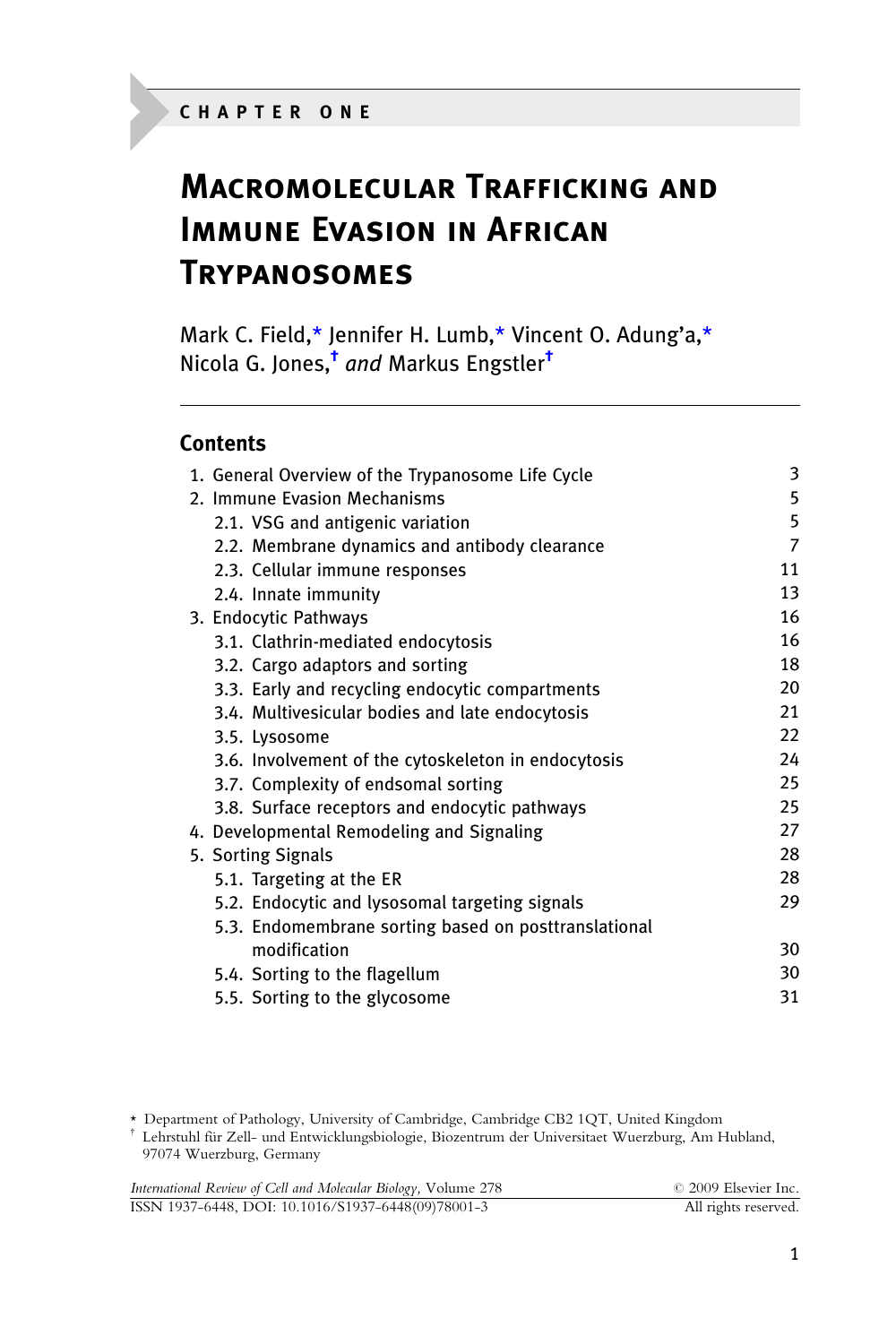| 6. Secretory Protein Folding and Exocytosis                    | 32 |
|----------------------------------------------------------------|----|
| 6.1. Membrane protein biosynthesis                             | 32 |
| 6.2. Polypeptide delivery                                      | 32 |
| 6.3. Polypeptide folding and maturation                        | 35 |
| 6.4. ER exit to the Golgi complex or ER-associated degradation |    |
| (ERAD)                                                         | 37 |
| 7. Golgi Apparatus: Functions and Replication                  | 39 |
| 7.1. Golgi replication by binary fission                       | 39 |
| 7.2. Role of the cytoskeleton in Golgi complex replication     | 40 |
| 7.3. Cell-cycle and life-cycle coordination of Golgi complex   |    |
| replication and function                                       | 41 |
| 7.4. Retrograde transport                                      | 42 |
| 8. Ubiquitylation and Endocytosis of Trans-Membrane Domain     |    |
| Proteins                                                       | 42 |
| 8.1. The VSG sorting problem                                   | 42 |
| 8.2. Ubiquitylation and endocytosis                            | 43 |
| 8.3. ISGs are ubiquitylated                                    | 44 |
| 8.4. Late endocytosis and the multivesicular body              | 45 |
| 9. Evolution of the Trypanosome Endomembrane System            | 46 |
| 9.1. Changing views of the eukaryotic tree of life             | 46 |
| 9.2. Comparative genomics                                      | 47 |
| 9.3. G-protein signaling complexity and evolution              | 48 |
| 9.4. Convergent evolution                                      | 49 |
| 9.5. Evolutionary exploitation of the flagellar pocket         | 49 |
| 10. Conclusions and Future Perspectives                        | 50 |
| Acknowledgments                                                | 51 |
| References                                                     | 52 |

. . . . . . . . .<br>Intracellular trafficking is a major mechanism contributing to maintenance of the surface composition in most eukaryotic cells. In the case of unicellular eukaryotic pathogens, the surface also represents the host–parasite interface. Therefore, the parasite surface is both a critical player in immune recognition, from the host's point of view, or in immune evasion, from the pathogen's point. The African trypanosomes are remarkable in dwelling throughout their period in the mammalian host within the bloodstream and tissue spaces, and have evolved several mechanisms that facilitate chronic infection. Here, we discuss current understanding of intracellular trafficking pathways of trypanosomes, and relate these processes to immune evasion strategies by the parasite and avoidance of immune responses from the host.

Key Words: Antigenic variation, Immune evasion, Intracellular trafficking, Protein sorting, Trypanosome. © 2009 Elsevier Inc.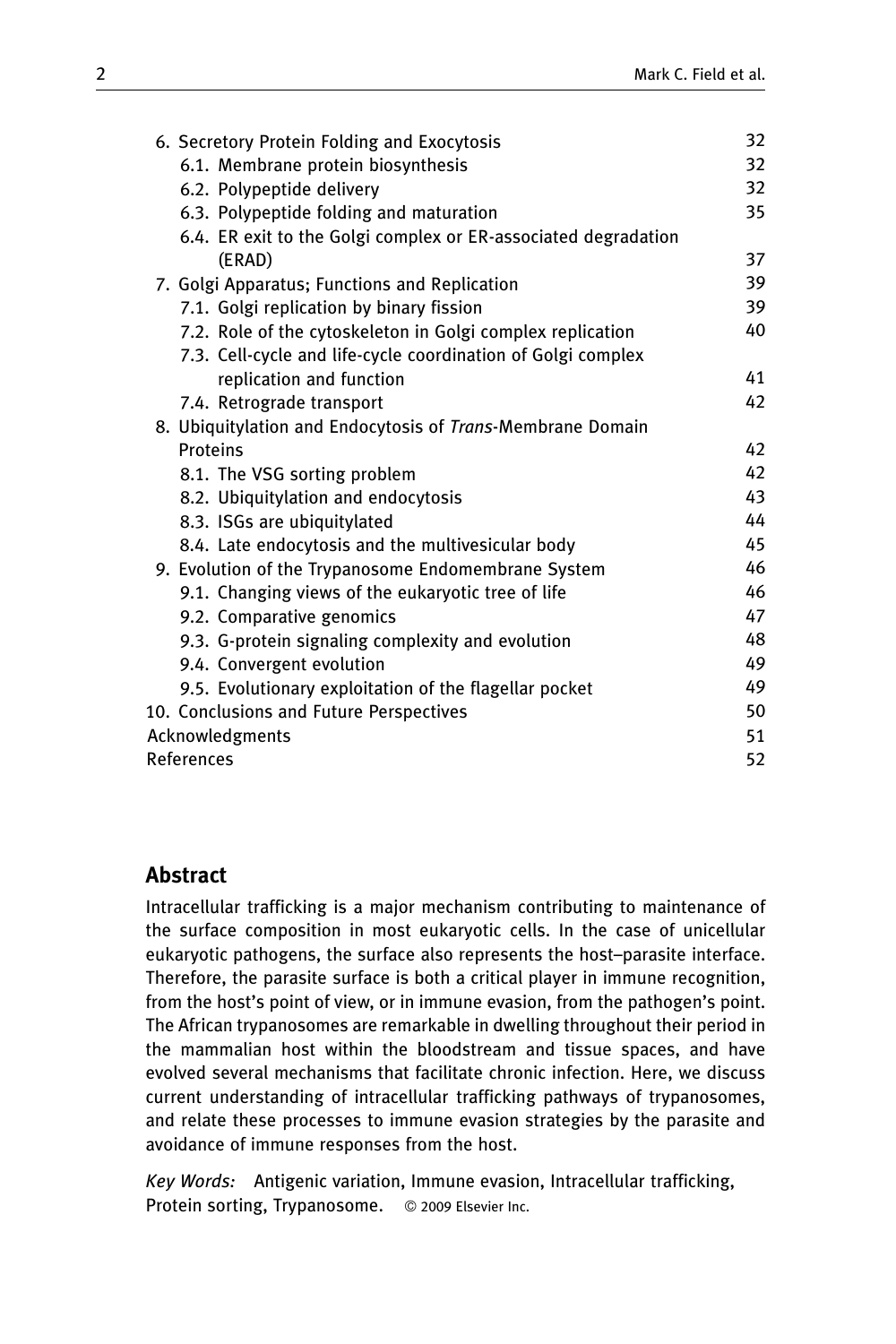### <span id="page-2-0"></span>1. General Overview of the Trypanosome Life Cycle

The lifestyle of Trypanosoma brucei, the African trypanosome, is venturesome, and unlike the vast majority of endoparasites, has exploited mechanisms allowing survival without sequestration within host cells. While thriving in the body fluids of vertebrate hosts, the parasites are continuously attacked by the immune system and also endure harsh physicomechanical conditions that prevail in the mammalian circulation.

The mammalian host is infected when a tsetse fly carrying trypanosomes (Glossina spp.) takes a blood meal [\(Vickerman, 1985; Vickerman et al.,](#page-65-0) [1988](#page-65-0)) (Fig. 1.1). The insect's bite inoculates the parasites into the host's subcutaneous tissue, where they rapidly proliferate. Metabolic products, or other undefined factors, cause local inflammation of the skin at the bite site, producing a so-called chancre, which is the first sign of infection. From here, rapidly dividing cells enter the draining lymphatic system and are



**Figure 1.1** Partial life cycle of trypanosomes, emphasizing the transition from the mammalian host to the insect vector. Left box (host): Proliferative slender forms (gray) survive within the host bloodstream, lymphatics, and issue spaces. These cells exhibit antigenic variation as the primary route to immune evasion, facilitating chronic infection. Additionally, a density sensing mechanism, mediated by stumpy induction factor, causes the slender forms to exit from the cell cycle, preventing overgrowth of the host by excessively high parasite numbers. Cell cycle exit is accompanied by morphological changes, resulting in the stumpy form, as well as additional underlying metabolic and proteome changes, preadapting the parasite to life in the tsetse fly. These cells are sensitive to immune killing and do not exhibit antigenic variation. Right box (vector): On entry to the tsetse midgut, stumpy form parasites reenter the cell cycle and begin to proliferate. A fuller version of the parasite life cycle is detailed in [Vickerman \(1969\).](#page-65-0)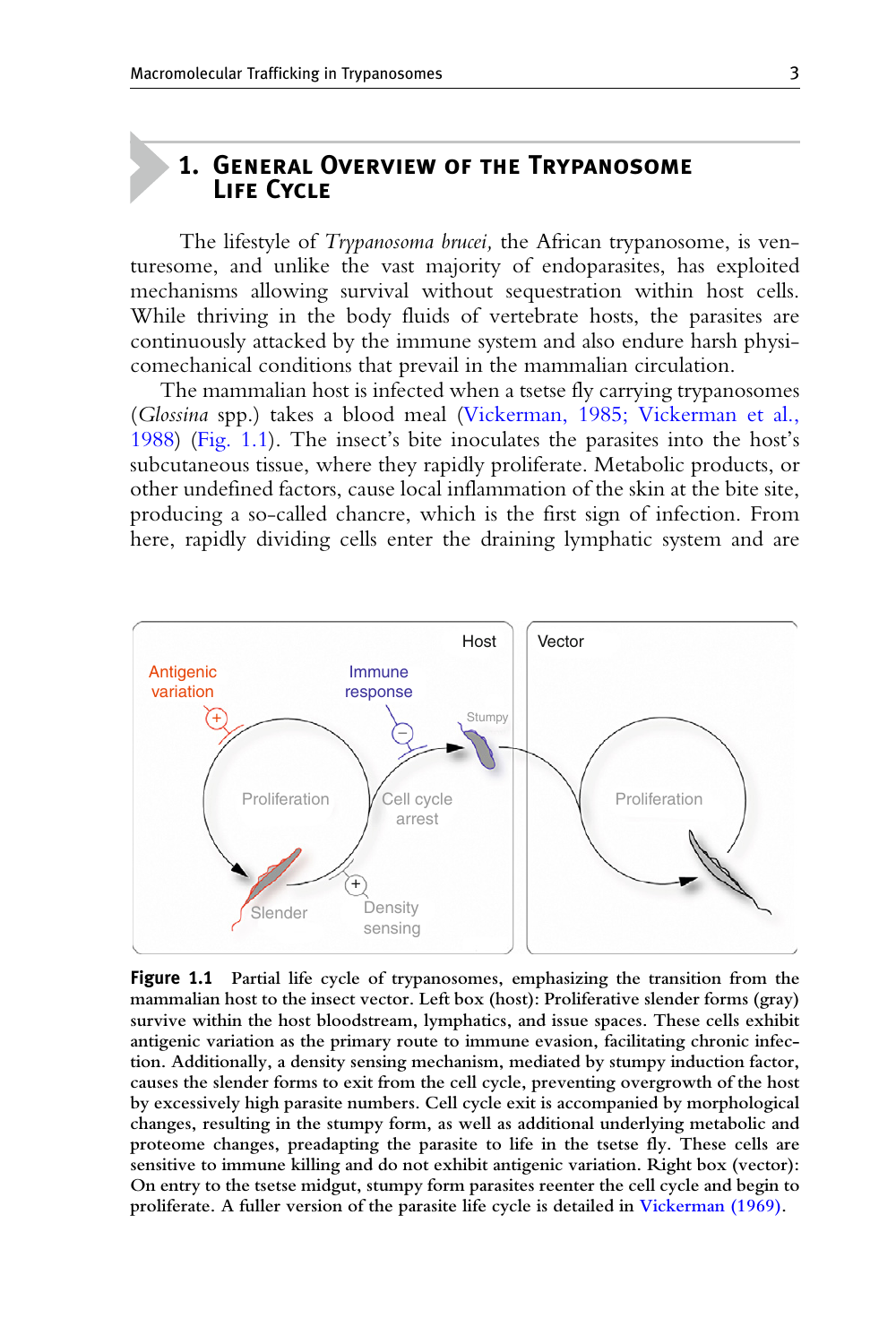flushed into the circulation. An early symptom of infection is enlarged cervical lymph nodes of the neck, the Winterbottom's sign, but both of these symptoms fade rapidly and have limited diagnostic use [\(Ormerod,](#page-61-0) [1991\)](#page-61-0).

The parasites are well prepared for life in the mammalian host. The quiescent, nondividing metacyclic stage, which awaits transmission in the insect salivary glands, expresses a special version of the most conspicuous weapon that trypanosomes have evolved to defend against host attack: A dense layer of a single protein species, the variant surface glycoprotein (VSG), shields the entire cell surface ([Pays, 2006\)](#page-61-0). In the skin tissue, following injection the metacyclic trypanosomes reenter the cell cycle and proliferate as long slender trypomastigotes [\(Fenn and Matthews, 2007\)](#page-55-0). Energy metabolism in this form is simplified and relies completely on nonoxidative consumption of glucose, which is constantly provided by the host. In the bloodstream, the trypanosome population oscillates between proliferative slender forms and cell cycle-arrested stumpy forms. The parasites secrete an, as yet, undefined low-molecular-weight factor which triggers differentiation to the stumpy stage in a cell-density-dependent manner. As parasitemia rises, more stumpy induction factor (SIF) accumulates and the cells become quiescent ([Reuner et al., 1997](#page-62-0)). Thereby, population density is limited, allowing the parasites to persist for significant periods without killing the host. Thus, one could argue that the stumpy stage acts altruistically in sacrificing itself for the sake of population survival. In fact, stumpy forms survive only for a rather short period (a few days) and appear to be efficiently eliminated by the humoral immune response. However, the stumpy stage is crucial for life-cycle progression as only they can successfully establish an infection in the transmitting insect vector ([Fig. 1.1](#page-2-0)). Stumpy forms are preadapted to a life within the fly, including increased mitochondrial activity, reorganization of the endomembrane system, and hypersensitivity to environmental cues such as cold shock and citrate/cis-aconitate ([Engstler and Boshart, 2004](#page-54-0)).

When the fly ingests stumpy form trypanosomes, the parasites immediately encounter a loss of temperature homeostasis. This has been suggested to cause upregulation of the major insect stage surface proteins, procyclins ([Engstler and Boshart, 2004](#page-54-0)). The expression of procyclins is accompanied by rapid loss of the VSG coat. How exactly the VSG is lost is not fully understood, but the participation of both a metalloprotease and phospholipase appears likely ([Gruszynski et al., 2003](#page-56-0)). The expression of distinct procyclins during the process of adaptation to the insect environment has also been described in a series of elegant experiments, however, the function of the new cell-surface coat remains unclear ([Acosta-Serrano et al., 2001\)](#page-51-0). In fact, procyclins appear to be dispensable both in vitro and their expression is not essential for successful passage through the tsetse fly [\(Vassella et al.,](#page-65-0) [2009\)](#page-65-0).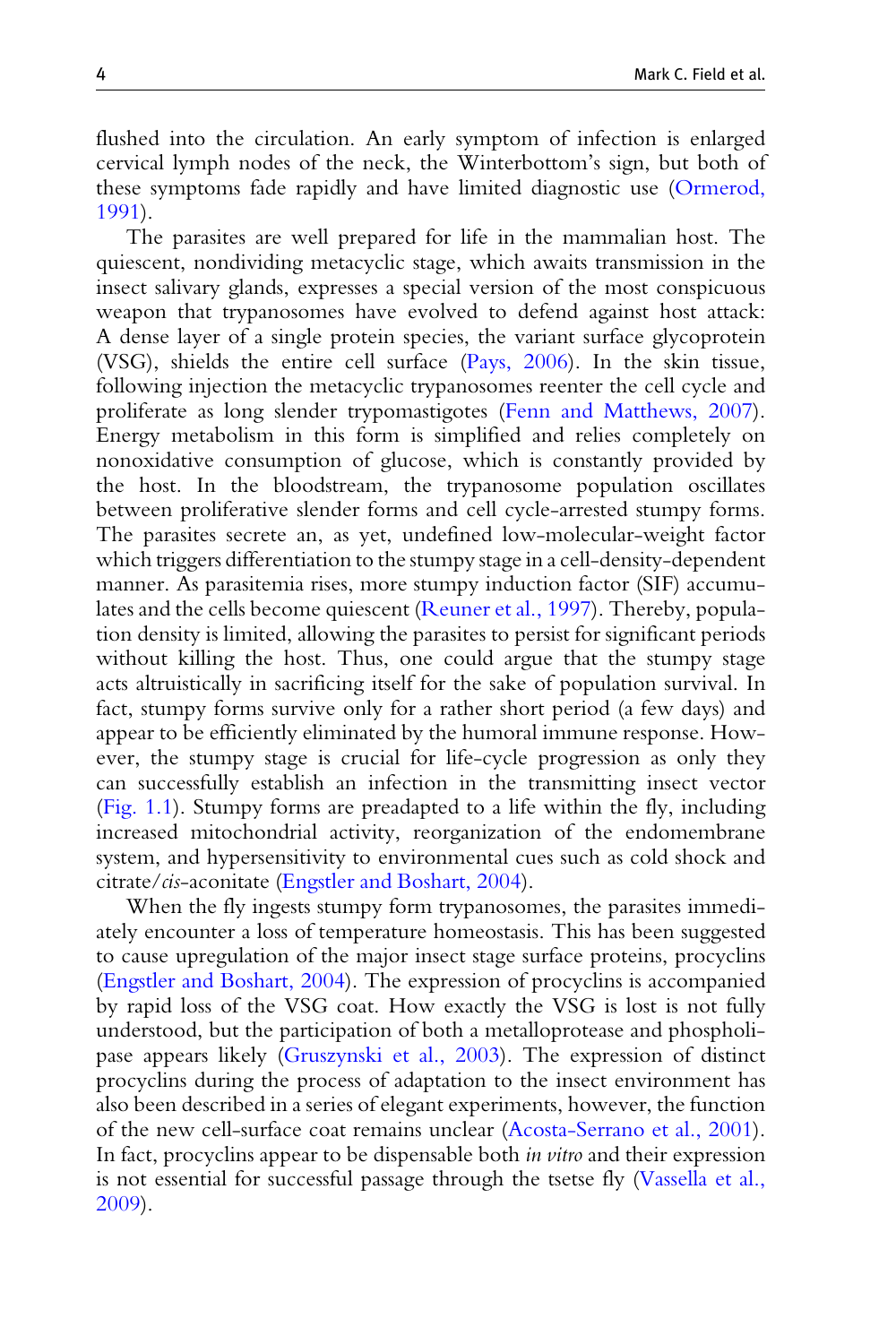In the insect, trypanosome metabolism switches from glycolysis to cytochrome-mediated oxidative respiration. After establishing a midgut infection, trypanosomes migrate to the fly salivary glands, to complete the life cycle. Little is known about this journey and how trypanosomes navigate through the fly. Having reached the salivary glands, the epimastigote parasites attach to the microvilli of epithelial cells ([Urwyler et al., 2007](#page-64-0)). This anchoring is mediated by the trypanosome flagellum through an, as yet, unknown mechanism. The density of the actively dividing epimastigotes within the salivary glands can become rather high. Finally, the attached epimastigotes give rise to quiescent (i.e., nondividing) metacyclic trypanosomes, which reacquire the VSG coat. This completes the trypanosome life cycle.

Although this basic itinerary for T. brucei transmission through host and vector has been known for decades, the signals and molecular responses underlying the alterations between proliferative and quiescent stages remain enigmatic. While considerable effort and progress in understanding the slender-to-stumpy and stumpy-to-procyclic differentiation events has been made recently, and a molecular marker, PAD1, has now been identified for the stumpy stages, very little is known about transition between fly stages ([Dean et al., 2009](#page-54-0)). This is in part due to the fact that fly resources are limited and few laboratories are experienced in maintaining and manipulating tsetse. This extensive research effort should be devoted to understanding the fly–parasite interaction and development stages within the tsetse fly is underlined by exciting recent findings showing that meiosis and the exchange of genetic material occurs only within the fly; hence the tsetse fly is formally the definitive host.

# 2. Immune Evasion Mechanisms

#### 2.1. VSG and antigenic variation

The ability to survive in the vasculature of the mammalian host, despite constant exposure to a highly sophisticated immune response, was a major challenge to understanding of trypanosome virulence mechanisms. It is now 30 years since seminal work identified the VSG surface coat as the basis for antigenic variation [\(Cross, 1977\)](#page-54-0).

A 15 nm thick layer of  $5 \times 10^6$  identical VSG homodimers covers each trypanosome cell. This amazingly high concentration of a single species of plasma membrane protein is unprecedented, and represents  $\sim$  90% of cellsurface protein. The spacing between individual VSG dimers is 3–5 nm, which effectively shields most of the VSG epitopes from antibody recognition [\(Overath and Engstler, 2004\)](#page-61-0). The classical view proposes that other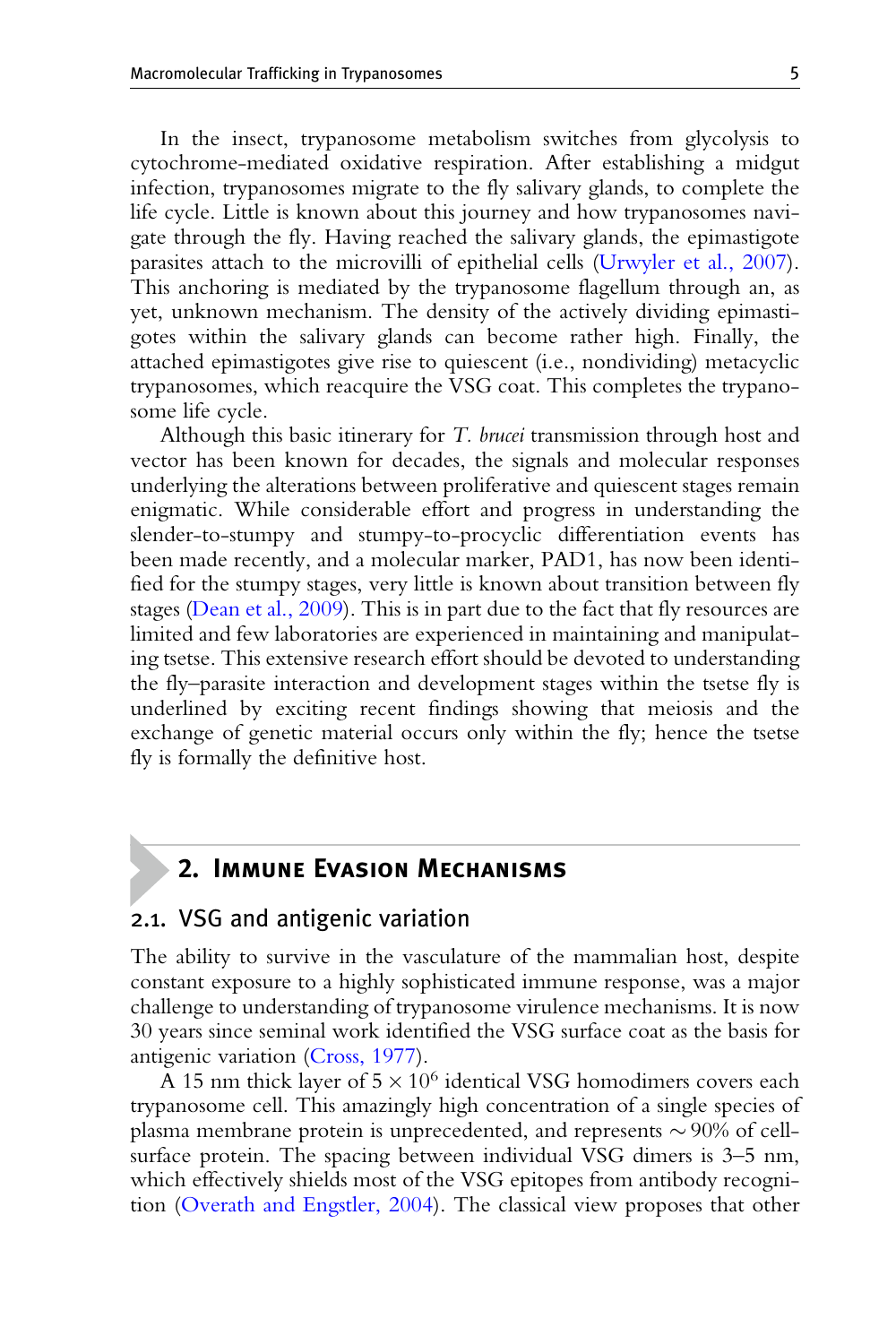surface proteins are buried within the VSG coat and that the plasma membrane is virtually untouchable by the immune system. However, a full description of the mammalian host immune response remains to be achieved and it is possible that additional determinants are recognized.

Evolution may have shaped the molecular structure of VSG for maximum efficiency as an immunological shield. Two extended  $\alpha$ -helices project perpendicular to the cell surface and provide the molecule with an extended conformation ([Freymann et al., 1990\)](#page-55-0). VSG proteins generally comprise two domains, a larger externally disposed N-terminus of 350–400 residues and a smaller C-terminal domain 40–80 residues that is proximal to the plasma membrane ([Chattopadhyay et al., 2005\)](#page-53-0). Once packed into the surface coat, only a restricted number of amino acids are accessible to external probes. The exposed amino acid positions are highly variable, while more conserved sites, especially several cysteines required for disulfide bond formation and hence secondary structure, are less accessible ([Field and](#page-55-0) [Boothroyd, 1996](#page-55-0)). While the crystal structure of two N-terminal domains was solved some 20 years ago, the structure of the relatively conserved Cterminal was described only recently [\(Chattopadhyay et al., 2005\)](#page-53-0). NMR analyses revealed that C-terminal domains display related core structures consisting of two  $\alpha$ - or  $\mathfrak{Z}_{10}$ -helices and two antiparallel  $\beta$ -sheets. However, the length of the secondary structure elements and the loops connecting these elements vary between different C-terminal domains. Up to now no complete VSG structure has been solved, and the structure of the connection between the two domains remains unknown. More importantly, we still have little structural appreciation of the linkage between the VSG Cterminal domain and the hallmark of VSGs, the glycosylphosphatidylinositol (GPI) anchor.

The GPI anchor is rapidly added posttranslationally to the C-terminus of VSG and ultimately anchors the protein to the outer leaflet of the plasma membrane ([Martin and Smith, 2006\)](#page-59-0). The lipid anchoring of VSG has many important implications for the physicochemistry of the trypanosome cell surface and VSG sorting. A great many GPI-anchored proteins (GPI-APs) with various functions have been described in many organisms [\(Field and](#page-55-0) [Menon, 1993](#page-55-0)). However, compared to trans-membrane proteins, GPI-APs are rare or of low abundance in most taxa. As the insect stage dominant antigens, procyclins and BARP, are also GPI anchored, African trypanosomes link all dominant surface proteins via a GPI anchor to the plasma membrane independent of the life-cycle stage [\(Engstler et al., 2004;](#page-54-0) [Urwyler et al., 2007](#page-54-0)).

The unique structure of VSG and its ability to support an extreme form of molecular crowding on the cell surface would not help the parasites to survive in the mammalian bloodstream unless coupled to antigenic variation. In fact, the immune system would actually become hyperactivated by an almost crystalline array of protein epitopes, accurately displayed on the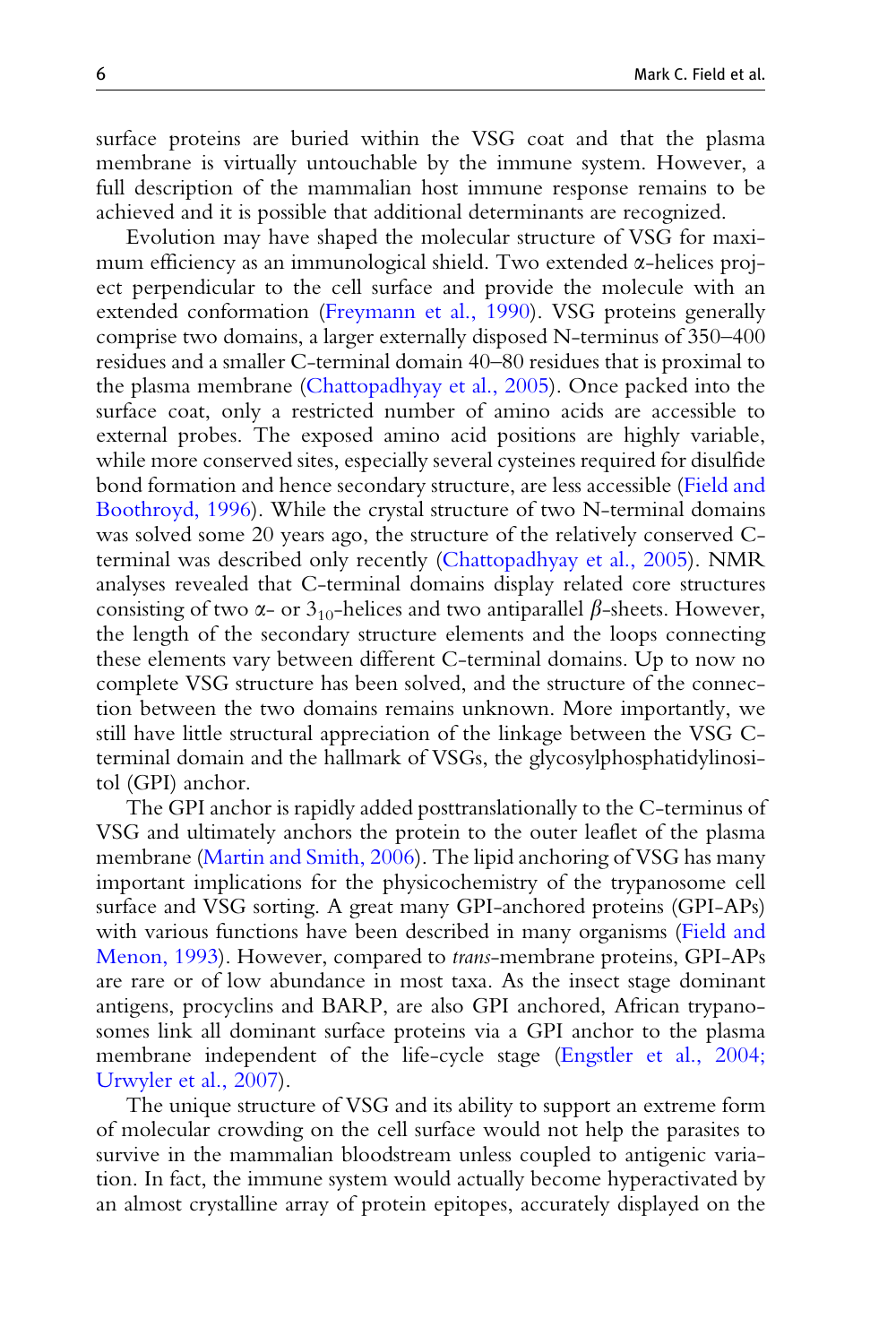surface of the trypanosome cell, and VSG is known to be an effective immunogen. During rising parasitemia the majority of trypanosomes belong to a particular antigenic type, giving rise to a strong antibody response, which kills the large majority of trypanosomes bearing that VSG. These parasites are apparently cleared from the bloodstream. However, antigenic variation replaces the VSG on the cell surface of a small proportion of trypanosomes with another, and immune selection determines if these parasites expressing a new VSG can survive. Laboratory strains switch rarely, with a rate of  $10^{-6}$ – $10^{-7}$  per cell generation. Recent work suggests that the antigenic switching rate in natural isolates is much higher, up to  $10^{-2}$ – $10^{-3}$  [\(Lythgoe et al., 2007\)](#page-59-0). A repertoire of hundreds of different VSGs that can potentially be expressed on the cell surface indicates that the host immune response always lags behind, allowing trypanosomes to survive for prolonged periods.

VSGs are transcribed from one of 20 telomeric expression sites (ESs) [\(Cross, 1996; McCulloch, 2004; Pays, 2006\)](#page-54-0). The VSG gene is located at the end of a long polycistronic transcriptional unit, and transcribed by RNA polymerase I. This transcription unit contains more than 10 genes, which are termed as expression site associated genes (ESAGs). The function of many ESAGs is still unknown. The active ES is localized to an extranucleolar structure that is known as the ES body ([Navarro and Gull, 2001](#page-60-0)). Besides the ES-linked copies, the majority of VSG genes locate as nontranscribed basic copies to either large arrays in central regions of megabase chromosomes or as single copies on mini chromosomes. The basic copies are abundantly flanked by repeats that facilitate homologous recombination with the active ES.

Multiple mechanisms for mobilizing VSG genes have been described. Activation of a silent ES displaying another VSG is known as an in situ switch. This form of switching not only activates another VSG, but also a new array of ESAGs. It has been postulated that activation of alternative ESAGs could be involved in adaptation to various host environments [\(Gerrits et al., 2002\)](#page-55-0). Telomere exchange between ESs or gene conversions that introduce all or part of a basic copy VSG into the active ES are also known. The potential for creation of mosaic VSG sequences from multiple basic copy ORFs extends the repertoire hugely, while gene conversion most probably dominates in field infections, and provides access to this near limitless repository.

#### 2.2. Membrane dynamics and antibody clearance

The VSG coat is endocytosed with unprecedented speed and fidelity [\(Engstler et al., 2004\)](#page-54-0). An area equivalent to the entire plasma membrane is internalized and recycled once every 10 min. Compared to membrane recycling in other organisms this is amazingly fast kinetics, especially when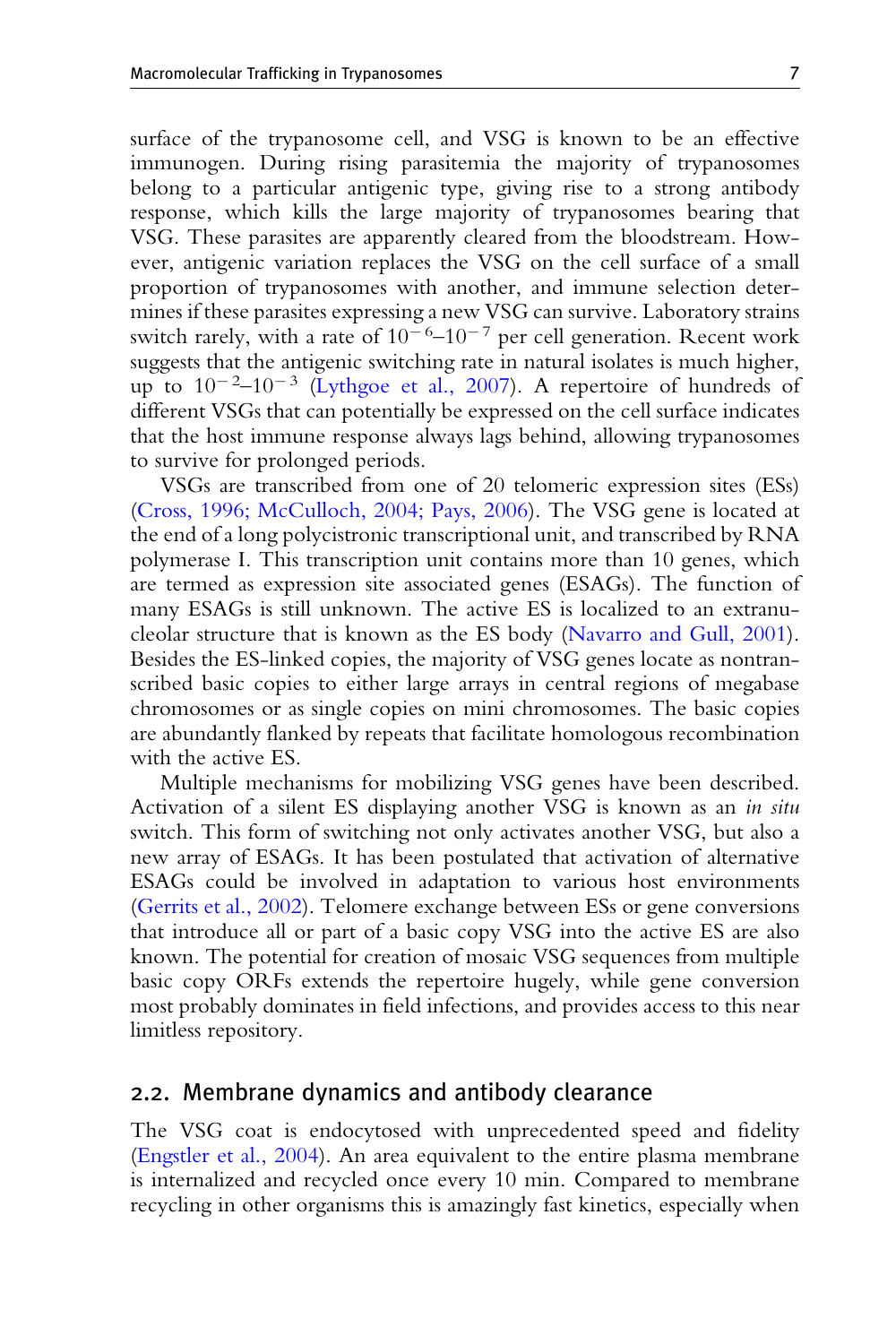taking into account that all membrane traffic is routed via the tiny flagellar pocket, which only accounts for  $\sim$  2% of surface membrane [\(Field and](#page-55-0) [Carrington, 2009\)](#page-55-0). In trypanosomes, internalization of plasma membrane and embedded proteins is restricted to clathrin-mediated endocytosis (CME). Comparatively large clathrin vesicles, termed CCV class I, abundantly bud from the flagellar pocket. Every second six new CCVs are rapidly transported by an actin-dependent mechanism to early endosomes, which are located between 2 and 4  $\mu$ m away from the pocket. About 60–70 CCV class I can be found in the posterior part of the cell. CCV I fuse to early endosomes that are easily detectable in trypanosomes as mostly circular cisternal structures (Grünfelder et al., 2002). In bloodstream forms this also appears independent of dynamin, but in the procyclic it is possible that dynamin is required [\(Morgan et al., 2004; Chanez et al., 2006](#page-60-0)).

The next step on the itinerary of endocytosed membrane is the recycling endosome, which appear to be the main sorting station of GPI-APs. However, unlike yeast or mammalian cells, trafficking through recycling endosomes in T. brucei is not rate limiting. In fact, the delivery from early endosomes follows biphasic kinetics, with one part of VSG or reporter proteins being delivered very rapidly to the recycling endosome, while the other half arrives significantly later. The reason for this is a detour of part of the internalized membrane and embedded proteins to late endosomes. Interestingly, this material is not delivered to the lyosome but is redirected to recycling endosomes, albeit with comparatively slow kinetics ([Engstler et al., 2004\)](#page-54-0). In trypanosomes, recycling endosomes are most prominent endomembrane structures. In this ''recycling factory,'' ligands uncouple from their receptors and are sorted together with endocytosed fluid-phase cargo into smaller clathrin-coated vesicles (CCV class II), which abundantly bud from the rims of the cisternal recycling endosome (Grünfelder et al., 2003). CCV class II have two destinations within the cell: late endosomes and the lysosome. They are devoid of VSG, transferrin receptor (TfR), and some trans-membrane proteins (e.g., invariant surface glycoproteins (ISGs)). Thus, by a negative mechanism, namely withdrawal of membrane, GPI-APs are passively (i.e., by default) concentrated ([Overath and Engstler, 2004\)](#page-61-0). How GPI-proteins are excluded from entry into budding vesicles remains to be elucidated. The subregion of the recycling endosome that carries the concentrated VSG eventually gives rise to small, disk or cup-shaped carriers that fuse with the flagellar pocket. These exocytic carriers (EXCs) are profusely found within the posterior part of the cell (Grünfelder et al., 2003).

Why have trypanosomes evolved such a sophisticated and highly active plasma membrane recycling machinery? The selective pressure for uptake of sufficient nutrients from host blood is one obvious answer. However, it has been shown that the vast majority of fluid-phase cargo is actually not transported to the lysosome, but is excreted by the cells [\(Engstler et al., 2004](#page-54-0)).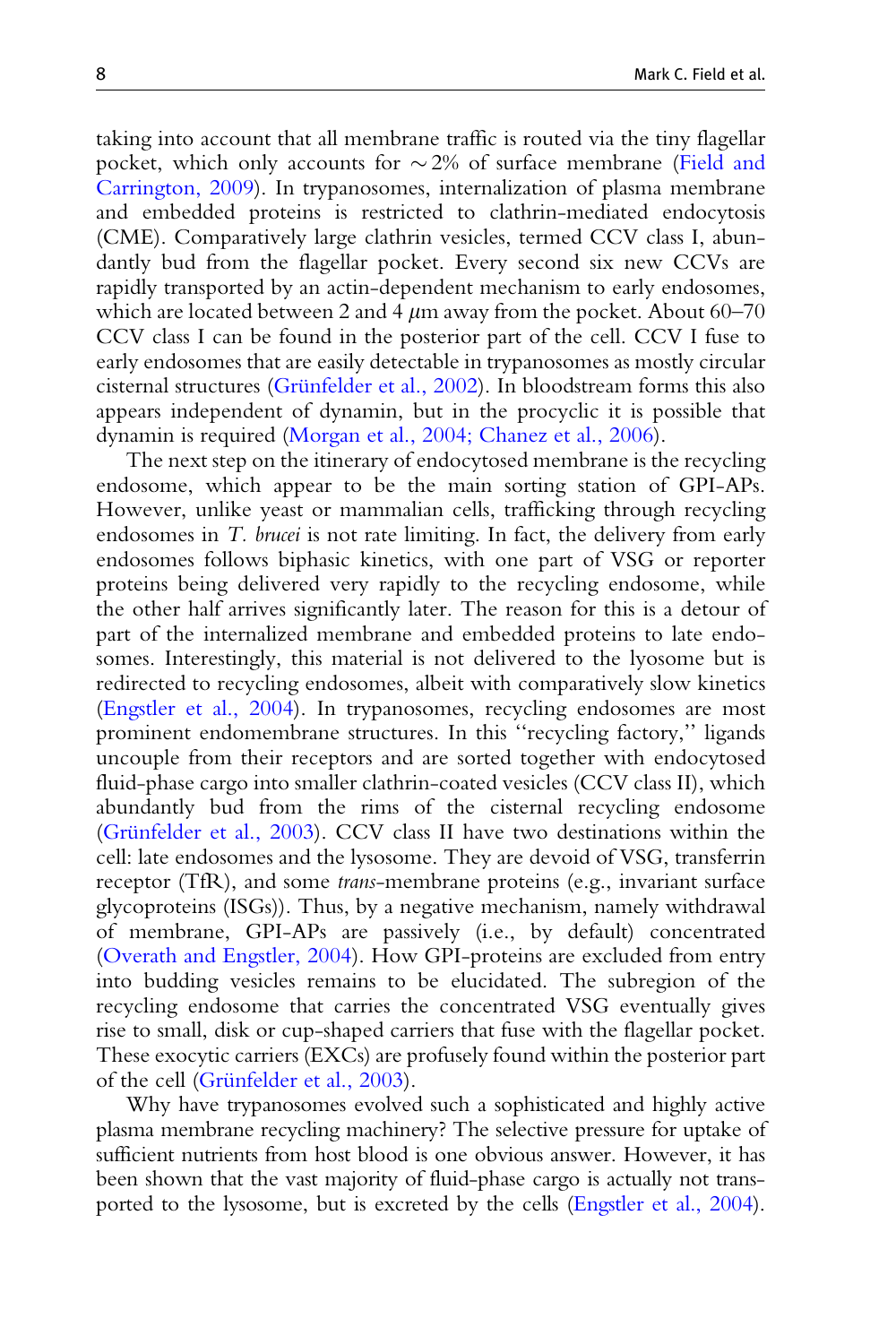More than 20 years ago, it was reported that antibodies bound to the trypanosome cell surface are internalized and most probably routed to the lysosome. These early studies suggested that host antibodies are cleared from the cell surface of bloodstream trypanosomes within 15–30 min ([Russo](#page-63-0) [et al., 1993](#page-63-0)). A more recent report has revealed that VSG-bound IgGs (VSG-IgG) accumulate at the flagellar pocket region within 20–40 s. VSGs and bound antibodies are rapidly internalized via CME ([Allen et al.,](#page-51-0) [2003; Engstler et al., 2007\)](#page-51-0). 3D-fluorescence microscopy and quantitative colocalization analyses with organelle-specific marker proteins have confirmed that a significant amount of antibody is routed via late endosomes to the lysosome, while VSG is recycled to the cell surface.

The internalization of antibody-bound VSG from the trypanosome cell surface comprises three consecutive steps, each displaying distinct temperature sensitivities. Initially, VSG–IgG complexes accumulate at the posterior pole of the cell. The kinetics of this process is comparatively independent of temperature; even at 12  $^{\circ}$ C rapid antibody accumulation is observed. In contrast, the rate of entry of VSG–IgG complexes into the flagellar pocket is significantly decelerated at 24  $^{\circ}$ C, and at 12  $^{\circ}$ C the process almost halts. Once arrived in the flagellar pocket, VSG–IgG is internalized by bulk membrane uptake. The endocytosis of IgG-bound VSG exhibits similar temperature sensitivity as the entry into the flagellar pocket. Hence, the three-step antibody clearance process involves posterior accumulation of antibodies as immediate event and passage through the flagellar pocket as rate-limiting step. Posterior accumulation of VSG–IgG does not result from VSG shedding and is independent of endocytosis.

Downregulation by RNAi of clathrin heavy chain causes a block of all endocytic traffic. Although in clathrin-depleted cells endocytosis is stalled, VSG–IgG accumulates at the flagellar pocket in a similar manner as in control cells. Posterior accumulation of VSG–IgG requires energy as the glycolytic inhibitor 2-deoxyglucose decreases posterior accumulation of VSG–IgG complexes. When cellular motility is stalled by ATP depletion, no antibody accumulation is observed, but cells remained uniformly coated with immunoglobulin, suggesting a correlation between cellular motility and antibody clearance [\(Engstler et al., 2007](#page-54-0)).

Bloodstream forms of T. brucei swim with an average speed of 20  $\mu$ m s<sup>-1</sup>. A directional, spiral trajectory is mediated by a single flagellum, which emerges from the flagellar pocket, attaches to the cell body, and extends beyond the anterior pole of the cell [\(Fig. 1.2](#page-9-0)). FlaI is required for the connection of the flagellum to the cell body, and downregulation of FlaI results in detachment of the flagellum and loss of directional motility. FlaIdepleted trypanosomes retain their VSG coat and VSG-bound antibodies are internalized from the flagellar pocket with similar kinetics as in control cells. Strikingly, obstruction of directional swimming coincides with a loss of accumulation of antibody-bound VSG at the posterior cell surface.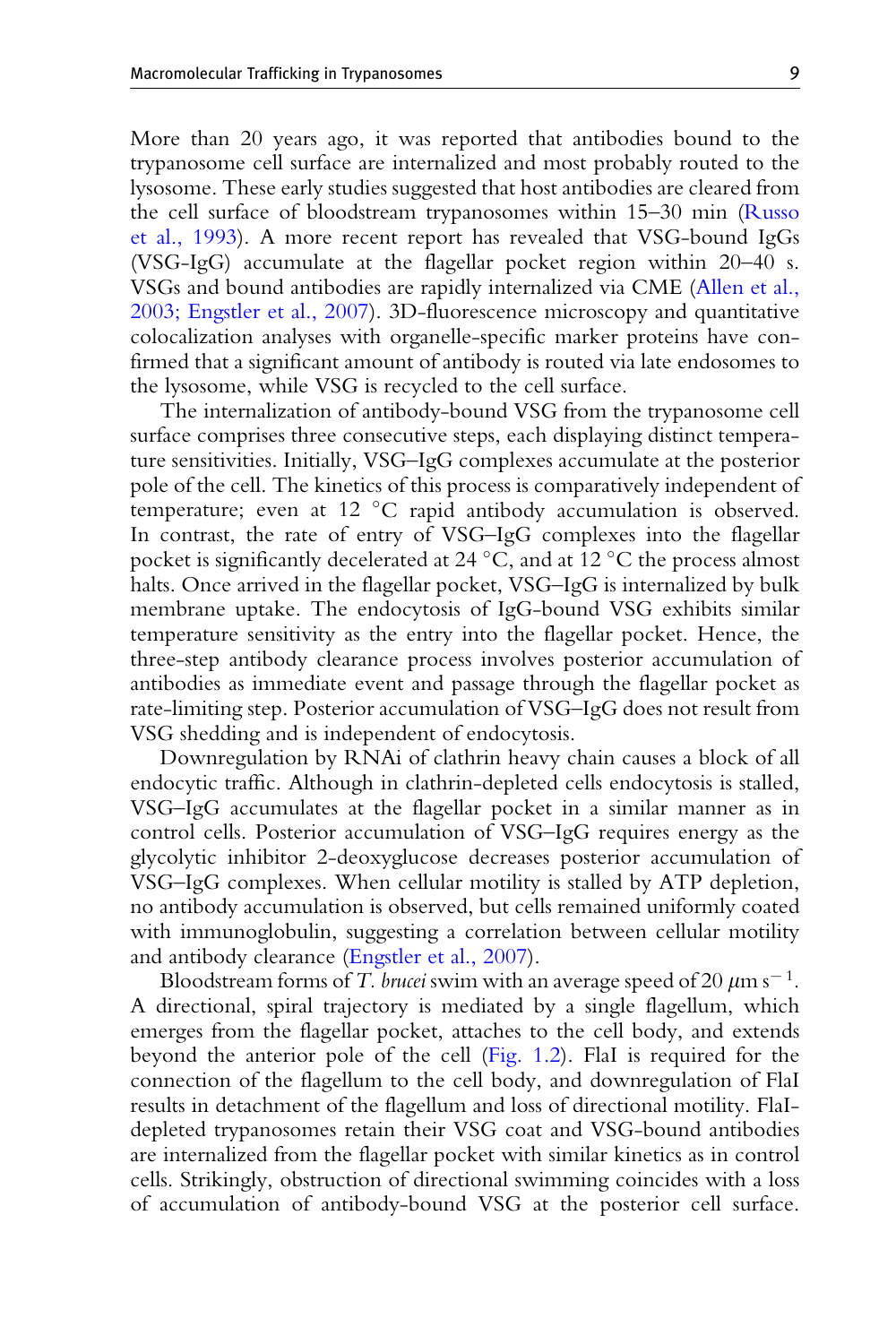<span id="page-9-0"></span>

Figure <sup>1</sup>.<sup>2</sup> Immune evasion by antibody capping; a role for hydrodynamic flow. Left column: Antibody recognizing the surface variant surface glycoprotein (VSG) is rapidly capped toward the posterior of the cell. The high rate of endocytosis facilitates efficient uptake of the antibody, which is ultimately degraded; the uptake process, even in the presence of high antibody titers, can be completed within 2 min. Right column: Trypanosomes continuously swim, and thereby generate directional flow fields on their cell surface. These flow forces become more significant when the surface VSG is recognized by immunoglobulins. Antibody–VSG complexes are pulled by hydrodynamic forces toward the rear of the cell, where they are endocytosed. This implies that purely physical forces can sort proteins in the plane of the plasma membrane. The schematic shows antibody in green coating VSG in gray. Note that the mechanism for capping, or delivery of antibody to the flagellar pocket, is likely distinct from that which operates in metazoan cells.

Conversely, a marked reduction in antibody concentration is observed in the flagellar pocket area, which is explained by continuing membrane recycling in the absence of antibody accumulation. Clearly, there is direct involvement of cell motility and endocytosis in antibody clearance [\(Engstler et al., 2007\)](#page-54-0).

The size, but not the nature of the protein bound to VSG, is critical for accelerated removal from the cell surface; for example, IgM is removed much more rapidly than Fab fragments. Mammals respond to trypanosome infections with elevated levels of VSG-specific IgM rather than IgG. Both immunoglobulins are internalized in a concentration-dependent manner but the overall kinetics of IgM-uptake is significantly faster. This observation is difficult to explain on the basis of specific recognition of antibody-bound VSGs by cytoplasmic adapter proteins as VSG is anchored via a GPI-anchor.

A provocative alternative possibility is that hydrodynamic flow acts on swimming trypanosomes and specifically drags VSG–Ig complexes toward the flagellar pocket (Fig. 1.2). The most direct evidence for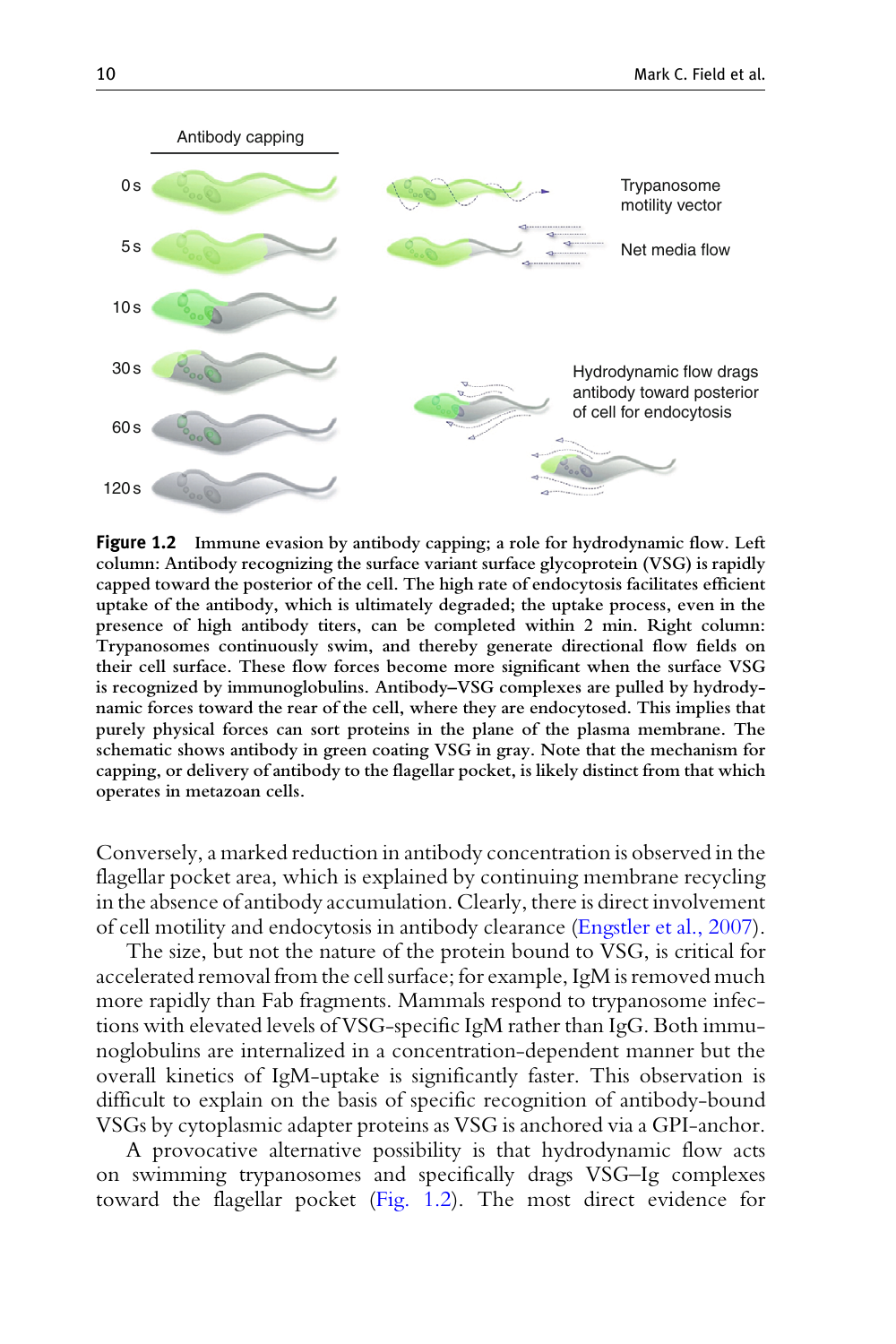hydrodynamic drag arises from downregulation of the dynein arm intermediate chain DNAI1, which reverses the trypanosome swimming direction. Hydrodynamic drag predicts that the immunoglobulins would be pushed toward the other cell pole in the DNAI1-supressed cells, and is exactly what is observed ([Engstler et al., 2007\)](#page-54-0).

However, the role of antibody clearance for parasite survival in vivo, that is, in the natural host, remains to be elucidated. Antibody removal could be crucial for parasite survival during early parasitemia, when antibody titers are still low, after differentiation to the cell cycle-arrested stumpy stage, which is critically required for the successful completion of the parasite life cycle or for removal of immunoglobulins recognizing invariant epitopes. All of these possibilities remain to be fully investigated.

#### 2.3. Cellular immune responses

The trypanosome lifestyle is provocative in its complete exposure to the mammalian host, yet, at the population level they prosper in the face of massive immune attack. VSG is highly immunogenic and trypanosomes produce it in huge amounts. The immune system, when confronted with a wave of parasites, aims at rapidly clearing the trypanosomes, and paradoxically this mechanism is essential for chronic infection. Rapid growth of trypanosomes can overwhelm the host within days, and one mechanism to avoid this is the continuous secretion of SIF, triggering differentiation from long slender to stumpy stage. The importance of SIF is underscored by the observation that strains that have become unresponsive to SIF kill their host within a few days. Further, generation of VSG-specific antibodies is crucial to early host survival and B cell-deficient mice poorly control trypanosome infections ([Baral et al., 2006](#page-52-0)).

Antibody-opsonized trypanosomes will be phagocytosed and destroyed by hepatic Kupffer cells. The paracrystalline structure of the VSG coat, with homogeneously organized epitopes, may explain why the early immune response is largely T cell independent ([Mansfield, 1994](#page-59-0)). The VSG-specific antibody response is crucially insufficient for efficient protection during early phases of infection and IFN- $\gamma$  appears to be required. The majority of IFN- $\gamma$  is produced after T cell stimulation through antigen presenting cells [\(Magez et al., 2006](#page-59-0)). The absence of MHC-II diminishes IFN- $\gamma$ production and parasite control. Also natural killer cells have been proposed to be involved in the production of IFN- $\gamma$  ([Mansfield and Paulnock, 2005](#page-59-0)).

In the beginning, it was believed that IFN- $\gamma$  would bind directly to trypanosomes stimulating their proliferation. Now it appears clear that *in vivo* IFN- $\gamma$  is responsible for a proinflammatory reaction, which attacks the parasites ([Namangala et al., 2001](#page-60-0)). Mice deficient of either IFN- $\gamma$  or IFN-g receptor reveal high-level parasitemia and die earlier than control animals. The  $IFN-\gamma$ -mediated control involves classic macrophage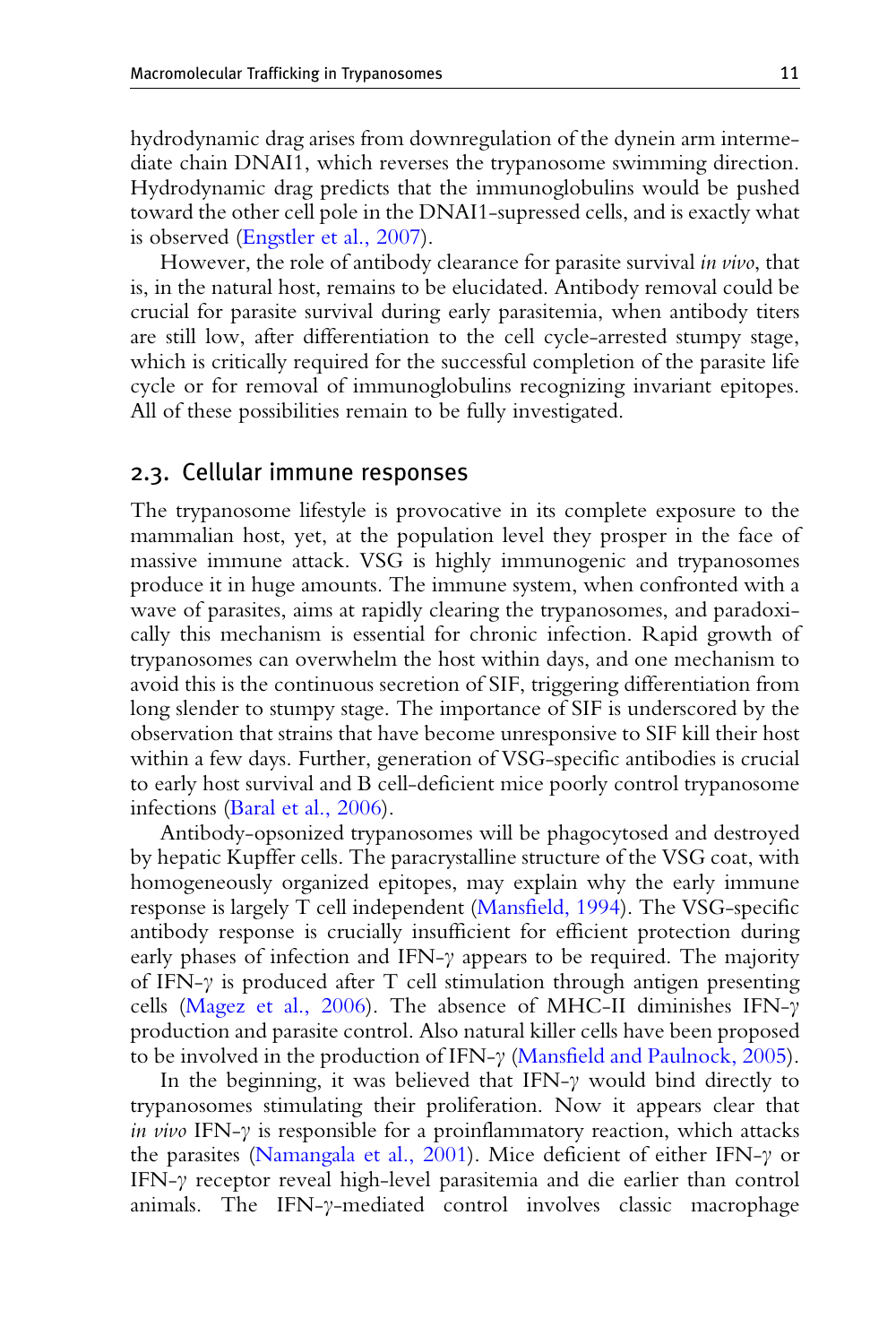activation. The effector cells produce a range of antitrypanosome compounds, including tumor necrosis factor alpha (TNF-a) as well as reactive oxygen species, which cause the so-called host oxidative burst. Reactive nitrogen, NO, is also involved. Interestingly, the role of NO as inflammatory effector appears to be distinct for infections with different trypanosome species ([Vincendeau et al., 1992](#page-65-0)). Toll-like receptors are thought to be involved in the activation of macrophages by  $T$  cell-derived IFN- $\gamma$  and endogenous TNF-a. The toll-like receptors represent a steadily growing family of proteins that can recognize conserved pathogen signatures, such as the bacterial lipopolysaccharide, nonmethylated DNA, or GPI structures ([Coller et al., 2003](#page-53-0)). During the cyclical destruction of large trypanosome populations, massive amounts of these molecules are released into the bloodstream. Consequently, parasite control involves toll-like receptors that recognize the VSG-GPI and free nonmethylated CpG DNA sequences.

Highly inflammatory reactions govern the initial phase of infections with African trypanosomes. The long-lasting type I immune response leads to many of the pathological signs associated with sleeping sickness, such as anemia, fever, splenomegaly, liver damage and neurological disorder and cachexia, from which any infected human or animal will finally die. Therefore, having survived the first wave of parasitemia, the infected host needs to remodel its immunological landscape to enhance survival chances. Although TNF-a knockout mice are not able to control parasitemia efficiently, they reveal prolonged survival [\(Magez et al., 1999](#page-59-0)). This is also true for mice treated with anti-IFN- $\gamma$  antibodies. The initial proinflammatory phase ends by secretion of cytokines and generation of alternatively activated macrophages. Interleukin 10 inhibits classically activated macrophages. The alternatively activated macrophages display anti-inflammatory properties and could dampen the pathological consequences of type I immune response.

In addition to the induction of various immune pathological damage in different tissues, immunosuppression is yet another consequence of trypanosome infection and T cell suppression is severe. Obviously, this leads to frequent opportunistic superinfections, which additionally weaken the host. Early on, immunosuppression appears to be mediated by NO, prostaglandin E2, and TNF-a from classically activated macrophages ([Mansfield and Paulnock, 2005; Sternberg and Mabbott, 1996\)](#page-59-0). At later stages, the immunosuppression is mediated by alternatively activated macrophages, but our knowledge about the mechanisms behind this process is rudimentary.

African trypanosomes are capable of manipulating and controlling the highly sophisticated immune system of their vertebrate host. Apparently, this hijacking can occur at very different levels. While some trypanosome species kill their host rather quickly, other infections can last for months or even years. In any case, most hosts will not survive their encounter with trypanosomes.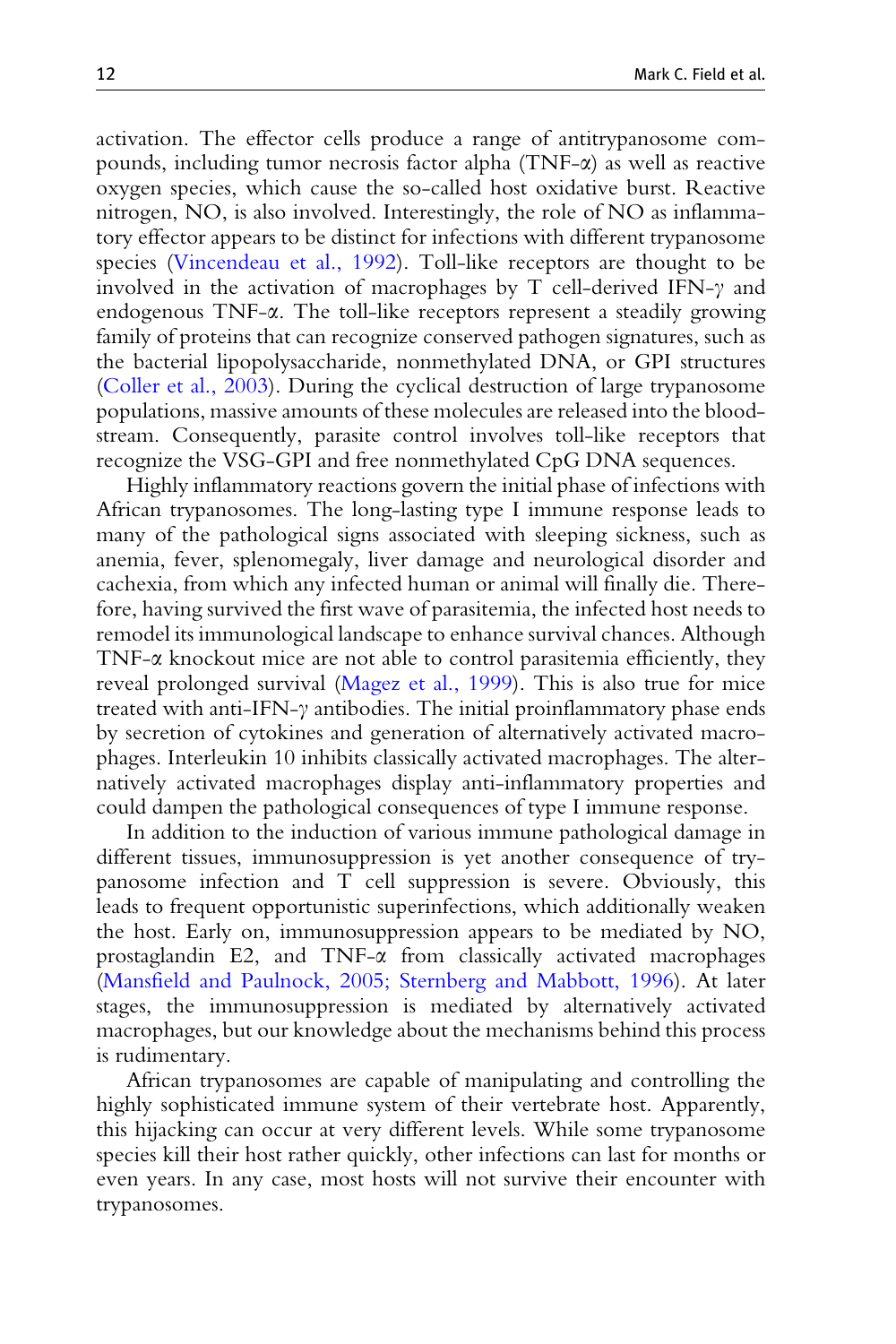# 2.4. Innate immunity

Fascinating exceptions to the fatal outcome are humans and primates, which are fully protected against most trypanosome species. Human innate immunity against African trypanosomes has been known for more than a century. However, only recent extensive work of several laboratories has finally shed light on the molecular mechanisms behind the trypanosome resistance.

Normal human serum (NHS) in vitro is cytotoxic for T. brucei. Neither immunoglobulins, the complement activation pathway nor the blood clotting system are responsible. Furthermore, NHS is not activated by trypanosome-derived factors. Many different substances and macromolecules have been put forward as candidate trypanosome lytic factor (TLF), one of which, high-density lipoprotein (HDL), was postulated as early as 1960 to be involved in trypanosome killing. The first systematic study on the nature of TLF, demonstrated the involvement of HDL and revealed that trypanosome lysis is a two-step process [\(Rifkin, 1978\)](#page-62-0). Initially trypanosomes are motile and intact but start swelling. After about an hour, lysis commences. The kinetics of trypanosome killing depends on human serum concentration and temperature; at  $4^{\circ}$ C the process is totally inhibited but is optimal at  $\sim$  37 °C [\(Rifkin, 1984](#page-62-0)). Although this key concept of trypanosome lysis by TLF was formulated in the mid-1980s, it required 20 years to identify TLF, to understand the molecular mechanism of lysis and to unravel the secret of resistance to TLF by human pathogenic trypanosomes, namely T. brucei rhodesiense.

Since it was known that TLF was an HDL component, the obvious candidate for the toxic factor was the major constituent of HDL itself, namely apoA-1 ([Gillett and Owen, 1991; Hajduk et al., 1989](#page-55-0)). However, biochemical characterization of HDL revealed that TLF is only a minor subset of human HDL. Furthermore, transgenic mice expressing human apoA-1 were not significantly protected against trypanosome infection [\(Rifkin, 1991](#page-62-0)). Fractionation of HDL and reconstitution revealed that more than one protein was required for the assembly of the lytic particle, suggesting that distinct TLF components may act cooperatively [\(Hajduk](#page-56-0) [et al., 1989](#page-56-0)). A more detailed analysis of TLF proteins suggested paraoxonase–arylesterase and haptoglobin-related protein (Hpr) as potential toxins. Since paraoxonase–arylesterase is present in nonlytic human HDL, it could be excluded. The haptoglobin-related protein, on the other hand, was selectively enriched in TLF and antibodies directed against the protein were shown to inhibit lysis in a dose-dependent manner [\(Smith and](#page-64-0) [Hajduk, 1995\)](#page-64-0).

Hpr is restricted to primates ([Maeda, 1985\)](#page-59-0). Although the physiological function is unknown, it is evolutionarily derived from haptoglobin, an abundant acute-phase protein forming a high-affinity complex with free hemoglobin. Haptoglobin is critically involved in clearance of hemoglobin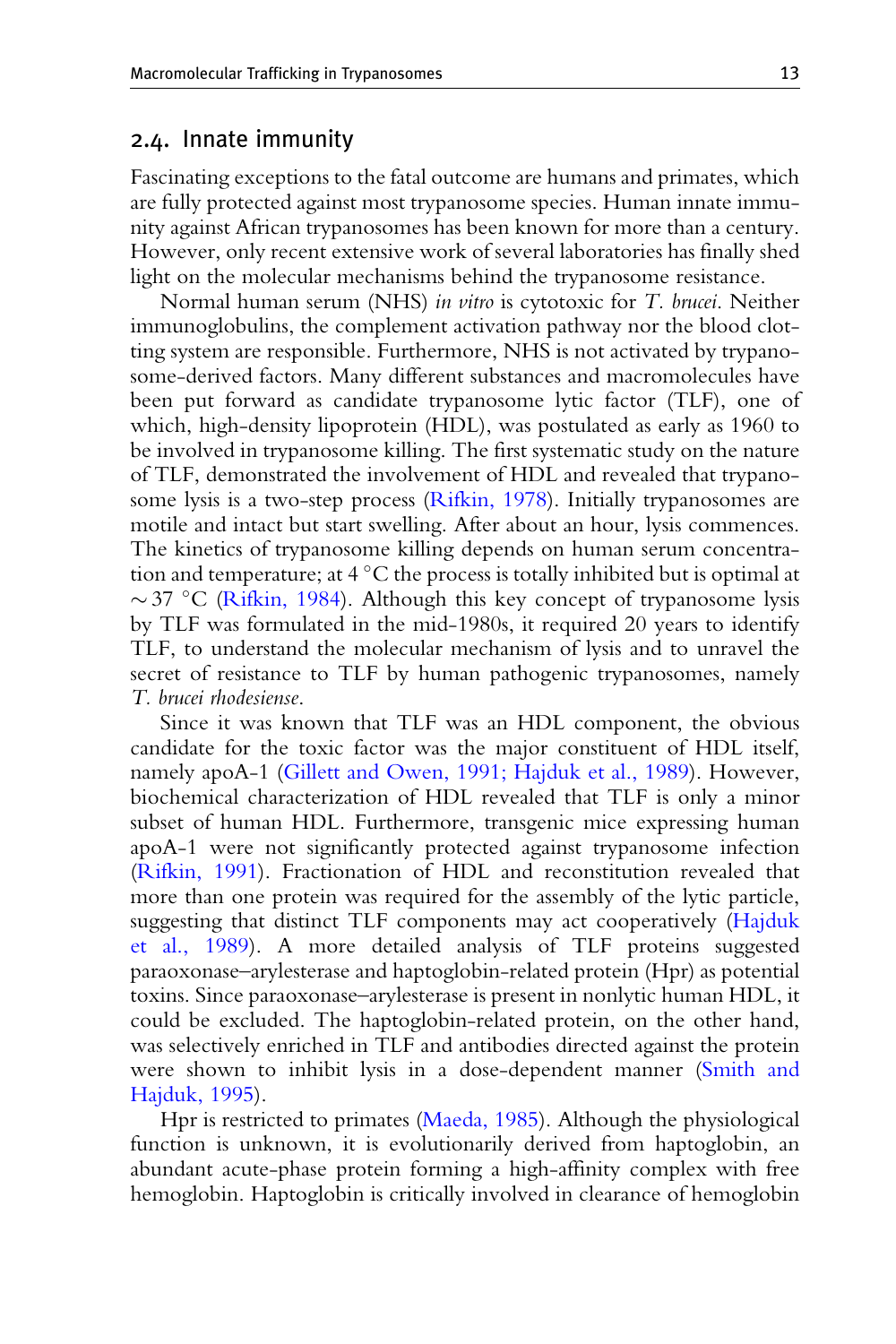from the circulation after intravascular hemal lysis. The haptoglobin– hemoglobin complex is recognized by macrophage surface receptors and then degraded. Hpr is a dimer, and in contrast to haptoglobin, is associated with apoA-1. Interestingly, although it was generally accepted that TLF was part of HDL, reports suggesting an additional trypanolytic activity appeared.

This second lytic factor had a higher molecular mass than TLF and was termed TLF-2 [\(Tomlinson et al., 1997](#page-64-0)). It was reported to be a lipid-poor complex containing mainly IgM together with apoA-1 and Hpr, while TLF-1 contained essentially apoA-1 and Hpr. Haptoglobin is a potent inhibitor of TLF-1, but does not interfere with TLF-2-meditated lysis. Apparently, the specific lytic activity of TLF-1 was much higher than that of TLF-2 [\(Raper et al., 1999\)](#page-62-0). Confusingly, haptoglobin levels below physiological concentrations were shown to be sufficient to completely inhibit TLF-1. However, purified TLF-1 protected mice in a dose-dependent manner against trypanosome infections, and it was generally accepted that Hpr was the actual toxin. Further, phylogenetic analyses of the primate lineage revealed a direct correlation between the presence of Hpr and trypanolytic potential. While sera from several old world monkeys contained trypanolytic activity, this was not the case for chimpanzee serum. The Hpr gene of chimpanzees was thought to be a pseudogene, but recent data suggest that the coding region is intact ([Lugli et al., 2004\)](#page-59-0).

Trypanosome lysis by TLF/TLF-2 was initially believed to be initiated at the plasma membrane [\(Rifkin, 1984\)](#page-62-0). However, a detailed cellular study showed that TLF rather affects the endocytic pathway after receptormediated endocytosis [\(Hager et al., 1994\)](#page-56-0). There are about 350 high-affinity TLF binding sites within the flagellar pocket, and electron microscopy revealed that gold-labeled TLF is endocytosed and transported to the lysosome, where it accumulates and causes disintegration of the organelle. The release of lysosomal proteases into the cytoplasm would be lethal to the parasite. It was also suggested that free radical generation through the Fenton reaction at low pH could cause peroxidation of lysosomal membrane lipids, contributing to membrane disruption ([Bishop et al., 2001\)](#page-52-0). A further mechanism was proposed whereby Hpr, or part of it, disrupted the membrane directly [\(Molina Portela et al., 2000](#page-60-0)). The generation of transgenic mice expressing Hpr added yet another level of complexity to the problem. Although Hpr was properly incorporated into HDL, those mice were not protected against trypanosomes ([Hatada et al., 2002](#page-56-0)).

Two T. brucei subspecies are resistant against TLF and are the causative agents of human sleeping sickness. It was known that TLF-resistant strains become susceptible when maintained for long periods in mice, and when exposed to human serum, resistant parasites arise from sensitive populations at low frequency. This apparent high-frequency reversal was difficult to reconcile with classical genetic views of resistance. In fact, it appears that antigenic variation and resistance to human serum are linked processes.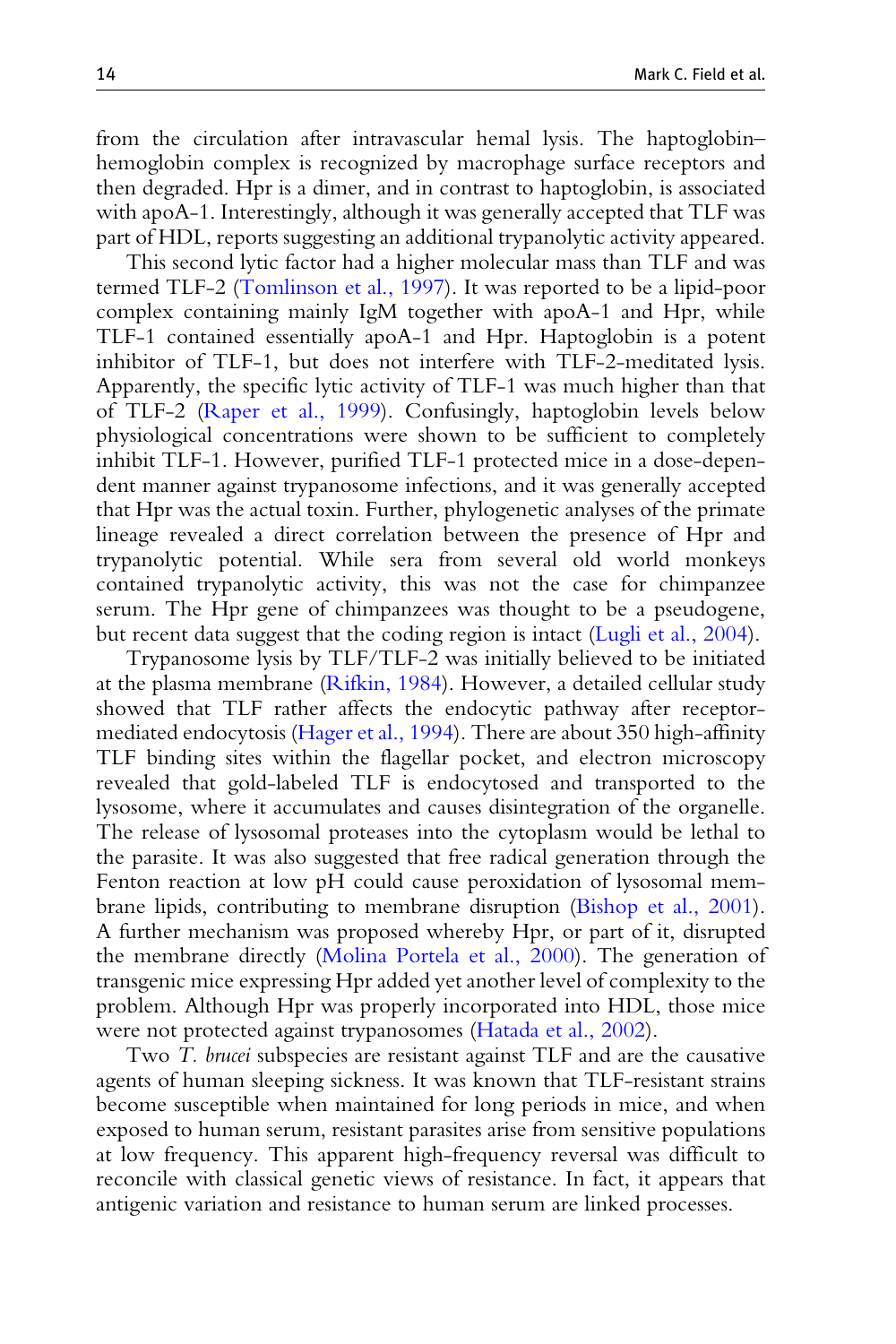The underlying gene responsible for TLF resistance was identified and termed serum resistance associated gene (SRA) [\(de Greef and Hamers,](#page-54-0) [1994](#page-54-0)). Curiously, the SRA sequence closely resembles VSG, although the region encoding surface exposed loops was deleted from SRA. Thus, SRA is likely a truncated VSG ([Campillo and Carrington, 2003\)](#page-53-0). However, unlike VSG, SRA is not expressed on the cell surface, but appears to be restricted to endosomes and lysosome [\(Vanhamme et al., 2003](#page-65-0)). The exact localization within the endosomes and the rate of recycling remains to be elucidated. Importantly, when SRA was expressed in human serum sensitive trypanosomes, the parasites became human infective ([Xong et al., 1998\)](#page-65-0).

SRA is expressed from just one expression site as an ESAG. The exact mechanism by which SRA confirms human serum resistance is still not unambiguously clear. Mutation analyses suggest that an N-terminal helix could be involved in neutralizing the TLF toxin [\(Vanhamme et al., 2003](#page-65-0)). Through interaction with immobilized SRA a fraction from normal human serum was isolated. Surprisingly, Hpr did not bind to SRA, but apoL-1 revealed specific and strong binding. ApoL-1 is associated with HDL and its physiological function is still unclear. Recombinant apoL-1 revealed an SRA-dependent trypanolytic potential. ApoL-1 is found in both TLF-1 and TLF-2, and consequently, this lipoprotein was suggested to be the only trypanosome toxin in human serum [\(Shiflett et al., 2005](#page-63-0)). Like Hpr, apoL-1 can be found in many primates, but is absent from the chimpanzee genome [\(Poelvoorde et al., 2004](#page-62-0)).

It remains an open question whether apoL-1 and Hpr have to act synergistically for full protective immunity, but reconstitution experiments suggest that both proteins contribute to human serum resistance. While apoL-1 is necessary and sufficient for lysis, Hpr may mediate binding of TLF to a cognate receptor at the trypanosome cell surface. This receptor has recently been identified as a glycoprotein modified by poly-N-acetyllactosamine (pNAL) residues and located in the flagellar pocket [\(Vanhollebeke](#page-65-0) [et al., 2008](#page-65-0)). In mice, the receptor binds the haptoglobin–hemoglobin (Hp– Hb) complex with high affinity and is responsible for the uptake of sufficient heme for incorporation into trypanosome hemoproteins. T. brucei apparently cannot discriminate between Hp–Hb and TLF1–Hpr–Hb complexes. Consequently, in human blood Hb-charged TLF1 complexes are targeted to the trypanosome cell. Thus, it appears that Hpr is required for highaffinity TLF-receptor binding, while apoL-1 is the actual toxin.

The exact mode of apoL-1-mediated lysis is still a matter of debate. However, it appears likely that it acts by generating pores in the lysosome membrane [\(Perez-Morga et al., 2005; Vanhollebeke et al., 2007\)](#page-61-0). ApoL-1 reveals surprising homology to the pore-forming domain of bacterial colicins. In fact, it was shown that the N-terminal domain of apoL-1 can generate ionic pores in vitro and in vivo. Furthermore, a pH-sensitive domain is thought to be involved in membrane targeting. Thus, a possible scenario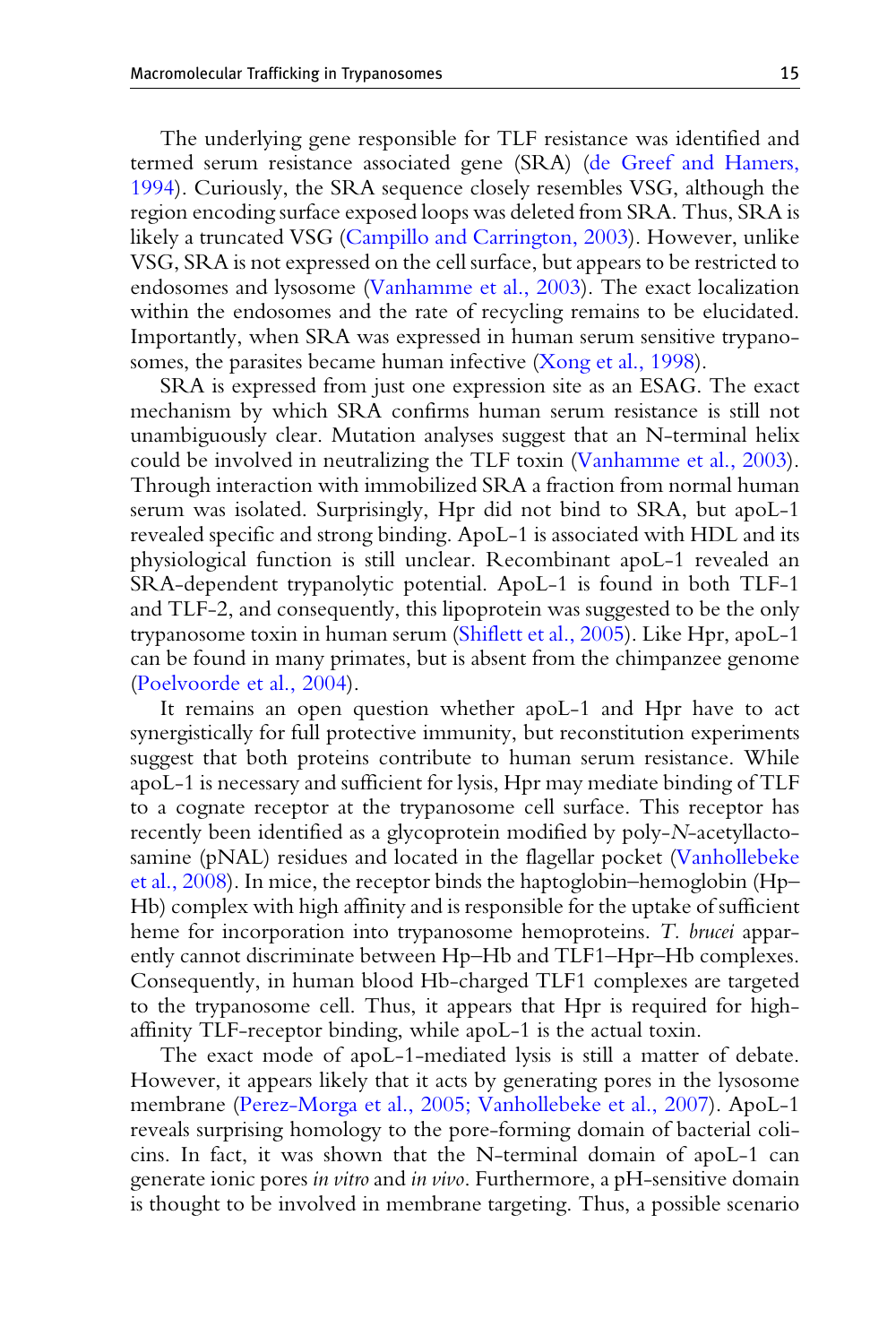for trypanolysis by human serum can be summarized as follows. In the flagellar pocket, TLF1–Hpr–Hb particles bind to the TLF-receptor via Hpr. Passage of the internalized complex through the endocytic pathway is accompanied by progressive acidification. This induces conformational changes in the apoL-1 membrane-tethering domain, which could facilitate sequestration of apoL-1 from the HDL carrier. Free apoL-1 inserts into the membrane of the acidic lysosome. Within the membrane, the two central hydrophobic helices of the apoL-1 pore-forming domain open a pore, leading to depolarization of the lysosomal membrane. Influx of chloride ions from the cytoplasm into the lysosome generates osmotic pressure that triggers lysosome swelling. The depletion of cytoplasmic chloride results in compensatory chloride uptake from the extracellular environment. Eventually, the developing intracellular pressure compromises the plasma membrane and the trypanosome is killed. While there are certain aspects of the model that still await experimental confirmation, it provides the so far most complete explanation of trypanolysis in human serum.

# 3. Endocytic Pathways

The endocytic system is an important component of the intracellular trafficking system that modulates the composition of the cell surface through the sorting of internalized proteins, lipids, and glycoconjugates into recycling or degradative pathways, and thus play a crucial role in many biological functions, including maintenance of the cell surface, immune modulation, signal transduction, and nutrition [\(Piper and](#page-61-0) [Katzmann, 2007](#page-61-0)). Study of the uptake of various ligands and surface proteins, coupled with development of subcompartment-specific markers has allowed considerable delineation of the major endocytic routes in T. brucei and the organism probably has the best characterized endocytosis apparatus of any protist. Light and electron microscopy have revealed the presence of morphologically distinct populations of early and late endosomes, based on the kinetics in which they are loaded with material and the specific sets of markers they contain (Engstler et al., 2004; Grünfelder et al., 2002, 2003). Further, the later endocytic compartments, the multivesicular body and lysosome have also been defined, and in part functionally investigated ([Leung et al., 2008; Peck et al., 2008\)](#page-58-0).

#### 3.1. Clathrin-mediated endocytosis

All endocytosis in African trypanosomes is CME and occurs solely at the flagella pocket (FP; [Allen et al., 2003; Overath et al., 1997](#page-51-0)) [\(Fig. 1.3\)](#page-16-0). CME involves assembly of receptor-bound cargo and GPI-anchored membrane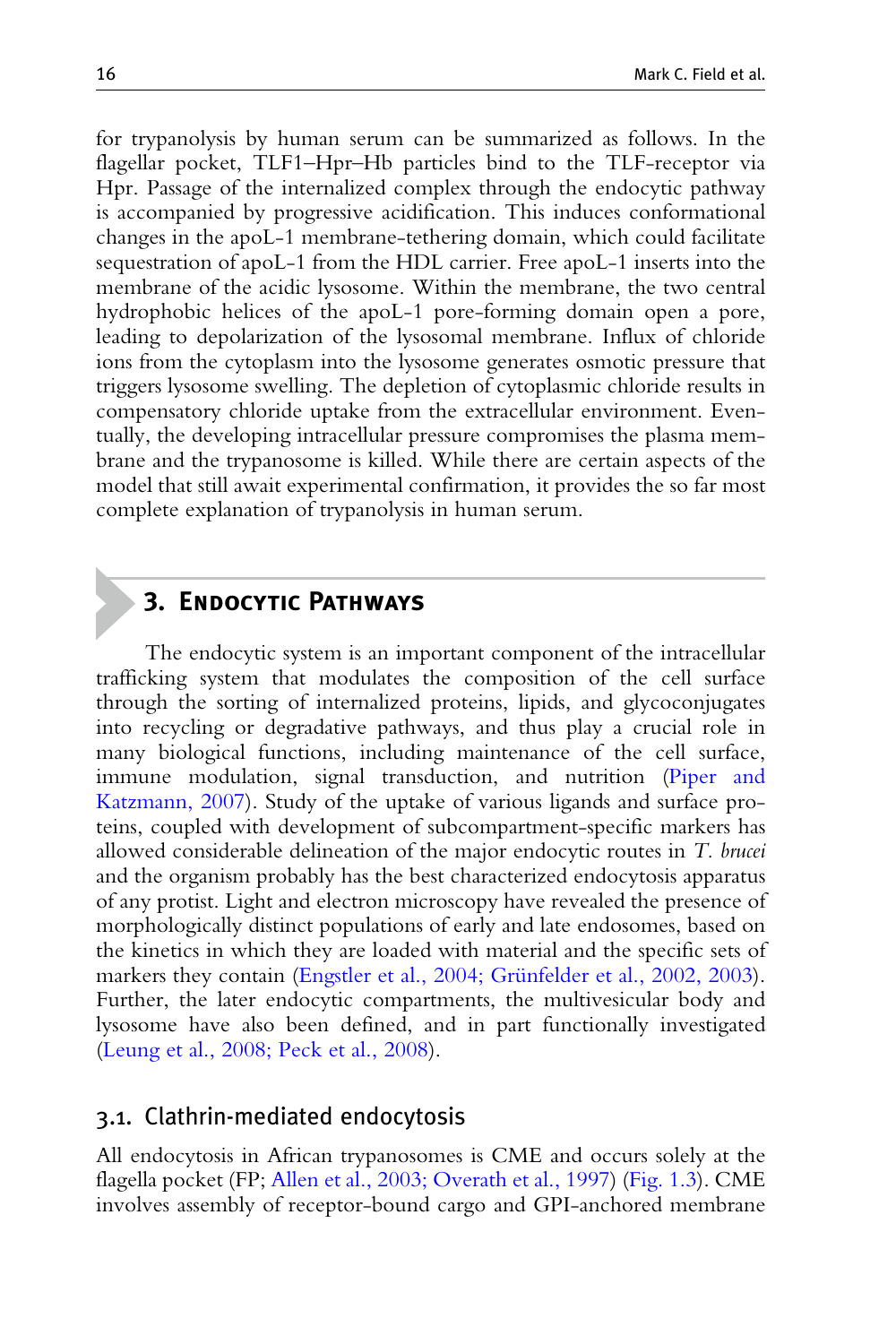<span id="page-16-0"></span>

**Figure 1.3** A model of sorting of GPI-anchored and *trans*-membrane domain proteins in trypanosomes. Trans-membrane domain proteins such as ISGs (green) are present at low density at the cell surface in comparison to the dominant GPI-anchored VSG (red). There is presently no evidence that there is selective partitioning of GPI versus *trans*membrane anchored proteins at the cell surface. Endocytosis requires the function of clathrin (purple) at the flagellar pocket, and for ISG65 and VSG, this serves to target the molecules to the Rab5A-positive early endosome. VSG is segregated at the sorting endosome, and is excluded from a clathrin-tagged membrane microdomains; it is hypothesized that clathrin may actively sort trans-membrane domain proteins at this location, via recognition of ubiquitylated cargo (pink lozenge); this may involve the trypanosome epsin-related protein, which interacts with clathrin (cyan lozenge). Recycled molecules are returned to the cell surface via a Rab11-dependent pathway that also involves a coiled-coil Rab11-interacting protein that likely serves as a docking site at the flagellar pocket. Trans-membrane domain cargo is delivered to the lysosome via the multivesicular body, and degraded. This latter pathway depends on functioning of the ESCRT complex, including TbVps23. The site(s) where ubiquitin is added are unknown. Also the model assumes that all GPI-anchored proteins are recycled and all trans-membrane domain proteins are directed to the lysosome—this is unlikely to be the case, but data concerning trafficking of additional factors are not available at this time. Finally, the function of the Rab5B endosome remains mysterious as besides the presence of lactosamine-repeat determinants, the identity of the molecules transported via this route are unidentified.

components into clathrin-coated pits, which are formed at the site of endocytosis by recruitment and polymerization of assembly units of the cytoplasmic protein, clathrin, composed of three heavy chains (CHC), each tightly associated with a single light chain (CLC; [Kirchhausen and Harrison,](#page-58-0) [1981](#page-58-0)). This structural organization results in a basket-like polyhedral lattice [\(Brodsky et al., 2001](#page-52-0)) that assists in deformation of the underlying membrane ([Conner and Schmid, 2003\)](#page-53-0) into coated pits. Subsequently, these pits invaginate and pinch off, forming class I CCVs ([Engstler et al., 2004;](#page-54-0)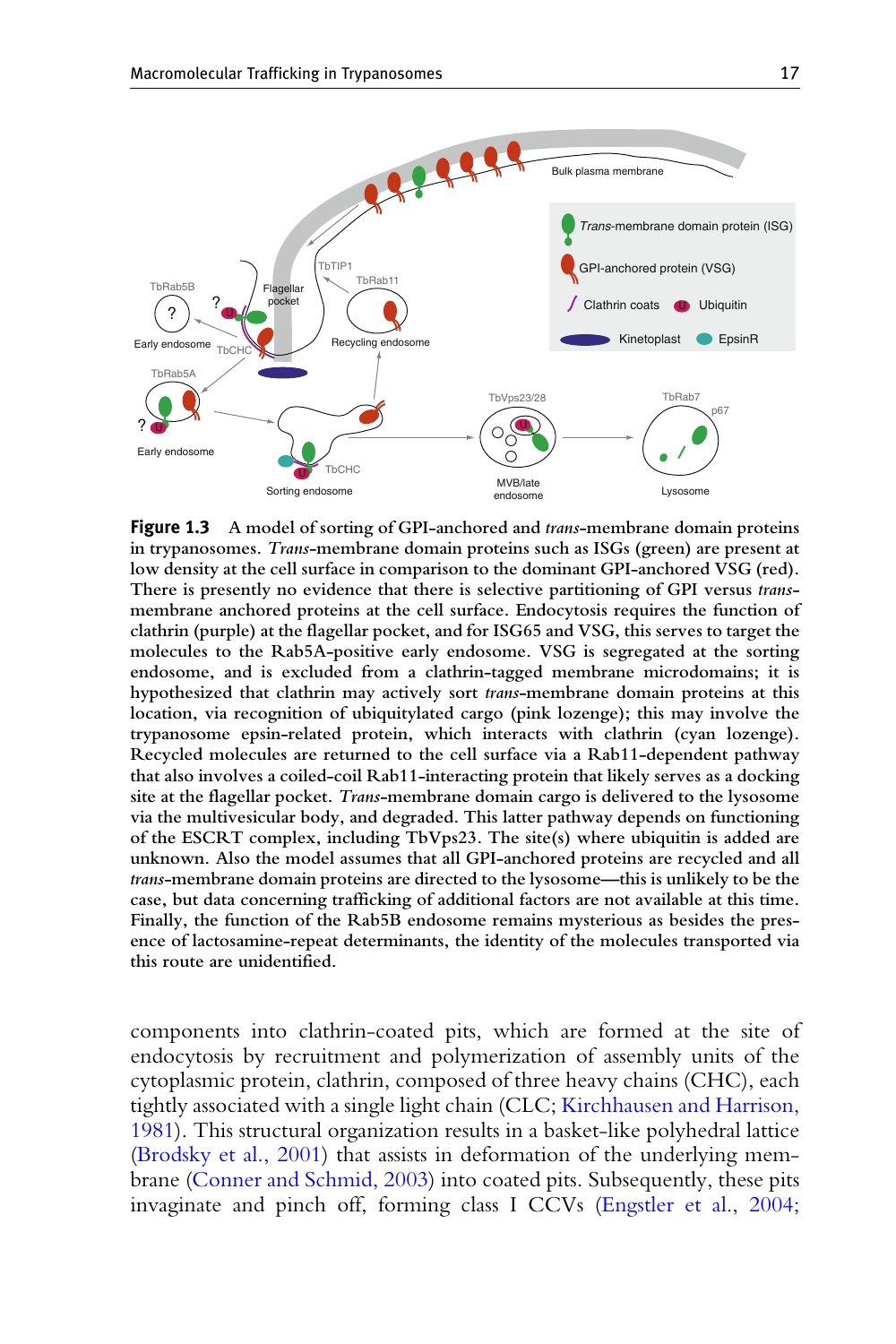Grünfelder et al., 2003; Overath and Engstler, 2004). Class I CCVs rapidly shed their coat and the resulting vesicles dock and fuse with an early endosomal compartment. Subsequent intracellular sorting of components designated for degradation occurs via a negative sorting mechanism ([Overath and Engstler, 2004](#page-61-0)). Here, class II CCVs containing components for lysosomal degradation bud from early and recycling endosomes while VSGs are concentrated in Rab11-positive, flat, disc-like structures designated EXCs that fuse with the FP (Grünfelder et al., 2003).

Mammalian forms of African trypanosomes exhibit extremely rapid endocytosis and recycling compared to the insect forms. This upregulation of  $\sim$  10-fold [\(Natesan et al., 2007\)](#page-60-0) is suspected to be involved in immune evasion in bloodstream forms ([Morgan et al., 2002\)](#page-60-0). A similar variation is exhibited in clathrin expression levels [\(Morgan et al., 2001; Natesan et al.,](#page-60-0) [2007\)](#page-60-0), evidence for developmental regulation of endocytosis. Clathrin ablation is lethal due to a direct arrest of vesicular traffic from the FP leading to an enlarged FP or ''BigEye'' phenotype ([Allen et al., 2003; Hung et al.,](#page-51-0) [2004\)](#page-51-0). This underscores the unique role of clathrin and CME as the sole endocytic mechanism in African trypanosomes.

CCV-formation machinery in T. brucei is unusual ([Fig. 1.4\)](#page-18-0). First, pit formation does not involve a concentration step (Grünfelder et al., 2003), a hallmark of CME in other eukaryotes. Second, since the T. brucei genome does not code for the key adaptor protein, AP-2 [\(Morgan et al., 2002](#page-60-0)), the mechanism of clathrin recruitment to the plasma membrane is unknown, despite clear ultrastructural evidence of clathrin-coated pits and CCVs ([Engstler et al., 2004\)](#page-54-0). AP-2 is a heterodimeric complex that binds cargo receptors and recruits clathrin in addition to providing a platform for assembly of accessory proteins that stabilize the activated receptor/AP-2/ clathrin coat interaction. Reasons of this loss or its replacement are unknown but its loss may be due to the extremely high levels of cell-surface VSG ([Field et al., 2007b](#page-55-0)) precluding further concentration. Significantly, the absence of AP-2 is common to all salivarian trypanosomes, that is, those possessing a VSG-mediated antigenic variation mechanism.

#### 3.2. Cargo adaptors and sorting

In the absence of an AP-2 complex, it is unclear how clathrin is specifically targeted to the flagellar pocket membrane or how the system interacts with cargo ([Fig. 1.4](#page-18-0)). One candidate for the latter is the trypanosome epsinR. Various epsin isoforms have been characterized [\(Chen et al., 1998;](#page-53-0) [Rosenthal et al., 1999; Spradling et al., 2001](#page-53-0)) and epsinR or epsin-related proteins [\(Ford et al., 2002; Hirst et al., 2003\)](#page-55-0), also called clathrin interacting protein, Clint [\(Kalthoff et al., 2002\)](#page-57-0) or enthroprotin [\(Wasiak et al., 2002\)](#page-65-0) are also implicated in transport processes. The epsin family shares a similar domain organization and mainly interacts with membrane lipids, clathrin,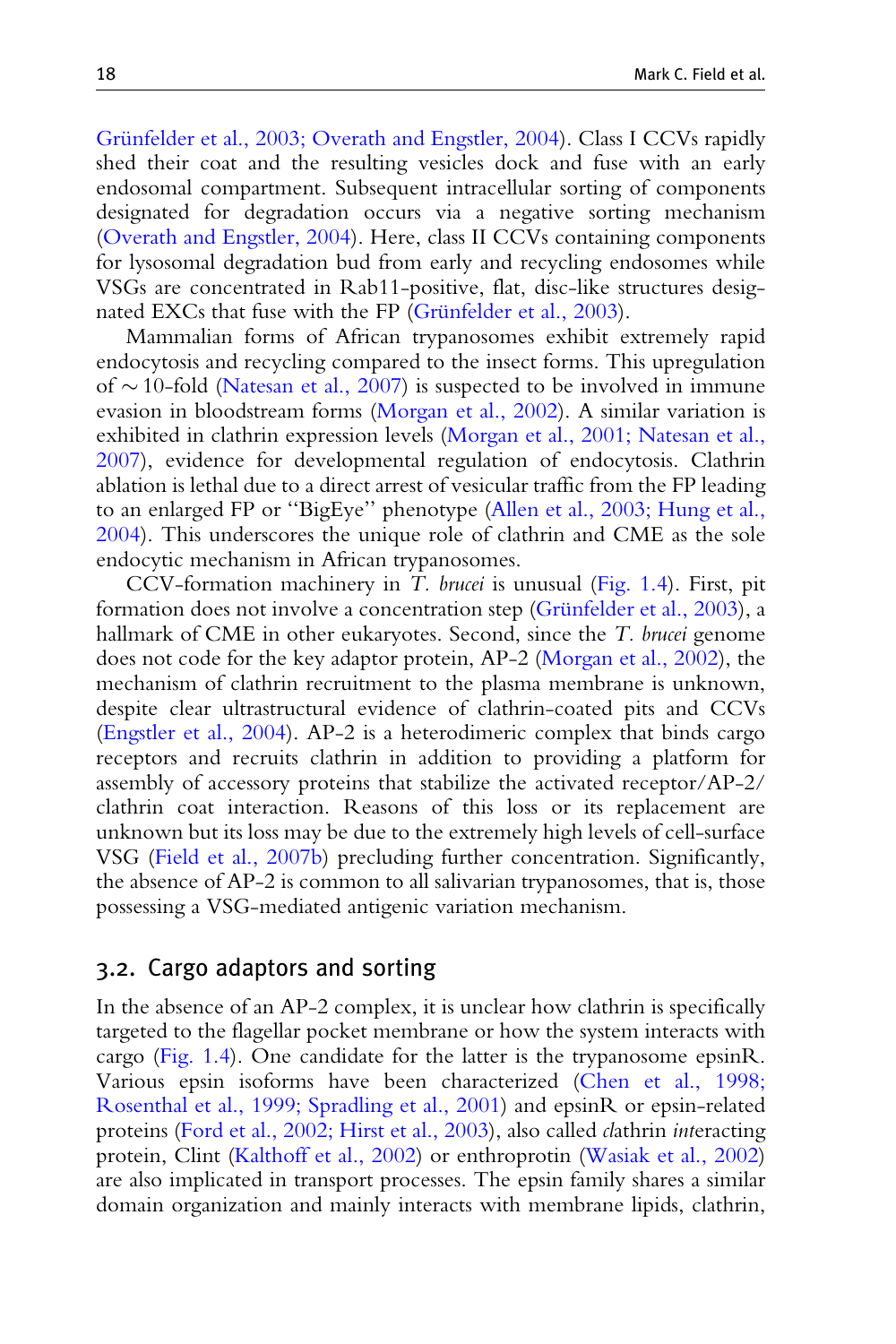<span id="page-18-0"></span>

Metazoa and fungi



**Figure 1.4** Presence and connectivity between gene products in trypanosomes and metazoa. In metazoan cells clathrin mediates only one of several endocytosis routes, while in trypanosomes all evidence indicates exclusive use of the clathrin pathway. A clear extensive level of connectivity is evident between the polypeptides of the clathrin endocytosis pathway in metazoa, and many of these factors also participate in additional clathrin-independent processes. In trypanosomes, the majority of these factors are absent from the genome, or experimental evidence also precludes a direct role in clathrin-mediated endocytosis. Moreover, the majority of connections shown are hypothetical and have not been experimentally determined. Red, clathrin; black, ESCRTs; brown, adaptins; gray, direct clathrin-binding partners; green, actin; orange, phosphoinositide phosphates; purple, others. The diagram is based on the data originally given by [Lafer \(2002\).](#page-58-0)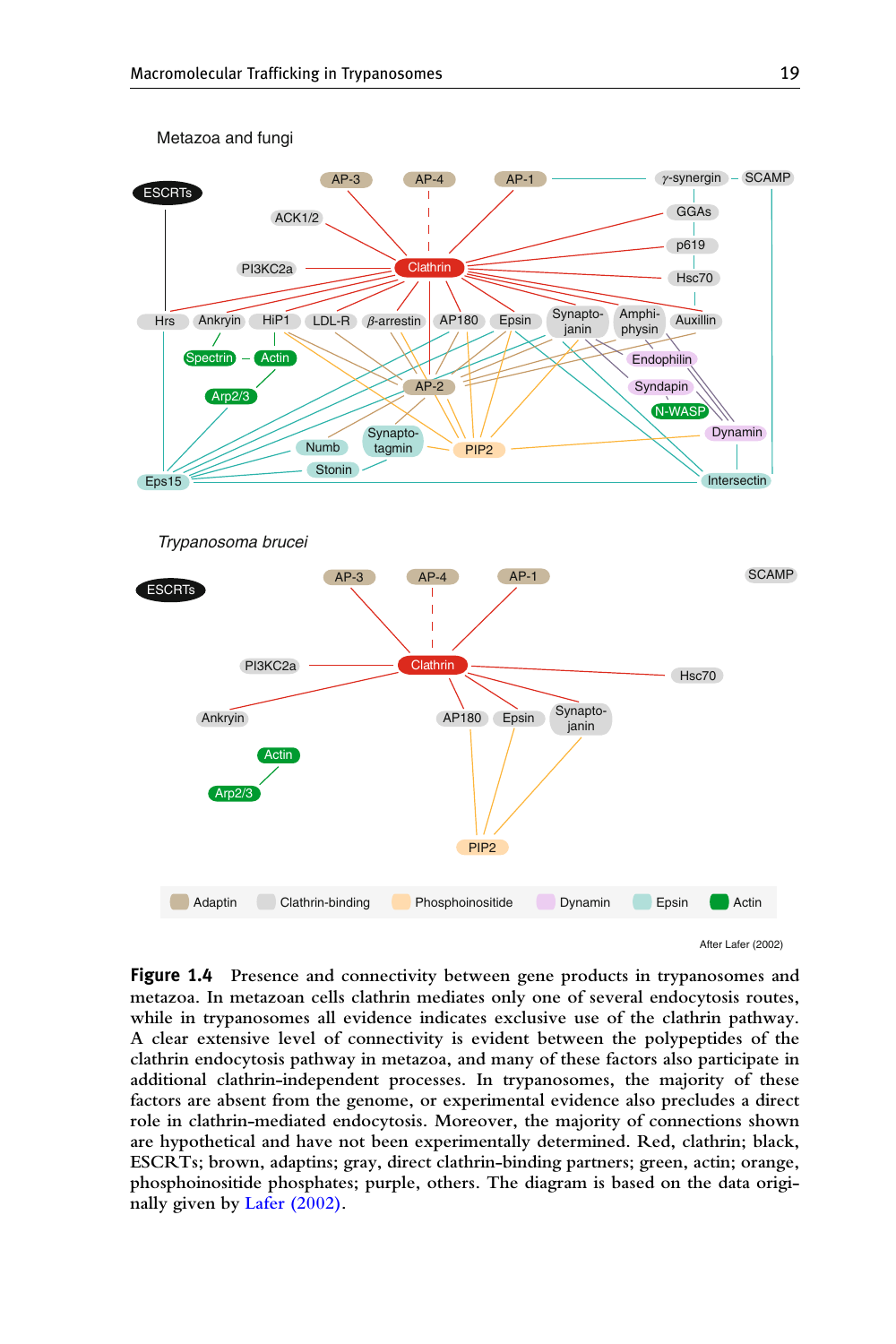and recruits additional proteins. At the N-terminus is a phosphatidylinositol  $(4,5)$ -bisphosphate (PtdInsP<sub>2</sub>) binding epsin N-terminal homology (ENTH) domain of  $\sim$  150 amino acids ([de Camilli et al., 2002\)](#page-54-0). The remaining largely unstructured region includes an ubiquitin-interacting motif (UIM), clathrin-binding box, and AP/GGA-binding motifs in the central region. The epsinR forms lack the UIM but retain most of the other sequence features.

The T. brucei genome has one ENTH-family gene, TbEpsinR; the sequence has conserved lipid-binding residues in the ENTH domain, lacks NPF and UIM motifs and multiple DPW motifs are replaced by DxF, and together with phylogenetic reconstruction, placing this clearly as an epsinR subfamily member ([Gabernet-Castello et al., 2008\)](#page-55-0). Like other endocytic factors, it is located between the kinetoplast and nucleus, and ablation is lethal. RNAi knockdown indicates a clear role in endocytosis, turnover of ISGs, and a conserved interaction with clathrin. However, knockdown of TbEpsinR does not prevent clathrin recruitment to the membrane or emergence of a BigEye, which suggests that while TbEpsinR and clathrin clearly function together in endocytosis, it is probable that other factors help load clathrin onto the membrane. Further, TbEpsinR is not a player in the mechanism of endocytosis per se, and clearly implicated as a cargo adaptor. A related ENTH/ANTH domain protein, TbAP180, has so far not been studied, and there is essentially no data on roles or locations of phosphoinositides in trypanosomes.

#### 3.3. Early and recycling endocytic compartments

Endocytic compartments progressively mature into degradative of recycling pathways with a concomitant change in the markers they possess. Much work in higher eukaryotes has focused on using Rab GTPases of the Ras superfamily as such markers due to their integral roles in the regulation of vesicle transport, thereby allowing the spatial coordination of vesicle targeting, docking, and possibly budding [\(Zerial and McBride, 2001](#page-66-0)). A similar approach has also been applied to trypanosomes.

While endoyctosis in trypanosomes has a single mode of entry for material, that is, CME [\(Allen et al., 2003; Overath and Engstler, 2004\)](#page-51-0), up to 16 Rabs are present in the T. brucei genome, reflecting an inherent level of sophistication within the trafficking system ([Ackers et al., 2005\)](#page-51-0). Sorting of material most likely occurs within internal endocytic compartments and not at the plasma membrane. This is supported by the presence of distinct, punctuate, early endocytic structures differentiated by the presence of two Rab5 homologues, TbRab5A and TbRab5B, and containing distinct cargo molecules ([Field et al., 1998; Pal et al., 2002a](#page-55-0)). Selectivity is apparent at this initial stage of uptake as the Rab5A endosome contains IgG, transferrin, VSG, and ISG65, a type I trans-membrane protein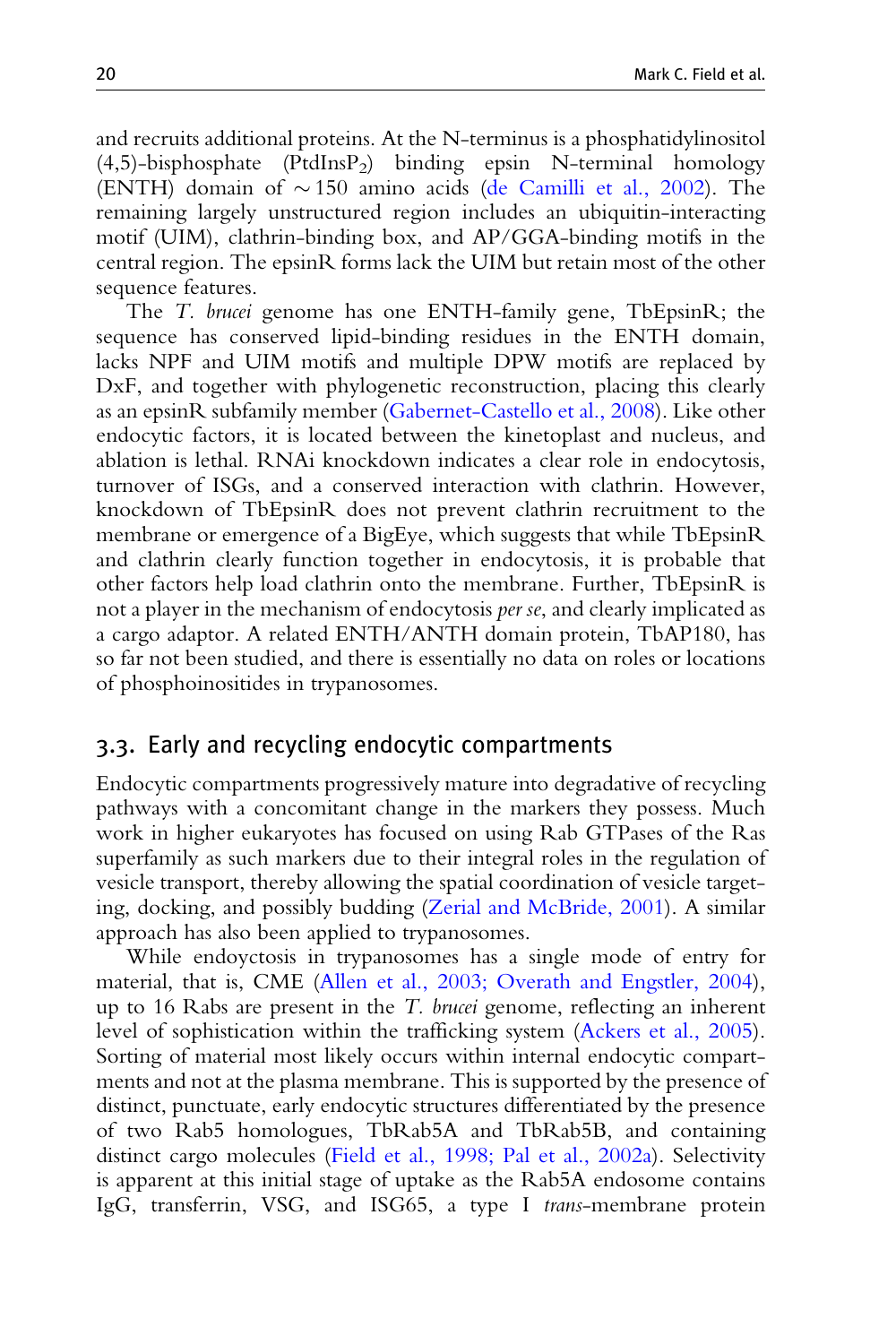[\(Chung et al., 2004; Field et al., 1998; Hall et al., 2004a,b; Pal et al., 2002a](#page-53-0)). In contrast, the only cargo to be localized to the TbRab5B compartment is recognized by polyclonal antisera to ISG100, suggesting a differential function between the two endosomal populations [\(Field et al., 1998](#page-55-0)). How this discrimination occurs is unclear, but the mode of membrane attachment may function to direct cargo to specific early endosome compartments, and is supported by the presence of carbohydrate-mediated endocytic targeting in trypanosomes [\(Nolan et al., 1999; Pal et al., 2002a\)](#page-61-0). Both TbRab5A and 5B clearly participate in endocytosis, levels of TbRab5A and 5B protein correlate with clathrin expression levels and knockdown leads to loss of clathrin expression and the BigEye enlarged flagellar pocket phenotype, suggesting a direct interaction between these factors [\(Hall et al., 2004a;](#page-56-0) [Koumandou et al., 2008\)](#page-56-0).

Rab5-positive early endosomes interface with components of the recycling systems, predominantly controlled by TbRab11 ([Field et al., 1998;](#page-55-0) [Hall et al., 2004a,b; Jeffries et al., 2001; Pal et al., 2003\)](#page-55-0). VSG and the TfR are extensively recycled in BSF and quickly enter a highly fenestrated, TbRab11-positive compartment after uptake, separating them from soluble fluid-phase cargo ([Overath and Engstler, 2004; Pal et al., 2002a, 2003](#page-61-0)) [\(Fig. 1.3\)](#page-16-0). The recycling pathway appears to be under extensive developmental regulation as TbRab11 is rather more highly expressed in BSF, and while TbRab4 is involved in fluid-phase lysosomal transport, its participation in recycling appears restricted to procyclic culture forms (PCFs) [\(Hall](#page-56-0) [et al., 2004b, 2005a,b](#page-56-0)). Importantly, PCF cells do not separate fluid-phase cargo from surface proteins in the same manner as BSF, and the endocytic system appears to be less diversified in the insect life stage, supported by the fact that in PCF TbRab5A and TbRab5B are located on the same vesicular structures [\(Field et al., 1998; Hall et al., 2005a,b](#page-55-0)). More emphasis is placed on recycling pathways in the BSF, whereas in PCFs the endocytic system is committed to lysosomal routes ([Hall et al., 2005a,b](#page-56-0)). Undoubtedly, differences in the regulation of endocytosis between life stages are indicative of altered requirements for survival in the insect and mammalian host [\(Natesan](#page-60-0) [et al., 2007\)](#page-60-0).

### 3.4. Multivesicular bodies and late endocytosis

In higher eukaryotes, multivesicular bodies (MVBs) receive input from both the endocytic pathway, and also the post-Golgi network. Membranes intended for lysosome degradation are incorporated into intralumenal vesicles (ILV) that bud from the MVB-limiting membrane. Fusion of these vesicles with the lysosome results in degradation of the vesicles along with their contents. The pathway is proposed to mediate the degradation of damaged proteins, perhaps including exocytic cargo misprocessed in the Golgi complex, and also proteins that require efficient downregulation, for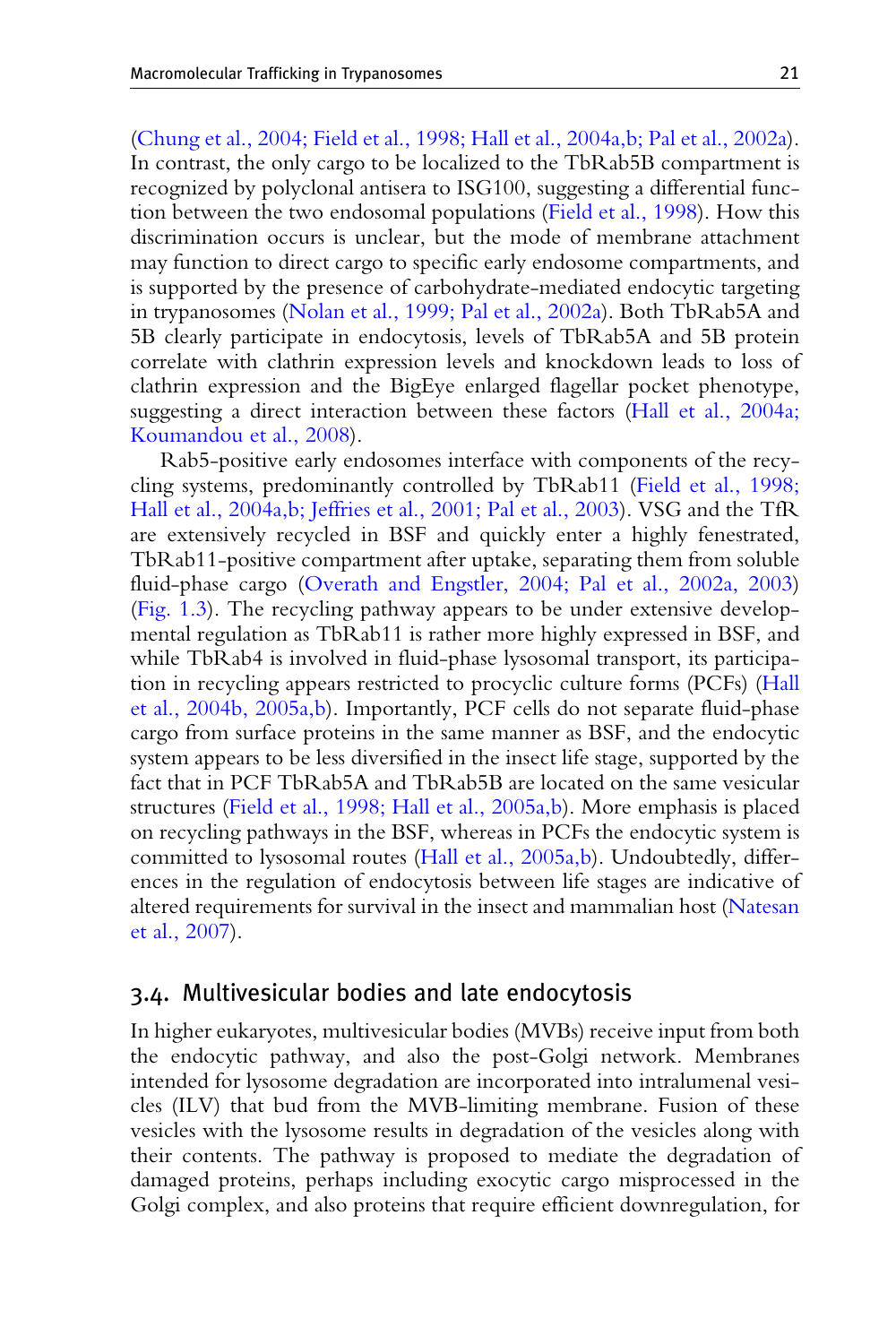<span id="page-21-0"></span>example, activated receptor-type tyrosine kinases ([Katzmann et al., 2002;](#page-57-0) [Piper and Katzmann, 2007](#page-57-0)).

At the ultrastructural level, MVB architecture appears conserved in T. brucei and the similarity extends to positioning of the organelle in terms of relationships with the early endosome and the lysosome ([Allen et al.,](#page-51-0) [2007\)](#page-51-0). At present, the highly dynamic structure is undefined; however, trypanosomes do posses the signals and molecular machinery necessary to direct cargo into MVB via ubiquitylation and action of the ESCRT complexes, albeit with some lineage-specific differences [\(Leung et al., 2008\)](#page-58-0) ([Figs. 1.3 and 1.5\)](#page-16-0). Although purely speculative, one could assume that the extensive remodeling of the cell surface during parasite differentiation might be accompanied by a massive expansion in MVB activity. Analysis of MVB function during differentiation could be informative and studies in PCF are warranted, especially due to the apparent lack of sorting within the earlier endocytic compartments.

In addition, MVB internal vesicles do not always mark proteins for degradation and different ILV may be cordoned off into distinct endosomal carrier vesicles in mammalian cells [\(Chow and Mellman, 2005; Gu and](#page-53-0) [Gruenberg, 1999; van Niel et al., 2006](#page-53-0)). Whether this occurs in T. brucei is unknown, but could go some way to explain the pleiotropic effects upon knockdown of proteins involved in the endocytic system, for example, clathrin and AP-1 [\(Allen et al., 2003, 2007](#page-51-0)).

#### 3.5. Lysosome

Juxtaposed to Rab5 endosomes in an area close to the terminal endocytic compartment are the morphologically distinct late endosomes. Rab7 defines these structures and mediates delivery of material to the lysosome

|                      | <i>Trans-membrane</i>    | Cytoplasmic                                                          |
|----------------------|--------------------------|----------------------------------------------------------------------|
| ISG64 (Tb927.5.1410) | ILM AVLIPVAILAIITAVVLVFV | RRRRGNAEDVIDEKGEAVSSPDKKGGATSPCYRKE                                  |
| ISG65 (Tb927.2.3320) | TAM IILAVLVPAIILAAAVAFFI | MVKRRRNSSODVDTGKAEGGVSSVKVVM                                         |
| ISG75 (Tb927.5.370)  |                          | EAK SGWIGTTKVLVFLIPLLLLLLGLLVFFVI RGRRKAEVKDDINIEEGGAKSKNTKTAAGLDSDI |

**Figure 1.5** Putative ubiquitylation sites in trypanosome *trans*-membrane domain surface proteins. The extreme predicted C-terminal domain sequences of representative members of three of the invariant surface glycoproteins, ISG64, ISG65, and ISG75, are shown. The hydrophobic trans-membrane domain is shown underlined, and lysine residues in the short cytoplasmic domains are highlighted in red. Note the rather short length of these cytoplasmic domains and the absence of a canonical dileucine or tyrosine-based endocytosis motif. Only the two C-terminal-most lysine residues in ISG65 have been experimentally shown to be capable of covalent modification by ubiquitin in vivo ([Chung et al., 2008](#page-53-0)), while the three C-terminal lysines in ISG75 are implicated empirically in endocytosis and turnover (K.F. Leung and MCF, manuscript in preparation). Accession numbers are given in parenthesis.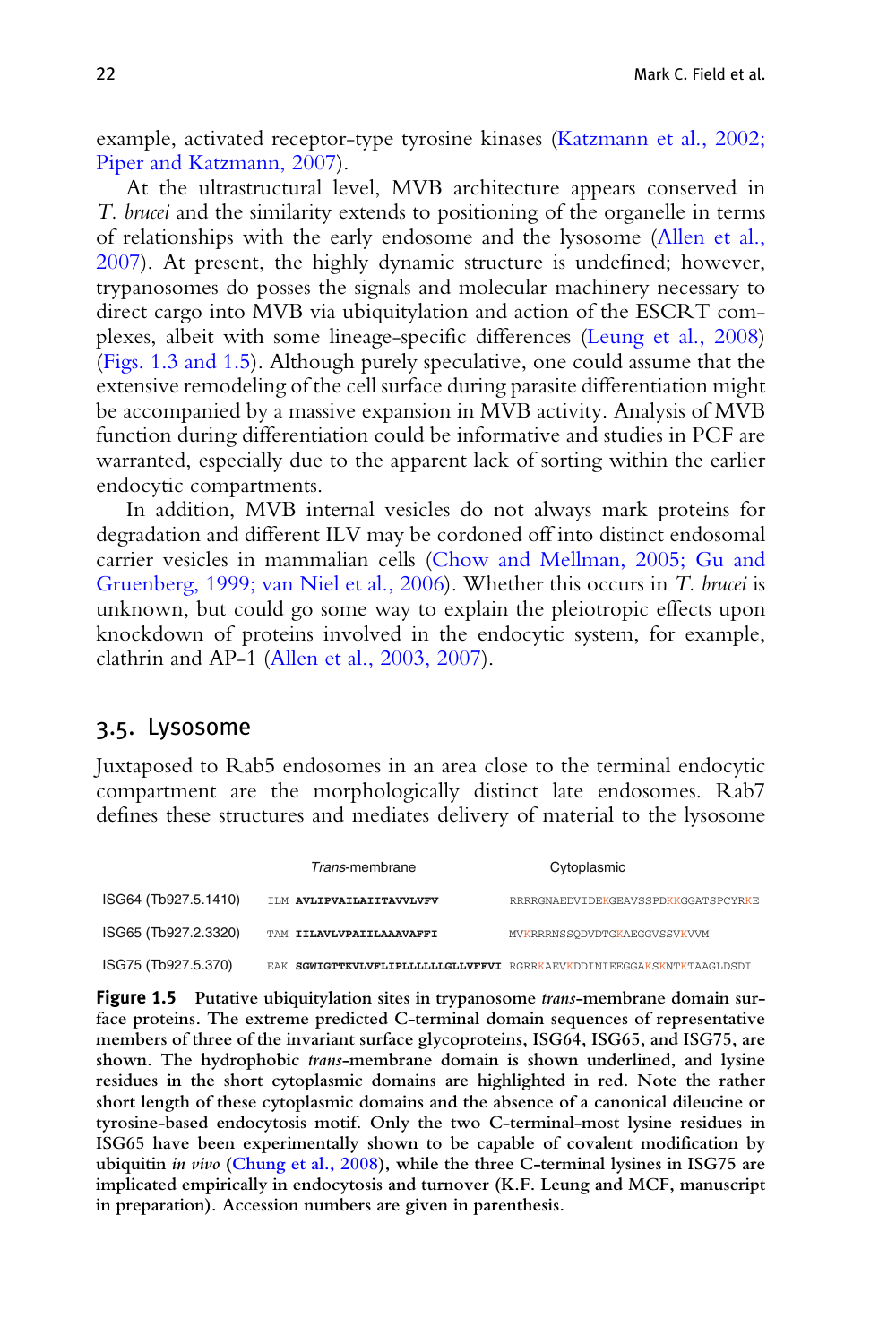[\(Overath and Engstler, 2004](#page-61-0)). Protein degradation occurs within the lysosome via the concerted action of acid hydrolases ([Kornfeld and Mellman,](#page-58-0) [1989](#page-58-0)), and the organelle plays a central role in nutrient acquisition and immune evasion, directly contributing to parasite pathogenesis. Internalized immune complexes are rapidly trafficked to the lysosome for degradation, and the structure is the site at which the antiparasitic effect of TLF is manifested in susceptible species ([Balber et al., 1979; Barry, 1979; Hager](#page-52-0) [et al., 1994; Pal et al., 2003; Pays et al., 2006; Raper et al., 2001; Shimamura](#page-52-0) [et al., 2001\)](#page-52-0).

In trypanosomes, the lysosome is a single-membrane-bound vacuolelike organelle, and is in a constant state of flux due to the dual flow of material from the cytosol and from other endocytic compartments ([Liu](#page-58-0) [et al., 2000; Pal et al., 2003; Shimamura et al., 2001](#page-58-0)). Studies on a resident glycoprotein of the trypanosome lysosome, the p67 protein, have furthered our understanding of lysosomal function, but its role in maintaining the integrity of the lysosomal membrane was uncovered only recently [\(Peck](#page-61-0) [et al., 2008\)](#page-61-0). p67 is potentially analagous to the LAMP and LAMP-like proteins of mammalian lysosomes, and shares the type I topology and extensive N-glycosylation of the mammalian proteins as well as a dileucine-based cytoplasmic targeting signal ([Allen et al., 2007](#page-51-0)). However, there is no evidence for sequence similarity or common ancestry between p67 and higher eukaryote LAMPs. Precisely how p67 participates in maintaining the lysosome remains unclear, but evidence suggests the protein may play a role in recycling or export of proteins across the lysosomal membrane [\(Peck](#page-61-0) [et al., 2008\)](#page-61-0).

Most work has focused on the transport and processing of p67, revealing the conservation of dileucine signal-based lysosomal targeting and some evidence for a saturable cytosolic component ([Allen et al., 2007; Tazeh and](#page-51-0) [Bangs, 2007](#page-51-0)). Trafficking of p67 is regulated in a stage-specific manner and occurs independently of AP-1 complex action, signifying the presence of divergent lysosomal trafficking mechanisms in trypanosomes [\(Alexander](#page-51-0) [et al., 2002; Allen et al., 2007](#page-51-0)).

The stage-specific trafficking of p67 and the potent phenotype following ablation in BSFs correlate with higher lysosomal activity in this life stage, and serves to illustrate that lysosome morphology and activity is developmentally regulated ([Alexander et al., 2002; Kelley et al., 1995;](#page-51-0) [Langreth and Balber, 1975; Mackey et al., 2004; Pamer et al., 1989; Peck](#page-51-0) [et al., 2008\)](#page-51-0). However, there is no evidence for significant alterations in the expression level of the p67 protein or alterations to lysosome morphology or positioning in any life stage [\(Natesan et al., 2007](#page-60-0)). However, endocytosis and lysosomal activity in trypanosomes are coupled; downregulation of nutrient acquisition in the insect life stage is associated with downregulation of the major thiol protease, trypanopain [\(Caffrey et al.,](#page-53-0) [2000; Mbawa et al., 1992\)](#page-53-0). Hence, while the overall structure as defined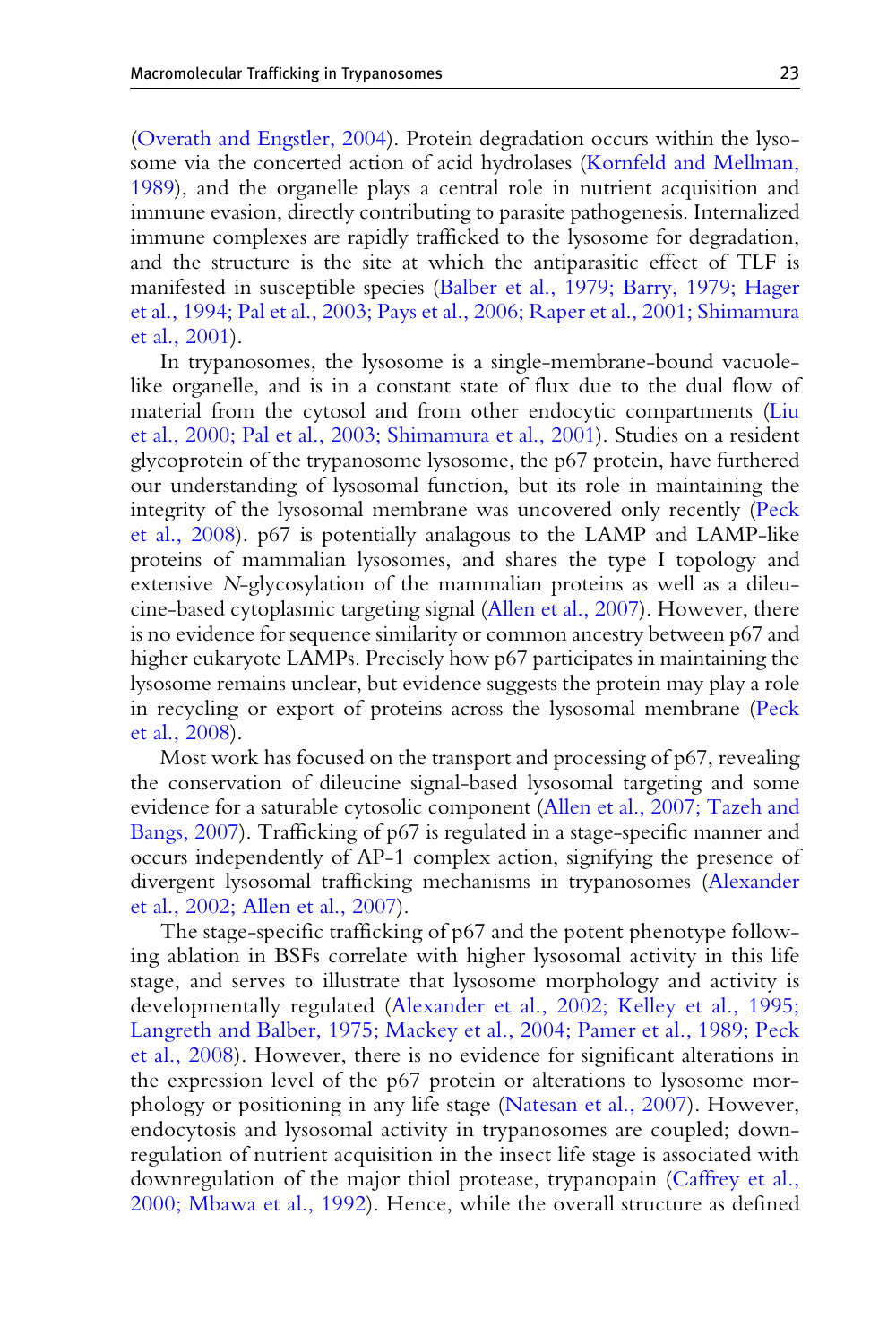by p67 may appear equivalent throughout the life cycle, functionality is likely to be developmentally controlled.

In other eukaryotic systems, transient and stable fusion of endosomes with the lysosome can result in the generation of hybrid organelles ([Bright](#page-52-0) [et al., 2005](#page-52-0)). Formation of such hybrids is dependent on the presence of Syntaxins 7 and 8, Vti1B, NSF, SNAPs, and Rab7 ([Antonin et al., 2000a,b,](#page-51-0) [2002; Mullock et al., 1998; Pryor et al., 2004\)](#page-51-0), while lysosomal reformation is probably mediated by the retromer complex [\(Arighi et al., 2004; Seaman,](#page-51-0) [2004\)](#page-51-0). Trypanosomes have orthologues of all of these factors, indicating potential conservation of the machinery required to direct these restructuring events despite the fact that direct fusion of MVB/late endosomes and lysosomes has not yet been reported ([Berriman et al., 2005;](#page-52-0) J.B. Dacks, MCF, and V. Koumandou, unpublished data).

#### 3.6. Involvement of the cytoskeleton in endocytosis

In higher eukaryotes, the actin and tubulin cytoskeletons have clear roles in endocytosis and movement of vesicles. In trypanosomes, the apparent absence of a cytoplasmic tubulin population, apart from the subpellicular corset, raises the issue of how the various structures are positioned, and the mechanisms by which vesicles move between them. This remains an unaddressed area at the present time. Rather more is known concerning the role of actin. Endocytosis requires cell cortex remodeling [\(Engqvist-](#page-54-0)[Goldstein and Drubin, 2003; Qualmann et al., 2000\)](#page-54-0), and hence actin is implicated. The involvement of actin polymerization in endocytosis has been very clearly demonstrated but varies between cell types ([Fujimoto](#page-55-0) [et al., 2000\)](#page-55-0). Though there is distinct variation between organisms and study is almost exclusively of Opitstokhonta [\(Lanzetti et al., 2004;](#page-58-0) [Merrifield, 2004\)](#page-58-0), African trypanosomes present a specifically interesting case. In BSFs actin is essential for efficient endocytosis, evident in polarized localization at the endocytic site and an enlarged FP observed on knockdown (García-Salcedo et al., 2004); the phenotype is remarkably similar to that obtained by RNAi against clathrin [\(Allen et al., 2003; Hung et al.,](#page-51-0) [2004\)](#page-51-0), Rab5 [\(Hall et al., 2004a,b](#page-56-0)), Rab 11 ([Hall et al., 2005a,b\)](#page-56-0), and ARF1 ([Price et al., 2007](#page-62-0)), suggestive of endocytic blockade.

The precise role of actin in trypanosome endocytosis has not been determined but addressing certain questions could improve our understanding of the process greatly. Firstly, how does actin polymerization occur in the two forms? The actin-related protein Arp2/3 complex, which is important in driving actin polymerization, is present in the trypanosome genome ([Berriman et al., 2005](#page-52-0)), but the Arp2/3 activators and eps15 are lacking, suggesting that a novel process or scaffold protein could be involved. Secondly, how do endocytic factors influence or initiate actin polymerization or F-actin promote endocytosis? A possible candidate involved in actin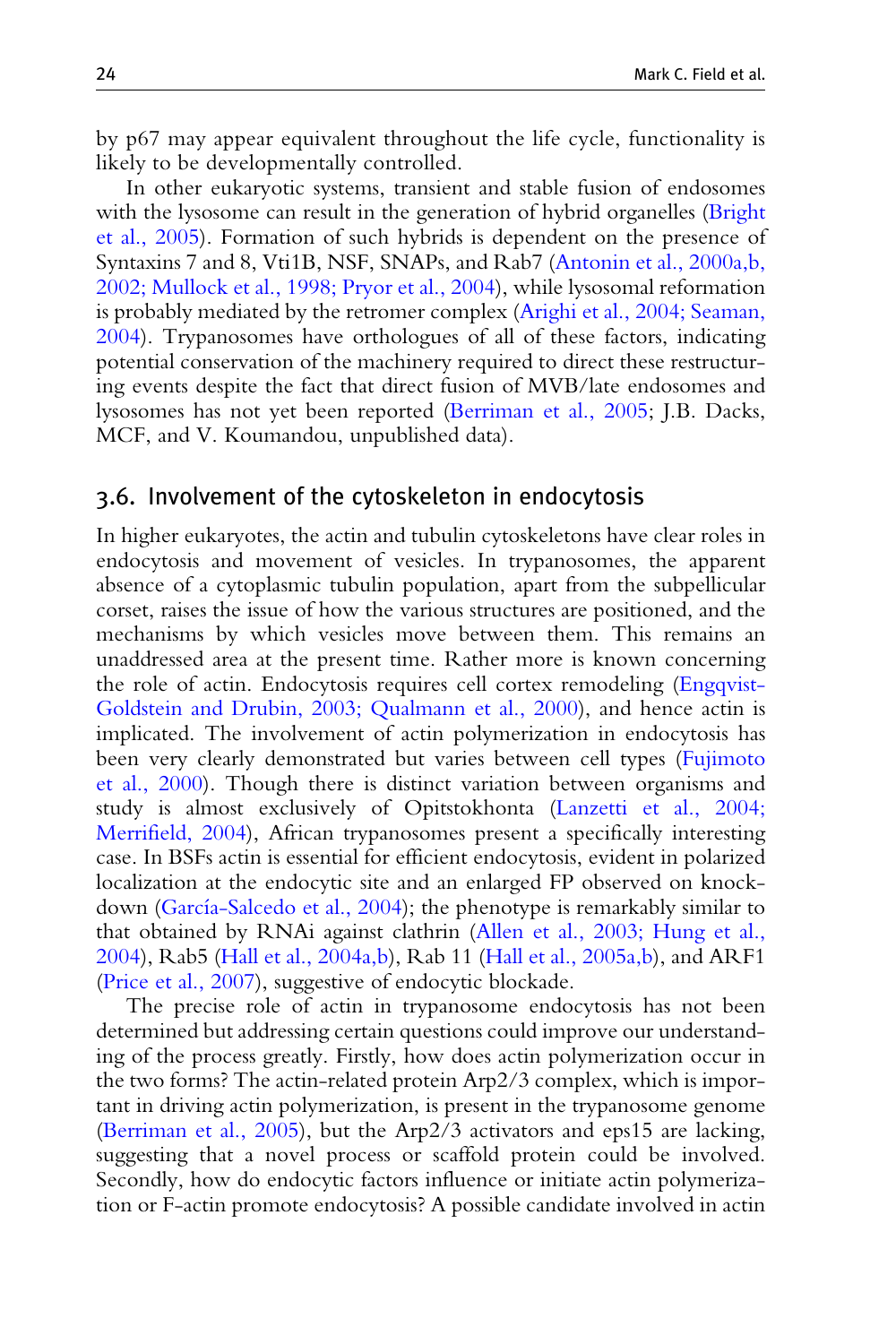remodeling, and which is developmentally regulated, is Rab5 [\(Lanzetti](#page-58-0) [et al., 2004; Pal et al., 2002a](#page-58-0)) and in higher eukaryotes possibly acts through an actin-binding effector molecule; significantly Rab5 expression levels influence clathrin protein copy number [\(Koumandou et al., 2008\)](#page-58-0), suggestive of direct control of endocytosis through Rab5. However, a large number of other candidates are also present in the genome, and many could aid cross-linking of soluble actin into an F-actin network at the plasma membrane facilitating endocytosis in BSF. Recent data from our laboratory has implicated a myosin IB in endocytosis, based on colocalization with clathrin and emergence of an enlarged flagellar pocket on RNAi knockdown (VOA and MCF, unpublished data). A better understanding of the role of actin, and the overall control of endocytic activity will likely require direct characterization of the protein–protein interactions that subtend this system.

#### 3.7. Complexity of endsomal sorting

The extent of Rab protein functional complexity and hence the potential number of independent transport steps within the trypanosome endocytic system remains unknown, and is further complicated by the fact that additional potential endocytic Rab proteins have recently been discovered ( JHL, M. Ali, and MCF, unpublished data). Promiscuity is evident as the activity of several Rabs can likely be modulated by a single GTPase activating protein (GAP) [\(Field and O'Reilly, 2008\)](#page-55-0). This suggests a level of integration within the endosomal system comparable to other eukaryotes. Furthermore, orthologues of several proteins involved in retrograde trafficking pathways in higher eukaryotes can be found within the genome. The presence of syntaxin 16 and Vps45 indicate the probable presence of a highly developed endosome to *trans*-Golgi network trafficking pathway [\(Dacks and Doolittle, 2004; Koumandou et al., 2007](#page-54-0)) and the retention of the COPI trafficking coat complex suggests functionality of both an intra-Golgi anteriograde and Golgi to endoplasmic reticulum (ER) retrograde route [\(Berriman et al., 2005\)](#page-52-0). However, the presence and functional importance of retrograde transport in trypanosomes has yet to be addressed experimentally.

#### 3.8. Surface receptors and endocytic pathways

As true parasites, trypanosomes are reliant on the host for many metabolic needs, and these have to be acquired. This poses a specific problem to the bloodstream stage trypanosomes, as they have to shield receptors and transporters from the immune system. Only low-molecular-weight molecules can pass across the surface coat and thus reach plasma membrane channels, receptors, or transporters. Macromolecules, however, must be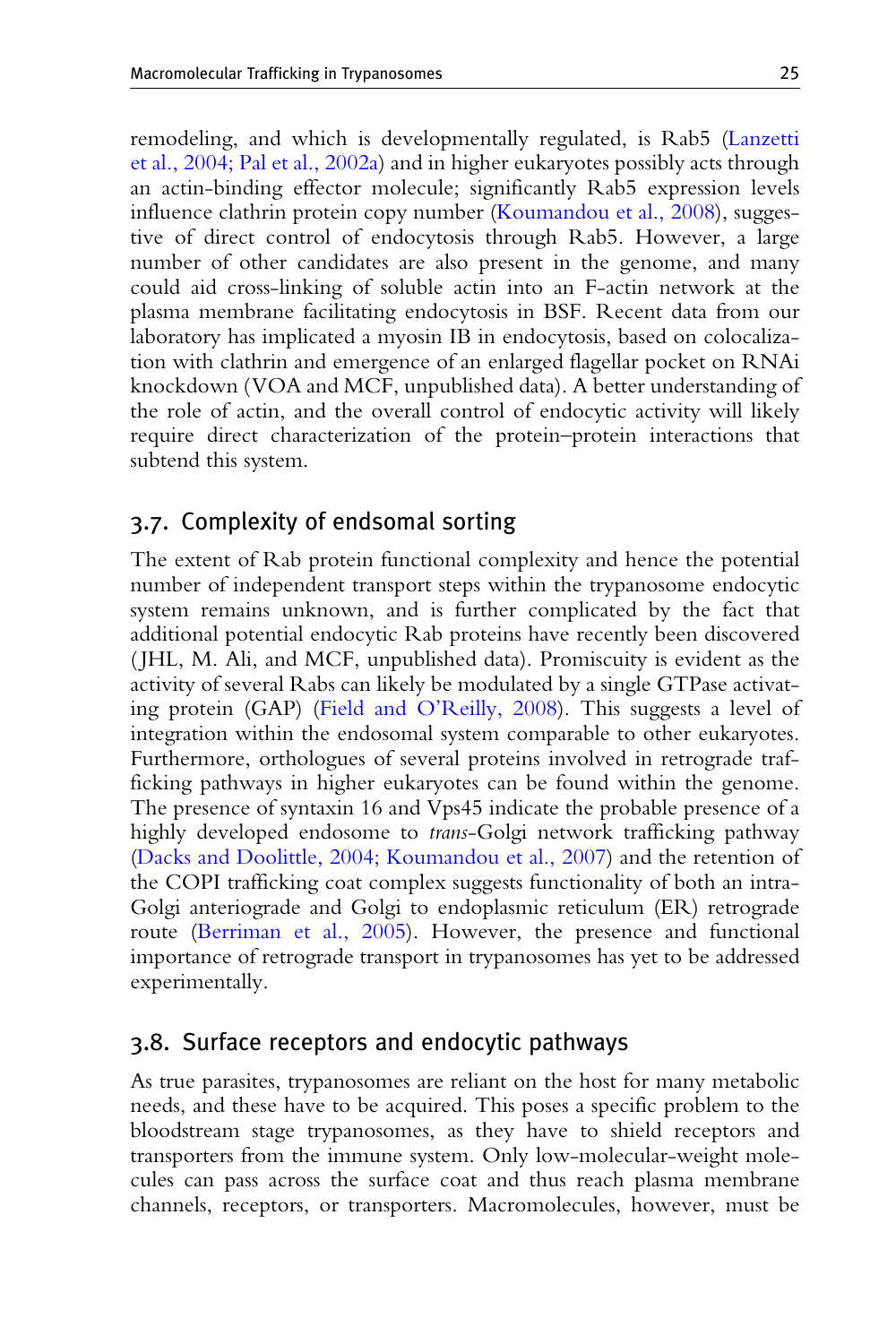recognized by conventional receptors, and many are thought to be restricted to the flagellar pocket. Critically, the flagellar pocket is occluded from the surface and hence not accessible to many immune effectors, including lymphocytes [\(Overath et al., 1997](#page-61-0)). Further, rapid uptake and degradation, as discussed earlier for immunoglobulins, likely extends to additional factors, including complement.

Very few trypanosome receptor proteins have been characterized. The TfR is vital for trypanosomes since it provides the parasites with iron. In vertebrates, TfRs are trans-membrane proteins, but the trypanosome receptor is an example of convergent evolution and is unrelated to the metazoan receptor. The trypanosome TfR is a heterodimer, and the product of two ESAG genes, 6 and 7 [\(Salmon et al., 1994\)](#page-63-0). The complex is anchored to the plasma membrane via a single GPI-anchor attached to ESAG6, and has structural similarity to VSG. Switching between ESs allows expression of different TfRs with distinct binding properties, which may facilitate adaptation to the distinct transferrin proteins encountered in different hosts ([Gerrits et al., 2002](#page-55-0)). However, the biological significance of transferrinbased selective pressure to antigenic variation is a matter of debate, and the comparatively high concentrations of transferrin in mammalian sera also question the significance of comparatively small differences in affinity. Significantly, the ESAG repertoire itself is quite variable between different ESs, with the exception that all contain ESAG6 and 7, underscoring the importance of this receptor to the trypanosome.

Despite structural similarity between the trypanosome TfR and VSG, TfR appears not to be expressed on the cell surface [\(Mussmann et al., 2004\)](#page-60-0). Instead most is retained by the flagellar pocket and the endosomal system, which may assist in ensuring that the TfR is not recognized by the immune system. While this may also be true for other receptor molecules, few have been identified unambiguously. Both the HbHp receptor and SRA, which are also GPI-anchored, appear to share a similar location to the TfR; it remains to be seen how general this phenomenon will be.

The mechanism by which receptors are sequestered to the flagellar pocket remains to be addressed. The number of lipid anchors has been suggested to play a role in TfR localization; while the ESAG6/7 dimer contains one GPI anchor, VSGs have two and are readily routed to the cell surface ([Schwartz et al., 2005a\)](#page-63-0). However, it is unclear how such a mechanism would operate, and importantly overexpression of TfR leads to the receptor spilling out onto the surface. The exclusive use of short GPI anchors (myristate, C14:0), which should more easily flip out of the membrane, is a bloodstream stage-specific feature. The exact roles of the GPI anchor, ectodomain sequences, and possibly also N- and O-glycans in flagellar pocket retention of proteins remain to be systematically evaluated.

Accumulation of host steroids is essential for trypanosomes, as they have a limited synthetic capacity. Bloodstream stage trypanosomes take up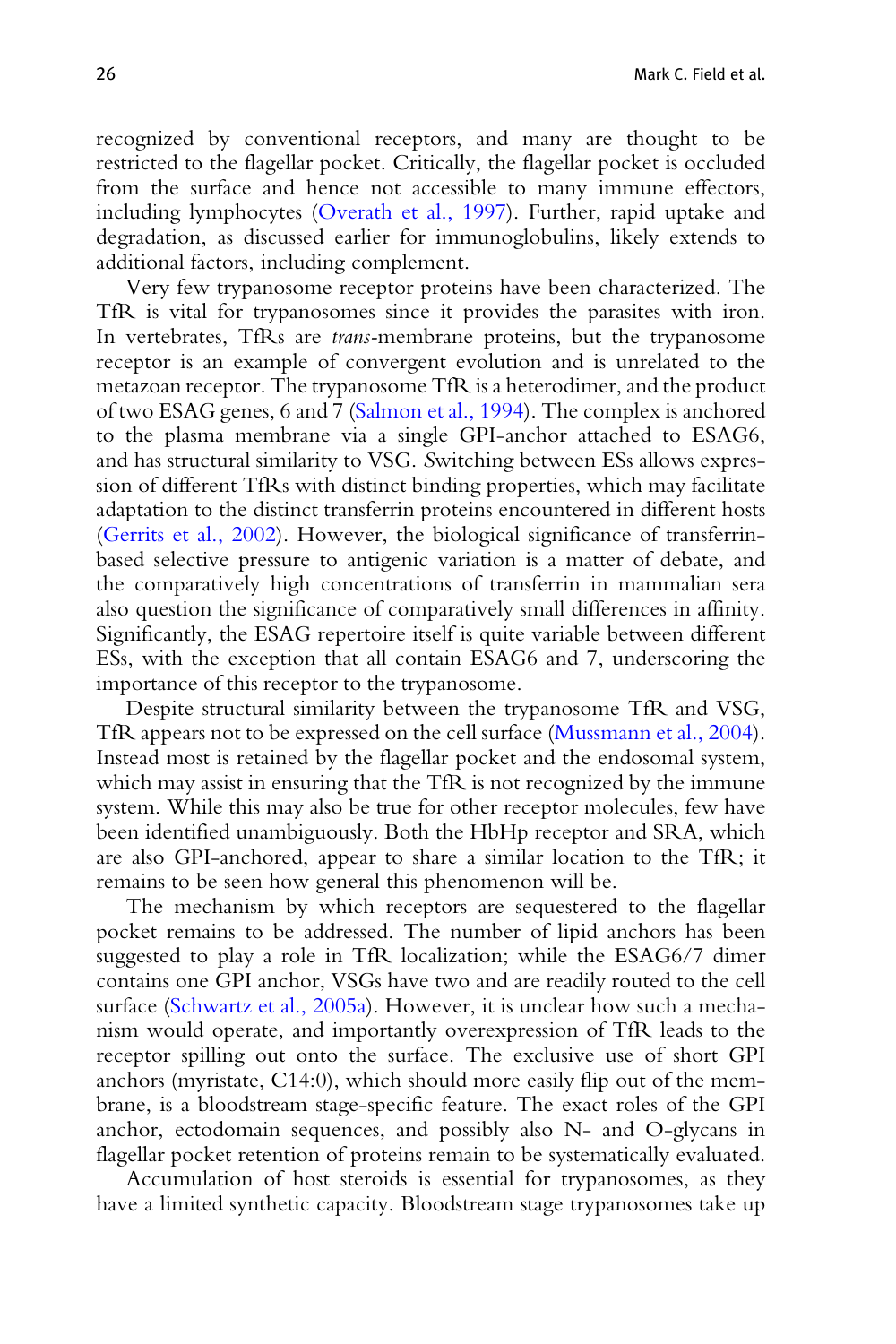low-density lipoprotein (LDL) significantly faster than fluid-phase cargo and this process is saturable and inhibitable. Two classes of receptor-binding site have been described, a low-copy high-affinity and a high-copy low-affinity site [\(Coppens et al., 1991](#page-53-0)). These sites are likely manifestations of the same receptor as manipulation of copy number has equivalent effects on both high- and low-affinity copy number. The LDL receptor itself has not been identified.

Appreciation of the organization, identity, and chemical nature of trypanosome flagellar pocket proteins remains in its infancy, and the absence of a validated flagellar pocket or endosomal proteome presents a considerable barrier to further investigation. Most significantly, high-molecular-weight pNAL-type N-glycans fill the pocket lumen and most probably contribute considerably to the gel-like matrix that fills the structure [\(Atrih et al., 2005](#page-51-0)). Many pNAL-containing proteins are clearly residents of the trypanosome endosomal system, which includes the flagellar pocket membrane [\(Nolan](#page-61-0) [et al., 1999\)](#page-61-0). It is likely that these high-molecular-weight glycans contribute to the trafficking of the glycoproteins that bear them, but again, until a full list of pNAL-bearing factors is forthcoming, it remains difficult to evaluate the full importance of this posttranslational modification to trypanosome endocytosis.

# 4. Developmental Remodeling and Signaling

In the transition between hosts the parasite must adapt to very different conditions, including nutrient sources, defense requirements, and temperature. This is facilitated by a differentiation program including at least two distinct phases. A preadaptation step involves differentiation to nonproliferative forms, metacyclic, or stumpy stages, which exhibit partial or full expression of final differentiated stage proteins. Differentiation is completed by full remodeling of gene expression and reentry to the cell cycle.

In terms of macromolecular trafficking, two features stand out that accompany these transitions. First is exchange of the major surface antigens, VSG expressed in the bloodstream form, and procyclins in the procyclic stage. A further surface switch also accompanies the transition to epimastigotes within the tsetse fly, where the procyclin coat is exchanged for BARP. Interestingly all of these proteins possess GPI anchors ([Roditi and Lehane,](#page-62-0) [2008; Urwyler et al., 2007\)](#page-62-0). The second aspect is the very large difference in endocytic capacity between the high rate in the bloodstream form and the much lower level in the procyclic stage.

At least in general terms, changes to the surface coat can be meaningfully interpreted. VSG is required for antigenic variation, and indeed is reactivated in the metacyclic stage in readiness of introduction into a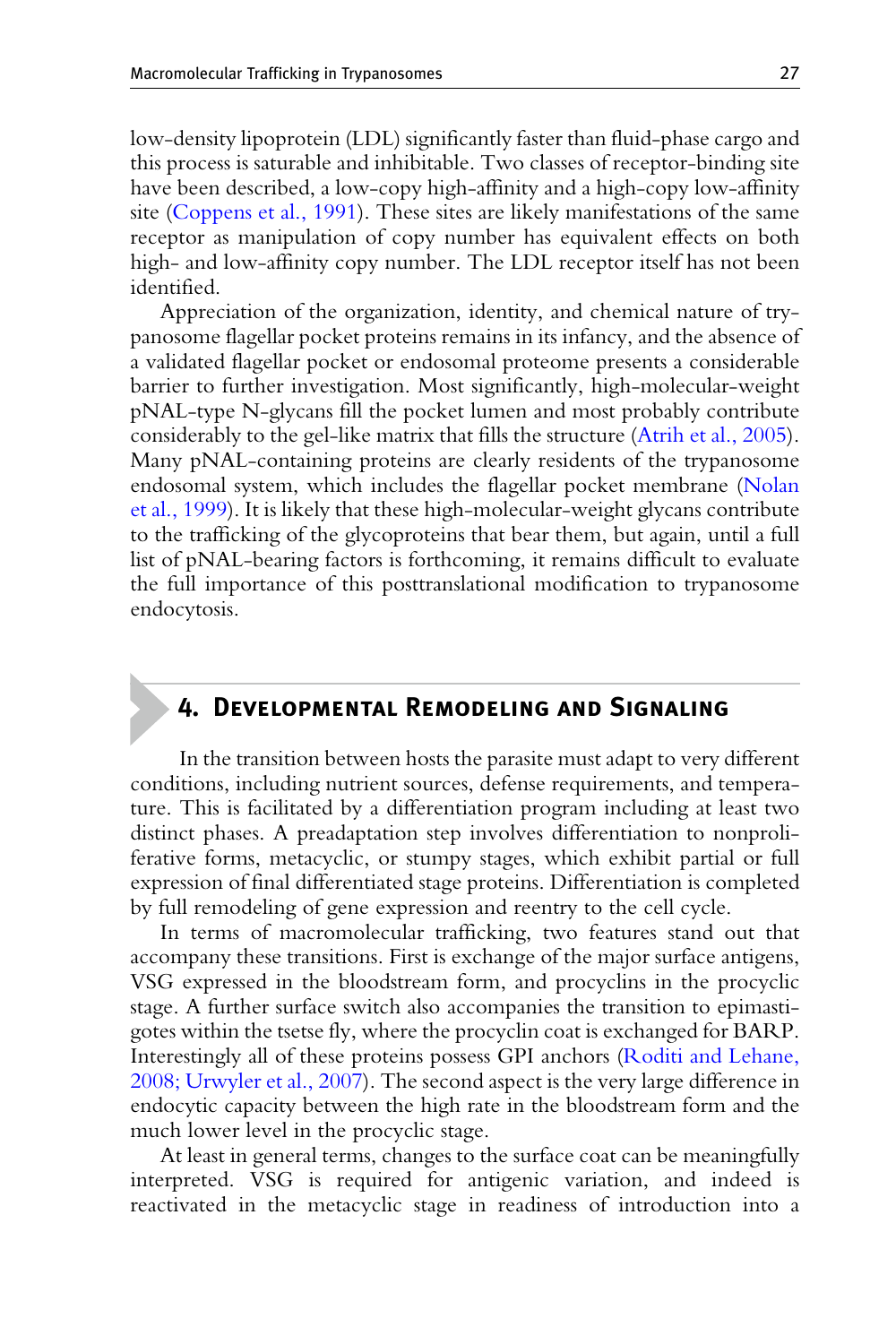vertebrate host. Procyclins are highly charged and with a repetitive protease-resistant C-terminus. These proteins were proposed to mediate defense against trypanolytic factors in the tsetse fly, and while the ability of procyclin-null parasites to complete the insect portion of the life cycle clearly indicates that they are nonessential, it is likely that an important contribution is made, and that these procyclin-nulls are at a selective disadvantage ([Vassella et al., 2009\)](#page-65-0).

The augmentation of endocytic activity in the bloodstream stage is presumed to be an important component of immune evasion [\(Overath](#page-61-0) [and Engstler, 2004; Field and Carrington, 2004](#page-61-0)), and this is supported both by the clear ability of the system to remove and degrade immune effectors from the surface ([Engstler et al., 2007; Field and Carrington, 2004\)](#page-54-0), as well as the observation that reactivation of the high endocytic rate is a component of metacyclogenesis, that is, part of the preadaptation of insect stage parasites ([Natesan et al., 2007\)](#page-60-0).

Developmental regulation of trypanosome trafficking does appear mainly restricted to endocytic pathways, and there is little evidence for changes to expression of factors associated with either ER exit, anterograde Golgi transport, or late exocytic factors between the two life stages, albeit with restriction of such analysis to mRNA levels only [\(Koumandou et al.,](#page-58-0) [2008\)](#page-58-0). While several endocytic factors are upregulated, including clathrin, Rab11 and RME8, a clear view of how the endocytic pathway is controlled does not emerge from transcriptome analysis. This may reflect the absence of transcriptional control, but is also likely a result of regulation by control of protein levels ([Koumandou et al., 2008](#page-58-0)) and the participation of multiple enzymes and transient complexes in modulation of membrane transport. Significantly, the unfolded protein response, a pathway stimulated by increased concentrations of unfolded nascent chains in the ER, and which is mediated by increased transcription of key ER chaperones, including BiP, is also absent from T. brucei ([Koumandou et al., 2008](#page-58-0)). Clearly, this is an area where further exploration is warranted.

# 5. Sorting Signals

#### 5.1. Targeting at the ER

Retention of lumenal ER-resident proteins in higher eukaryotes requires the presence of a conserved C-terminal tetrapeptide sequence motif, mediating interaction with the Erd2 receptor [\(Lewis et al., 1990\)](#page-58-0). The precise sequence varies in a species- and protein-specific manner, and in African trypanosomes the motif is divergent from the canonical XDEL motif, where X is any amino acid [\(Bangs et al., 1996](#page-52-0)). For example, the retention signal of TbBiP is MDDL and that of an ER-located protein disulfide isomerase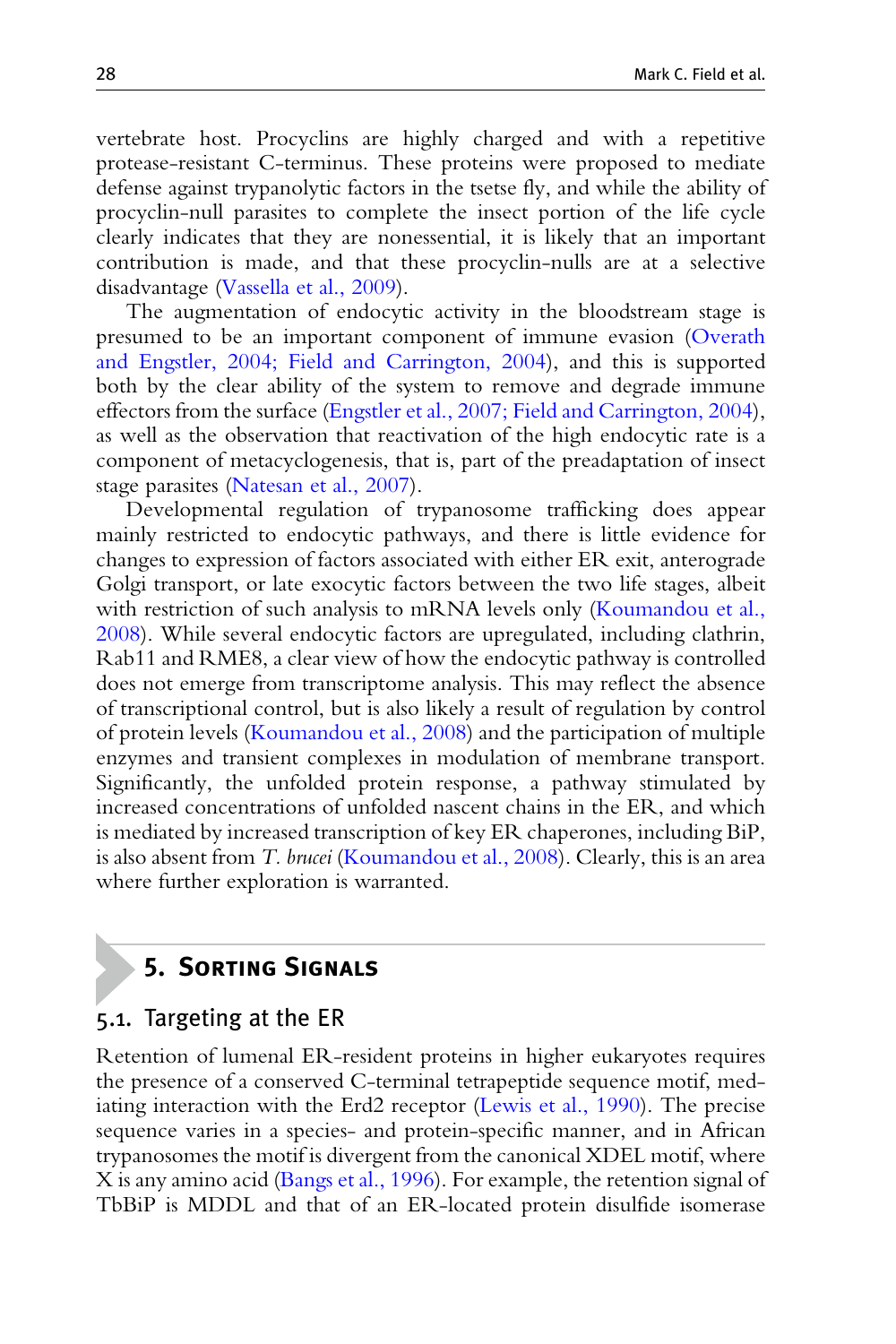(PDI) is KQDL. Mutant forms of BiP where the native MDDL signal is replaced by KQDL or the mammalian signal sequence KDEL are efficiently retained in the trypanosome ER, indicating considerable flexibility in the sequence requirements for recognition by the trypanosome Erd2. The significance of this is unclear.

Trypanosome ER membrane proteins of trypanosomatids, for example, the ER  $Ca^{2+}-ATP$ ase, also contain a C-terminal motif directing ER localization [\(McConville et al., 2002\)](#page-59-0). This is also highly related to the higher eukaryote signal, and consists of the sequence KKXX in the cytosolic domain. While full exploration of the sequence requirements/restrictions for retention of either lumenal or membrane-spanning ER proteins in trypanosomes has not been achieved at this point, it is significant that the systems are so similar to higher eukaryotes, indicating a very early establishment of these mechanisms in eukaryotic evolution.

# 5.2. Endocytic and lysosomal targeting signals

In higher eukaryotes, several categories of sorting signal have been identified and include dileucine-based [DE]XXXL[LI] signals that promote interaction with adaptins, together with tyrosine-based  $NPXY/YXXO$  motifs, lysine residues that provide sites for the addition of ubiquitin and addition of mannose-6-phosphate as a lysosomal marker ([Braulke and Bonifacino,](#page-52-0) [2009](#page-52-0)). It appears that only part of this system of signals is conserved in trypanosomes. Most prominently, the mannose-6-phosphate system is absent, and no evidence for the residue, enzymatic activity for its synthesis, or genes corresponding to the biosynthetic enzymes is present.

Sorting of proteins to the lysosome can occur via a [DE]XXXL[LI] related signal. However, whereas the dileucine motif in higher eukaryotes consists of an acidic cluster, with no specified amino acid sequence, followed by two leucine residues, the trypanosomal lysosomal protein p67 requires the two acidic amino acids DE to immediately precede the dileucine. The DELL sequence is both necessary and sufficient for lysosomal targeting as shown by the generation of a chimeric protein in which the C-terminus of the major lysosomal protein p67 was added to the ER-resident BiP, followed by mutagenesis of the DE or the LL motifs [\(Allen et al., 2007](#page-51-0)).

Endocytosis of trans-membrane proteins from the cell surface remains comparatively unexplored, and a full understanding of this topic remains to be achieved. A small selection of surface trans-membrane proteins have been studied, principally the ISG65 and 75 families and TbMBAP1, a membrane-bound acidic phosphatase ([Chung et al., 2004; Engstler et al.,](#page-53-0) [2005](#page-53-0)). ISG65 resides both on the cell surface and within early endosomes, but lacks dileucine or tyrosine-based signals. Targeting is instead achieved through ubiquitylation of cytoplasmic lysine residues [\(Fig. 1.5\)](#page-21-0). TbMBAP1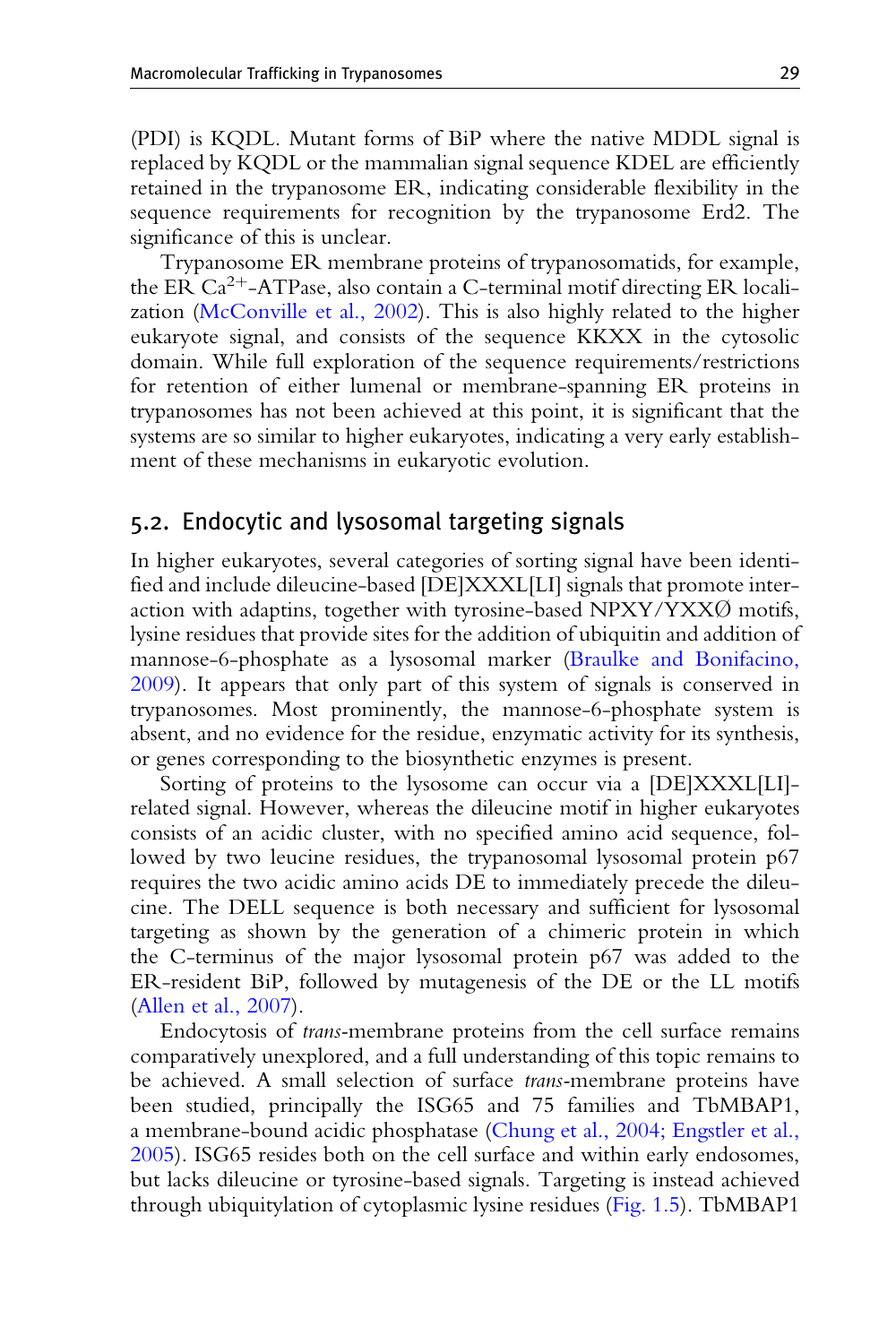localizes mainly to the endosomal compartment of T. brucei, where it is readily found in early, late as well as recycling endosomes. Stepwise localization to the flagellar pocket, the flagellum, and the pellicular cell surface can be achieved by increasing expression levels. It is unclear how sorting of this protein is achieved as again classical sorting signals are absent [\(Engstler](#page-54-0) [et al., 2005\)](#page-54-0).

#### 5.3. Endomembrane sorting based on posttranslational modification

Two additional mechanisms may be operating in trypanosomes, and it is unclear if, or how, these are related to higher eukaryotic systems. pNAL Nglycans have been discussed earlier, and suggested to act as a sorting signal for endocytosis ([Nolan et al., 1999](#page-61-0)); this is likely a rather unique mechanism specific to trypanosomes, but these high-molecular-weight N-glycans do resemble those found on many metazoan lysosomal membrane glycoproteins. Interaction with a specific, but yet unidentified, protein with pNALbinding specificity in the flagellar pocket or endosomes could explain the retention of pNAL-containing proteins in the flagellar pocket thus restricting access to the cell surface. Secondly, GPI anchors have been implicated as sorting signals in African trypanosomes with protein localization dependent on GPI valence, whereby proteins containing two GPI anchors show a cellsurface localization, proteins with one GPI anchor are localized in the flagellar pocket and proteins with no GPI anchor are rapidly degraded in the lysosome [\(Schwartz and Bangs, 2007; Schwartz et al., 2005b](#page-63-0)). Full evaluation of these mechanisms must await further and more systematic study, and it is unclear how general either of these processes may be in terms of the range of trypanosome proteins that are sorted using one or other of these mechanisms.

# 5.4. Sorting to the flagellum

While not *sensu stricto* a component of the endomembrane system, it is becoming increasingly apparent that there is both a mechanistic and evolutionary connection between the endomembrane system and flagellar biogenesis. Targeting of flagellar proteins can occur via a tripeptide sequence comprising the amino acid residues HLA ([Ersfeld and Gull, 2001](#page-55-0)). Deletion of this signal in the flagellar proteins PFRA and ARP severely compromises flagellar targeting of these proteins. However, not all flagellar proteins contain this tripeptide signal, and may reflect the presence of different pathways for import into the flagellum or of preformed protein complexes that require only one protein of the complex to carry the HLA signal. As many nonflagellar as flagellar proteins contain the HLA motif, suggesting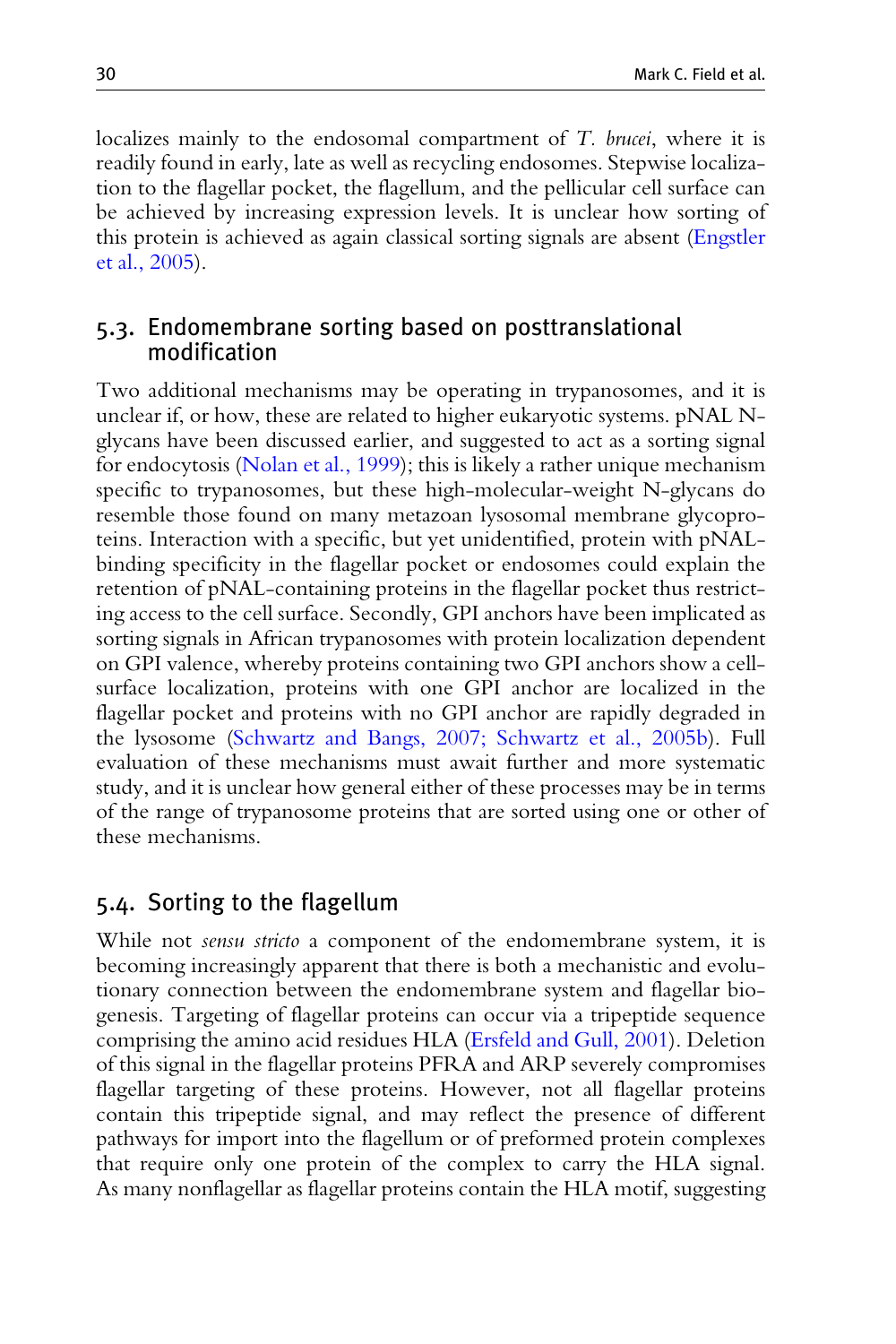that the sequence is not sufficient for exclusive transport to the flagellum and that the structural context of the HLA motif likely makes an important contribution to function as a flagellar targeting signal. A further signal for targeting of proteins to the flagellum was discovered when two flagellar adenylate kinases, TbADKA and TbADKB, present in T. brucei were studied ([Pullen et al., 2004\)](#page-62-0). These two proteins contain an additional 55 amino acids at their N-terminus compared to other known adenylate kinases that are usually localized in the cytoplasm or mitochondria. Deletion of the N-terminal extension from the adenylate kinase and addition of the 55 amino acids to GFP demonstrated that the sequence is both necessary and sufficient for flagellar targeting. The extension contains a conserved motif comprised of the amino acids YLX4IPXLXE, followed by two conserved proline residues. The receptor proteins that recognize these motifs have yet to be identified.

#### 5.5. Sorting to the glycosome

In trypanosomes, enzymes of the glycolytic pathway are targeted to a peroxisome-related organelle, the glycosome ([Sommer and Wang, 1994](#page-64-0)). This compartment is abundant within the cytoplasm of the bloodstream form, and retains an import system that is clearly derived from classical peroxisomal targeting pathways. Glycosomal import is mediated by two main peptide targeting signals, PTS1 and PTS2, that are well characterized and conserved across species ([Hettema et al., 1999\)](#page-57-0). PTS1 is a C-terminal tripeptide motif. In T. brucei functional tripeptides conform to the motif [S/A][K/S/H/R]L. This is comparable to the first C-terminal tripeptide motif SKL identified in firefly luciferase, which mediates peroxisomal targeting [\(Sommer et al., 1994\)](#page-64-0). PTS2 is a nonameric peptide found at or in close proximity to the N-terminus. The consensus sequence is  $[R/K][L/$  $V/I[X_5[H/Q][L/A/F]$  and T. brucei aldolases are imported into the glycosome via PTS2 ([Chudzik et al., 2000](#page-53-0)). Additional targeting signals that work independently or in conjunction with PTS1 or PTS2 have been suggested. Studies on T. brucei PEPCK suggested the possibility of an additional internal signal about 40 amino acids upstream of the C-terminal SRL signal sequence ([Sommer et al., 1994](#page-64-0)). Again, the level of conservation of these sequence motifs between trypanosomes and higher eukaryotes is remarkable, reflecting a common mechanism that has likely been maintained under strong evolutionary selective pressure. Significantly, while peroxisome/ glycosome targeting signals are highly conserved, the function of the peroxisome has been dramatically altered in trypanosomes, and glycosomes appear to be restricted to the trypanosomatids, and clearly not present in metazoa or fungi.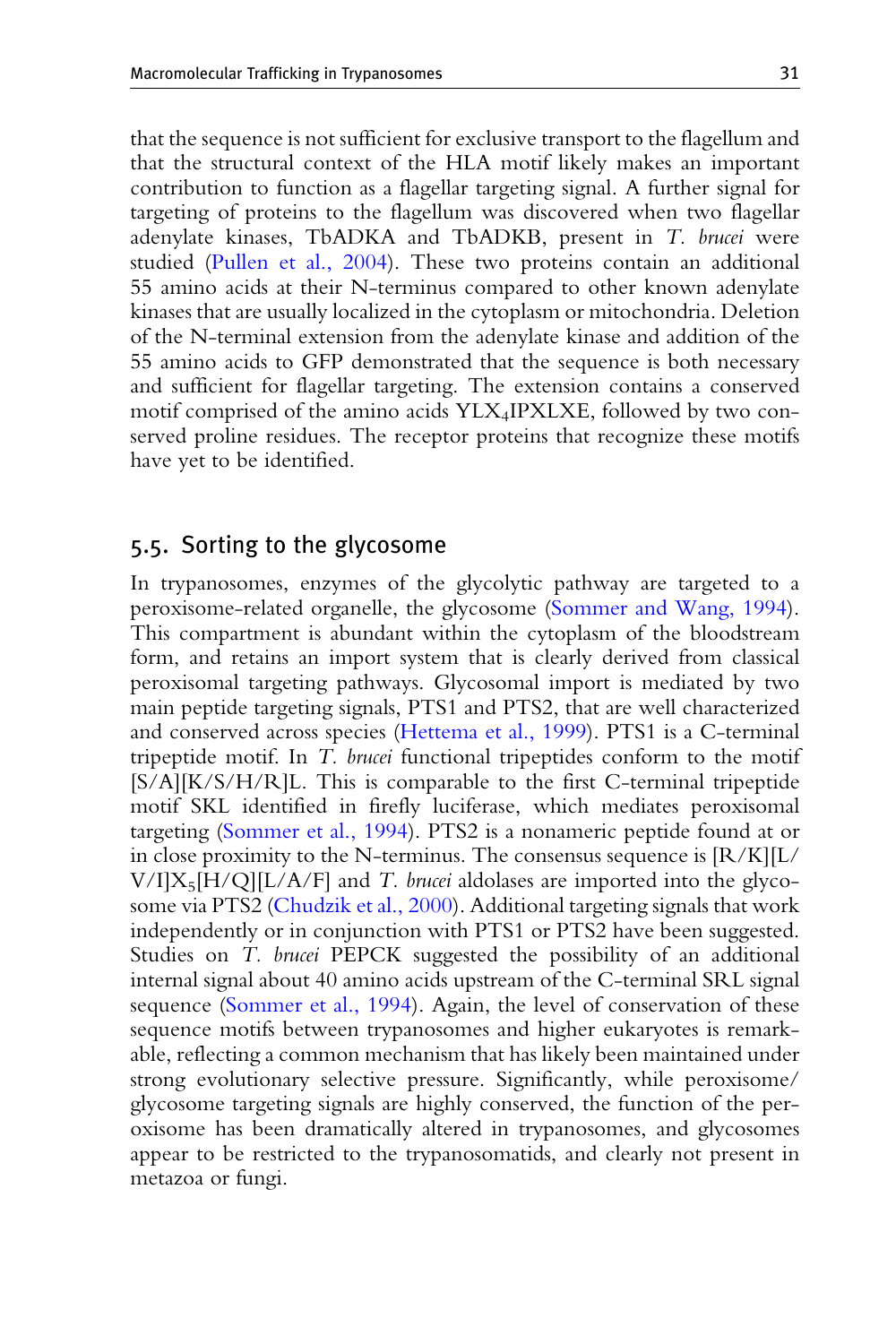# 6. Secretory Protein Folding and Exocytosis

#### 6.1. Membrane protein biosynthesis

Production of the protein molecules that constitute the cell surface is initiated at the ER, and hence in this context the trypanosome ER is responsible for synthesis of the VSG coat, antigenic variation, and the host parasite interface. The ER is the site of N-glycosylation, disulfide bond formation, addition of GPI anchors, and protein folding into appropriate tertiary and quaternary structures. In addition, the ER possesses a mechanism for sorting appropriately folded proteins from incompletely or malfolded polypeptides and resident ER proteins, a process generally called quality control [\(Ellgaard et al., 1999; Sitia and Braakman, 2003](#page-54-0)). Recent work has unexpectedly found that if synthesis of the VSG polypeptide is interrupted by RNAi, then trypanosomes rapidly fall out of the cell cycle ([Sheader et al., 2005](#page-63-0)). This is of particular interest, as one possible explanation is that the trypanosome possesses a specific checkpoint or quality control sensor that is able to monitor ongoing VSG synthesis, potentially placing a novel burden on the trypanosome ER.

#### 6.2. Polypeptide delivery

Sorting of secretory and most membrane protein residents of the endomembrane system begins with targeted import into the ER. Translocation into the ER lumen or membrane is mediated by a cleavable N-terminal signal peptide (SP) or an internal signal sequence and occurs by either of two pathways. Interaction of the SP of the nascent protein with the signal recognition particle (SRP) leads to the ribosome complex being targeted to the translocon, through which the protein traverses the ER membrane cotranslationally. In the second SRP-independent pathway proteins are translocated posttranslationally from the cytoplasm into the ER. Here the SEC complex, that spans the ER membrane, interacts with the translocon to facilitate engaging of the signal sequence thus guiding the nascent polypeptide through the translocon. Both pathways require the active participation of the major ER-resident chaperone and ATPase BiP, which ensures directional movement of the protein into the ER.

In higher eukaryotes, nascent polypeptide delivery to the ER can be cotranslational or posttranslational [\(Abell et al., 2004; Kutay et al., 1995;](#page-51-0) [Stefanovic and Hedge, 2007\)](#page-51-0). In mammalian cells, SP-containing proteins are translocated exclusively by either one of these two pathways with the SRP pathway being predominant. In Saccharomyces cerevisiae posttranslational translocation is likely as prominent as the SRP-dependant translocation. In the former, entry is initiated by binding of a ribonucleoprotein complex,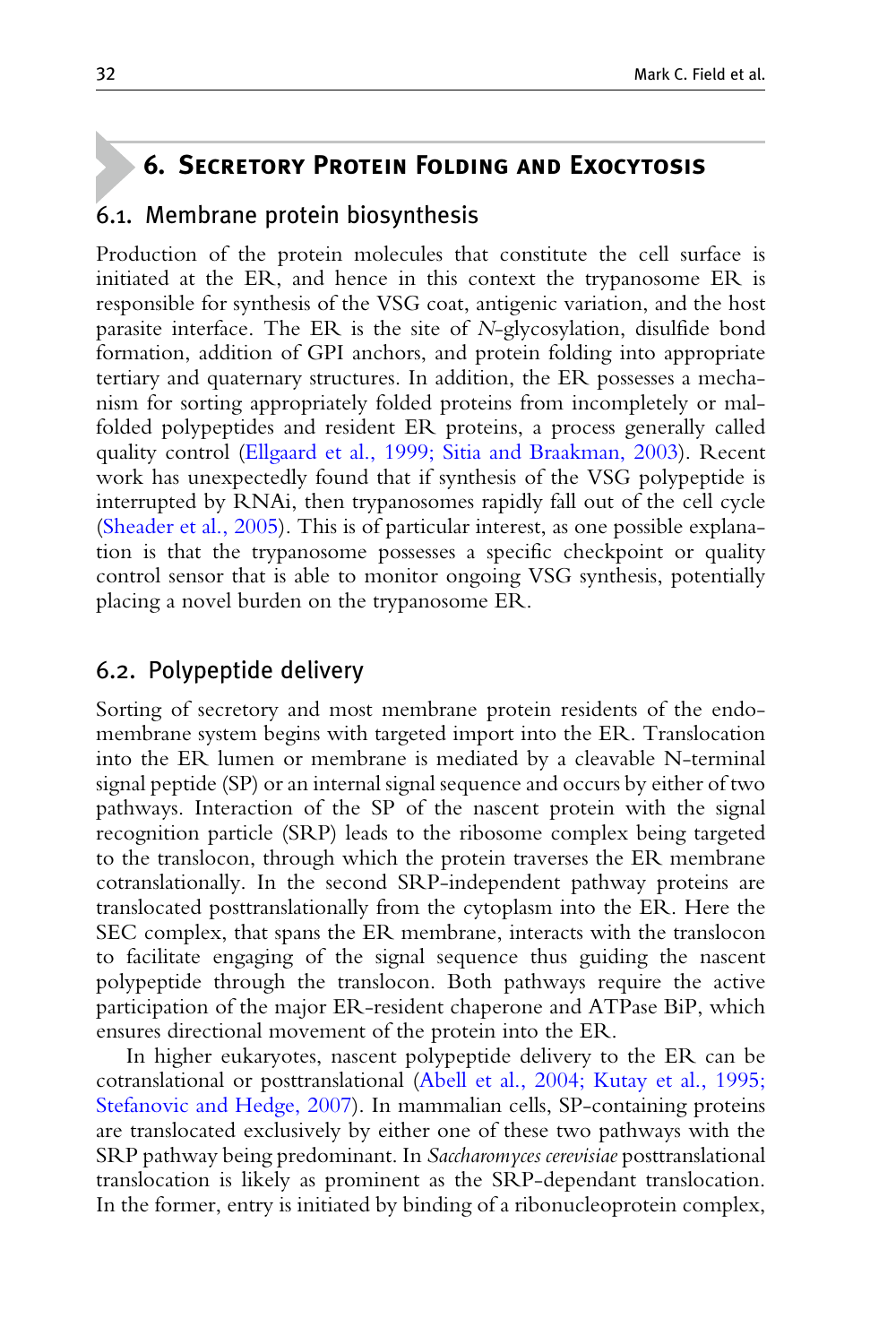composed of the 7SL RNA and six polypeptides comprising the SRP, to the SP of the nascent chain in an active ribosome (RNC) forming a SRP– RNC complex [\(Schwartz and Blobel, 2003; Walter and Johnson, 1994\)](#page-63-0) in which translation is slowed or arrested. In a GTPase-dependent cycle [\(Bacher et al., 1996\)](#page-51-0), the SRP–RNC complex is targeted to a membranebound SRP receptor (SR; [Keenan et al., 2001; Seiser and Nicchitta, 2000](#page-57-0)) and SRP subsequently released. Translation resumes and the polypeptide is translocated through a translocation pore/translocon composed of three proteins forming the Sec61 complex, Sec61 $\alpha$ ,  $\beta$ , and  $\gamma$  [\(Rapoport et al.,](#page-62-0) [1996](#page-62-0)). In posttranslational translocation, extensive folding and aggregation of the nascent polypeptide must be prevented and delivery of ribosome-free preproteins is by a cytosolic chaperone pathway, mainly involving the Hsp70 family ([Egger et al., 1997; Wickner and Schekman, 2005; Yam](#page-54-0) [et al., 2005\)](#page-54-0). For proteins whose carboxy-terminal hydrophobic transmembrane domains act as a signal, delivery is via multiple pathways [\(Rabu and High, 2007\)](#page-62-0).

Downregulation of key components of each of these two pathways by RNAi in T. brucei indicates that most SP-containing proteins can be translocated by either pathway, though subsequent processing may be influenced by the pathway taken. Exceptions to this promiscuity are polytopic proteins, which are solely translocated by the cotranslational pathway, and GPI-APs, which are predominantly imported using an SRP-independent pathway. The preference of GPI-APs may be due to a less hydrophobic SP, mirroring the situation found in S. cerevisiae. However, studies here are at an early stage, and RNAi is an indirect method for characterizing such processes; the recent demonstration of reconstitution of ER translocation in a fully in vitro system in T. brucei will likely facilitate further biochemical dissection of this system. Significantly, although many eukaryotic signal sequences function in heterologous systems, the exact nature of the interaction between the SP and the translocation machinery may retain species-specific features. In particular, kinetoplastid signal sequences, though reliably predicted using standard in silico algorithms, frequently fail to direct translocation of secretory and membrane proteins when expressed in higher eukaryotic systems.

Polypeptide ER delivery, maturation, and quality control in the kinetoplastids is of evolutionary interest, and not simply due to divergence. These organisms have surfaces dominated by GPI-anchored molecules. While T. brucei has VSG, procyclin, and a heterodimeric TfR [\(Schell et al.,](#page-63-0) [1991\)](#page-63-0), the American trypanosome T. cruzi has abundant surface GPIanchored mucins ([Di Noia et al., 1998; Pollevick et al., 2000](#page-54-0)). In Leishmania lipophosphoglycan (LPG), free GPI lipids (GIPLs; [Beverley and Turco, 1998](#page-52-0)) and GPI-anchored glycoproteins [\(Bahr et al.,](#page-51-0) [1993\)](#page-51-0) all contribute to surface architecture. These molecules are efficiently and rapidly synthesized and translocated to the surface, hence protein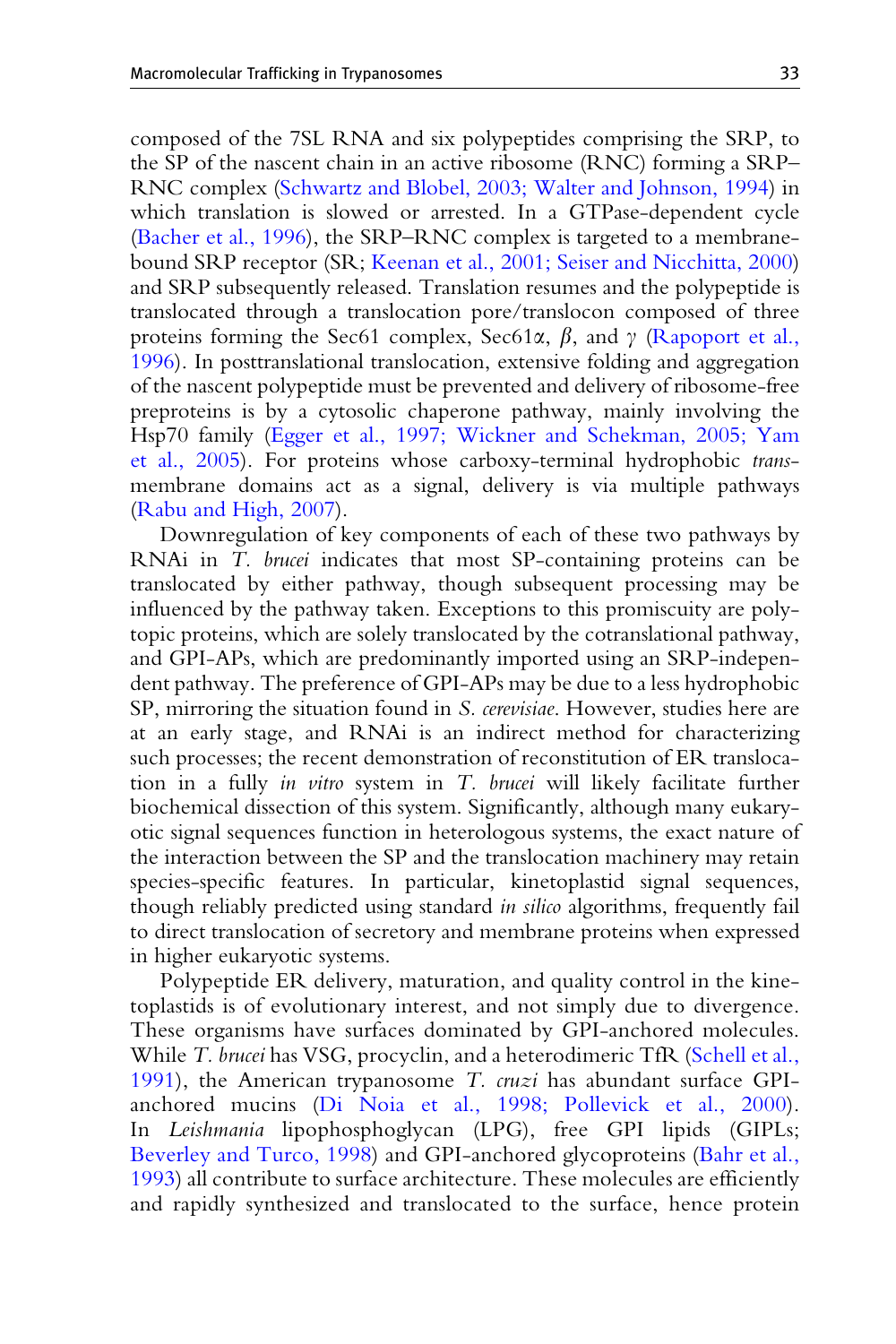maturation and ER function may be endowed with unique features in these organisms.

Trypanosomastids do have an unusual SRP complex. First, in addition to the ubiquitous 7SL RNA, they possess a short tRNA-like molecule, sRNA-76 in T. brucei (Béjà [et al., 1993](#page-52-0)), and sRNA-85 in Leptomonas collosoma ([Liu et al., 2003\)](#page-59-0). Second, of the six polypeptides (Srp9/21, 14, 19, 54, 68, 72) of the higher eukaryote SRP, only Srp19, 54, 68, and 72 are present in T. brucei ([Liu et al., 2003; Rosenblad et al., 2004](#page-59-0)). Interestingly, sRNA-76 binds the Alu domain or domain I of the 7SL RNA to which the absentees (Srp9/21 and 14) bind in other systems ([Lustig et al., 2005\)](#page-59-0). Knockdown of individual trypanosome SRP proteins is lethal and results in mislocalization due to sorting defects, but nascent polypeptides still transverse the ER [\(Liu et al., 2003; Lustig et al., 2005](#page-59-0)) possibly by a posttranslational chaperone pathway. In common with mammalian and yeast systems, the SRP is assembled in the nucleolus, but Srp68 and Srp72 are also involved in XPO1 assisted nuclear export [\(Biton et al., 2006\)](#page-52-0). Putative genes encoding subunits of the nascent polypeptide-associated complex (NAC), a factor that works in concert with SRP in maintenance of high fidelity in ER targeting ([Lauring et al., 1995; Wiedmann et al.,](#page-58-0) [1994\)](#page-58-0), are present in the trypanosomatid genomes, suggesting that this aspect is common between trypanosomes and higher organisms.

Data mining for members of the protein translocation apparatus in the T. brucei genome suggests multiple missing factors. For example, while the mammalian system has a heterodimeric SR (SR $\alpha$  and SR $\beta$ ; [Schwartz and](#page-63-0) [Blobel, 2003; Tajima et al., 1986\)](#page-63-0), only an  $SR\alpha$  homologue is clearly present in T. brucei, inferring a minimal requirement for SR as in prokaryotes. However, the distant similarity of  $SR\beta$  to GTPases of the Sar1/ARF family ([Miller et al., 1995\)](#page-60-0) may suggest that other uncharacterized trypanosome GTPases could fill the role of  $SR\beta$ . Recently, [Lustig et al. \(2007\)](#page-59-0) showed that RNAi of TbSR $\alpha$  caused accumulation of SRP–RNC complexes and inhibition of spliced-leader RNA synthesis, subsequently resulting in decreased mRNA levels. The trypanosome also encodes only two of the three Sec61 ER-translocon subunits (Sec61 $\alpha$  and Sec61 $\gamma$ ), while of the accessory proteins that function with the Sec61 complex in the higher eukaryote chaperone-dependent pathway, Sec62p, 63p, 71p, and 72p, only Sec63p and Sec71p are present in trypanosomes [\(Goldshmidt et al.,](#page-56-0) [2008\)](#page-56-0). However, several of these factors possess the Sec7 domain and several novel Sec7 domain-containing proteins are also present in the trypanosome genome, rising the possibility that a divergent factor or factors could function in concert with the translocon. While our knowledge here remains rather fragmentary, these highlighted variations suggest significant divergence between ER-targeting mechanisms in kinetoplastids and higher eukaryotes and could explain the poor translocation competence of T. brucei proteins when expressed in heterologous systems [\(Al-qahtani et al., 1998](#page-51-0)).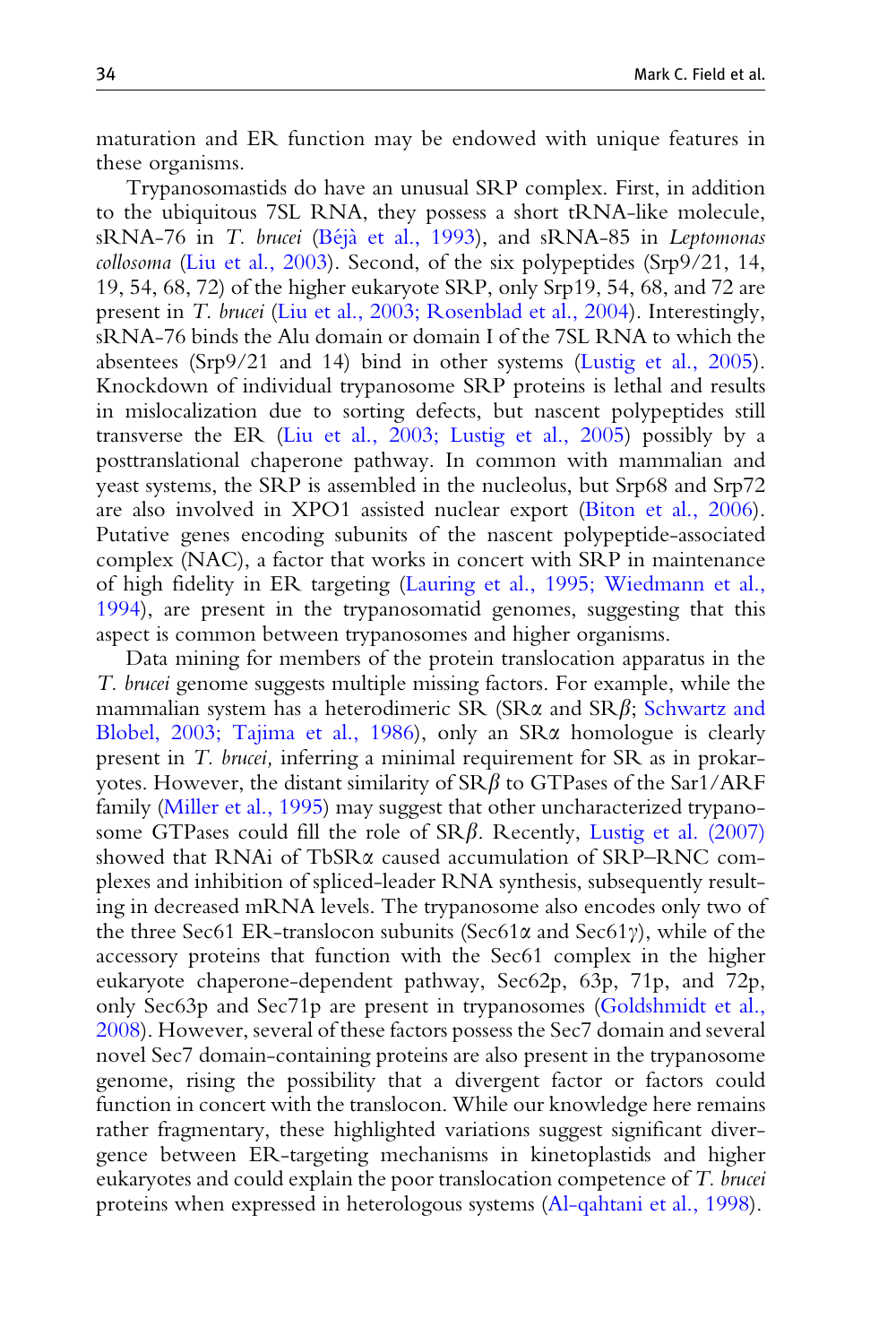# 6.3. Polypeptide folding and maturation

Oligosaccharyltransferase (OST) is a multimeric enzyme complex that transfers a preassembled dolichol-linked core glycan,  $Glc<sub>3</sub>Man<sub>9</sub>GlcNAc<sub>2</sub>$ , to asparagine residues exclusively within NXS/NXT glycosylation sequons within the nascent polypeptide during translocation [\(Chavan et al., 2005;](#page-53-0) [Helenius and Aebi, 2001, 2004; Moremen and Molinari, 2006\)](#page-53-0). The process is thus a component of both cotranslational and posttranslational pathways. The glycan moiety imposes a conformational constraint that retains the polypeptide in solution [\(Braakman, 2001](#page-52-0)) and its modification by the concerted action of numerous factors is important in subsequent folding and sorting events ([Helenius and Aebi, 2001; Trombetta and Parodi,](#page-57-0) [2005](#page-57-0)).

Folding of the glycosylated polypeptides is carried out by ER-resident chaperones and other proteins such as lectins including; calnexin (CNX) and calreticulin (CRT), binding protein (BiP/GRP78), endoplasmin (GRP94), PDI, peptidyl-prolyl cis-trans isomerase (PPI), ERp72 and ERp57. In a CNX–CRT chaperon pathway, glucosidase I and II (GI and GII), sequentially remove the first and second glucose residues of the polypeptide-bound glycan ([Moremen and Molinari, 2006](#page-60-0)). The resultant  $GlcMan<sub>9</sub>GlcNAc<sub>2</sub>$  is recognized by membrane-bound CNX and/or its soluble homologue CRT forming a complex that prevents aggregation, premature oligomerization, and formation of nonnative disulfide bonds. While bound to CNX–CRT, the glycoprotein is presented to a thiol oxidoreductase homologue of PDI, ERp57, forming short-lived disulfide bonds, and consequently catalyzes folding through formation and reshuffling of intra- and intermolecular disulfide bonds before the monoglucosylated glycan–polypeptide intermediate is released [\(Cai et al., 1994; Hebert](#page-53-0) [and Molinari, 2007](#page-53-0)). Based on biophysical properties such as exposed hydrophobic patches, unpaired cysteines, immature glycans ([Meusser](#page-60-0) [et al., 2005\)](#page-60-0), a folding sensor UDP-glucose:glycoprotein glucosyltransferase (UGT1) scans through the glycoprotein directing nearly native misfolded intermediates for reglucosylation and into another CNX–CRT cycle, while misfolded intermediates are transported to the cytosol for degradation by the proteasome [\(Caramelo and Parodi, 2007; Hebert and Molinari, 2007](#page-53-0)). Conformers are finally deglucosylated by GII prior to aided selection by a type I lectin, ERGIC-53 [\(Appenzeller et al., 1999; Klumperman et al.,](#page-51-0) [1998](#page-51-0)) and exported to the Golgi apparatus. BiP is a master ER regulator involved in multiple functions ([Hebert and Molinari, 2007\)](#page-57-0) and acts at least in two ways in the folding process. First, sequentially through binding and preventing aggregation and secondly through delivery of nascent polypeptides to additional chaperones such as glucose-regulated protein 94 (GRP94), a glycoprotein involved in late folding steps. BiP recognition of the hydrophobic domains of nascent polypeptides and subsequent release is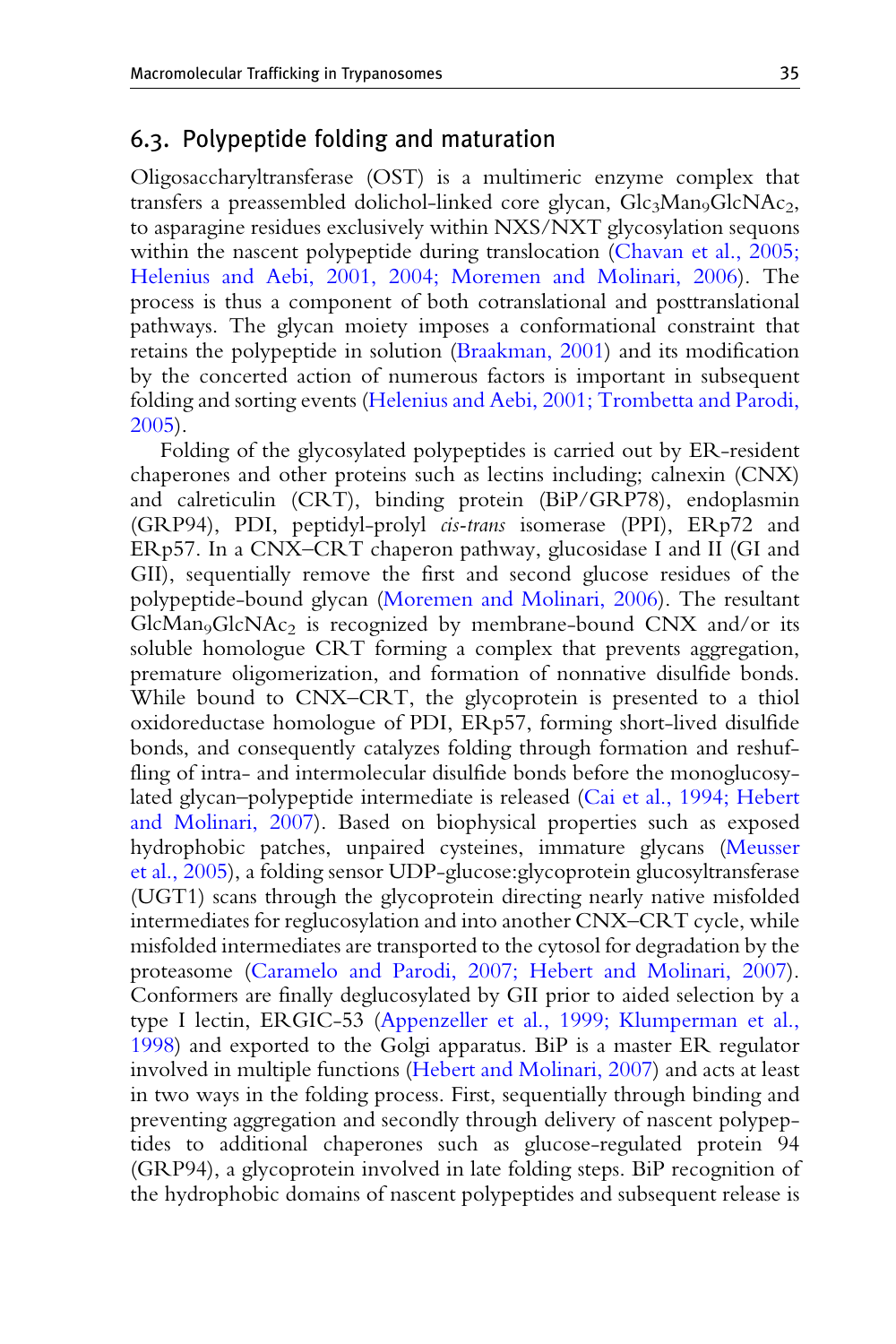mediated through repetitive cycles of ATP hydrolysis and ADP exchange ([Gething, 1999](#page-55-0)) while participation in complexes composed of Grp94, ERdj3, Grp170, lectins, and additional factors serves to bring such factors into proximity with folding polypeptides [\(Shen and Hendershot, 2005;](#page-63-0) [Tatu and Helenius, 1997; Zhang et al., 1997\)](#page-63-0).

The domination of the trypanosome surface by GPI-anchored molecules and the emphasis on a limited number of superabundant antigens prompts expectations of evolution of highly selective and efficient folding pathways, modification, and export mechanisms. Indeed, some clear differences with higher eukaryotes do exist, starting with the missing gene products discussed earlier. Further, the otherwise universal dolichol-linked N-glycan precursor varies from other eukaryotes [\(Labriola et al., 1999\)](#page-58-0), among trypanosomatids and between life stages ([de la Canal and Parodi,](#page-54-0) [1987; Parodi, 1993](#page-54-0)). Trypanosomes transfer an unglucosylated glycan,  $Man_{9-5}GlcNAc_2$  and additional highly unusual biantennary mannosebased structures; specifically  $Man_{3-4}GlcNAc_2$  in T. brucei ([Jones et al.,](#page-57-0) [2005; Zamze et al., 1991\)](#page-57-0), Man<sub>7–9</sub>GlcNAc<sub>2</sub> in *T. cruzi*, and Man<sub>6–7</sub>GlcNAc<sub>2</sub> in Leishmania spp. as opposed to Glc<sub>3</sub>Man<sub>9</sub>GlcNAc<sub>2</sub>. This appears to be due, at least in part, to an inability to synthesize the glucosyl donor dolichol-P-Glc ([de la Canal and Parodi, 1987](#page-54-0)) and is possibly due to loss of biosynthetic gene products [\(Manthri et al., 2008\)](#page-59-0) while intraspecies variation may be an aspect of developmental regulation.

The subunit composition of OST ranges from one to eight polypeptides across the eukaryota; trypanosomastids retain a single subunit, the catalytic Stt3p [\(Kelleher and Gilmore, 2006\)](#page-57-0). The absence of OST compositional complexity is suggested as a reason for the accumulation and transfer of a single dominant glycan moiety [\(Castro et al., 2006\)](#page-53-0). The unglucosylated glycan-polypeptide is first bound by BiP, an essential protein in T. brucei ([Subramaniam et al., 2006\)](#page-64-0). BiP's cochaperone, a GRP94 homologue, is also present, while additional BiP cofactors, including ERdj3, have homologues present in T. brucei. Some of the over 20 putative DnaJ chaperone proteins encoded in the genome could also be involved in folding of nascent polypeptides in the trypanosome ER.

The trypanosome lectin chaperone system has only CRT [\(Labriola et al.,](#page-58-0) [1999\)](#page-58-0). Though CRT and CNX share a common ancestry through gene duplication ([Navazio et al., 1998\)](#page-60-0), the presence of only CRT in trypanosomes suggests CRT as a minimal requirement for protein folding. A recent study demonstrated variation in glycoprotein dependence on CNX/CRT in higher eukaryotes and importantly, the ability of CRT to effectively substitute for CNX in certain circumstances ([Molinari et al., 2004](#page-60-0)). Moreover, the observation that loss of either lectin alone did not compromise protein folding supports the model that CRT represents a fully functional system in trypanosomes. Interestingly, protein folding in CRT-deficient cells is compromised only for specific proteins ([Knee et al., 2003](#page-58-0)); this could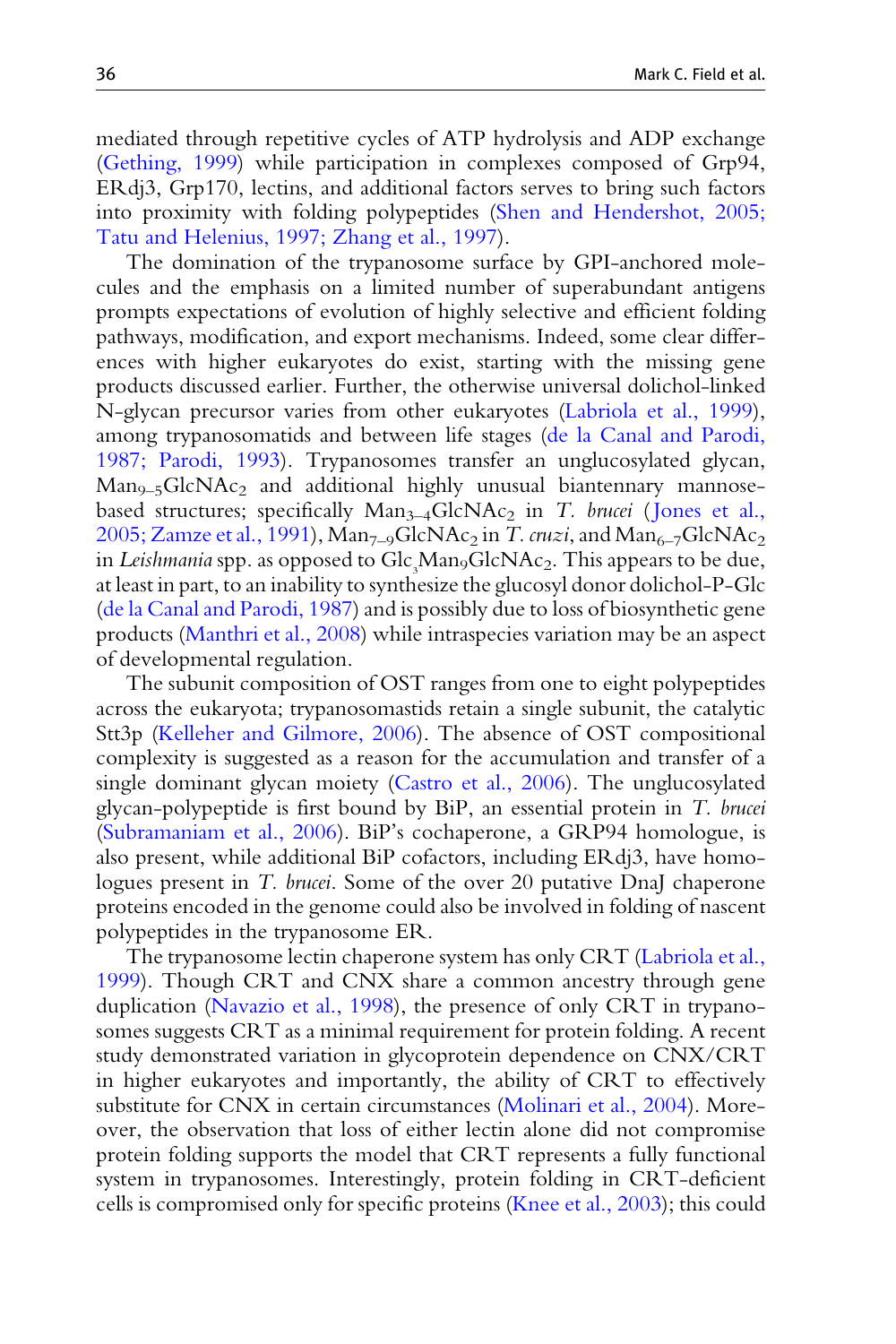suggest that evolutionary selection may have been sufficient to remove the need for both CNX and CRT from the trypanosomatid lineage.

Polypeptide disulfide bonds can be formed by both class I and II PDIs and several PDI-like proteins are present in trypanosome genomes. Earlier studies showed downregulation of a class II TbPDI in PCF. Similarly observations on both class I and II PDIs as well as an unexpected endosomal localization and inessentiality on knockdown have also been made [\(Hsu et al., 1989; Rubotham et al., 2005\)](#page-57-0). Since cysteine residues that form disulfide bonds in mature VSGs are highly conserved ([Carrington](#page-53-0) [et al., 1991\)](#page-53-0), PDI knockdown could be expected to result in anomolous VSG folding; the lack of such a phenotype potentially implicates other PDI-like proteins and/or oxidoreductases present in the genome as being capable of assisting VSG to fold.

Partially folded proteins are detected by trypanosome UGT and subsequently glucosylated into monoglucosylated polypeptide intermediates for refolding ([Conte et al., 2003; Trombetta et al., 1989\)](#page-53-0). Consequently, trypanosomastids lack GI activity but have retained GII for deglucosylation of fully folded polypeptides. Functional analysis of  $T$ . brucei GII revealed unique features in trypanosome folding and possible roles for the variant N-glycan dolichol-linked precursors ( [Jones et al., 2004; Jones et al., 2005](#page-57-0)). Trimming of high mannose forms could be carried out by any of several  $\alpha$ -mannosidase I proteins in T. brucei (Tb927.82910-40) while a putative mannose-specific lectin (Tb11.02.1680) could have a role in recognition of specific oligomannosyl structures. Appropriately folded/assembled proteins are subsequently trafficked to post-ER compartments.

### 6.4. ER exit to the Golgi complex or ER-associated degradation (ERAD)

Precision in sorting and export of nonresident ER proteins and retrieval of escaped resident factors is key to maintenance of a constant ER composition. Defects in these processes can be catastrophic and are associated with specific disease states in mammals (Castro-Fernández et al., 2005). Natively folded proteins and/or appropriately assembled multimeric complexes are selectively segregated from resident ER proteins at organized membrane domains called ER exit sites (ERES) or transitional ER. Here, cargo molecules are packaged and trafficked in COPII coated vesicles to the Golgi complex [\(Antonny and Schekman, 2001; Barlowe, 2002](#page-51-0)). Sar1p, a small GTPase, coordinates cargo and COPII cytosolic coat complexes recruitment at the ERES. Sar1p is initially activated by conversion from the GDP- to GTP-bound state by an ER-bound trans-membrane guanine nucleotide exchange factor (GEF) Sec12p ([Barlowe and Schekman, 1993;](#page-52-0) [Nakano et al., 1988\)](#page-52-0). Sar1p-GTP inserts into the ER membrane [\(Huang](#page-57-0) [et al., 2001](#page-57-0)), recruits the Sec23/24p heterodimer, forming a cargo selecting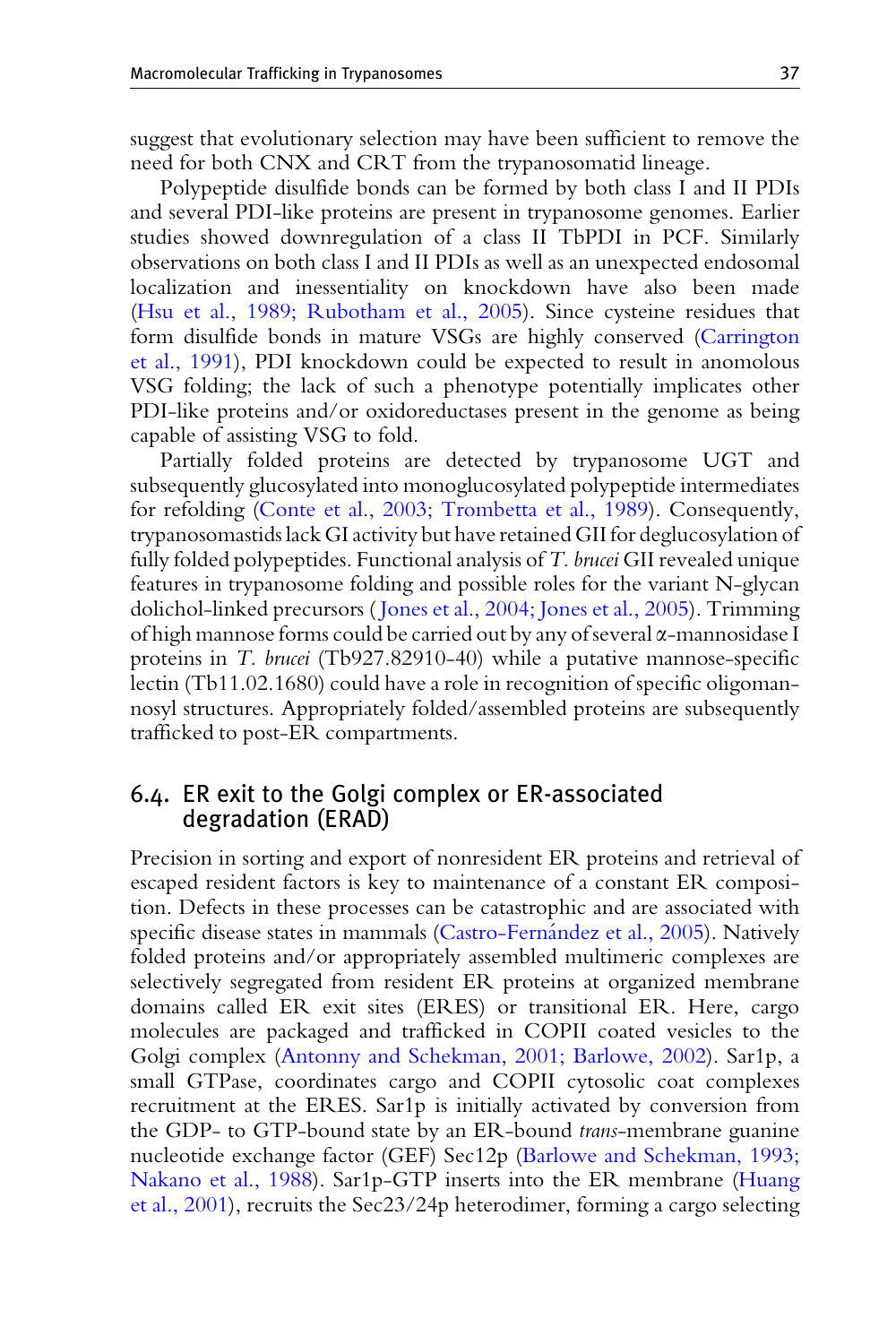prebudding complex ([Kuehn et al., 1998\)](#page-58-0) that recognizes export signals. The Sec13/31p subcomplex, a driver for coat polymerization, membrane curvature, and activator of the Sec23p GTPase activity, is subsequently added to the cargo complex ([Barlowe, 2002; Kuehn et al., 1998;](#page-52-0) [Lederkremer et al., 2001](#page-52-0)) generating coated vesicles. Other factors have also been implicated in this assembly [\(Sato and Nakano, 2007\)](#page-63-0).

Irreversibly misfolded proteins are destined for ERAD. Some are quiescently retained by the ER or transported to the Golgi and later retrieved to the ER [\(Hammond and Helenius, 1994; Kincaid and Cooper, 2007;](#page-56-0) [Klausner and Sitia, 1990; Young et al., 1993\)](#page-56-0) while others are retrotranslocated to the cytosolic proteasome or vacuole ([Hong and Kaiser,](#page-57-0) [1996\)](#page-57-0). Selection is based on exposed hydrophobic peptide patches, signal sequences, or trans-membrane domains. Distinction from folding intermediates is achieved by a slow-acting enzyme, mannosidase I which removes terminal mannose residue ([Jacob et al., 1998](#page-57-0)) and trims only persistently misfolded proteins [\(Ellgaard and Helenius, 2001](#page-54-0)). The resultant intermediate is recognized by a further lectin, ER degradation-enhancing a-mannosidase-like protein (EDEM), that also interacts with CNX and possibly releases aberrant proteins from the cycle ([Molinari et al., 2003;](#page-60-0) [Oda et al., 2003; Wang and Hebert, 2003](#page-60-0)). Other mechanisms of segregation have been proposed [\(Caramelo and Parodi, 2008](#page-53-0)). BiP and two interacting partners, Scj1 and Jem1, are also involved in directing misfolded soluble proteins for degradation [\(Nishikawa et al., 2001; Plemper et al.,](#page-61-0) [1997\)](#page-61-0). Retro-translocation occurs through the Sec61 channel [\(Pilon et al.,](#page-61-0) [1997; Tsai et al., 2002; Wiertz et al., 1996\)](#page-61-0).

Homologues of the COPII exit machinery are clearly present in trypanosomes [\(He et al., 2004](#page-56-0)). As in other eukaryotes, the trypanosome translocon could be involved in retro-translocation of misfolded proteins. A functional ERAD system most likely is also functioning since four homologues of mannose-binding proteins, potentially representing mannosidase I and EDEM, are present in the genome. In addition, ER retention and subsequent degradation of structurally faulty VSGs (Böhme and Cross, [2002; McDowell et al., 1998; Wang et al., 2003](#page-52-0)) or mistargeting ([Triggs](#page-64-0) [and Bangs, 2003](#page-64-0)) are clear indications of an active ER-based quality control and ERAD machinery. DnaJ domain-containing proteins, potential cochaperones of BiP including Scj1 and Jem1 are also present.

The high abundance and rates of synthesis and traffic of many surface proteins and extensive previous work on protein traffic make further exploration of trypanosome exocytosis feasible. With most candidates of this system experimentally uncharacterized, much more investigation is required to fully understand trypanosome protein folding, and especially on the possible roles this process may play in parasite survival in the mammalian host.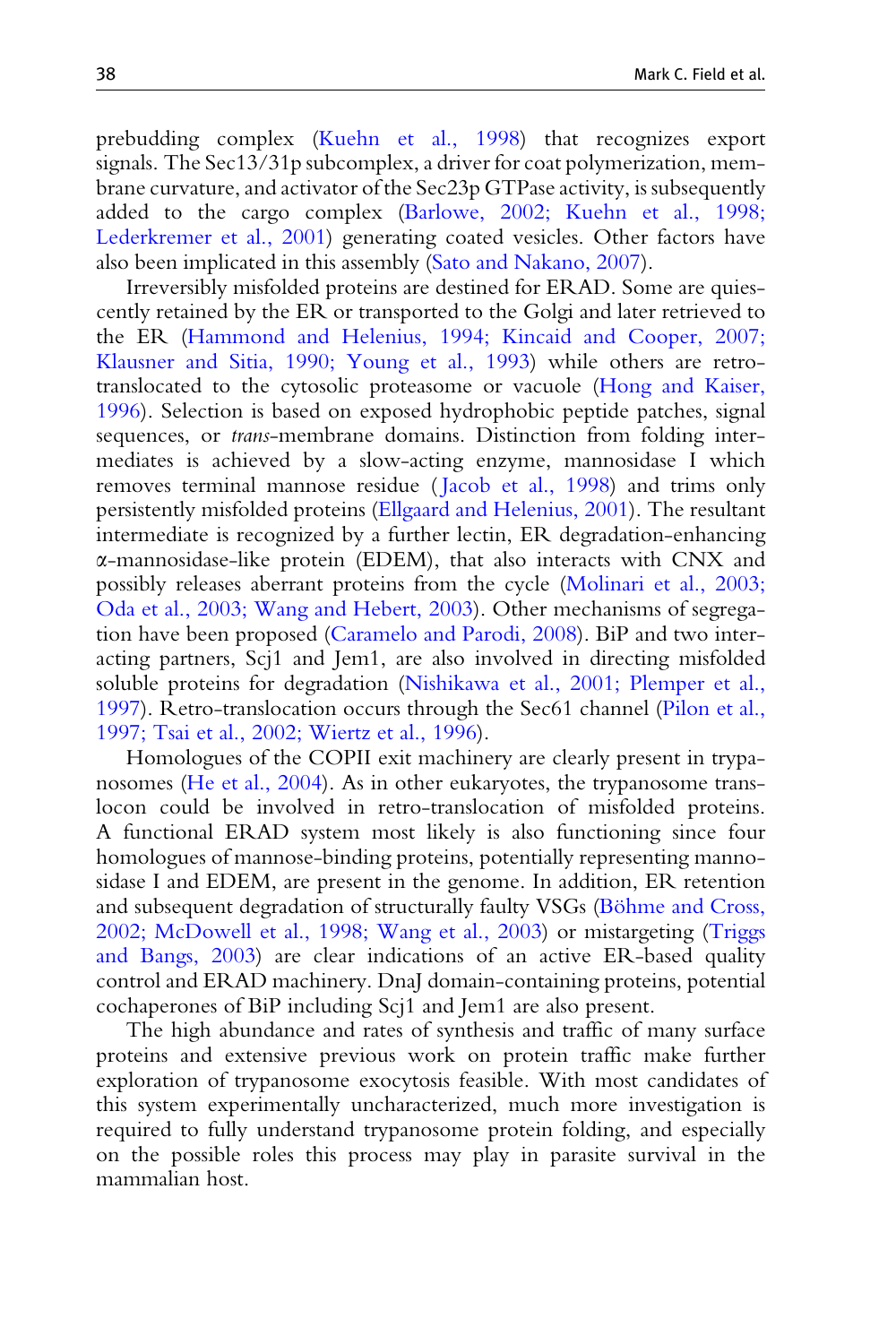# 7. Golgi Apparatus; Functions and Replication

The Golgi apparatus is a highly organized and dynamic structure, reflected by the role of the Golgi complex as a site for glycan elaboration and macromolecular sorting, producing a huge array of glycan structures essential for parasite cell survival, but whilst also receiving constant input from anterograde and retrograde trafficking pathways. T. brucei contains a single Golgi apparatus comprising flattened cisternal membranes arranged in a stacked configuration, proximate to an ERES [\(Grab et al., 1997](#page-56-0)). The overall architecture of the organelle is instantly recognizable by electron microscopy and is highly similar to the structure as described for higher eukaryotes. The entry face of the organelle, the *cis*-Golgi network, most likely receives the entire cohort of proteins and majority of lipids derived from the trypanosome ER. Material is then processed before being sorted to final destinations from the exit face, the *trans*-Golgi network, again homologous to the higher eukaryote structure ([Mellman and Warren, 2000](#page-59-0)). However, our understanding of the detailed functions resident within the trypanosome Golgi apparatus is not very advanced, and certainly we cannot yet evaluate the presence and importance of any trypanosome-specific functions or organizational features.

#### 7.1. Golgi replication by binary fission

The environment encountered by trypanosomes in the mammalian host appears to dictate that a fully functional exocytic system is required, exemplified by a block in cytokinesis upon knockdown of VSG expression [\(Lillico](#page-58-0) [et al., 2003; Sheader et al., 2005](#page-58-0)). It is unclear if this is a direct result of sensing of loss of VSG molecules, emptying of the exocytic pathway (VSG accounts for the major bulk of biosynthetic exocytic polypeptide), or some more complex mechanism unrelated to exocytosis. Evidence from higher eukaryotes indicates that the Golgi complex cannot arise completely *de novo* [\(Shorter and Warren, 2002\)](#page-64-0), and hence the presence of a single Golgi apparatus in the trypanosome has the consequence that faithful replication and segregation during mitosis is essential to avoid creation of daughter cells lacking the Golgi organelle. Contrary to mammalian cells, Golgi biogenesis in trypanosomes occurs early in the cell cycle ([Field et al., 2000](#page-55-0)) and probably by binary fission; fragmentation as observed in mammalian cells is never seen [\(Shorter and Warren, 2002\)](#page-64-0). The process occurs in a highly coordinated and regulated manner, just after basal body (BB) duplication. The signals for initiation of replication are currently unknown, however, the order in which the trypanosome Golgi complex is assembled and the mode of inheritance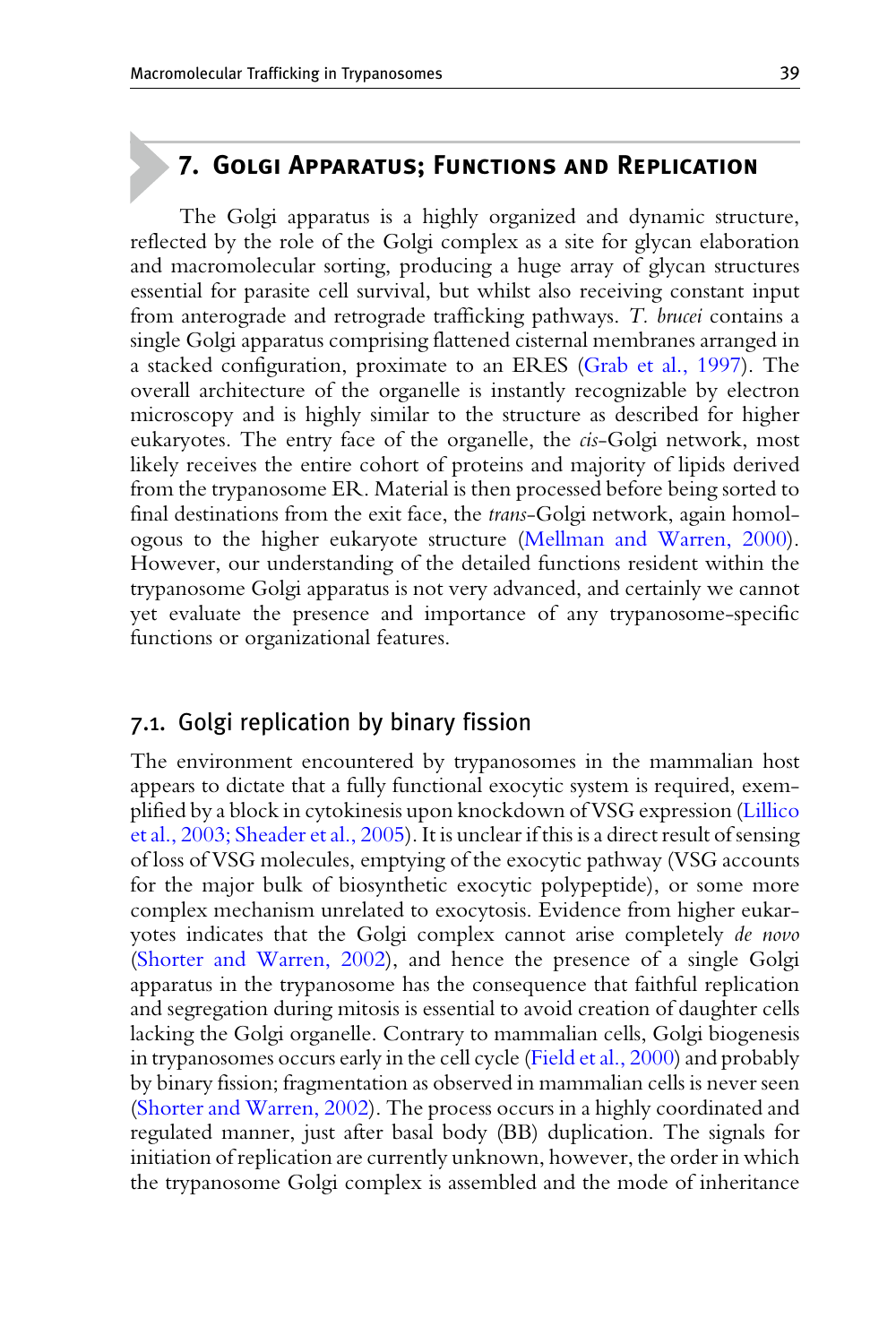have recently been elucidated in considerable detail, and may indicate some novel aspects to Golgi biogenesis in trypanosomes.

Visualizing a GFP fusion of the trypanosome paralogue of the Golgi reassembly stacking protein, GRASP55/65, revealed that the new Golgi apparatus appears independently of the preexisting Golgi complex concurrent with emergence of a new ERES during early stages of mitosis. Interestingly, although the new Golgi appears de novo, photobleaching experiments using the Golgi-resident enzyme N-acetylglucosamine transferase B as a probe show that the ERES is not the sole source of new Golgi material [\(He et al., 2004](#page-56-0)). Membrane components traffic from the old to the new Golgi complex highlighting the role of the old organelle and raising the question as to the identity of the transfer carriers. More recent work using additional markers indicates that growth of the new Golgi complex is at least a two-stage process; structural and enzymatic components are laid down first, followed by those necessary to move and sort cargo in transit ([Ho et al., 2006\)](#page-57-0).

#### 7.2. Role of the cytoskeleton in Golgi complex replication

Centrins, calcium-binding proteins associated with microtubule organizing centers including the BB, are also implicated in trypanosome Golgi biogenesis. The trypanosome orthologue of centrin-2 marks a bilobed Golgiassociated structure throughout the cell cycle, and is essential for Golgi duplication. This centrin-2 containing structure partially overlaps the new ERES and may serve to position the exit site in a process coupled to microtubule dynamics. A further possibility is that the structure defines a physical link between the new Golgi apparatus and the associated ERES, thus defining the location where Golgi biogenesis occurs ([He, 2007; He](#page-56-0) [et al., 2005\)](#page-56-0). Indeed, depletion of polo-like kinase (TbPLK), essential for replication of the centrin-2 structure, results in a malformed bilobe and numerous dispersed Golgi-like structures throughout the cell. However, although their exact structure and function remains obscure, the appearance of satellite Golgi-like structures without an associated centrin-2 bilobe are normal parts of the trypanosome cell cycle, and the multiple structures present in TbPLK depleted cells therefore could represent an enlarged population of satellite Golgi-like organelles, implying a role for centrin-2 in determining Golgi size ([de Graffenried et al., 2008; He et al., 2004](#page-54-0)). Certainly, studies of this process in trypanosomes should be especially informative due to the smaller and more compact nature of the Golgi complex compared to higher eukaryotes.

There is also evidence for developmental aspects of Golgi complex regulation, that is, that the organelle in procyclic forms may be regulated in a manner distinct from the BSF. For example, the PCF Golgi apparatus is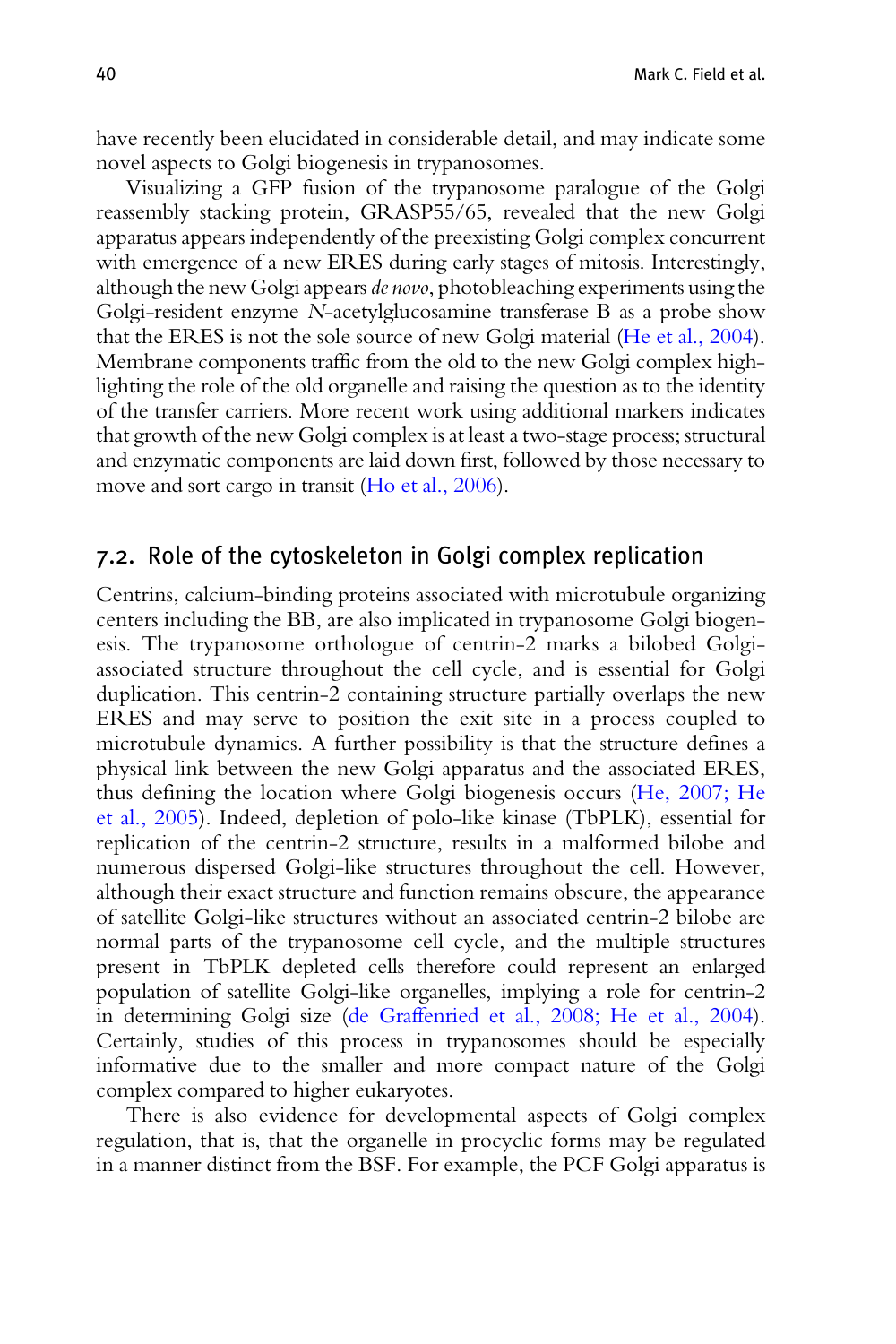almost double in size and contains more cisternae compared to the BSF. This may reflect differential demands on the secretory system, and specifically an altered requirement for polypeptide-associated glycan elaboration (discussed in [Field and Carrington, 2004\)](#page-55-0). However, the presence of very large N-acetyllactosamine repeat N-glycans in a subset of BSF endosomal proteins and the presence of similar structures on the procyclin GPI-anchor may indicate a comparatively constant level of Golgi-mediated carbohydrate synthesis between life stages. However, developmental alterations are supported by a much increased expression of TbRab18 in the PCF and altered distributions of additional Golgi-resident Rab proteins ([Dhir et al.,](#page-54-0) [2004; Field et al., 2000; Jeffries et al., 2002](#page-54-0)). Moreover, knockdown of the ARL1 GTPase involved in maintenance of Golgi integrity only causes cell death in BSF and not PCF ([Price et al., 2005](#page-62-0)). The functional consequences of these developmental differences between life stages and their implications for mechanisms of Golgi biogenesis remains unknown.

#### 7.3. Cell-cycle and life-cycle coordination of Golgi complex replication and function

During the G2 phase of the cell cycle, duplicated BB and kinetoplasts separate in a microtubule-dependant manner [\(Robinson and Gull, 1991](#page-62-0)), and several lines of evidence now show that this is essential for Golgi complex segregation. Pharmacological inhibition of BB separation also inhibits Golgi segregation [\(He et al., 2004\)](#page-56-0), and a pool of BB-associated centrin-2 may serve to connect duplication of these organelles in a manner similar to mammalian cells ([He, 2007\)](#page-56-0). Furthermore, centrin-1 is implicated in the spatial positioning of multiple organelles required for the initiation of cytokinesis in T. brucei. In addition, centrin-1 also localizes to the BB and a bilobed structure in close proximity to the Golgi complex. However, the two centrins do have distinct functions, as only centrin-1-depleted cells possess multiple BB and Golgi complexes suggesting that centrin-1 may function in organelle segregation rather than duplication per se [\(Selvapandiyan et al., 2007\)](#page-63-0). Finally, a novel role for the class III PI-3 kinase Vsp34 in Golgi segregation has been demonstrated in trypanosomes. Attenuation of TbVsp34 levels severed the spatial connection between BB and Golgi complex replication and positioning; the two cisternae replicate but fail to segregate, resulting in considerably enlarged Golgi stacks with an increased number of cisternae ([Hall et al., 2006](#page-56-0)). Employing interconnected duplication in this manner appears to facilitate coordinated biogenesis of multiple trypanosome organelles and hence their accurate partitioning at cytokinesis.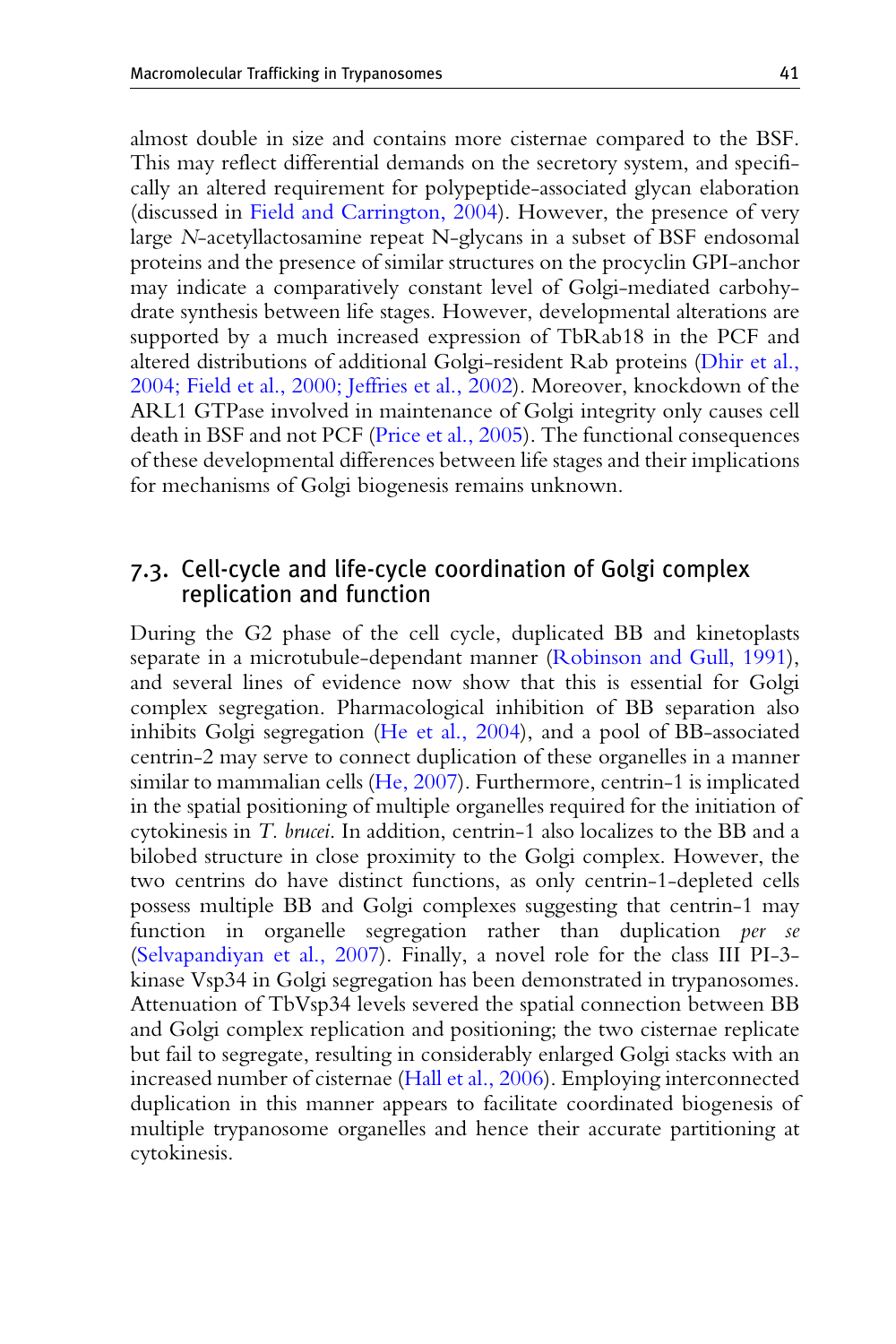#### 7.4. Retrograde transport

It is well established in yeast and mammalian cells that retrograde transport pathways are vital for correct functioning of the Golgi complex [\(Pavelka](#page-61-0) [et al., 2008; Sannerud et al., 2003](#page-61-0)). However, the mechanism of delivery of material, and the extent to which this occurs, remains unresolved, and the role of retrograde transport pathways in organelle biogenesis remains an open question. As T. brucei contains orthologues of both retromer and COPI complex subunits, both of which participate in retrograde transport in higher eukaryotes, this is likely indicative of some functional conservation of these pathways ([Berriman et al., 2005;](#page-52-0) J.B. Dacks, MCF, and V. Koumandou, unpublished data). Direct functional studies are clearly required to establish if such retrograde pathways are indeed operational in trypanosomes and what role, if any, they play in Golgi complex biogenesis and maintenance.

# 8. Ubiquitylation and Endocytosis of Trans-Membrane Domain Proteins

A fundamental issue in protein sorting is defining the mechanism by which the endomembrane system machinery is able to discriminate between different cargo. A comparatively limited set of polypeptide signals, together with diverse physicochemical properties dependent on the mode of membrane attachment, appears to account for this process. In trypanosomes, and especially the bloodstream stages, the sheer bulk of VSG at the surface possesses a considerable challenge for faithful sorting of any non-VSG polypeptides.

#### 8.1. The VSG sorting problem

VSG is present at  $\sim 10^7$  copies per cell, overwhelmingly as dimeric forms, representing  $\sim$  90% of cell-surface glycoprotein. The turnover of VSG is extremely slow; loss of VSG from the cell occurs with a half-life in excess of 36 h, and detailed analysis of the fate of VSG suggests that the vast majority of this loss is via slow shedding, such that if all degradation were by internalization and proteolysis, the half-life of VSG would be in excess of 250 h ([Seyfang et al., 1990\)](#page-63-0), more than 30 cell generation times. Therefore, VSG is recycled with extreme efficiency, and any degradation of the polypeptide is a minor pathway. Knockdown analysis indicates that maintenance of the expression level of VSG is essential for viability and continued normal morphology ([Sheader et al., 2005\)](#page-63-0), suggesting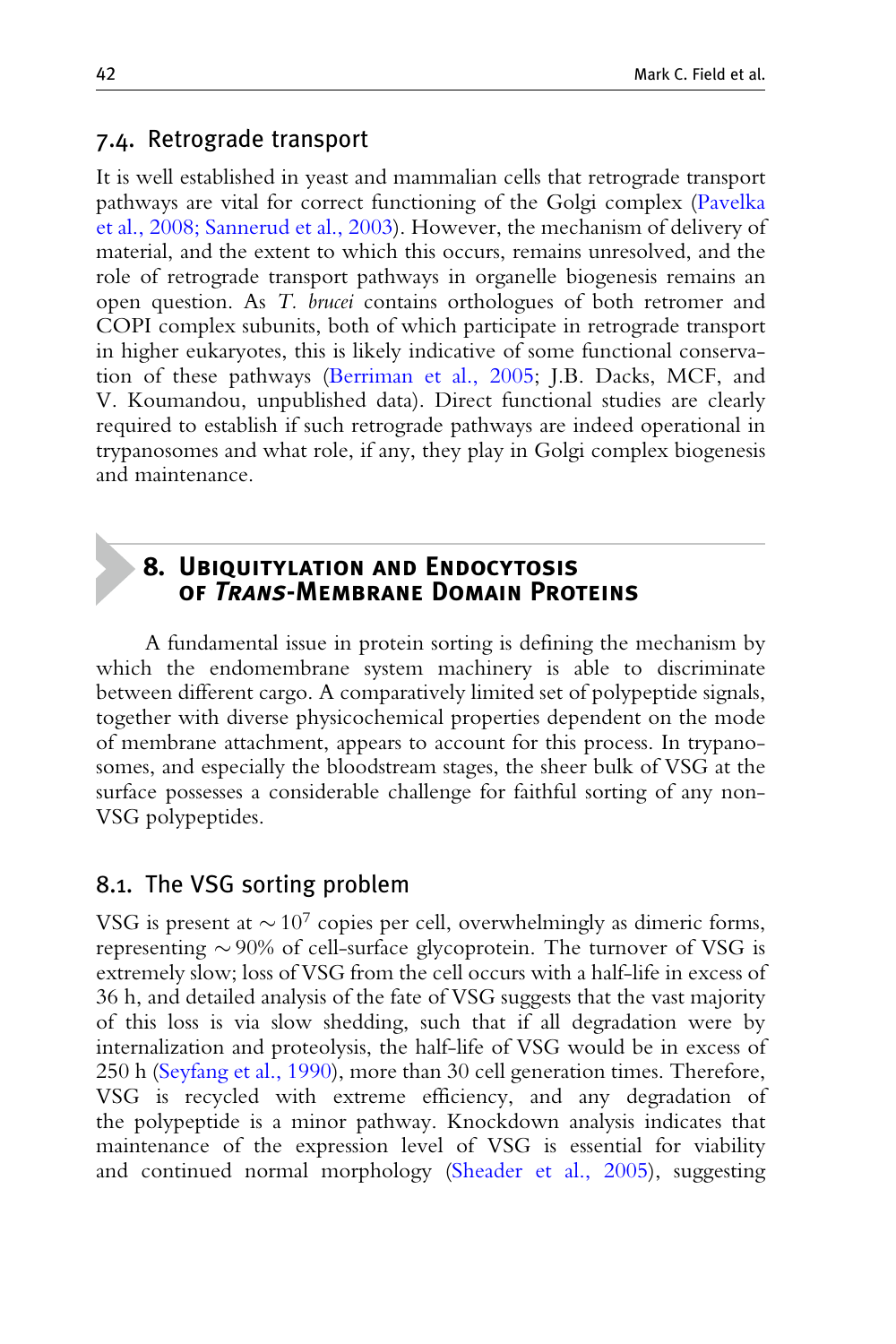that even in the absence of antigenic variation there is a considerable burden to the trypanosome cell to maintain the surface VSG density at correct levels.

In sharp contrast, the major families of type I trans-membrane domain proteins, the ISGs, are represented at more modest copy number; both ISG65 and ISG75 are at  $\sim 10^4$  copies per cell [\(Ziegelbauer and Overath,](#page-66-0) [1992](#page-66-0)), that is, a 1000-fold lower than VSG. Moreover, these ISG polypeptides are actively degraded with half-lives of  $\sim$  4 h (ISG65) and  $\sim$  2 h (ISG75) [\(Chung et al., 2004,](#page-53-0) K.F. Leung and MCF, manuscript in preparation). Therefore, for the ISGs, degradation represents the major fate of the protein, and recycling makes a comparatively modest contribution to the itinerary. Given that all endocytosis is mediated by a single clathrinmediated mechanism, this is independent of AP-2 [\(Morgan et al., 2002](#page-60-0)), and both VSG and ISG are dependent on TbEpsinR as discussed earlier, how is such selectivity achieved? At least part of the process appears to be due to posttranslational ubiquitylation of the ISG proteins.

# 8.2. Ubiquitylation and endocytosis

In higher eukaryotes, the contribution of ubiquitylation to endocytosis has been well characterized (Williams and Urbé, 2007). Several surface receptors, including the growth hormone and epidermal growth factor receptors are modified by ubiquitin at the cell surface; this process requires the action of highly specific plasma membrane E3 ubiquitin ligases that transfer the ubi-quitin to the target molecule [\(Katzmann et al., 2002, 2004\)](#page-57-0); at least two, c-cbl and Rsp5, have been described that carry out this function in metazoa and yeast. Both monoubiquitylation and oligoubiquitylation appear to take place, which contrasts with the polyubiquitylation that occurs on soluble cytoplasmic proteins destined for degradation by the proteasome, and presumably confers specificity in recognition. Ubiquitylated endocytic cargo molecules are recognized by a number of factors, most of which utilize a conserved UIM to facilitate the interaction; UIM–ubiquitin interactions are low affinity ([Babst, 2005](#page-51-0)), but the large number of the UIMs present in the system likely facilitate sequential handing off of ubiquitylated molecule as it progresses through the endosomal pathway. Further, several UIM-containing proteins, for example epsin, also interact with both the lipid bilayer and clathrin, providing a mechanism for recognition and incorporation of ubiquitylated cargo into clathrin-coated pits. Ubiquitylated cargo is ultimately handled by the ESCRT system, a supercomplex that in higher eukaryotes, at least, contains  $\sim$  20 distinct polypeptides. Final disposal of the ubiquitylated protein requires the action of a deubiquitylation peptidase, Doa4p, that removes the ubiquitin and allows the cargo molecule to be further degraded by the lysosome (Clague and Urbé, 2006).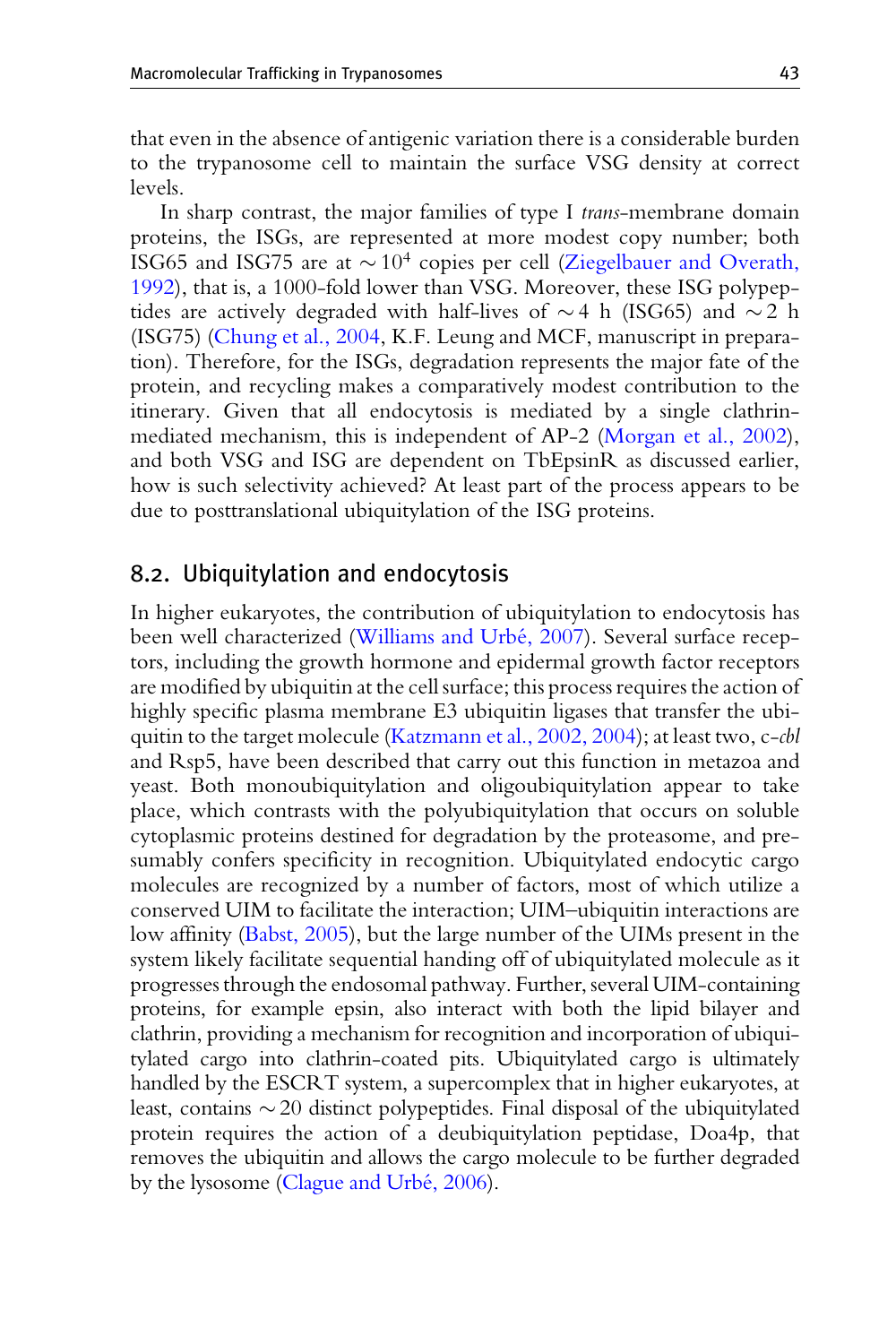#### 8.3. ISGs are ubiquitylated

Until recently, this entire system was uncharacterized in trypanosomes. While a clear role for ubiquitylation in protein turnover, and hence cellcycle progression, has been demonstrated by knockdown of individual components of the trypanosome proteasome, as well as via inhibition with proteasome blocking compounds ([Li and Wang, 2002; Mutomba et al.,](#page-58-0) [1997\)](#page-58-0), a role in intracellular trafficking has not been defined. Interestingly, the cytoplasmic domains of the ISGs are rather short, between 28 and 35 amino acids [\(Fig. 1.3\)](#page-16-0). The absence of dileucine or tyrosine-based canonical endocytosis signals, which are represented on the lysosomal protein p67, for example ([Allen et al., 2007; Tazeh and Bangs, 2007\)](#page-51-0), but the conservation of a high proportion of lysines within these sequences  $(11-15%)$  is suggestive of ubiquitylation. Further, in contrast to earlier reports, it is apparent that the ISGs have a substantial endosomal presence in addition to their expression at the cell surface [\(Chung et al., 2004\)](#page-53-0).

The trans-membrane and cytoplasmic domains of ISG65 or ISG75 are sufficient and necessary for targeting to endosomes and the plasma membrane [\(Chung et al., 2004, 2008;](#page-53-0) K.F. Leung and MCF, unpublished data), and precludes a major role for the ISG ectodomain in targeting. Further, deletion mutants demonstrate a role for the cytoplasmic domain of ISG65 in anterograde transport as removal of the 16 very C-terminal residues traps the protein within the ER. Mutagenesis demonstrates a role for the cytoplasmic lysine residues in endocytosis, turnover, and ubiquitylation of both ISG65 and ISG75 [\(Chung et al., 2008](#page-53-0); K.F. Leung and MCF, unpublished data). Moreover, the reporter protein is oligoubiquitylated, with up to five ubiquitin chains. Remarkably, this is identical to the situation in higher eukaryotes, indicating a very ancient evolutionary origin and retention of this process (Williams and Urbé,  $2007$ ).

Significantly, these observations indicate a hierarchy in the importance of cytoplasmic lysine residues, with those at the C-terminus bearing a predominant role as ubiquitin acceptors [\(Chung et al., 2008](#page-53-0)). However, there is also sequence context at work, and this hierarchy is not just the result of proximity to the C-terminus and/or distance from the cell membrane. C-terminal fusion of the ubiquitin-like polypeptide, NEDD8, does not support additional ubiquitylation, despite presenting a number of new sites for modification. However, at variance with the system in higher eukaryotes is the finding that the trypanosome lacks clear homologues of Rsp5 or c-Cbl [\(Chung et al., 2008](#page-53-0)), and at present the ubiquitin ligases remain unknown.

Internalization of ISGs is presumed nonselective [\(Field and Carrington,](#page-55-0)  $2009$ ; Grünfelder et al.,  $2003$ ), but there is a clear compartment where such a sorting could take place, post the early endosome, and which also contains clathrin coats on the cytoplasmic membrane face (Grünfelder et al., 2003).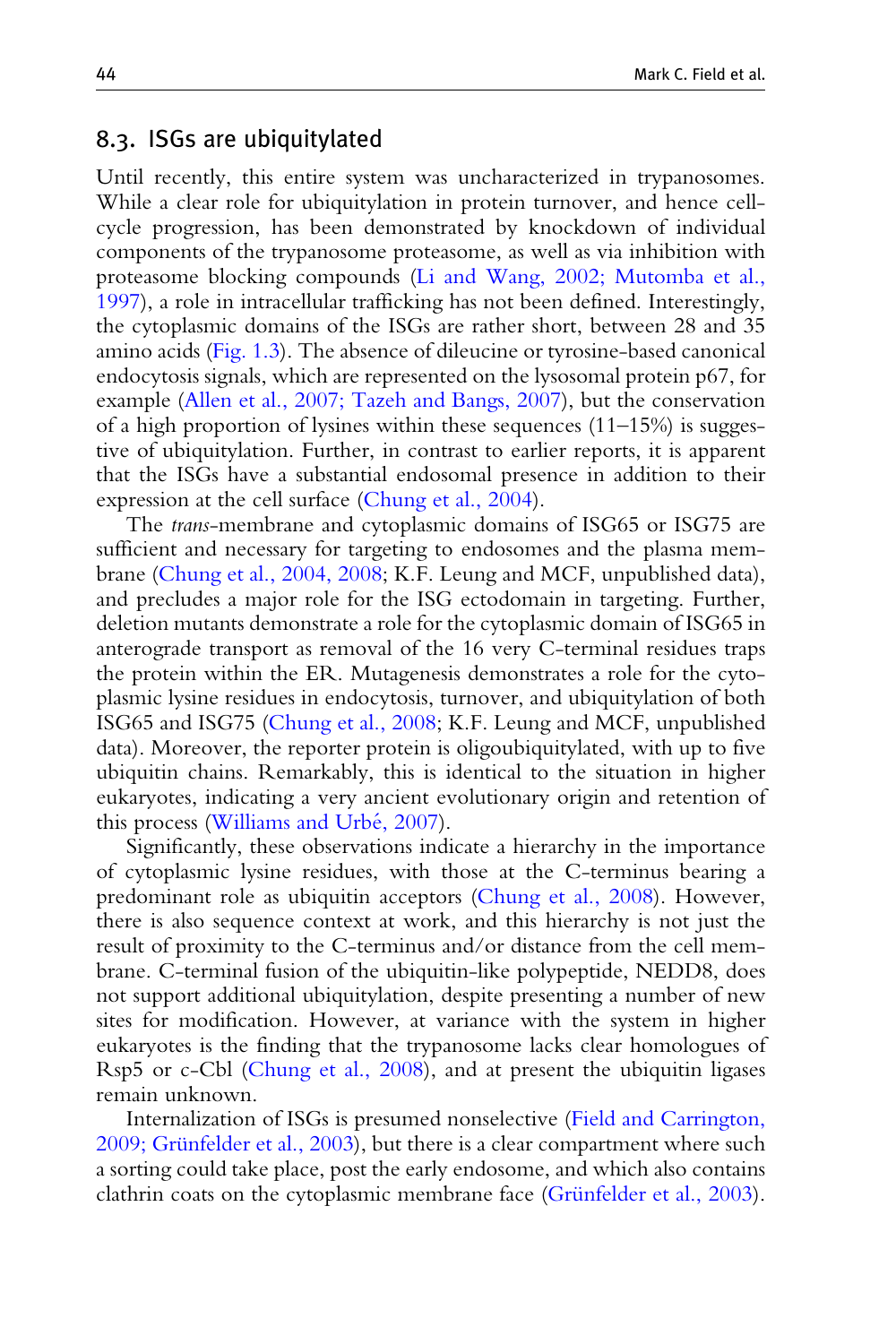In this structure, VSG clearly segregates into the central regions of cisternae and away from clathrin, which is localized to peripheral budding profiles. It is possible that ubiquitylated cargo is separated via preferential incorporation into clathrin-rich membrane domains.

#### 8.4. Late endocytosis and the multivesicular body

The final steps in turnover of ubiquitylated molecules are also broadly homologous to higher eukaryotes, with at least one important distinction. In silico analysis demonstrates that the ESCRT system is highly conserved, and in trypanosomes the majority of the ESCRT subunits are represented in the genome [\(Leung et al., 2008](#page-58-0) and table 1). Representatives of ESCRT Icomplex factors can be localized to the endosomal system and are juxtaposed to Rab5 early endosomes and the lysosome, a position closely paralleling higher eukaryote MVBs. Knockdown of TbVps23, one of the ESCRT I factors, leads to partial inhibition of ISG65 degradation, while treatment with weak bases suggests that degradation requires the function of low pH compartments, strongly indicative of a role for ESCRTs and MVBs in this process [\(Chung et al., 2008; Leung et al., 2008](#page-53-0)). The major difference between higher eukaryotes and trypanosomes, which is in fact shared with all non-Opistokhont taxa, is the absence of the ESCRT 0 complex [\(Fig. 1.6](#page-45-0)). ESCRT 0 is a heterodimer that has been implicated in several processes, including recognition of ubiquitylated cargo via a UIM motif in Vps23/HRS, membrane attachment through a PIP3-binding FYVE domain in Hse1/STAM, and also in recruitment of the ESCRT I complex [\(Babst, 2005](#page-51-0)). The latter is present in higher eukaryotes as both soluble and membrane-bound populations, a property shared with the trypanosomes. These data suggest that a distinct mechanism must exist in trypanosomes for both initiation of ESCRT assembly at the endosomal membrane and also for recognition and delivery of ubiquitylated cargo into that compartment. It is formally possible that a divergent ESCRT 0 complex, that has not been detected *in silico*, is present but restriction to animals and yeasts strongly suggest this is a lineage-specific innovation. Rather, the possibilities that either ESCRT I directly binds endosomes or that a completely distinct mechanism is acting are attractive and aspects that require further analysis.

Overall, the identification of ubiquitylation as a mechanism for internalization of ISGs explains many facts. Firstly, absence of canonical endocytosis motifs from these proteins, but their efficient internalization is now explained. Secondly, these insights also show how endocytosis can function in the absence of AP-2, and further that sorting probably does not take place at the plasma membrane. Further, the involvement of the ESCRT complexes also explains the presence of MVB profiles as seen by ultrastructure, and suggests a mechanism for segregation of GPI-anchored and *trans*-membrane domain proteins. It is currently unknown if other trans-membrane domain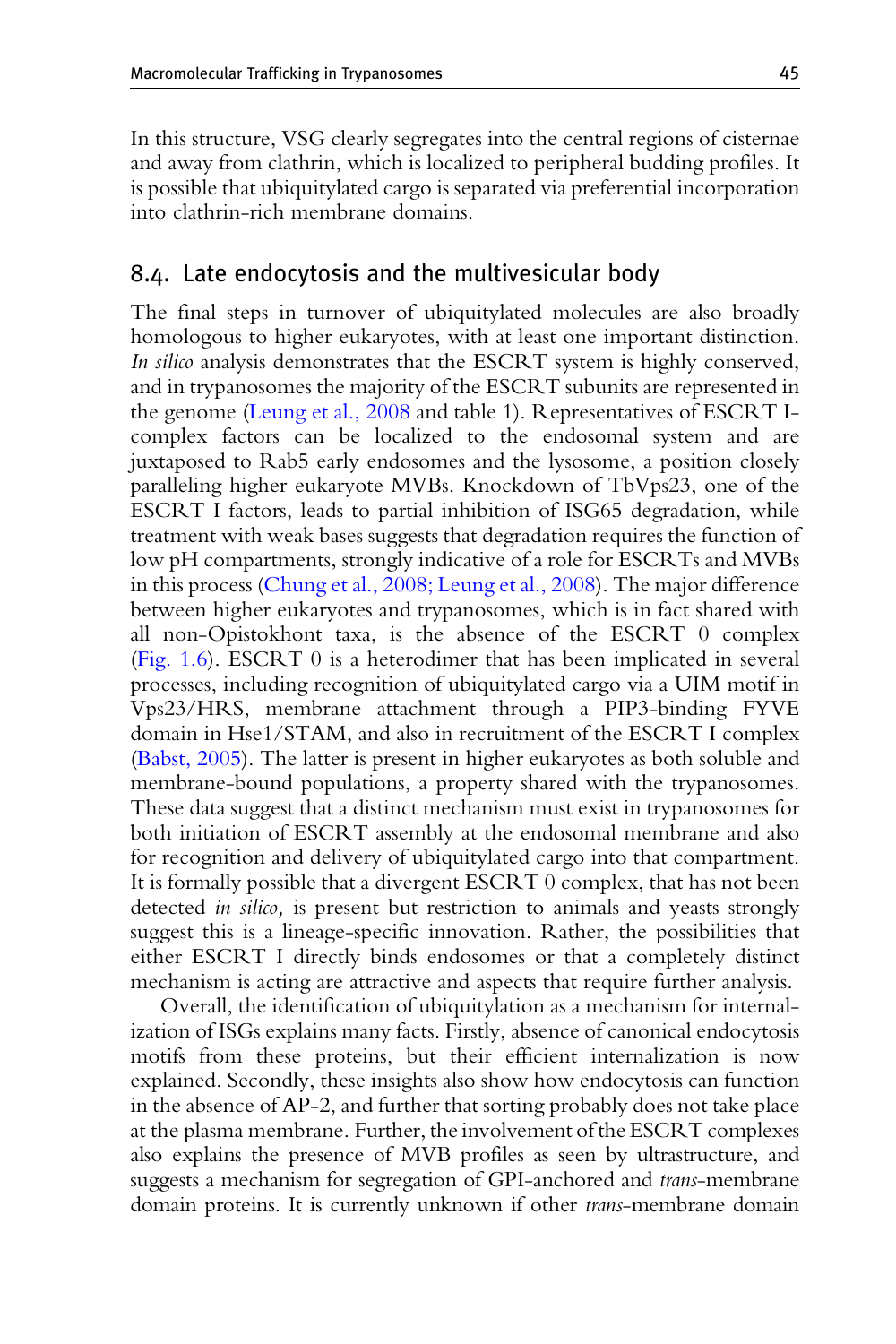<span id="page-45-0"></span>

Figure <sup>1</sup>.<sup>6</sup> Simplified eukaryotic phylogeny. Each supergroup is represented by a colored lollipop, and representative species are indicated by each. An unresolved root, corresponding in the last common eukaryotic ancestor (or LCEA) is shown. The detailed implications of this view of eukaryotic lineages are discussed elsewhere, but the relevant point for this discussion is the absence of a primitive versus modern lineage. However, trypanosomes are highly derived organisms due to their parasitic lifestyle and coevolution with vertebrate hosts for tens of millions of years.

proteins enter this pathway. Finally, the possibility that ubiquitylation could be exploited for therapeutic gain is raised. Significant differences in the E3 ligases appear to be present, with the exciting possibility that if the factors responsible for modification of ISGs can be identified, then specific inhibitors may be designed.

# 9. Evolution of the Trypanosome ENDOMEMBRANE SYSTEM

# 9.1. Changing views of the eukaryotic tree of life

Our views of the evolution of the eukaryotes, and hence the position of trypanosomes within this history, have been revolutionized in the last 5 years ([Adl et al., 2005\)](#page-51-0). A reexamination of taxon relationships, facilitated by major advances in DNA sequencing technology and hence the quantity of molecular data, together with recognition of technical issues with earlier topologies based on rRNA data [\(Dacks et al., 2008b\)](#page-54-0) has led to a redrawing of the tree of life (Fig. 1.6). Principal implications of this new topology are that a rapid explosion of eukaryotic lineages occurred early in evolutionary history, and that this radiation was so fast as to preclude robust resolution of branching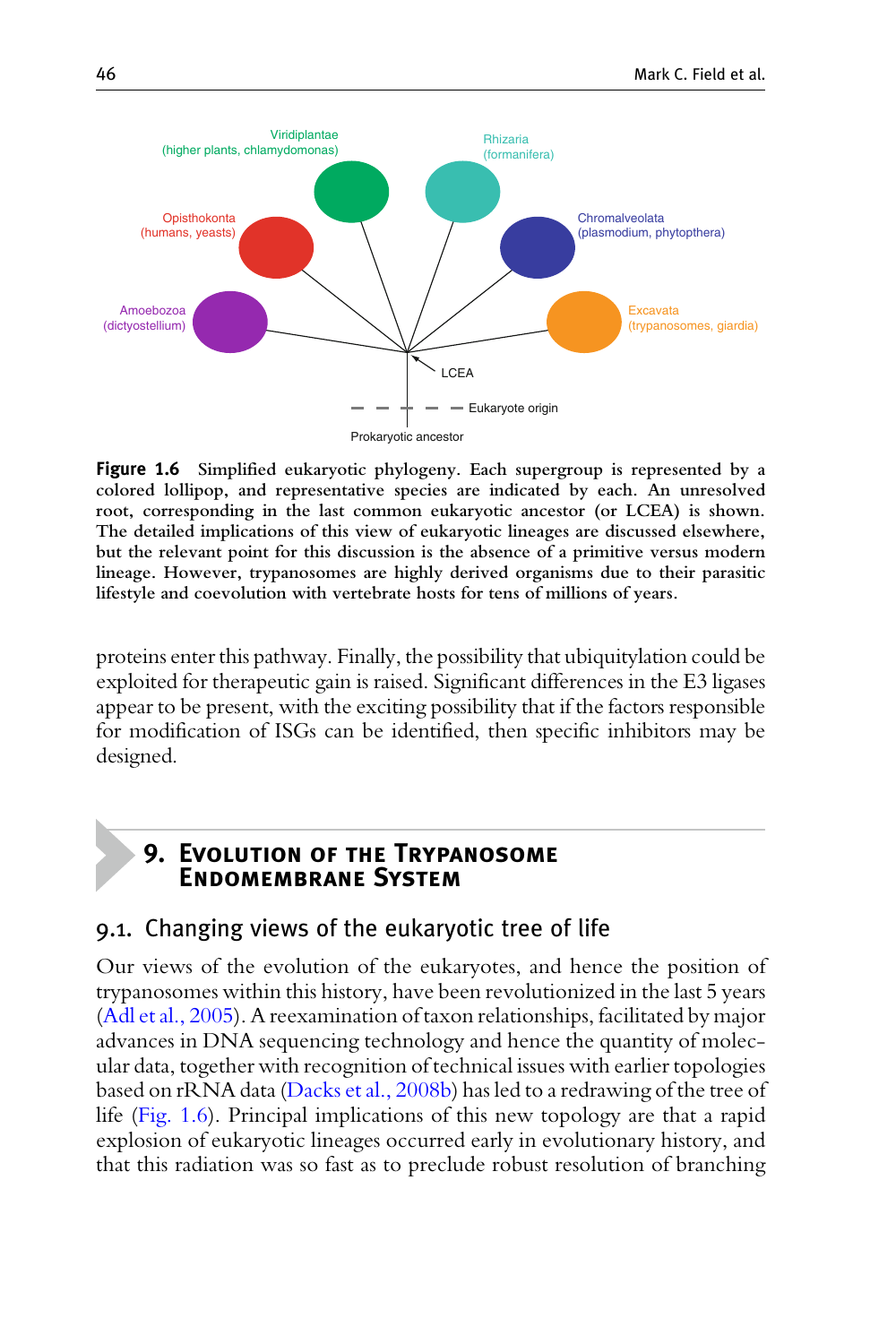order at the deepest levels [\(Embley and Martin, 2006](#page-54-0)). The result is a view of eukaryotes as comprised of at least six supergroups, all originating at approximately equivalent times. The major consequences are that protistan lineages can no longer be considered as ancient (or metazoa and yeast as modern), nor is there evidence for long periods of common evolutionary history between the members of different supergroups. Experimentally, this means that trypanosomes are no closer to the last common eukaryotic ancestor (LCEA) than yeasts, plants, or amebae. A further consequence is that one cannot extrapolate, with any degree of accuracy, across supergroups, unless there is additional good evidence to do so. Trypanosomes and Plasmodium, for example, do not share an early origin, and hence are not especially related. It is, therefore, essential that model organisms representative of individual supergroups are carefully selected, so that a broader understanding of the diversity of the eukaryota can be obtained [\(Dacks et al., 2008a,b](#page-54-0)). Fortunately, the African trypanosome is well placed in this regard, being very experimentally tractable, and as a result has attracted considerable attention as a model system for evolutionary cell biology.

# 9.2. Comparative genomics

The application of comparative genomics to trypanosomes has uncovered a significant level of divergence between these organisms and the higher eukaryotes. Many of these are examples of lineage-specific features that appear restricted to the Opisthokont, and therefore are not unique features of trypanosomes. The list of absences includes ESCRT0, caveolin (suggesting the absence of large stable lipid rafts), the GGA and stonin sorting adaptors, some GRASPs, UIM-containing ENTH-domain proteins (true epsins), and numerous factors that are part of the clathrin interactome ([Field](#page-55-0) [et al., 2007a,b; Gabernet-Castello et al., 2008;](#page-55-0) MCF and J.B. Dacks, unpublished data). Some uncertainty remains concerning the absence of specific factors, that is, if these are true absences or just undetectable, but overall it is clear that trypanosomes lack a considerable number of trafficking factors. These observations do suggest, however, that while trypanosomes cannot be considered as ancient, the absence of many Opisthokont-specific factors indicates that they may be more representative of the vast majority of lineages, and, in this context at least, that they are perhaps more similar to the LCEA. However, there have been few successful attempts to identify trypanosome trafficking factors that do not directly depend on a knowledge of Opisthokont systems, and hence any truly novel factors likely remain to be described, the ''asymmetry'' problem ([Dacks and](#page-54-0) [Field, 2007\)](#page-54-0).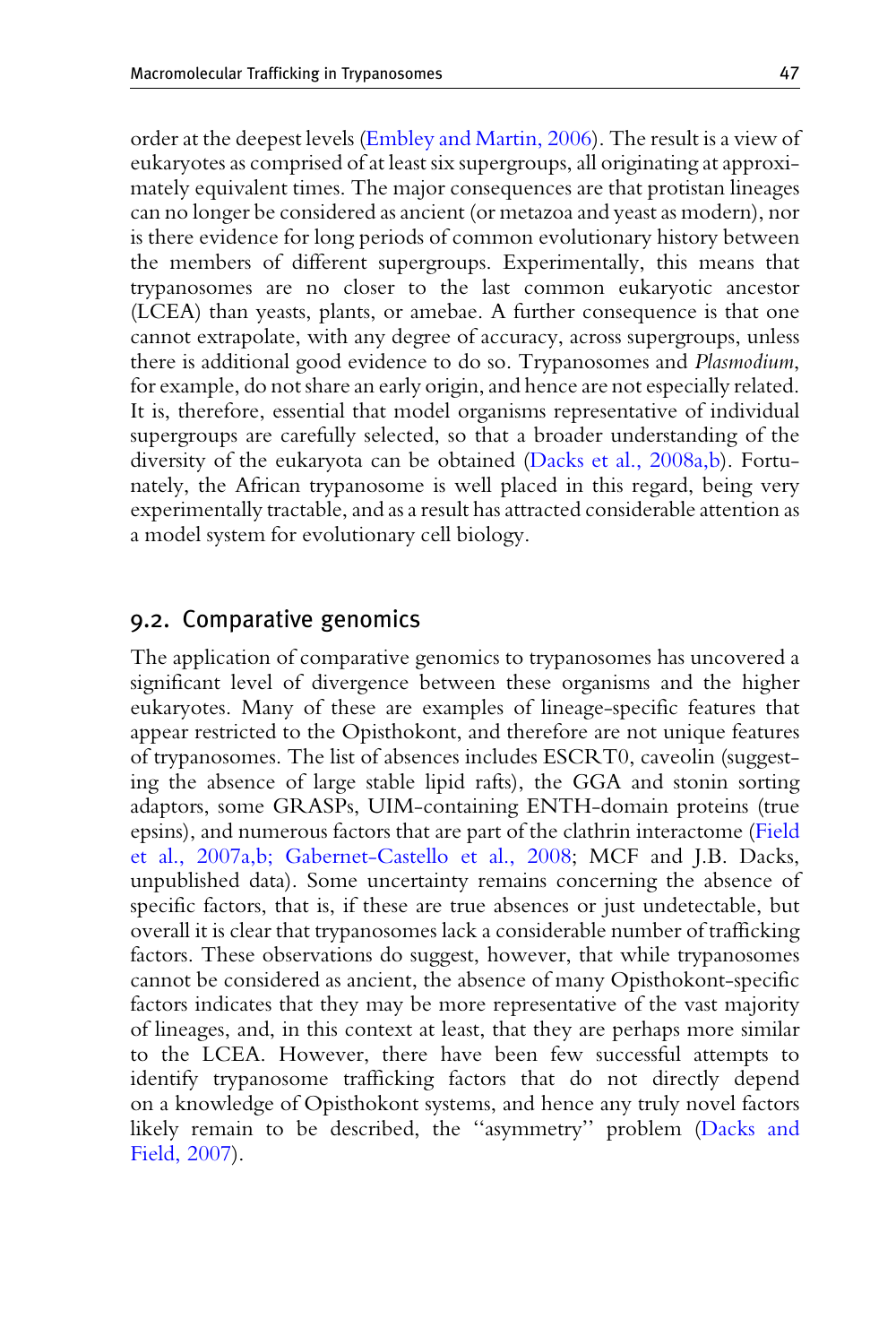# 9.3. G-protein signaling complexity and evolution

Exploration of the potential signaling complexity that subtends and integrates the trypanosome trafficking system is also relatively uncharted, and our lack of information concerning molecular pathways remains a major challenge. The kinome is of relative high complexity, but the functions of the vast majority of these factors are unexplored [\(Parsons et al., 2005\)](#page-61-0). Significantly several kinases are implicated in control of endocytosis, which may suggest some similarity with higher eukaryotes ([Koumandou](#page-58-0) [et al., 2008; Pelkmans et al., 2005\)](#page-58-0) and there is clear evidence for a role for phosphoinositide-based signal transduction [\(Hall et al., 2005a,b; Rodgers](#page-56-0) [et al., 2007](#page-56-0)). The ratio of the numbers of Rab to Rab GAPs genes is comparable to that found in many unicellular systems distributed across the eukaryota [\(Field and O'Reilly, 2008\)](#page-55-0) and the level of connectivity within the Rab and GAP interactome is also remarkably similar between trypanosomes and S. cerevisiae (C. Gabernet-Castello and MCF, unpublished data); while very preliminary, these observations are suggestive of a conserved level of integration between trafficking in trypanosomes and other unicellular organisms.

However, several lineage-specific factors have been uncovered. For example, three of the trypanosome Rab proteins, X1, X2, and X3, appear to be restricted to the Excavata. At the time of writing, it is unclear what the functions of these three proteins may be, although double gene knockout has shown that X1 and X2 are nonessential *in vitro* or *in vivo*, and a specific role in trafficking has so far eluded characterization, despite a clear location for RabX1 and RabX2 on exocytic compartments [\(Field et al., 1999, 2000](#page-55-0); S. Natesan et al., submitted for publication). Comparisons of the Rab gene repertoire between T. brucei and Leishmania and T. cruzi has demonstrated the presence of likely secondary losses in T. brucei as both of the other kinetoplastida genomes encode additional Rabs, some of which are shared across the eukaryota, suggestive of a presence in the LCEA [\(Ackers et al.,](#page-51-0) [2005; Berriman et al., 2005\)](#page-51-0). The selective pressure that has molded the Rab repertoire is unclear, but the trivial explanation that the simpler system in T. brucei is due to loss of cell-invasive forms can be confidently rejected as the ancestral kinetoplastid was almost certainly free-living, and the intracellular stages of Leishmania and T. cruzi are the later adaptation. A final insight from the Rab gene family is that the division of endocytic pathways is also lineage specific. In particular, Rab5 plays an intimate role in control of the early stages of endocytosis, and this is common between trypanosomes and higher eukaryotes [\(Pal et al., 2002a,b; Zerial and McBride, 2001\)](#page-61-0). Further, most species possess more than one Rab5 (T. brucei possesses two, 5A and 5B) and there is good evidence that this represents division of early endocytosis pathways. Unexpectedly, phylogenetic analysis indicates that the Rab5 subfamilies arose following the radiation of the supergroups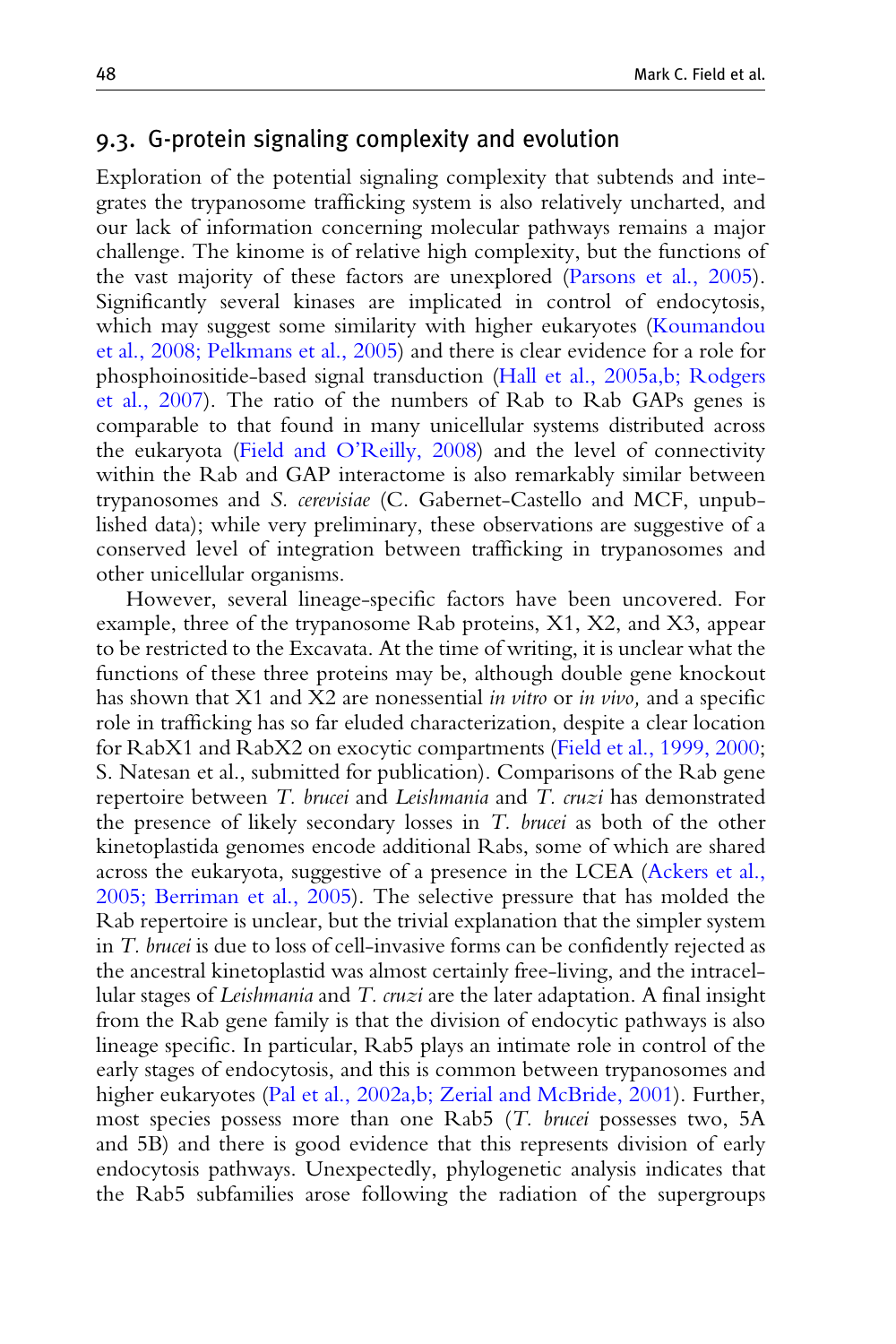[\(Dacks et al., 2008a,b](#page-54-0)); significantly this suggests independent evolution of multiple Rab5 isoforms, and hence the selective pressure for such differentiation has been separately exerted on the individual supergroups. But, this also indicates that the precise manner in which division of labor between the Rab5 subfamily members is likely distinct to each lineage. However, the Rab5 subclasses were established prior to separation of T. brucei and Leishmania and hence the functions within the kinetoplastida are likely conserved [\(Dacks et al., 2008a,b](#page-54-0)).

#### 9.4. Convergent evolution

Two potent examples of convergent evolution are provided by the TfR and the lysosomal protein p67. The former is a heterodimer consisting of the ESAG6 and ESAG7 gene products, and binds mammalian apo-transferrin with high affinity [\(Steverding et al., 1994](#page-64-0)). Most significantly ESAG6/7 is restricted to the flagellar pocket, anchored to the plasma membrane by a GPI-anchor and serves to facilitate efficient endocytosis of transferrin via the common clathrin pathway. However, both subunits are clearly related to VSG and hence have a completely distinct evolutionary origin from the host TfR. ESAG6 and 7 are the only ESAGs that are present in all expression sites, underscoring an absolute requirement for transferrin accumulation in the bloodstream stage [\(Berriman et al., 2002\)](#page-52-0). It has been suggested that the presence of multiple and different copies of ESAG6/7 may facilitate an increased host range ([van Luenen et al., 2005](#page-65-0)) but other data suggest that any one heterodimer may be sufficiently efficient in transferrin accumulation to fulfil the parasite's iron requirements ([Salmon et al., 2005](#page-63-0)).

#### 9.5. Evolutionary exploitation of the flagellar pocket

The flagellar pocket represents an evolutionary adaptation that many workers have proposed is exploited for the sequestration of surface receptors. For example, the ESAG6/7 complex is restricted to this membrane subdomain, which likely has the dual advantage of increased endocytic efficiency and also removal from the bulk surface and hence recognition by the host. However, it needs to be recognized that these observations remain correlative or ''just-so'' stories, and that a flagellar pocket-like invagination predates antigenic variation or parasitism; a similar structure is present in many free-living kinetoplastids and even in the more distant photosynthetic Euglena. This does not, however, prevent the exploitation of a preexisting structure for new functions, and potentially facilitating the acquisition of new ecological niches.

A recent study demonstrated elegantly how the flagellar pocket is now indispensable for trypanosomes. Ablation of expression of Bilbo-1, a component of the hemi-desmosomal flagellar pocket collar complex mediating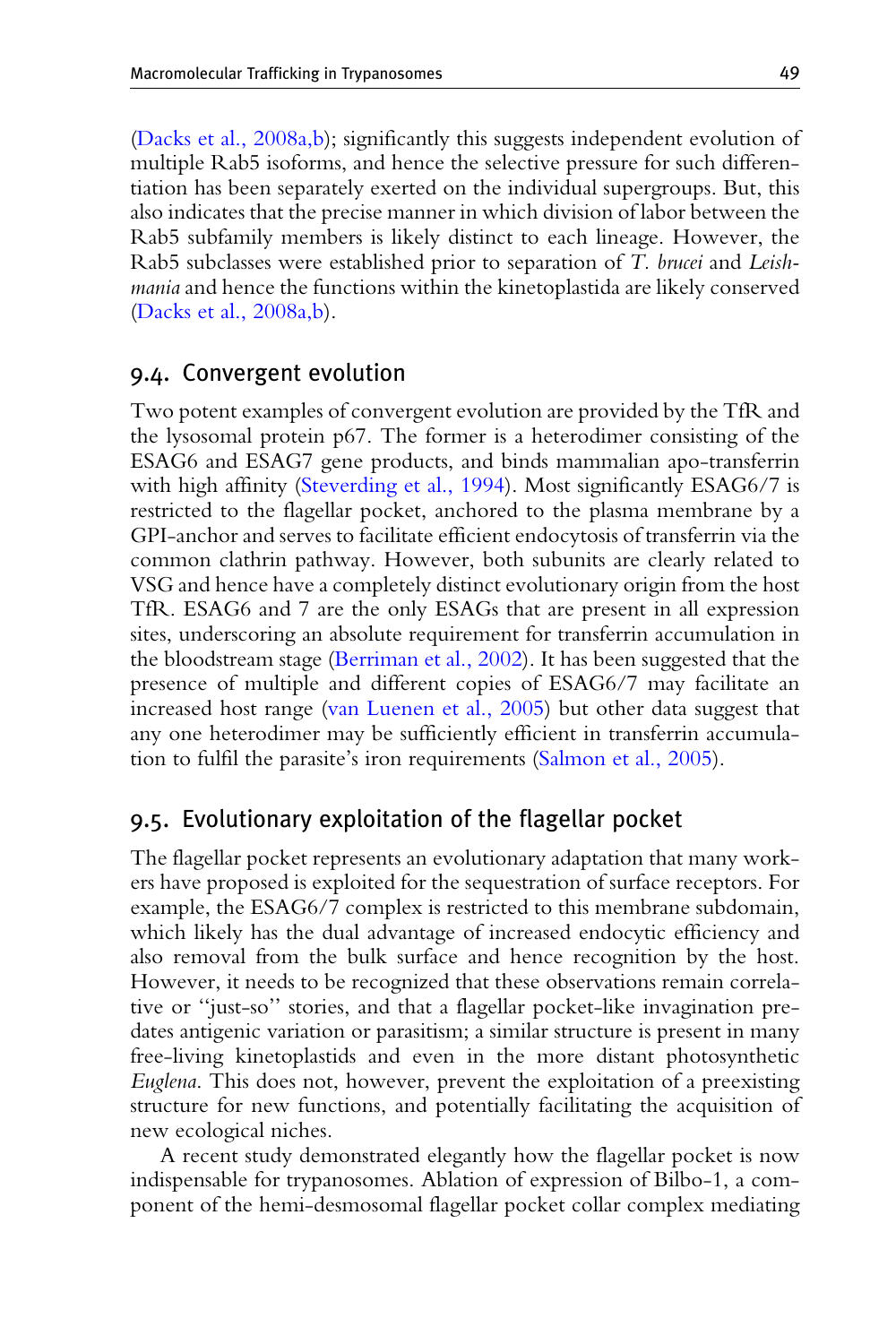flagellum and flagellar pocket membrane adhesion results in loss of the pocket, but also major failures to vesicular transport, resulting in secretory cargo becoming trapped within accumulating cytoplasmic transport vesicles ([Bonhivers et al., 2008](#page-52-0)). The resulting cells also exhibit major cytokinesis defects. It is tempting to speculate that this trafficking defect results from dilution of factors that mark the flagellar pocket membrane and that missorting then results in defective cell division. However, the polarity of the trypanosome cell and hence faithful cytokinesis, is strongly dependent on flagellum positioning, so it is likely that this aspect of Bilbo-1 function also contributes. Regardless of the mechanism that leads to lethality, this work is an important reminder that whatever advantages the flagellar pocket may bring to the African trypanosome, there are additional and essential aspects that dictate retention beyond any role in protein sorting or immune evasion.

# 10. Conclusions and Future Perspectives

The last decade or so has seen a revolution in the depth of analysis that is possible for trypanosomes. In multiple areas, including cell-cycle control, differentiation, cytoskeletal function, and membrane transport, advances have been considerable (e.g., [Broadhead et al., 2006; Fenn and Matthews,](#page-52-0) [2007; Hammarton et al., 2007](#page-52-0)). Completion of the genome sequence of T. b. brucei, partial sequences for additional African trypanosomes and complete sequences for Leishmania and T. cruzi have facilitated rapid analysis, comparative approaches, and much else. The recent reworking of the eukaryotic tree of life ([Adl et al., 2005](#page-51-0)) may have displaced trypanosomes as putative ancient systems, but the new topology more than underscores their importance for understanding the range of eukaryotic diversity. In short, trypanosomes have emerged as an important model for cell and evolutionary biology, while retaining their preeminence for understanding of antigenic variation, immune evasion, virulence, and for design of antikinetoplastid therapeutics [\(Barrett et al., 2007\)](#page-52-0). This optimism in laboratory or molecular-based science is somewhat tempered by limited progress in disease control, but there is also a basis for a positive outlook even here, with new funding approaches and postgenomics programs ([Barrett et al.,](#page-52-0) [2007\)](#page-52-0). Drug resistance, ongoing difficulties with bridging the gap between bench and bedside and current political, agricultural and economic turmoil in Africa, however, caution against misplaced optimism [\(The Economist,](#page-64-0) [2008\)](#page-64-0).

What are the priorities for ongoing work, in terms of macromolecular transport? There are at least three areas which require addressing at this time; systematic exploration of the cell biology, more thorough investigations of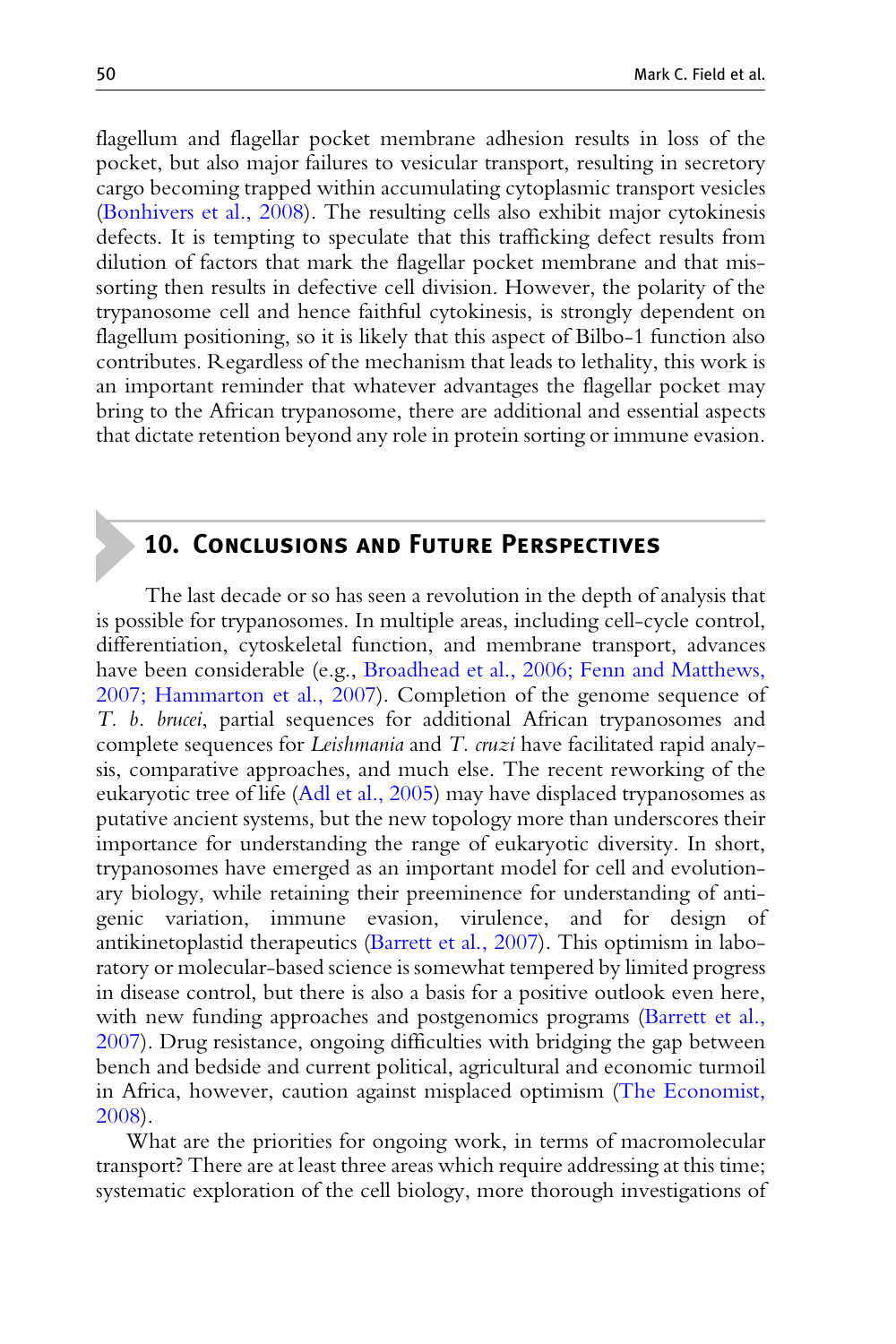therapeutic intervention and direct assessment of the contributions to immune evasion. All of these are clearly aspects of the same overall question.

Much of the progress in study of macromolecular transport has relied on mapping the functions of homologues of higher eukaryote factors into trypanosomes. This has served well, and demonstrated deep evolutionary connections for many pathways. Further, lineage-specific features have also been documented ([Field et al., 2007a,b\)](#page-55-0). However, an absence of a direct analysis by forward genetics or other approaches leads to an asymmetry; specifically we are ignorant of the level that trypanosome- or excavate-specific factors play in intracellular transport. Given that  $\sim$  40% of trypanosome open reading frames remain unassigned, the likelihood of a contribution of trypanosome-specific factors is high. Clearly, identification of such factors and pathways to which they contribute would provide deep insights into kinetoplastid-specific processes, parasitism, and also evolution of the endomembrane system.

Such a deeper exploration of the protein networks participating in trypanosome macromolecular transport are of direct practical application. Specifically, it is clear that endocytosis is essential as multiple knockdown experiments attest. However, the factors investigated so far are both homologous to the host system, and also nondruggable at present; small GTPases and structural elements like clathrin are unappealing targets. But, identification of potential differences in the endocytic ubiquitylation enzymology, importance of the PI-3-kinase TbVps34 and likely participation of additional kinases and phosphatases all suggest that factors with enzymatic roles are present, and potentially much more accessible.

Finally, the role that the endomembrane system plays in immune evasion remains incompletely understood. Copious in vitro evidence has been accumulated; essentiality of endocytosis and VSG expression, correlation of high endocytic activity with mammalian infectivity, active antibody capping mechanisms coupled to extensive proteolysis within the endocytic/recycling system, and roles for various transport factor in these processes have all been reported. However, it remains that a detailed understanding of how the host immune system interfaces with trypanosome macromolecular transport in an in vivo context has not been forthcoming, and remains a challenge for the future.

#### ACKNOWLEDGMENTS

We are grateful to the following members of our laboratories for comments, suggestions, and sharing unpublished data; Ka-Fai Leung, Carme Gabernet-Castello, and Senthil Natesan. The Cambridge laboratory receives financial support from the Wellcome Trust, the Commonwealth Commission, the Bill and Melinda Gates Foundation, and the Medical Research Council (UK), all of which is gratefully acknowledged.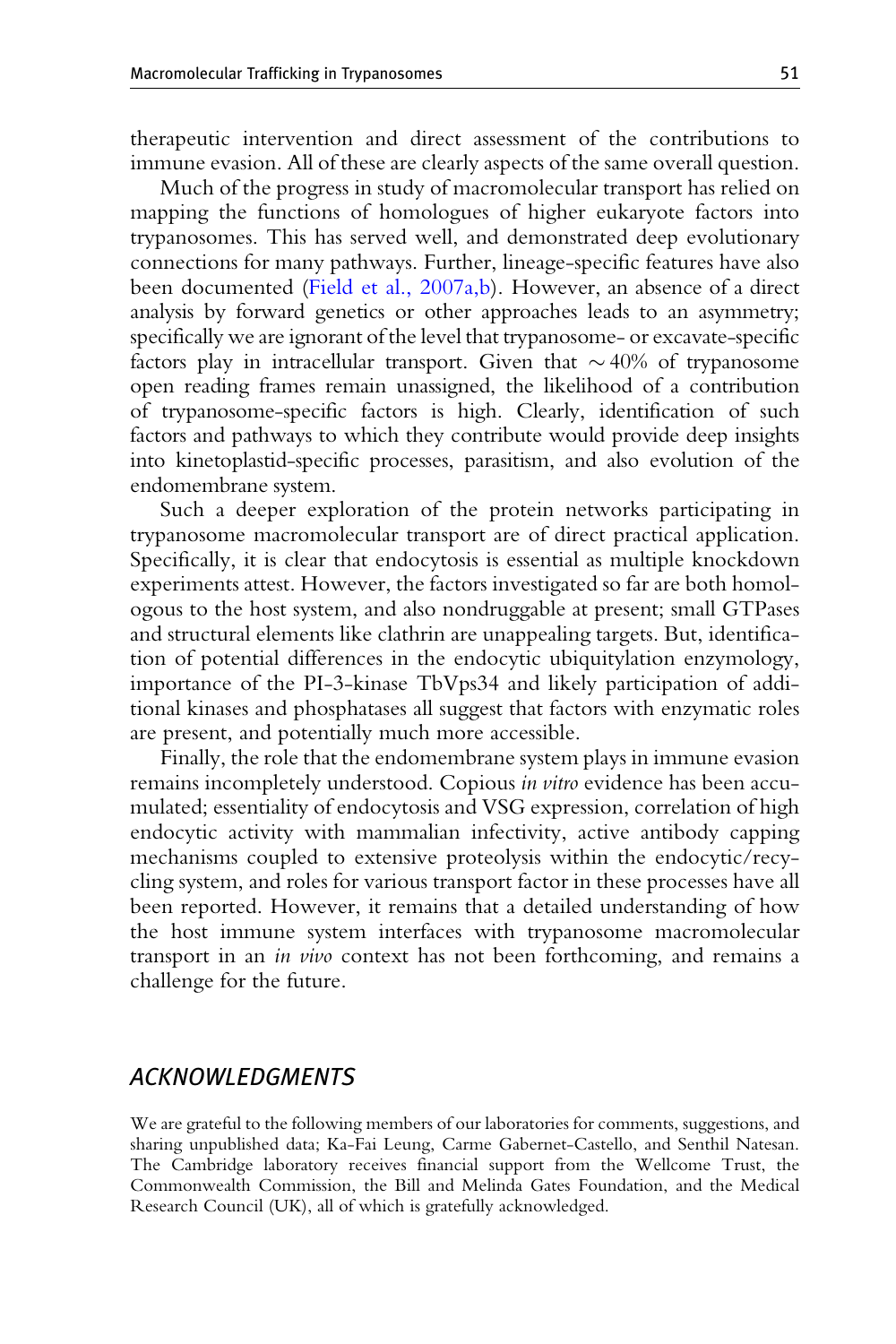#### <span id="page-51-0"></span>**REFERENCES**

- Abell, B.M., Pool, M.R., Schlenker, O., Sinning, I., High, S., 2004. Signal recognition particle mediates post-translational targeting in eukaryotes. EMBO J. 23, 2755–2764.
- Ackers, J.P., Dhir, V., Field, M.C., 2005. A bioinformatic analysis of the RAB genes of Trypanosoma brucei. Mol. Biochem. Parasitol. 141, 89–97.
- Acosta-Serrano, A., Vassella, E., Liniger, M., Kunz Renggli, C., Brun, R., Roditi, I., et al., 2001. The surface coat of procyclic Trypanosoma brucei: programmed expression and proteolytic cleavage of procyclin in the tsetse fly. Proc. Natl. Acad. Sci. USA 98, 1513–1518.
- Adl, S.M., Simpson, A.G., Farmer, M.A., Andersen, R.A., Anderson, O.R., Barta, J.R., et al., 2005. The new higher level classification of eukaryotes with emphasis on the taxonomy of protists. J. Eukaryot. Microbiol. 52, 399–451.
- Alexander, D.L., Schwartz, K.J., Balber, A.E., Bangs, J.D., 2002. Developmentally regulated trafficking of the lysosomal membrane protein p67 in Trypanosoma brucei. J. Cell Sci. 115, 3253–3263.
- Allen, C.L., Goulding, D., Field, M.C., 2003. Clathrin-mediated endocytosis is essential in Trypanosoma brucei. EMBO J. 22, 4991–5002.
- Allen, C.L., Liao, D., Chung, W.L., Field, M.C., 2007. Dileucine signal-dependent and AP-1-independent targeting of a lysosomal glycoprotein in Trypanosoma brucei. Mol. Biochem. Parasitol. 156, 175–190.
- Al-qahtani, A., Teilhet, M., Mensa-Wilmot, K., 1998. Species-specificity in endoplasmic reticulum signal peptide utilization revealed by proteins from Trypanosoma brucei and Leishmania. Biochem. J. 331, 521–529.
- Antonin, W., Holroyd, C., Fasshauer, D., Pabst, S., Von Mollard, G.F., Jahn, R., 2000a. A SNARE complex mediating fusion of late endosomes defines conserved properties of SNARE structure and function. EMBO J. 19, 6453–6464.
- Antonin, W., Holroyd, C., Tikkanen, R., Höning, S., Jahn, R., 2000b. The R-SNARE endobrevin/VAMP-8 mediates homotypic fusion of early endosomes and late endosomes. Mol. Biol. Cell 11, 3289–3298.
- Antonin, W., Dulubova, I., Arac, D., Pabst, S., Plitzner, J., Rizo, J., et al., 2002. The N-terminal domains of syntaxin 7 and vti1b form three-helix bundles that differ in their ability to regulate SNARE complex assembly. J. Biol. Chem. 277, 36449–36456.
- Antonny, B., Schekman, R., 2001. ER export: public transportation by the COPII coach. Curr. Opin. Cell Biol. 14, 417.
- Appenzeller, C., Andersson, H., Kappeler, F., Hauri, H.P., 1999. The lectin ERGIC-53 is a cargo transport receptor for glycoproteins. Nat. Cell Biol. 1, 330–334.
- Arighi, C.N., Hartnell, L.M., Aguilar, R.C., Haft, C.R., Bonifacino, J.S., 2004. Role of the mammalian retromer in sorting of the cation-independent mannose 6-phosphate receptor. J. Cell Biol. 165, 123–133.
- Atrih, A., Richardson, J.M., Prescott, A.R., Ferguson, M.A., 2005. Trypanosoma brucei glycoproteins contain novel giant poly-N-acetyllactosamine carbohydrate chains. J. Biol. Chem. 280, 865–871.
- Babst, M., 2005. A protein's final ESCRT. Traffic 6, 2–9.
- Bacher, G., Lütcke, H., Jungnickel, B., Rapoport, T.A., Dobberstein, B., 1996. Regulation by the ribosome of the GTPase of the signal-recognition particle during protein targeting. Nature 381, 248–251.
- Bahr, V., Stierhof, Y., Lig, T., Demar, M., Quinten, M., Overath, P., 1993. Expresssion of lipophosphoglycan, high molecular weight phosphoglycan and glycoprotein 63 in promastigotes and amastigotes of Leishmania mexicana. Mol. Biochem. Parasitol. 58, 107–121.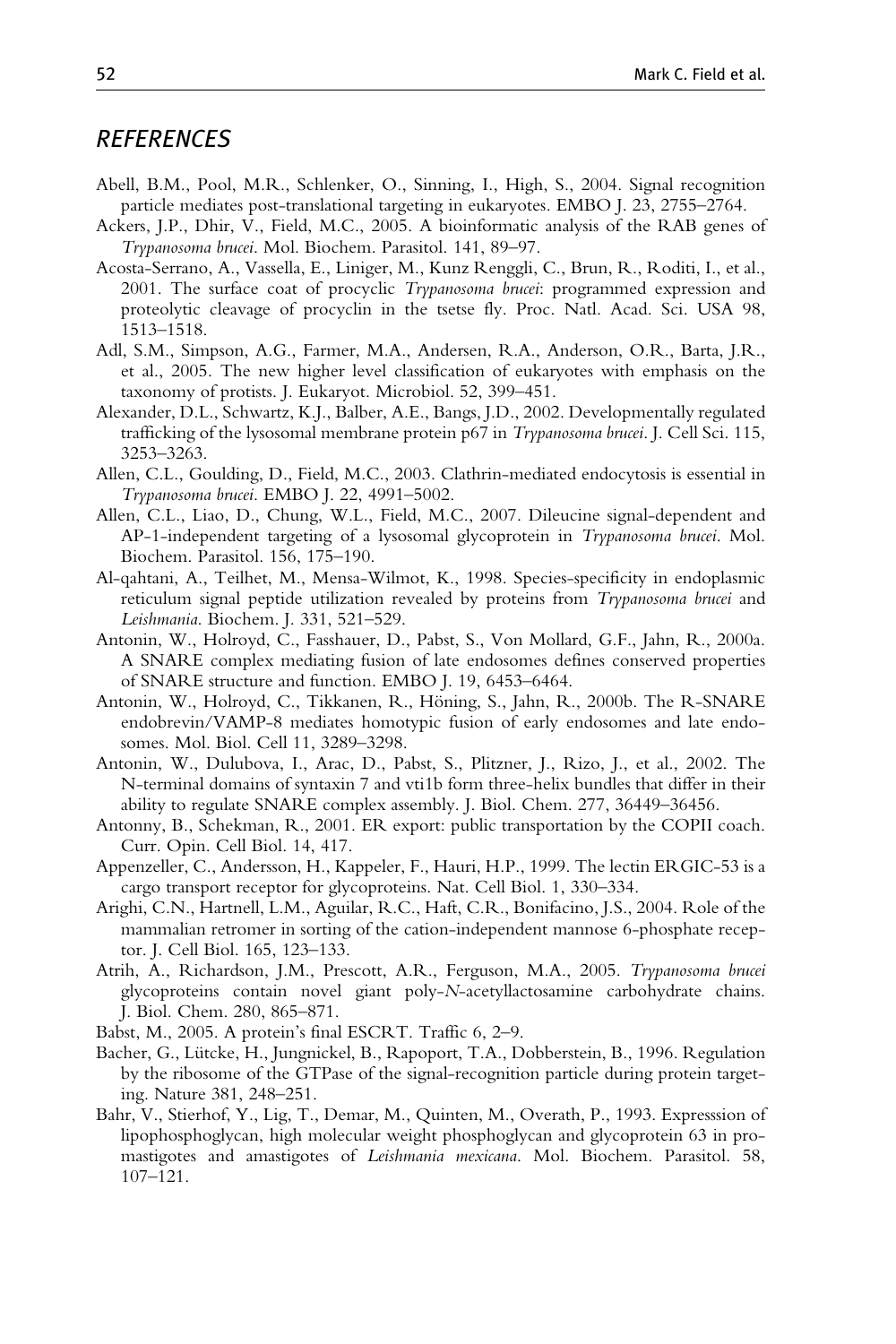- <span id="page-52-0"></span>Balber, A.E., Bangs, J.D., Jones, S.M., Proia, R.L., 1979. Inactivation or elimination of potentially trypanolytic, complement-activating immune complexes by pathogenic trypanosomes. Infect. Immun. 24, 617–627.
- Bangs, J.D., Brouch, E.M., Ransom, D.M., Roggy, J.L., 1996. A soluble secretory reporter in Trypanosoma brucei. Studies on endoplasmic reticulum targeting. J. Biol. Chem. 271, 18387–18393.
- Baral, T.N., Magez, S., Stijlemans, B., Conrath, K., Vanhollebeke, B., Pays, E., et al., 2006. Experimental therapy of African trypanosomiasis with a nanobody-conjugated human trypanolytic factor. Nat. Med. 12, 580–584.
- Barlowe, C., 2002. COPII-dependent transport from the endoplasmic reticulum. Curr. Opin. Cell Biol. 14, 417–422.
- Barlowe, C., Schekman, R., 1993. SEC12 encodes a guanine nucleotide exchange factor essential for transport vesicle budding from the ER. Nature 365, 347–349.
- Barrett, M.P., Boykin, D.W., Brun, R., Tidwell, R.R., 2007. Human African trypanosomiasis: pharmacological re-engagement with a neglected disease. Br. J. Pharmacol. 152 (8), 1155–1171.
- Barry, J.D., 1979. Capping of variable antigen on Trypanosoma brucei, and its immunological and biological significance. J. Cell Sci. 37, 287–302.
- Béjà, O., Ullu, E., Michaeli, S., 1993. Identification of a tRNA-like molecule that copurifies with the 7SL RNA of Trypanosoma brucei. Mol. Biochem. Parasitol. 57, 223–230.
- Berriman, M., Hall, N., Sheader, K., Bringaud, F., Tiwari, B., Isobe, T., et al., 2002. The architecture of variant surface glycoprotein gene expression sites in Trypanosoma brucei. Mol. Biochem. Parasitol. 122, 131–140.
- Berriman, M., Ghedin, E., Hertz-Fowler, C., Blandin, G., Renauld, H., Bartholomeu, C.D., et al., 2005. The genome of the African trypanosome Trypanosoma brucei. Science 309, 416–422.
- Beverley, S.M., Turco, S.J., 1998. Lipophosphoglycan (LPG) and the identification of virulence genes in the protozoan parasite Leishmania. Trends Microbiol. 6, 35–40.
- Bishop, J.R., Shimamura, M., Hajduk, S.L., 2001. Insight into the mechanism of trypanosome lytic factor-1 killing of Trypanosoma brucei brucei. Mol. Biochem. Parasitol. 118, 33–40.
- Biton, M., Mandelboim, M., Arvatz, G., Michaeli, S., 2006. RNAi interference of XPO1 and Sm genes and their effects on the spliced leader RNA in Trypanosoma brucei. Mol. Biochem. Parasitol. 150, 132–143.
- Böhme, U., Cross, G.A.M., 2002. Mutational analysis of the variant surface glycoprotein GPI-anchor signal sequence in trypanosome. J Cell Sci. 115, 805–816.
- Bonhivers, M., Nowacki, S., Landrein, N., Robinson, D.R., 2008. Biogenesis of the trypanosome endo-exocytotic organelle is cytoskeleton mediated. PLoS Biol. 6, e105.
- Braakman, I., 2001. A novel lectin in the secretory pathway. An elegant mechanism for glycoprotein elimination. EMBO Rep. 2, 666–668.
- Braulke, T., Bonifacino, J.S., 2009. Sorting of lysosomal proteins. Biochim. Biophys. Acta 1793, 605–614.
- Bright, B.A., Gratian, M.J., Luzio, J.P., 2005. Endocytic delivery to lysosomes mediated by concurrent fusion and kissing events in living cells. Curr. Biol. 15, 360–365.
- Broadhead, R., Dawe, H.R., Farr, H., Griffiths, S., Hart, S.R., Portman, N., et al., 2006. Flagellar motility is required for the viability of the bloodstream trypanosome. Nature 440 (7081), 224–227.
- Brodsky, F.M., Chen, C.Y., Knuehl, C., Towler, M.C., Wakeham, D.E., 2001. Biological basket weaving: formation and function of clathrin-coated vesicles. Annu. Rev. Cell Dev. Biol. 17, 517–568.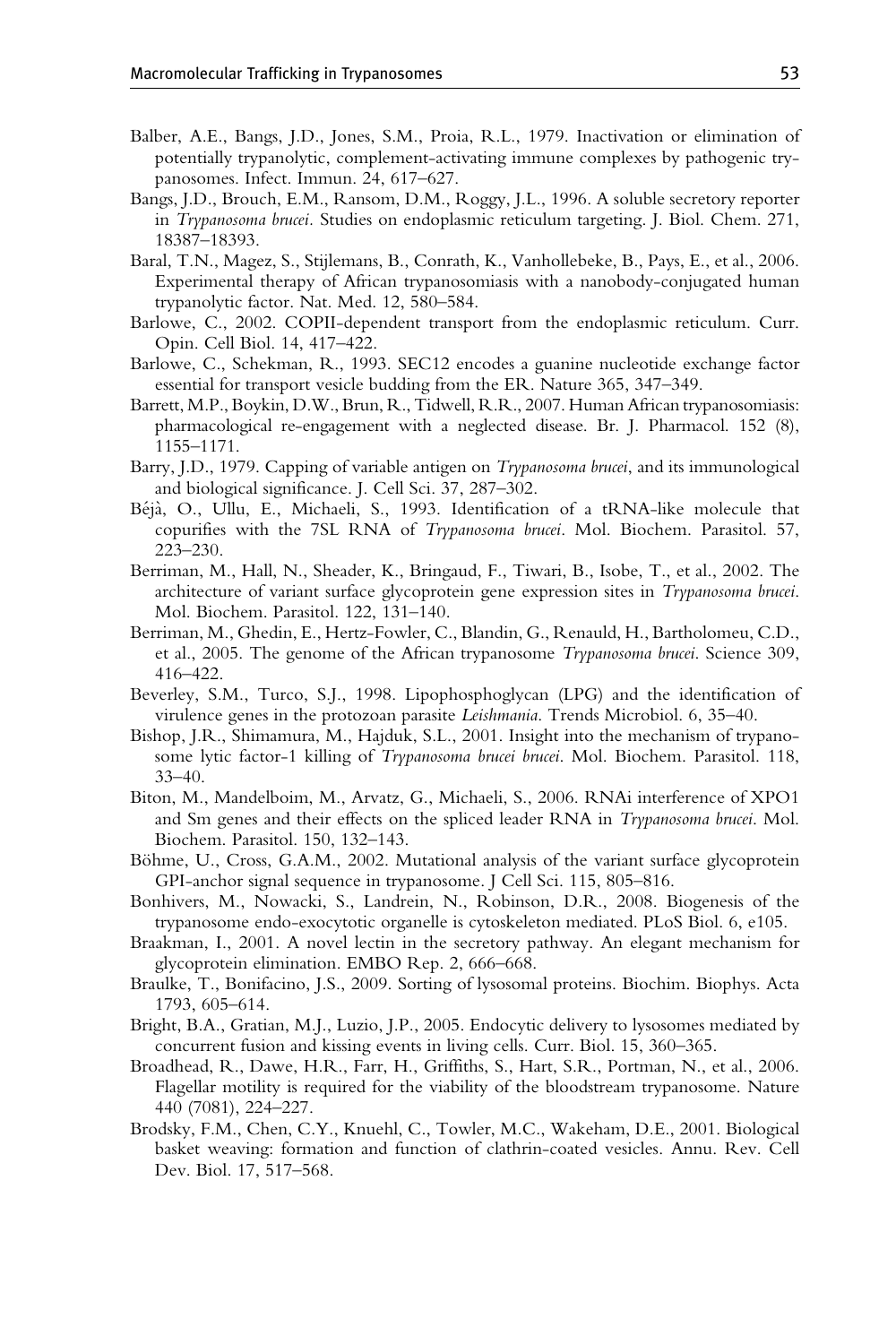- <span id="page-53-0"></span>Caffrey, C.R., Scory, S., Steverding, D., 2000. Cysteine proteinases of trypanosome parasites: novel targets for chemotherapy. Curr. Drug Targets 1, 155–162.
- Cai, H., Wang, C., Tsou, C., 1994. Chaperon-like activity of protein disulfide isomerase in the refolding of a protein with no disulfide bonds. J. Biol. Chem. 269, 24550–24552.
- Campillo, N., Carrington, M., 2003. The origin of the serum resistance associated (SRA) gene and a model of the structure of the SRA polypeptide from Trypanosoma brucei rhodesiense. Mol. Biochem. Parasitol. 127, 79–84.
- Caramelo, J.J., Parodi, A.J., 2007. How sugars convey information on protein conformation in the endoplsmic reticulum. Semin. Cell Dev. Biol. 18, 732–742.
- Caramelo, J.J., Parodi, A.J., 2008. Getting in and out from calnexin/calreticulin cycles. J. Biol. Chem. 283, 10221–10223.
- Carrington, M., Miller, N., Blum, M., Roditi, I., Wiley, D., Turner, M., 1991. Variant surface glycoprotein of *Trypanosoma brucei* consists of two domains each having an independently conserved pattern of cysteine residues. J. Mol. Biol. 221, 823–835.
- Castro, O., Movsichoff, F., Parodi, A.J., 2006. Preferential transfer of complete glycan is determined by the oligosaccharyltransferase complex and not by the catalytic subunit. Proc. Natl. Acad. Sci. USA 103, 14756–14760.
- Castro-Fernández, C., Maya-Núñez, G., Conn, P.M., 2005. Beyond the signal sequence: protein routing in health and disease. Endocr. Rev. 26, 479–503.
- Chanez, A., Hehl, A.B., Engstler, M., Schneider, A., 2006. Ablation of the single dynamin of T. brucei blocks mitochondrial fission and endocytosis and leads to a precise cytokinesis arrest. J. Cell Sci. 119, 2968–2974.
- Chattopadhyay, A., Jones, N.G., Nietlispach, D., Nielsen, P.R., Voorheis, H.P., Mott, H.R., et al., 2005. Structure of the C-terminal domain from Trypanosoma brucei variant surface glycoprotein MITat1.2. J. Biol. Chem. 280, 7228–7235.
- Chavan, M., Yan, A., Lennarz, W.J., 2005. Subunits of the translocon interact with components of the oligosaccharyl transferase complex. J. Biol. Chem. 280, 22917–22924.
- Chen, H., Fre, S., Slepnev, V.I., Capua, M.R., Takei, K., Butler, M.H., et al., 1998. Epsin is an EH-domain-binding protein implicated in clathrin-mediated endocytosis. Nature 394, 793–797.
- Chow, A.Y., Mellman, I., 2005. Old lysosomes, new tricks: MHC II dynamics in DCs. Trends Immunol. 26, 72–78.
- Chudzik, D.M., Michels, P.A., de Walque, S., Hol, W.G., 2000. Structures of type 2 peroxisomal targeting signals in two trypanosomatid aldolases. J. Mol. Biol. 300, 697–707.
- Chung, W.L., Carrington, M., Field, M.C., 2004. Cytoplasmic targeting signals in transmembrane invariant surface glycoproteins of trypanosomes. J. Biol. Chem. 279, 54887–54895.
- Chung, W.-L., Leung, K.-F., Carrington, M., Field, M.C., 2008. Position-specific ubiquitylation is required for internalisation and degradation of trans-membrane surface proteins in trypanosomes. Traffic 9, 1681–1697.
- Clague, M.J., Urbé, S., 2006. Endocytosis: the DUB version. Trends Cell Biol. 16, 551–559.
- Coller, S.P., Mansfield, J.M., Paulnock, D.M., 2003. Glycosylinositolphosphate soluble variant surface glycoprotein inhibits IFN-gamma-induced nitric oxide production via reduction in STAT1 phosphorylation in African trypanosomiasis. J. Immunol. 171, 1466–1472.
- Conner, S.D., Schmid, S., 2003. Regulated portals of entry into the cell. Nature 422, 37–44.
- Conte, I., Labriola, C., Cazzulo, J.J., Docampo, R., Parodi, A.J., 2003. The interplay between folding-facilitating mechanisms in Trypanosoma cruzi endoplasmic reticulum. Mol. Biol. Cell 14, 3529–3540.
- Coppens, I., Bastin, P., Courtoy, P.J., Baudhuin, P., Opperdoes, F.R., 1991. A rapid method purifies a glycoprotein of Mr 145, 000 as the LDL receptor of Trypanosoma brucei brucei. Biochem. Biophys. Res. Commun. 178, 185–191.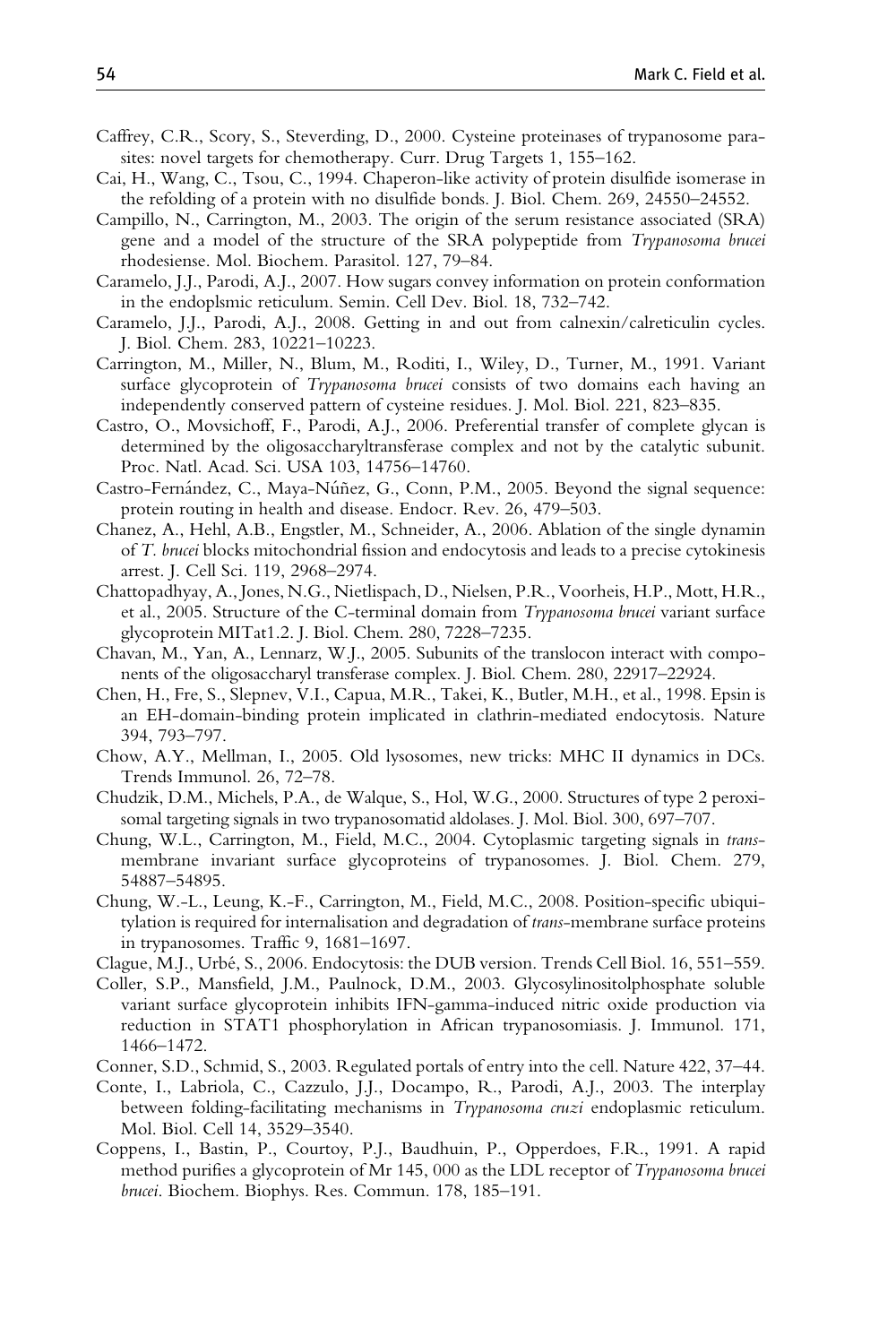- <span id="page-54-0"></span>Cross, G.A., 1977. Antigenic variation in trypanosomes. Am. J. Trop. Med. Hyg. 26, 240–244.
- Cross, G.A., 1996. Antigenic variation in trypanosomes: secrets surface slowly. Bioessays 18, 283–291.
- Dacks, J.B., Doolittle, W.F., 2004. Molecular and phylogenetic characterization of syntaxin genes from parasitic protozoa. Mol. Biochem. Parasitol. 136, 123–136.
- Dacks, J.B., Field, M.C., 2007. Evolution of the eukaryotic membrane-trafficking system: origin, tempo and mode. J. Cell Sci. 120, 2977–2985.
- Dacks, J.B., Poon, P.P., Field, M.C., 2008a. Phylogeny of endocytic components yields insight into the process of nonendosymbiotic organelle evolution. Proc. Natl. Acad. Sci. USA 105, 588–593.
- Dacks, J.B., Walker, G., Field, M.C., 2008b. Implications of the new eukaryotic systematics for parasitologists. Parasitol. Int. 57, 97–104.
- Dean, S., Marchetti, R., Kirk, K., Matthews, K.R., 2009. A surface transporter family conveys the trypanosome differentiation signal. Nature 459, 213–217.
- De Camilli, P., Chen, H., Hyman, J., Panepucci, E., Bateman, A., Brunger, A.T., 2002. The ENTH domain. FEBS Lett. 513, 11–18.
- de Graffenried, C.L., Ho, H.H., Warren, G., 2008. Polo-like kinase is required for Golgi and bilobe biogenesis in Trypanosoma brucei. J. Cell Biol. 181, 431–438.
- De Greef, C., Hamers, R., 1994. The serum resistance-associated (SRA) gene of Trypanosoma brucei rhodesiense encodes a variant surface glycoprotein-like protein. Mol. Biochem. Parasitol. 68, 277–284.
- de la Canal, L., Parodi, A.J., 1987. Synthesis of dolichol derivatives in trypanosomatids: characterization of enzymatic patterns. J. Biol. Chem. 262, 11128–11133.
- Dhir, V., Goulding, D., Field, M.C., 2004. TbRAB1 and TbRAB2 mediate trafficking through the early secretory pathway of Trypanosoma brucei. Mol. Biochem. Parasitol. 137, 253–265.
- Di Noia, J.M.D., D'Orso, I., Aslund, L., Sánchez, D.O., Frasch, A.C.C., 1998. The Trypanosoma cruzi mucin family is transcribed from hundreds of genes having hypervariable regions. J. Biol. Chem. 273, 10843–10850.
- Egger, D.K., Welch, W.J., Hansen, W.J., 1997. Complexes between nascent polypeptides and their molecular chaperons in the cytosol of mammalian cells. Mol. Biol. Cell 8, 1559–1573.
- Ellgaard, L., Helenius, A., 2001. ER quality control: towards an understanding at the molecular level. Curr. Opin. Cell Biol. 13, 431–437.
- Ellgaard, L., Molinari, M., Helenius, A., 1999. Setting the standards: quality control in the secretory pathway. Science 286, 1882–1888.
- Embley, T.M., Martin, W., 2006. Eukaryotic evolution, changes and challenges. Nature 440, 623–630.
- Engqvist-Goldstein, A.E., Drubin, D.G., 2003. Actin assembly and endocytosis: from yeast to mammals. Annu. Rev. Cell Dev. Biol. 19, 287–332.
- Engstler, M., Boshart, M., 2004. Cold shock and regulation of surface protein trafficking convey sensitization to inducers of stage differentiation in Trypanosoma brucei. Genes Dev. 18, 2798–2811.
- Engstler, M., Thilo, L., Weise, F., Grünfelder, C.G., Schwarz, H., Boshart, M., et al., 2004. Kinetics of endocytosis and recycling of the GPI-anchored variant surface glycoprotein in Trypanosoma brucei. J. Cell Sci. 117, 1105–1115.
- Engstler, M., Weise, F., Bopp, K., Grünfelder, C.G., Günzel, M., Heddergott, N., et al., 2005. The membrane-bound histidine acid phosphatase TbMBAP1 is essential for endocytosis and membrane recycling in Trypanosoma brucei. J. Cell Sci. 118, 2105–2118.
- Engstler, M., Pfohl, T., Herminghaus, S., Boshart, M., Wiegertjes, G., Heddergott, N., et al., 2007. Hydrodynamic flow-mediated protein sorting on the cell surface of trypanosomes. Cell 131, 505–515.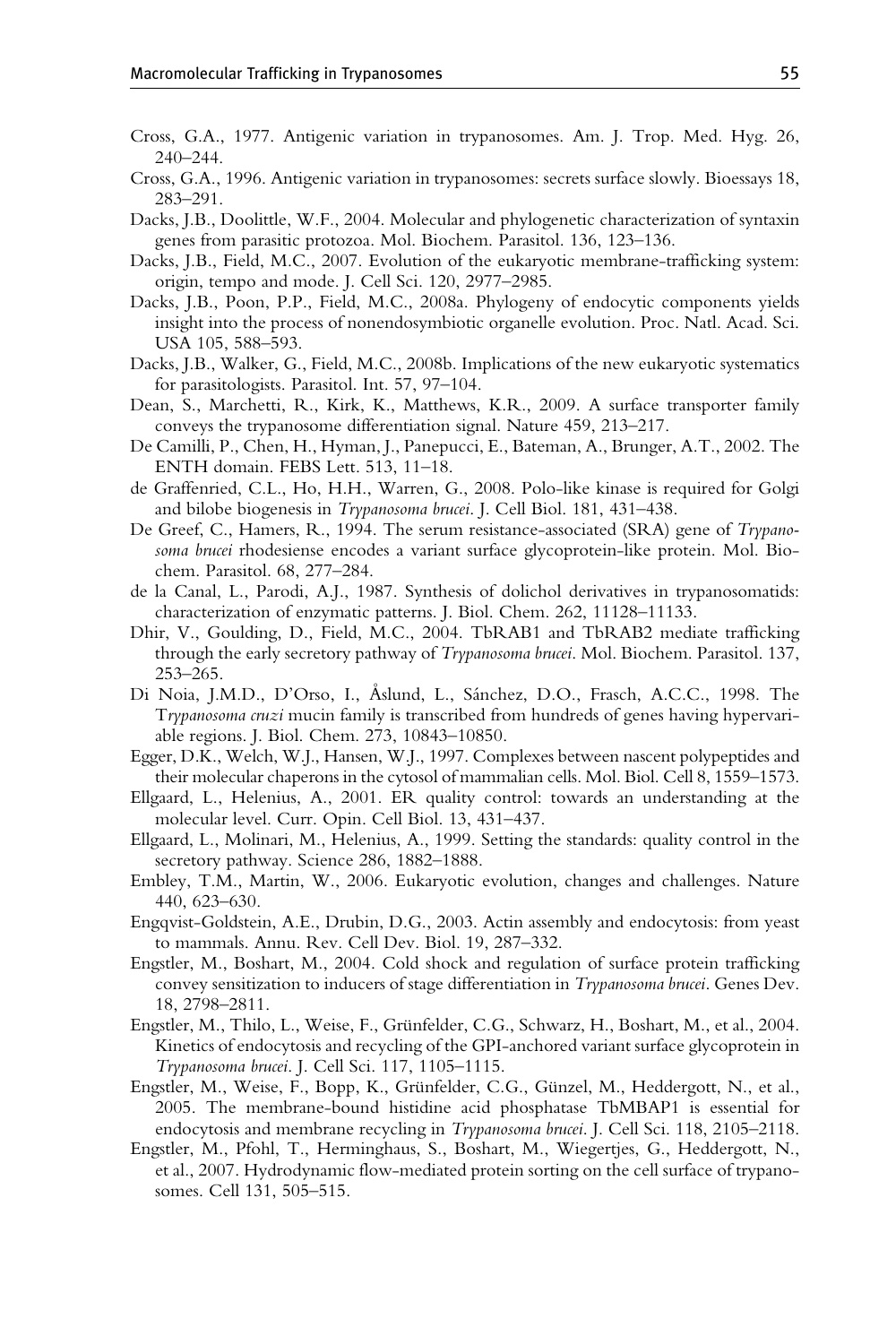- <span id="page-55-0"></span>Ersfeld, K., Gull, K., 2001. Targeting of cytoskeletal proteins to the flagellum of Trypanosoma brucei. J. Cell Sci. 114, 141–148.
- Fenn, K., Matthews, K.R., 2007. The cell biology of Trypanosoma brucei differentiation. Curr. Opin. Microbiol. 10 (6), 539–546.
- Field, M.C., Boothroyd, J.C., 1996. Sequence divergence in a family of variant surface glycoprotein genes from trypanosomes: coding region hypervariability and downstream recombinogenic repeats. J. Mol. Evol. 42, 500–511.
- Field, M.C., Carrington, M., 2004. Intracellular membrane transport systems in Trypanosoma brucei. Traffic 5, 905–913.
- Field, M.C., Carrington, M., 2009. The trypanosome flagellar pocket; a multifunctional organelle for membrane transport and cell architecture. Nat. Rev. Micro. (in press).
- Field, M.C., Menon, A.K., 1993. Glycolipid anchoring of cell surface proteins. In: Schlesinger, M. (Ed.), CRC Handbook of Lipid Modifications of Proteins. CRC Press, Boca Raton, Florida, pp. 83–134.
- Field, M.C., O'Reilly, A.J., 2008. How complex is GTPase signaling in trypanosomes? Trends Parasitol. 24, 253–257.
- Field, H., Farjah, M., Pal, A., Gull, K., Field, M.C., 1998. Complexity of trypanosomatid endocytosis pathways revealed by Rab4 and Rab5 isoforms in Trypanosoma brucei. J. Biol. Chem. 273, 32102–32110.
- Field, H., Ali, B.R., Sherwin, T., Gull, K., Croft, S.L., Field, M.C., 1999. TbRab2p, a marker for the endoplasmic reticulum of Trypanosoma brucei, localises to the ERGIC in mammalian cells. J. Cell Sci. 112, 147–156.
- Field, H., Sherwin, T., Smith, A.C., Gull, K., Field, M.C., 2000. Cell-cycle and developmental regulation of TbRAB31 localisation, a GTP-locked Rab protein from Trypanosoma brucei. Mol. Biochem. Parasitol. 106, 21–35.
- Field, M.C., Gabernet-Castello, C., Dacks, J.B., 2007a. Reconstructing the evolution of the endocytic system: insights from genomics and molecular cell biology. Adv. Exp. Med. Biol. 607, 84–96.
- Field, M.C., Natesan, S.K.A., Garbernet-Castello, C., Koumandou, V.L., 2007b. Intracellular trafficking in the trypanosomatids. Traffic 8, 629–639.
- Ford, M.G.J., Mills, I.G., Peter, B.J., Vallis, Y., Praefcke, G.J.K., Evans, P.R., et al., 2002. Curvature of clathrin-coated pits driven by epsin. Nature 419, 361–366.
- Freymann, D., Down, J., Carrington, M., Roditi, I., Turner, M., Wiley, D., 1990. 2.9 A resolution structure of the N-terminal domain of a variant surface glycoprotein from Trypanosoma brucei. J. Mol. Biol. 216, 141–160.
- Fujimoto, L.M., Roth, R., Heuser, J.E., Schmid, S.L., 2000. Actin assembly plays a variable, but not obligatory role in receptor-mediated endocytosis in mammalian cells. Traffic 1, 161–171.
- Gabernet-Castello, C., Dacks, J.B., Field, M.C., 2008. The single ENTH domain protein of trypanosomes; functional and evolutionary relationship with the epsins. (submitted).
- García-Salcedo, J.A., Pérez-Morga, D., Gijón, P., Dilbeck, V., Pays, E., Nolan, D.P., 2004. A differential role for actin during the life cycle of Trypanosoma brucei. EMBO J. 23, 780–789.
- Gerrits, H., Mussmann, R., Bitter, W., Kieft, R., Borst, P., 2002. The physiological significance of transferrin receptor variations in Trypanosoma brucei. Mol. Biochem. Parasitol. 119, 237–247.
- Gething, M.J., 1999. Role and regulation of the ER chaperone BiP. Semin. Cell Dev. Biol. 10, 465–472.
- Gillett, M.P., Owen, J.S., 1991. Trypanosoma brucei brucei: differences in the trypanocidal activity of human plasma and its relationship to the level of high density lipoproteins. Trans. R. Soc. Trop. Med. Hyg. 85, 612–616.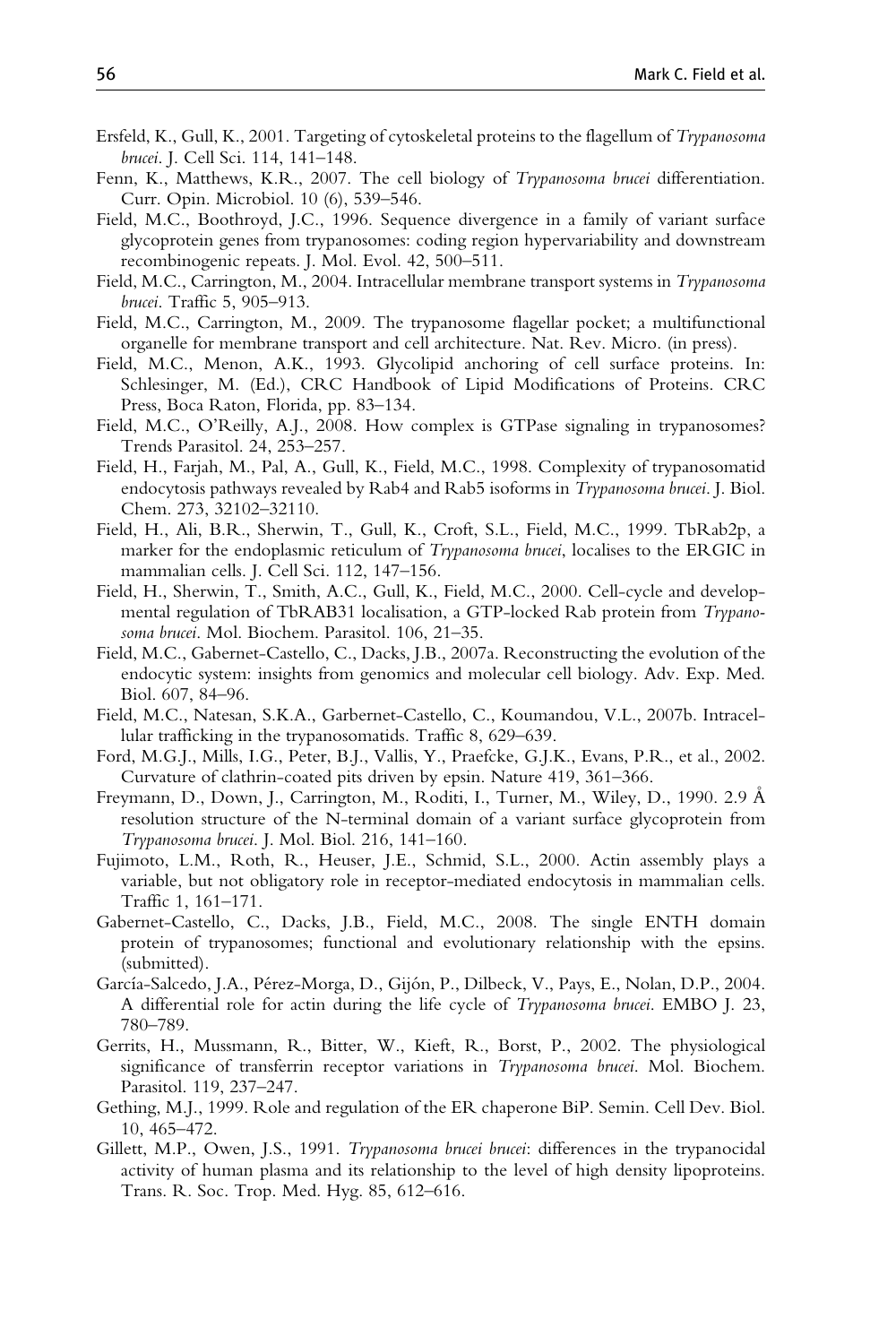- <span id="page-56-0"></span>Goldshmidt, H., Sheiner, L., Bütikofer, P., Roditi, I., Uliel, S., Günzel, M., et al., 2008. Role of protein translocation pathways across the endoplasmic reticulum in Trypanosoma brucei. J. Biol. Chem. 283 (46), 32085–32098.
- Grab, D.J., Webster, P., Verjee, Y., Lonsdale-Eccles, J., 1997. Golgi-associated phosphohydrolases in Trypanosoma brucei brucei. Mol. Biochem. Parasitol. 86, 127–132.
- Grünfelder, C.G., Engstler, M., Weise, F., Schwarz, H., Stierhof, Y.D., Boshart, M., et al., 2002. Accumulation of a GPI-anchored protein at the cell surface requires sorting at multiple intracellular levels. Traffic 3, 547–559.
- Grünfelder, C.G., Engstler, M., Weise, F., Schwarz, H., Stierhorf, Y., Morgan, G.W., et al., 2003. Endocytosis of a glycosylphosphatidylinositol-anchored protein via clathrin-coated vesicles, sorting by default in endosomes, and exocytosis via RAB11-positive carriers. Mol. Biol. Cell 14, 2029–2040.
- Gruszynski, A.E., DeMaster, A., Hooper, N.M., Bangs, J.D., 2003. Surface coat remodeling during differentiation of Trypanosoma brucei. J. Biol. Chem. 278, 24665–24672.
- Gu, F., Gruenberg, J., 1999. Biogenesis of transport intermediates in the endocytic pathway. FEBS Lett. 452, 61–66.
- Hager, K.M., Pierce, M.A., Moore, D.R., Tytler, E.M., Esko, J.D., Hajduk, S.L., 1994. Endocytosis of a cytotoxic human high density lipoprotein results in disruption of acidic intracellular vesicles and subsequent killing of African trypanosomes. J. Cell Biol. 126, 155–167.
- Hajduk, S.L., Moore, D.R., Vasudevacharya, J., Siqueira, H., Torri, A.F., Tytler, E.M., et al., 1989. Lysis of Trypanosoma brucei by a toxic subspecies of human high density lipoprotein. J. Biol. Chem. 264, 5210–5217.
- Hall, B., Allen, C.L., Goulding, D., Field, M.C., 2004a. Both of the Rab5 subfamily small GTPases of Trypanosoma brucei are essential and required for endocytosis. Mol. Biochem. Parasitol. 138, 67–77.
- Hall, B.S., Pal, A., Goulding, D., Field, M.C., 2004b. Rab4 is an essential regulator of lysosomal trafficking in trypanosomes. J. Biol. Chem. 279, 45047–45056.
- Hall, B.S., Pal, A., Goulding, D., Acosta-Serrano, A., Field, M.C., 2005a. Trypanosoma brucei: TbRAB4 regulates membrane recycling and expression of surface proteins in procyclic forms. Exp. Parasitol. 111, 160–171.
- Hall, B.S., Smith, E., Langer, W., Jacobs, L.A., Goulding, D., Field, M.C., 2005b. Developmental variation in Rab11-dependent trafficking in Trypanosoma brucei. Eukaryot. Cell 4, 971–980.
- Hall, B.S., Gabernet-Castello, C., Voak, A., Goulding, D., Natesan, S.K., Field, M.C., 2006. TbVps34, the trypanosome orthologue of Vps34, is required for Golgi complex segregation. J. Biol. Chem. 281, 27600–27612.
- Hammarton, T.C., Monnerat, S., Mottram, J.C., 2007. Cytokinesis in trypanosomatids. Curr. Opin. Microbiol. 10 (6), 520–527.
- Hammond, C., Helenius, A., 1994. Quality control in the secretory pathway: retention of a misfolded viral membrane glycoprotein involved cycling between the ER, intermediate compartment and Golgi apparatus. J. Cell Biol. 126, 41–52.
- Hatada, S., Seed, J.R., Barker, C., Hajduk, S.L., Black, S., Maeda, N., 2002. No trypanosome lytic activity in the sera of mice producing human haptoglobin-related protein. Mol. Biochem. Parasitol. 119, 291–294.
- He, C.Y., 2007. Golgi biogenesis in simple eukaryotes. Cell Microbiol. 9, 566–572.
- He, C.Y., Ho, H.H., Malsam, J., Chalouni, C., West, C.M., Ullu, E., et al., 2004. Golgi duplication in Trypanosoma brucei. J. Cell Biol. 165, 313–321.
- He, C.Y., Pypaert, M., Warren, G., 2005. Golgi duplication in Trypanosoma brucei requires Centrin2. Science 310, 1196–1198.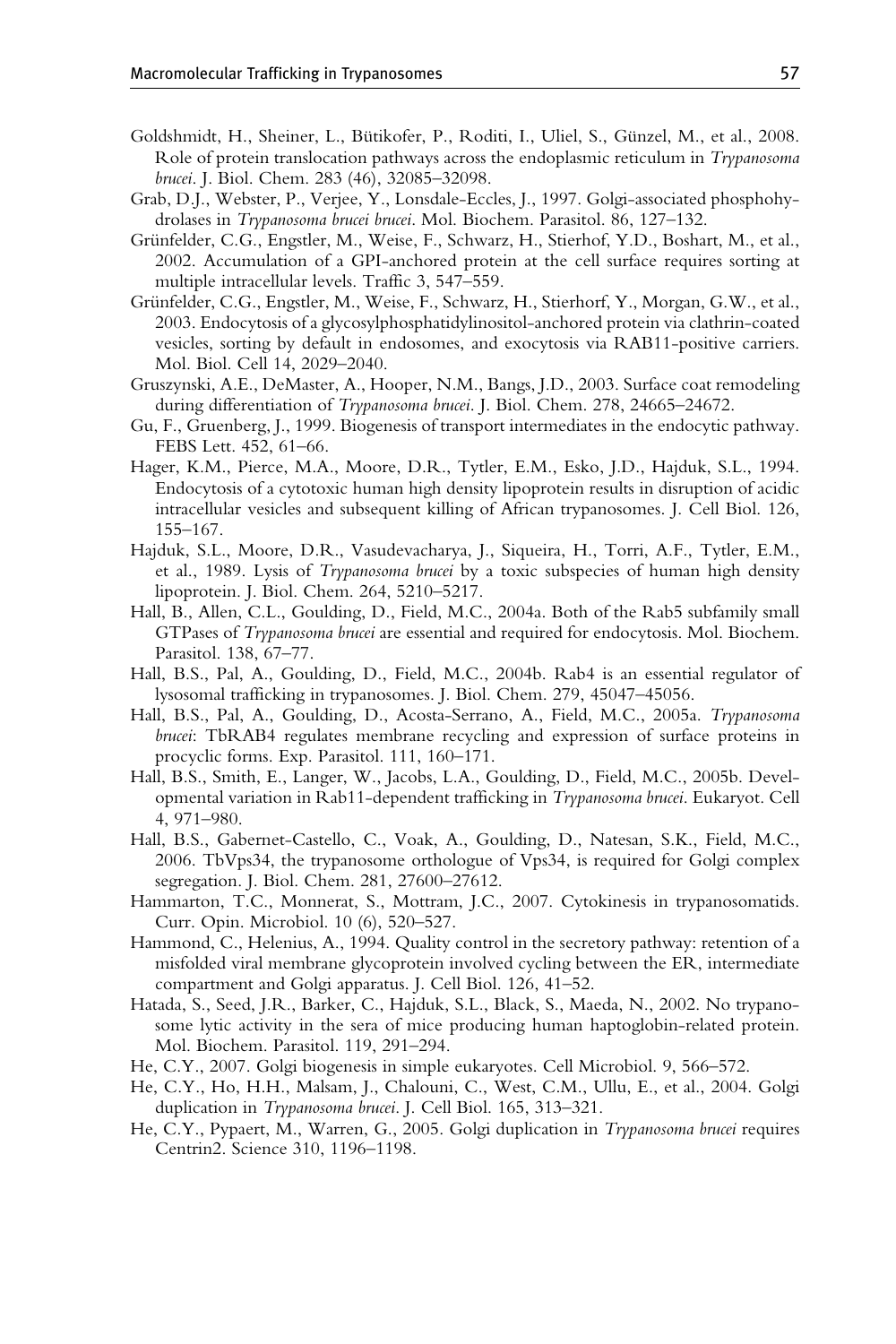- <span id="page-57-0"></span>Hebert, D.H., Molinari, M., 2007. In and out of the ER: protein folding, quality control, degradation and related diseases. Physiol. Rev. 87, 1377–1408.
- Helenius, A., Aebi, M., 2001. Intracellular functions of N-linked glycans. Science 291, 2364–2369.
- Helenius, A., Aebi, M., 2004. Roles of N-linked glycans in the endoplasmic reticulum. Annu. Rev. Biochem. 73, 1019–1049.
- Hettema, E.H., Distel, B., Tabak, H.F., 1999. Import of proteins into peroxisomes. Biochim. Biophys. Acta 1451, 17–34.
- Hirst, J., Motley, A., Harasaki, K., Chew, S.Y.P., Robinson, M.S., 2003. EpsinR: an ENTH domain-containing protein that interacts with AP-1. Mol. Biol. Cell 14, 625–641.
- Ho, H.H., He, C., de Graffenried, C.L., Murrells, L.J., Warren, G., 2006. Ordered assembly of the duplicating Golgi in Trypanosoma brucei. Proc. Natl. Acad. Sci. USA 103, 7676–7681.
- Hong, A.K.D., Kaiser, C.A., 1996. A pathway for targeting misfolded proteins to the yeast vacuole. J. Cell Biol. 135, 623–633.
- Hsu, M.P., Muhich, M.L., Boothroyd, J.C., 1989. A developmentally regulated gene of trypanosomes encodes a homologue of rat protein-disulphide Isomerase and phosphoinositol-phospholipase C. Biochemistry 28, 6440–6446.
- Huang, M., Weissman, J.T., Beraud-Dufour, S., Luan, P., Wang, C., Chen, W., et al., 2001. Crystal structure of Sar1-GDP at 1.7A resolution and the role of the NH2 terminus in ER export. J. Cell Biol. 155, 937–948.
- Hung, C., Qiao, X., Lee, P., Lee, M.G., 2004. Clathrin-dependent targeting of the flagella pocket of procyclic-form Trypanosoma brucei. Eukaryot. Cell 3, 1004–1014.
- Jacob, C.A., Burda, P., Toth, J., Aebi, M., 1998. Degradation of misfolded endoplasmic reticulum glycoproteins in *Saccharomyces cerevisiae* is determined by a specific oligosaccharide structure. J. Cell Biol. 142, 1223–1233.
- Jeffries, T.R., Morgan, G.W., Field, M.C., 2001. A developmentally regulated Rab11 homologue in Trypanosoma brucei is involved in recycling processes. J. Cell Sci. 114, 2617–2626.
- Jeffries, T.R., Morgan, G.W., Field, M.C., 2002. TbRAB18, a developmentally regulated Golgi GTPase from Trypanosoma brucei. Mol. Biochem. Parasitol. 121, 63–74.
- Jones, D., Mehlert, A., Fergusin, M.A.J., 2004. The N-glycan glucosidase system in Trypanosoma brucei. Biochem. Soc. Trans. 32, 766–768.
- Jones, D.C., Mehlert, A., Güther, M.L.S., Ferguson, M.A.J., 2005. Deletion of the glucosidase II gene in Trypanosoma brucei reveals novel N-glycosylation mechanisms in the biosynthesis of variant surface glycoprotein. J. Biol. Chem. 280, 35929–35942.
- Kalthoff, C., Groos, S., Kohl, R., Mahrhold, S., Ungewickell, E.J., 2002. Clint: a novel clathrin-binding ENTH-domain protein at the Golgi. Mol. Biol. Cell 13, 4060–4073.
- Katzmann, D.J., Odorizzi, G., Emr, S.D., 2002. Receptor downregulation and multivesicular-body sorting. Nat. Rev. Mol. Cell Biol. 3, 893–905.
- Katzmann, D.J., Sarkar, S., Chu, T., Audhya, A., Emr, S.D., 2004. Multivesicular body sorting: ubiquitin ligase Rsp5 is required for the modification and sorting of carboxypeptidase S. Mol. Biol. Cell 15, 468–480.
- Keenan, R.J., Freymann, D.M., Stroud, R.M., Walter, P., 2001. The signal recognition particle. Annu. Rev. Biochem. 70, 755–775.
- Kelleher, D.J., Gilmore, R., 2006. An evolving view of the eukaryotic oligosaccharyltransferase. Glycobiology 16, 47R–62R.
- Kelley, R.J., Brickman, M.J., Balber, A.E., 1995. Processing and transport of a lysosomal membrane glycoprotein is developmentally regulated in African trypanosomes. Mol. Biochem. Parasitol. 74, 167–178.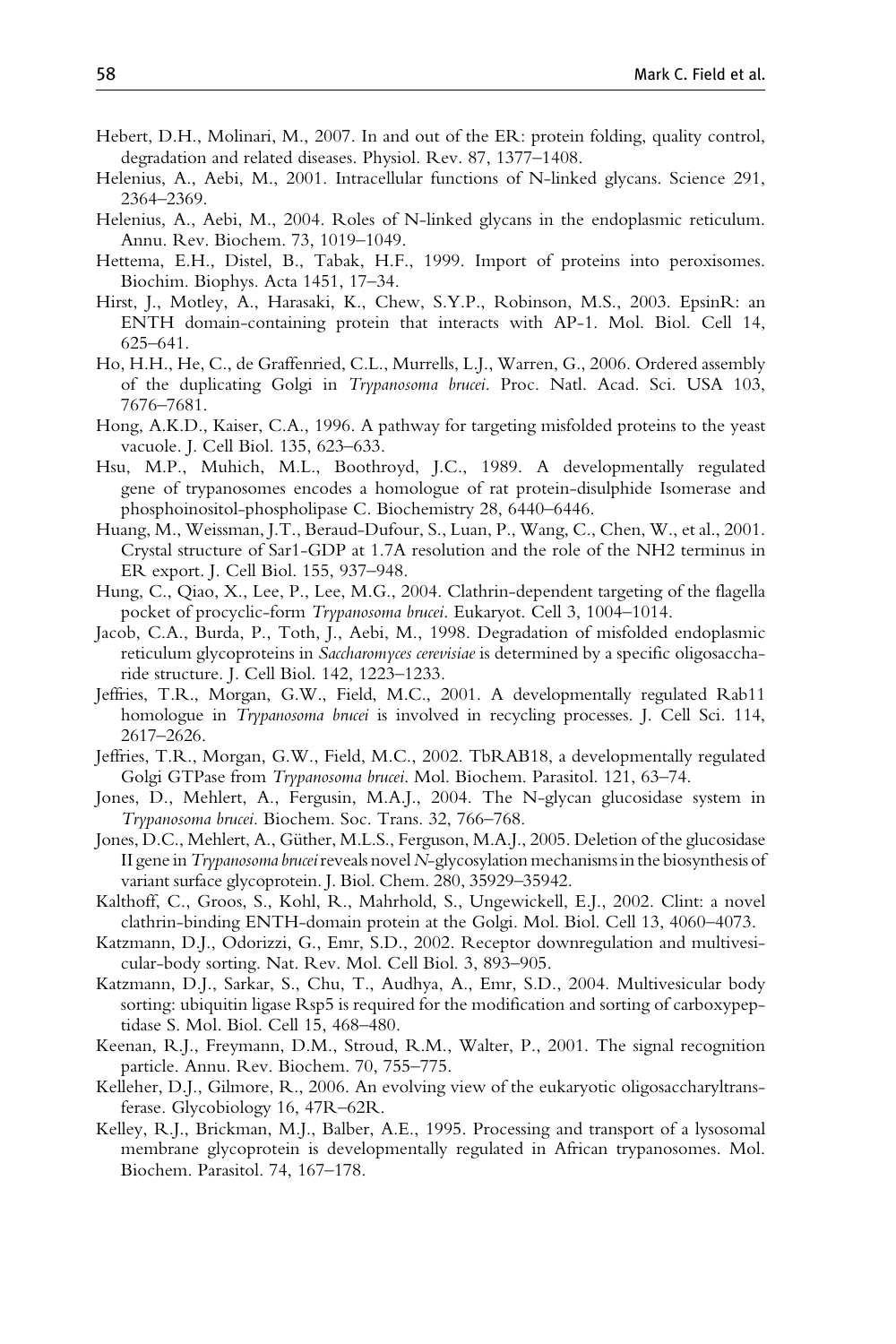- <span id="page-58-0"></span>Kincaid, M.M., Cooper, A.A., 2007. Misfolded proteins traffic from the endoplasmic reticulum (ER) due to ER export signal. Mol. Biol. Cell 18, 455–463.
- Kirchhausen, T., Harrison, S.C., 1981. Protein organization in clathrin trimers. Cell 23, 755–761.
- Klausner, R.D., Sitia, R., 1990. Protein degradation in the endoplasmic reticulum. Cell 62, 611–614.
- Klumperman, J., Schweizer, A., Clausen, H., Tang, B.L., Hong, W., Oorschot, V., et al., 1998. The recycling of protein ERGIC-53 and dynamics of the ER-Golgi intermediate compartment. J. Cell Sci. 111, 3411–3425.
- Knee, R., Ahsan, I., Mesaeli, N., Kaufman, R.J., Michalak, M., 2003. Compromised function in calreticulin-deficient cells. Biochem. Biophys. Res. Commun. 304, 661–666.
- Kornfeld, S., Mellman, I., 1989. The biogenesis of lysosomes. Annu. Rev. Cell Biol. 5, 483–525.
- Koumandou, V.L., Dacks, J.B., Coulson, R.M., Field, M.C., 2007. Control systems for membrane fusion in the ancestral eukaryote; evolution of tethering complexes and SM proteins. BMC Evol. Biol. 7, 29.
- Koumandou, V.L., Natesan, S.K., Sergeenko, T., Field, M.C., 2008. The trypanosome transcriptome is remodelled during differentiation but displays limited responsiveness within life stages. BMC Genomics 9, 298.
- Kuehn, M.J., Herrmann, J.M., Schekman, R., 1998. COPII-cargo interactions direct protein sorting into ER-derived transport vesicles. Nature 391, 187–190.
- Kutay, U., Ahnert-Hilger, G., Hartmann, E., Wiedenmann, B., Rapoport, T.A., 1995. Transport route for synaptobrevin via a novel pathway of insertion into the endoplasmic reticulum membrane. EMBO J. 14, 217–223.
- Labriola, C., Cazzulo, J.J., Parodi, A., 1999. Trypanosoma cruzi calreticulin is a lectin that binds monoglucosylated oligosaccharide but not protein moieties in glycoproteins. Mol. Biol. Cell 10, 1381–1394.
- Lafer, E., 2002. Clathrin-protein interactions. Traffic 3, 513–520.
- Langreth, S.G., Balber, A.E., 1975. Protein uptake and digestion in bloodstream and culture forms of Trypanosoma brucei. J. Protozool. 22, 40–53.
- Lanzetti, L., Palamidessi, A., Areces, L., Scita, G., Di Fiore, P.P., 2004. Rab5 is a signaling GTPase involved in actin modeling by receptor tyrosine kinases. Nature 429, 309–314.
- Lauring, B., Sakai, H., Kreibich, G., Wiedmann, M., 1995. Nascent polypeptide-associated complex protein prevents mistargeting of nascent chains to the endoplasmic reticulum. Proc. Natl. Acad. Sci. USA 92, 5411–5415.
- Lederkremer, G.Z., Cheng, Y., Petre, B.M., Vogan, E., Springer, S., Schekman, R., et al., 2001. Structure of the Sec23p/24p and Sec13p/31p complexes of COPII. Proc. Natl. Acad. Sci. USA 98, 10704–10709.
- Leung, K.F., Dacks, J.B., Field, M.C., 2008. Evolution of the multivesicular body ESCRT machinery; retention across the eukaryotic lineage. (submitted).
- Lewis, M.J., Sweet, D.J., Pelham, H.R., 1990. The ERD2 gene determines the specificity of the luminal ER protein retention system. Cell 61, 1359–1363.
- Li, Z., Wang, C.C., 2002. Functional characterization of the 11 non-ATPase subunit proteins in the trypanosome 19 S proteasomal regulatory complex. J. Biol. Chem. 277, 42686–42693.
- Lillico, S., Field, M.C., Blundell, P., Coombs, G.H., Mottram, J.C., 2003. Essential roles for GPI-anchored proteins in African trypanosomes revealed using mutants deficient in GPI8. Mol. Biol. Cell 14, 1182–1194.
- Liu, J., Qiao, X., Du, D., Lee, M.G., 2000. Receptor-mediated endocytosis in the procyclic form of Trypanosoma brucei. J. Biol. Chem. 275, 12032–12040.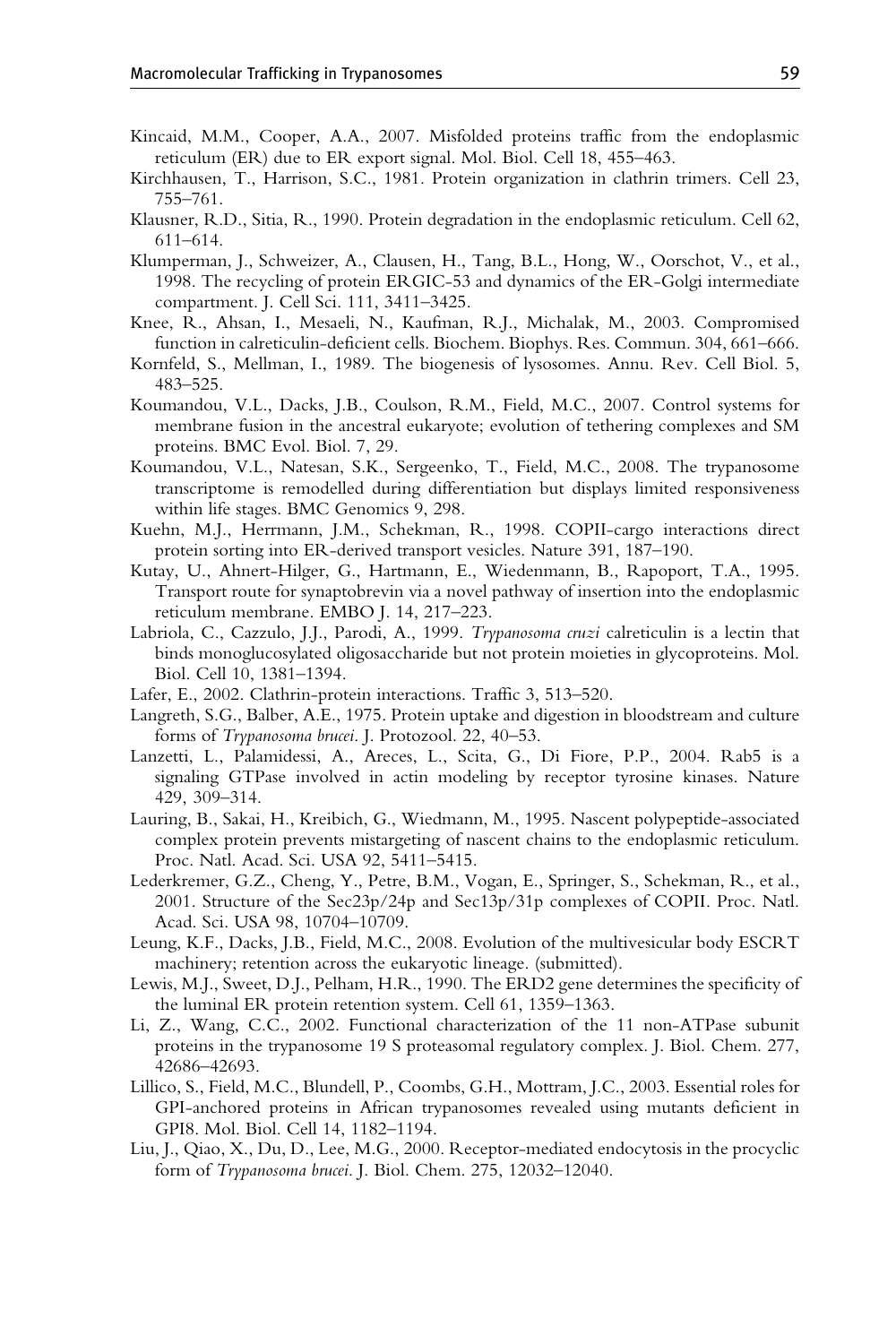- <span id="page-59-0"></span>Liu, L., Ben-Slomo, H., Xu, Y., Stern, M.Z., Goncharov, I., Zhang, Y., et al., 2003. The trypanomastid signal peptide recognition particle consists of two RNA molecules, a 7SL RNA homologue and a novel tRNA-like molecule. J. Biol. Chem. 278, 18271–18280.
- Lugli, E.B., Pouliot, M., Portela Mdel, P., Loomis, M.R., Raper, J., 2004. Characterization of primate trypanosome lytic factors. Mol. Biochem. Parasitol. 138, 9–20.
- Lustig, Y., Goldshmidt, H., Uliel, S., Michaeli, S., 2005. The Trypanosoma brucei signal recognition particle lacks the Alu-domain-binding proteins: purification and functional analysis of its binding proteins by RNAi. J. Cell Sci. 118, 4551–4562.
- Lustig, Y., Scheiner, L., Vagima, Y., Goldshmidt, H., Das, A., Bellofatto, V., et al., 2007. Spliced-leader RNA silencing: a novel stress-induced mechanism in Trypanosoma brucei. EMBO Rep. 8, 408–413.
- Lythgoe, K.A., Morrison, L.J., Read, A.F., Barry, J.D., 2007. Parasite-intrinsic factors can explain ordered progression of trypanosome antigenic variation. Proc. Natl. Acad. Sci. USA 104, 8095–8100.
- Mackey, Z.B., O'Brien, T.C., Greenbaum, D.C., Blank, R.B., McKerrow, J.H., 2004. A cathepsin B-like protease is required for host protein degradation in Trypanosoma brucei. J. Biol. Chem. 279, 48426–48433.
- Maeda, N., 1985. Nucleotide sequence of the haptoglobin and haptoglobin-related gene pair. The haptoglobin-related gene contains a retrovirus-like element. J. Biol. Chem. 260, 6698–6709.
- Magez, S., Radwanska, M., Beschin, A., Sekikawa, K., De Baetselier, P., 1999. Tumor necrosis factor alpha is a key mediator in the regulation of experimental Trypanosoma brucei infections. Infect. Immun. 67, 3128–3132.
- Magez, S., Radwanska, M., Drennan, M., Fick, L., Baral, T.N., Brombacher, F., et al., 2006. Interferon-gamma and nitric oxide in combination with antibodies are key protective host immune factors during trypanosoma congolense Tc13 infections. J. Infect. Dis. 193, 1575–1583.
- Mansfield, J.M., 1994. T-cell responses to the trypanosome variant surface glycoprotein: a new paradigm? Parasitol. Today 10, 267–270.
- Mansfield, J.M., Paulnock, D.M., 2005. Regulation of innate and acquired immunity in African trypanosomiasis. Parasite Immunol. 27, 361–371.
- Manthri, S., Güther, M.L.S., Izquierdo, L., Acosta-Serrano, A., Ferguson, M.A.J., 2008. Deletion of the TbALG3 gene demonstrates site-specific N-glycosylation and N-glycan processing in Trypanosoma brucei. Glycobiology 18, 367–383.
- Martin, K.L., Smith, T.K., 2006. The glycosylphosphatidylinositol (GPI) biosynthetic pathway of bloodstream-form Trypanosoma brucei is dependent on the de novo synthesis of inositol. Mol. Microbiol. 61, 89–105.
- Mbawa, Z.R., Gumm, I.D., Shaw, E., Lonsdale-Eccles, J.D., 1992. Characterisation of a cysteine protease from bloodstream forms of Trypanosoma congolense. Eur. J. Biochem. 204, 371–379.
- McConville, M., Mullin, K., Ilgoutz, S., Teasdale, R., 2002. Secretory pathway of trypanosomatid parasites. Microbiology and Molecular Biology Reviews: MMBR 66, 122–154.
- McCulloch, R., 2004. Antigenic variation in African trypanosomes: monitoring progress. Trends Parasitol. 20, 117–121.
- McDowell, M.A., Ransom, D.M., Bangs, J.D., 1998. Glycosylphosphatidylinositoldependent secretory transport in Trypanosoma brucei. Biochem. J. 335, 681–689.
- Mellman, I., Warren, G., 2000. The road taken: past and future foundations of membrane traffic. Cell 100, 99–112.
- Merrifield, C.J., 2004. Seeing is believing: imaging actin dynamics at single sites of endocytosis. Trends Cell Biol. 14, 352–358.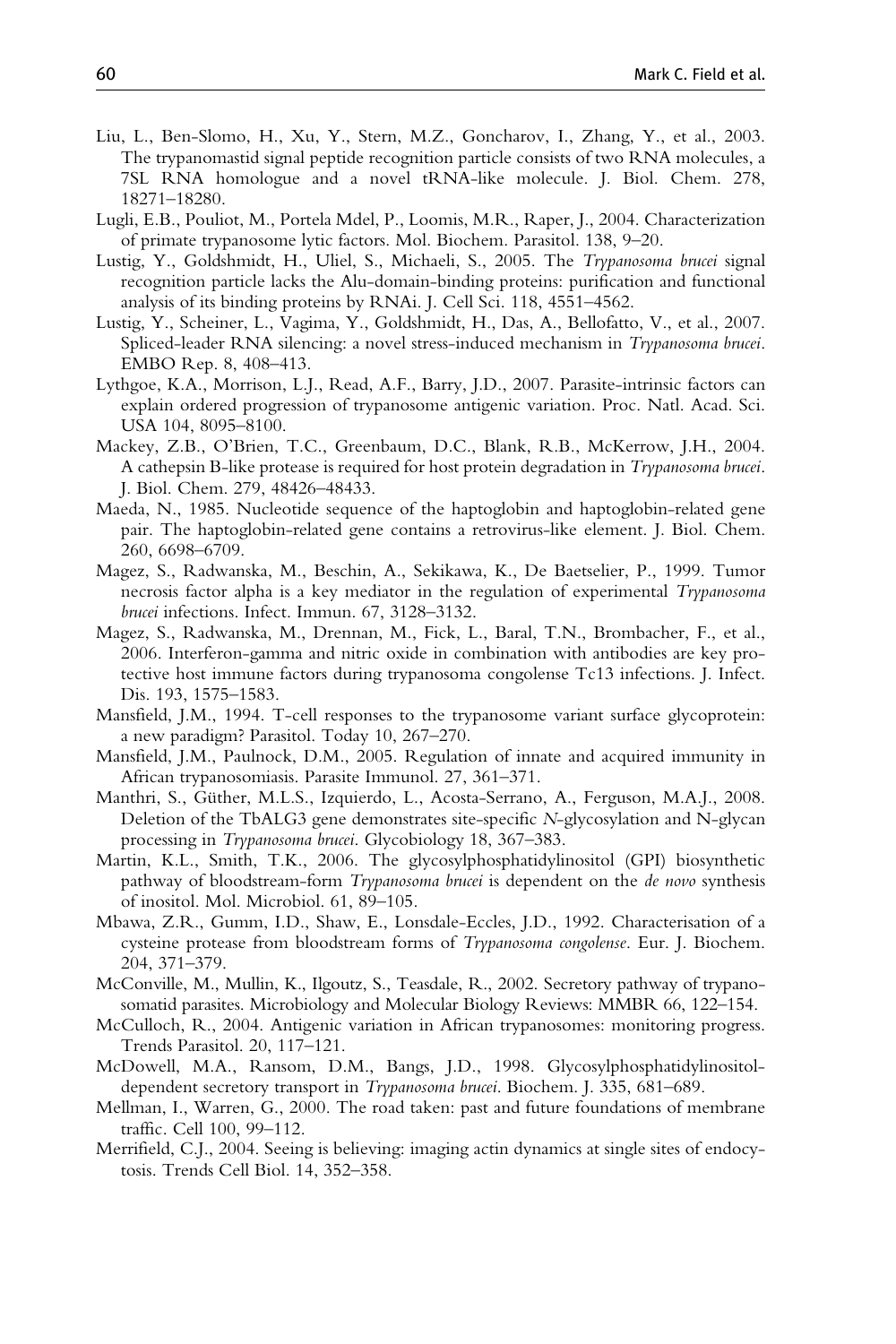- <span id="page-60-0"></span>Meusser, B., Hirsch, C., Jaroch, E., Sommer, T., 2005. ERAD: the long road to destruction. Nat. Cell Biol. 7, 766–772.
- Miller, J.D., Tajima, S., Lauffer, L., Walter, P., 1995. The  $\beta$  subunit of the signal recognition particle receptor is a transmembrane GTPase that anchors the  $\alpha$  subunit, a peripheral membrane GTPase, to the endoplasmic reticulum membrane. J. Cell Biol. 128, 273–282.
- Molina Portela, M.P., Raper, J., Tomlinson, S., 2000. An investigation into the mechanism of trypanosome lysis by human serum factors. Mol. Biochem. Parasitol. 110, 273–282.
- Molinari, M., Calanca, V., Galli, C., Lucca, P., Paganetti, P., 2003. Role of EDEM in the release of misfolded glycoprotein from the calnexin cycle. Science 299, 1397–1400.
- Molinari, M., Eriksson, K.K., Calanca, V., Galli, C., Cresswell, P., Michalak, M., et al., 2004. Contrasting functions of calreticulin and calnexin in glycoprotein folding and ER quality control. Mol. Cell 13, 125–135.
- Moremen, K.W., Molinari, M., 2006. N-linked glycan recognition and processing: the molecular basis of endoplasmic reticulum quality control. Curr. Opin. Struct. Biol. 16, 592–599.
- Morgan, G.W., Goulding, D., Field, M.C. 2004. The single dynamin-like protein of Trypanosoma brucei regulates mitochondrial division and is not required for endocytosis. J. Biol. Chem. 279 (11), 10692–10701.
- Morgan, G.W., Allen, C.L., Jeffries, T.R., Hollonshead, M., Field, M.C., 2001. Developmental and morphological regulation of clathrin-mediated endocytosis in Trypanosoma brucei. J. Cell Sci. 114, 2605–2615.
- Morgan, G.W., Hall, B.S., Denny, P.W., Carrington, M., Field, M.C., 2002. The endocytic apparatus of the kinetoplastida. Part I: A dynamic system for nutrition and evasion of host defences. Trends Parasitol. 18, 491–496.
- Mullock, B.M., Bright, N.A., Fearon, C.W., Gray, S.R., Luzio, J.P., 1998. Fusion of lysosomes with late endosomes produces a hybrid organelle of intermediate density and is NSF dependent. J. Cell Biol. 140, 591–601.
- Mussmann, R., Engstler, M., Gerrits, H., Kieft, R., Toaldo, C.B., Onderwater, J., et al., 2004. Factors affecting the level and localization of the transferrin receptor in Trypanosoma brucei. J. Biol. Chem. 279, 40690–40698.
- Mutomba, M.C., To, W.Y., Hyun, W.C., Wang, C.C., 1997. Inhibition of proteasome activity blocks cell cycle progression at specific phase boundaries in African trypanosomes. Mol. Biochem. Parasitol. 90, 491–504.
- Nakano, A., Brada, D., Schekman, R., 1988. A membrane glycoprotein, Sec12p, required for protein transport from the endoplasmic reticulum to the Golgi apparatus in yeast. J. Cell Biol. 107, 851–863.
- Namangala, B., De Baetselier, P., Noel, W., Brys, L., Beschin, A., 2001. Alternative versus classical macrophage activation during experimental African trypanosomosis. J. Leukoc. Biol. 69, 387–396.
- Natesan, S.K.A., Peacock, L., Matthews, K., Gibson, W., Field, M.C., 2007. Activation of endocytosis as an adaptation to the mammalian host by trypanosomes. Eukaryot. Cell 6, 2029–2037.
- Navarro, M., Gull, K., 2001. A pol I transcriptional body associated with VSG mono-allelic expression in Trypanosoma brucei. Nature 414, 759–763.
- Navazio, L., Nardi, M.C., Pancaldi, S., Dainese, P., Baldan, B., Ftchette-Lainé, A., et al., 1998. Functional conservation of calreticulin in Euglena gracilis. J. Eukaryot. Microbiol. 45, 307–313.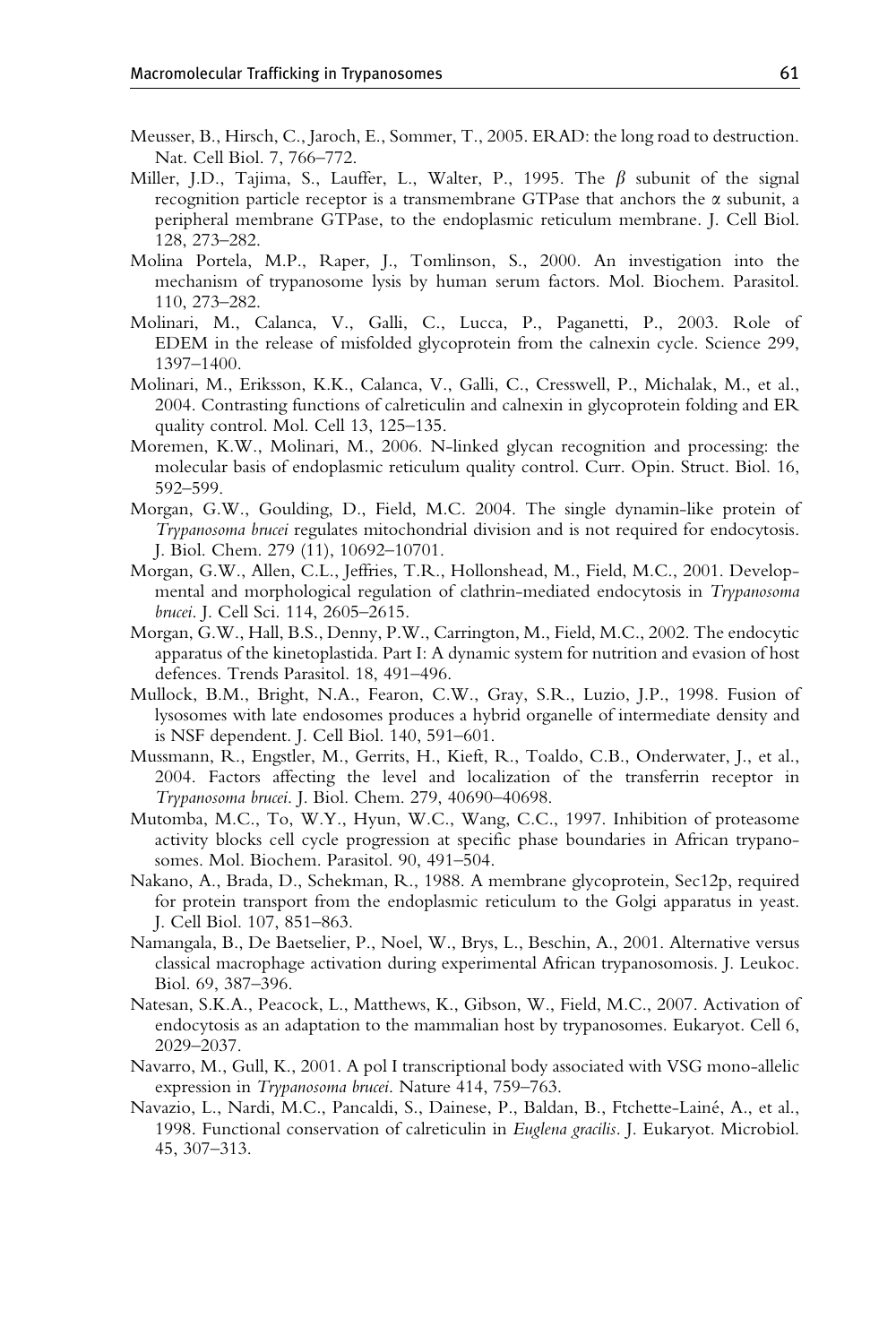- <span id="page-61-0"></span>Nishikawa, S.I., Fewell, S.W., Kato, Y., Brodsky, J.L., Endo, T., 2001. Molecular chaperones in yeast endoplasmic reticulum maintain the solubility of proteins for retrotranslocation and degradation. J. Cell Biol. 153, 1061–1070.
- Nolan, D.P., Geuskens, M., Pays, E., 1999. N-linked glycans containing linear poly-Nacetyllactosamine as sorting signals in endocytosis in Trypanosoma brucei. Curr. Biol. 9, 1169–1172.
- Oda, Y., Hosokawa, N., Wada, I., Nagata, K., 2003. EDEM as an acceptor of terminally misfolded glycoproteins released from calnexin. Science 299, 1394–1397.
- Ormerod, W.E., 1991. Hypothesis: the significance of Winterbottom's sign. J. Trop. Med. Hyg. 94, 338–340.
- Overath, P., Engstler, M., 2004. Endocytosis, membrane recycling and sorting of GPIanchored proteins: Trypanosoma brucei as a model. Mol. Microbiol. 53, 735–744.
- Overath, P., Stierhof, Y.D., Wiese, M., 1997. Endocytosis and secretion in trypanosomatid parasites—tumultuous traffic in a pocket. Trends Cell Biol. 7, 27–33.
- Pal, A., Hall, B.S., Field, M.C., 2002a. Evidence for a non-LDL-mediated entry route for the trypanocidal drug suramin in Trypanosoma brucei. Mol. Biochem. Parasitol. 122, 217–221.
- Pal, A., Hall, B.S., Nesbeth, D.N., Field, H.I., Field, M.C., 2002b. Differential endocytic functions of Trypanosoma brucei Rab5 isoforms GPI-specific endosomal pathway. J. Biol. Chem. 272, 9529–9539.
- Pal, A., Hall, B.S., Jeffries, T.R., Field, M.C., 2003. Rab5 and Rab11 mediate transferrin and anti-variant surface glycoprotein antibody recycling in Trypanosoma brucei. Biochem. J. 374, 443–451.
- Pamer, E.G., So, M., Davis, C.E., 1989. Identification of a developmentally regulated cysteine protease of Trypanosoma brucei. Mol. Biochem. Parasitol. 33, 27–32.
- Parodi, A.J., 1993. N-glycosylation in trypanosomatid protozoa. Glycobiology 3, 193–199.
- Parsons, M., Worthey, E.A., Ward, P.N., Mottram, J.C., 2005. Comparative analysis of the kinomes of three pathogenic trypanosomatids: Leishmania major, Trypanosoma brucei and Trypanosoma cruzi. BMC Genomics 6, 127.
- Pavelka, M., Neumuller, J., Ellinger, A., 2008. Retrograde traffic in the biosyntheticsecretory route. Histochem. Cell Biol. 129, 277–288.
- Pays, E., 2006. The variant surface glycoprotein as a tool for adaptation in African trypanosomes. Microbes Infect. 8, 930–937.
- Pays, E., Vanhollebeke, B., Vanhamme, L., Paturiaux-Hanocq, F., Nolan, D.P., Pérez-Morga, D., 2006. The trypanolytic factor of human serum. Nat. Rev. Microbiol. 4, 477–486.
- Peck, R.F., Shiflett, A.M., Schwartz, K.J., McCann, A., Hajduk, S.L., Bangs, J.D., 2008. The LAMP-like protein p67 plays an essential role in the lysosome of African trypanosomes. Mol. Microbiol. 68, 933–946.
- Pelkmans, L., Fava, E., Grabner, H., Hannus, M., Habermann, B., Krausz, E., et al., 2005. Genome-wide analysis of human kinases in clathrin- and caveolae/raft-mediated endocytosis. Nature 436, 78–86.
- Perez-Morga, D., Vanhollebeke, B., Paturiaux-Hanocq, F., Nolan, D.P., Lins, L., Homble, F., et al., 2005. Apolipoprotein L-I promotes trypanosome lysis by forming pores in lysosomal membranes. Science 309, 469–472.
- Pilon, M., Schekmam, R., Römisch, K., 1997. Sec61p mediates export of a misfolded secretory protein from the endoplasmic reticulum to the cytosol for degradation. EMBO J. 16, 4540–4548.
- Piper, R.C., Katzmann, D.J., 2007. Biogenesis and function of multivesicular bodies. Annu. Rev. Cell Dev. Biol. 23, 519–547.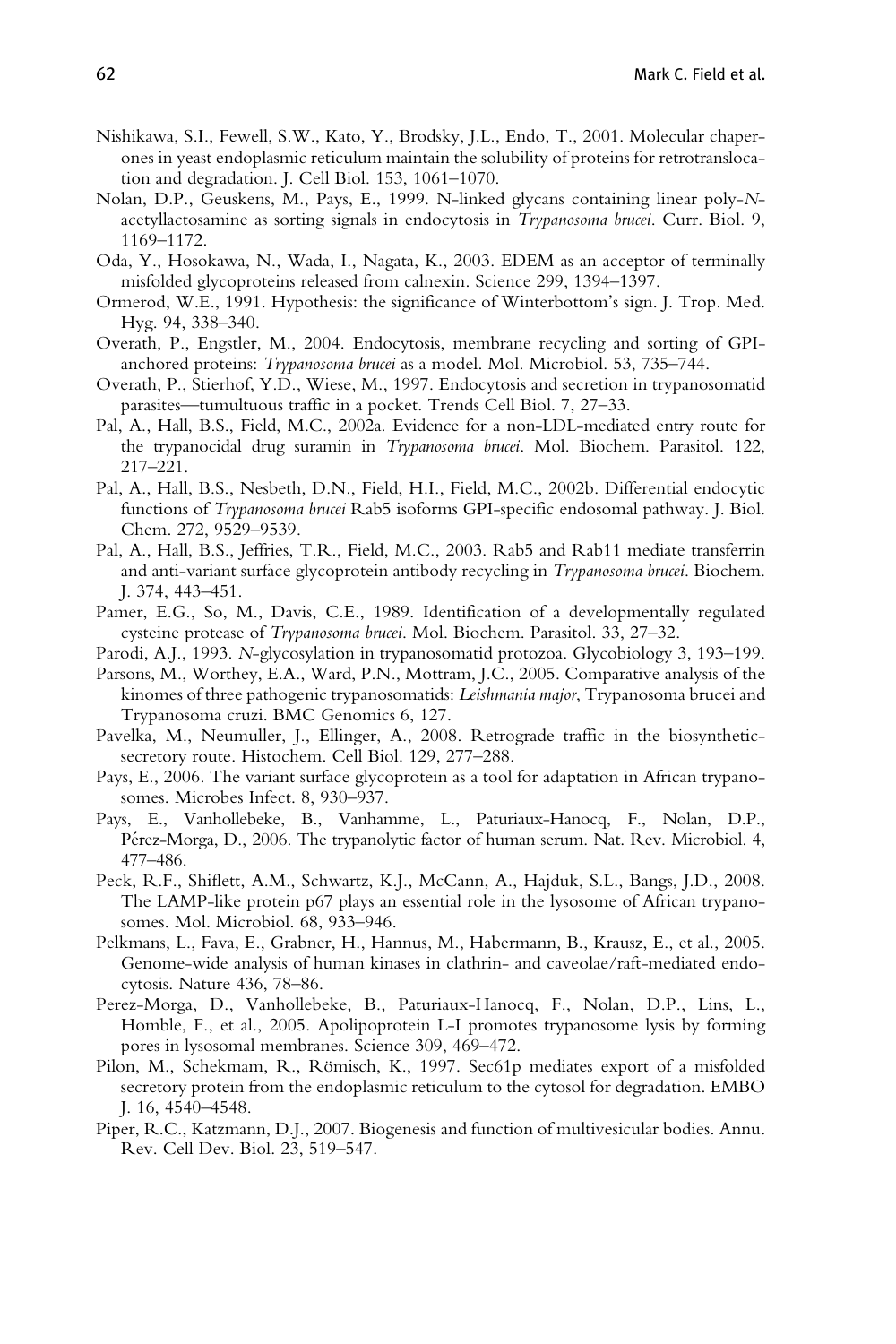- <span id="page-62-0"></span>Plemper, R.K., Bohmler, S., Bardallo, J., Sommer, T., Wolf, D.H., 1997. Mutant analysis links the translocon and BiP to retrograde protein transport for ER degradation. Nature 388, 891–895.
- Poelvoorde, P., Vanhamme, L., Van Den Abbeele, J., Switzer, W.M., Pays, E., 2004. Distribution of apolipoprotein L-I and trypanosome lytic activity among primate sera. Mol. Biochem. Parasitol. 134, 155–157.
- Pollevick, G.D., Di Noia, J.M., Salto, M.L., Lima, C., Leguizamón, M.S., de Lederkremer, R.M., et al., 2000. Trypanosoma cruzi surface mucins with exposed variant epitopes. J. Biol. Chem. 275, 27671–27680.
- Price, H.P., Panethymitaki, C., Goulding, D., Smith, D.F., 2005. Functional analysis of TbARL1, an N-myristoylated Golgi protein essential for viability in bloodstream trypanosomes. J. Cell Sci. 118, 831–841.
- Price, H.P., Stark, M., Smith, D.F., 2007. Trypanosoma brucei ARF1 plays a central role in endocytosis and golgi-lysosome trafficking. Mol. Biol. Cell 18, 864–873.
- Pryor, P.R., Mullock, B.M., Bright, N.A., Lindsay, M.R., Gray, S.R., Richardson, S.C., et al., 2004. Combinatorial SNARE complexes with VAMP7 or VAMP8 define different late endocytic fusion events. EMBO Rep. 5, 590–595.
- Pullen, T.J., Ginger, M.L., Gaskell, S.J., Gull, K., 2004. Protein targeting of an unusual, evolutionarily conserved adenylate kinase to a eukaryotic flagellum. Mol. Biol. Cell 15, 3257–3265.
- Qualmann, B., Kessels, M.M., Kelly, R.B., 2000. Molecular links between endocytosis and the actin cytoskeleton. J. Cell Biol. 150, F111–F116.
- Rabu, H., High, S., 2007. Membrane protein chaperones: a new twist in the tail. Curr. Biol. 17, R472–R474.
- Raper, J., Fung, R., Ghiso, J., Nussenzweig, V., Tomlinson, S., 1999. Characterization of a novel trypanosome lytic factor from human serum. Infect. Immun. 67, 1910–1916.
- Raper, J., Portela, M.P., Lugli, E., Frevert, U., Tomlinson, S., 2001. Trypanosome lytic factors: novel mediators of human innate immunity. Curr. Opin. Microbiol. 4, 402–408.
- Rapoport, T.A., Jungnickel, B., Kutay, U., 1996. Protein transport across the eukaryotic endoplasmic reticulum and bacterial inner membranes. Annu. Rev. Biochem. 65, 271–303.
- Reuner, B., Vassella, E., Yutzy, B., Boshart, M., 1997. Cell density triggers slender to stumpy differentiation of Trypanosoma brucei bloodstream forms in culture. Mol. Biochem. Parasitol. 90, 269–280.
- Rifkin, M.R., 1978. Trypanosoma brucei: some properties of the cytotoxic reaction induced by normal human serum. Exp. Parasitol. 46, 189–206.
- Rifkin, M.R., 1984. Trypanosoma brucei: biochemical and morphological studies of cytotoxicity caused by normal human serum. Exp. Parasitol. 58, 81–93.
- Rifkin, M.R., 1991. Trypanosoma brucei: cytotoxicity of host high-density lipoprotein is not mediated by apolipoprotein A-I. Exp. Parasitol. 72, 216–218.
- Robinson, D.R., Gull, K., 1991. Basal body movements as a mechanism for mitochondrial genome segregation in the trypanosome cell cycle. Nature 352, 731–733.
- Rodgers, M.J., Albanesi, J.P., Phillips, M.A., 2007. Phosphatidylinositol 4-kinase III-beta is required for Golgi maintenance and cytokinesis in Trypanosoma brucei. Eukaryot. Cell 6, 1108–1118.
- Roditi, I., Lehane, M.J., 2008. Interactions between trypanosomes and tsetse flies. Curr. Opin. Microbiol. 11 (4), 345–351.
- Rosenblad, M.A., Zwieb, C., Samuelsson, T., 2004. Identification and comparative analysis of components from the signal recognition particle in protozoa and fungi. BMC Genomics 5, 5.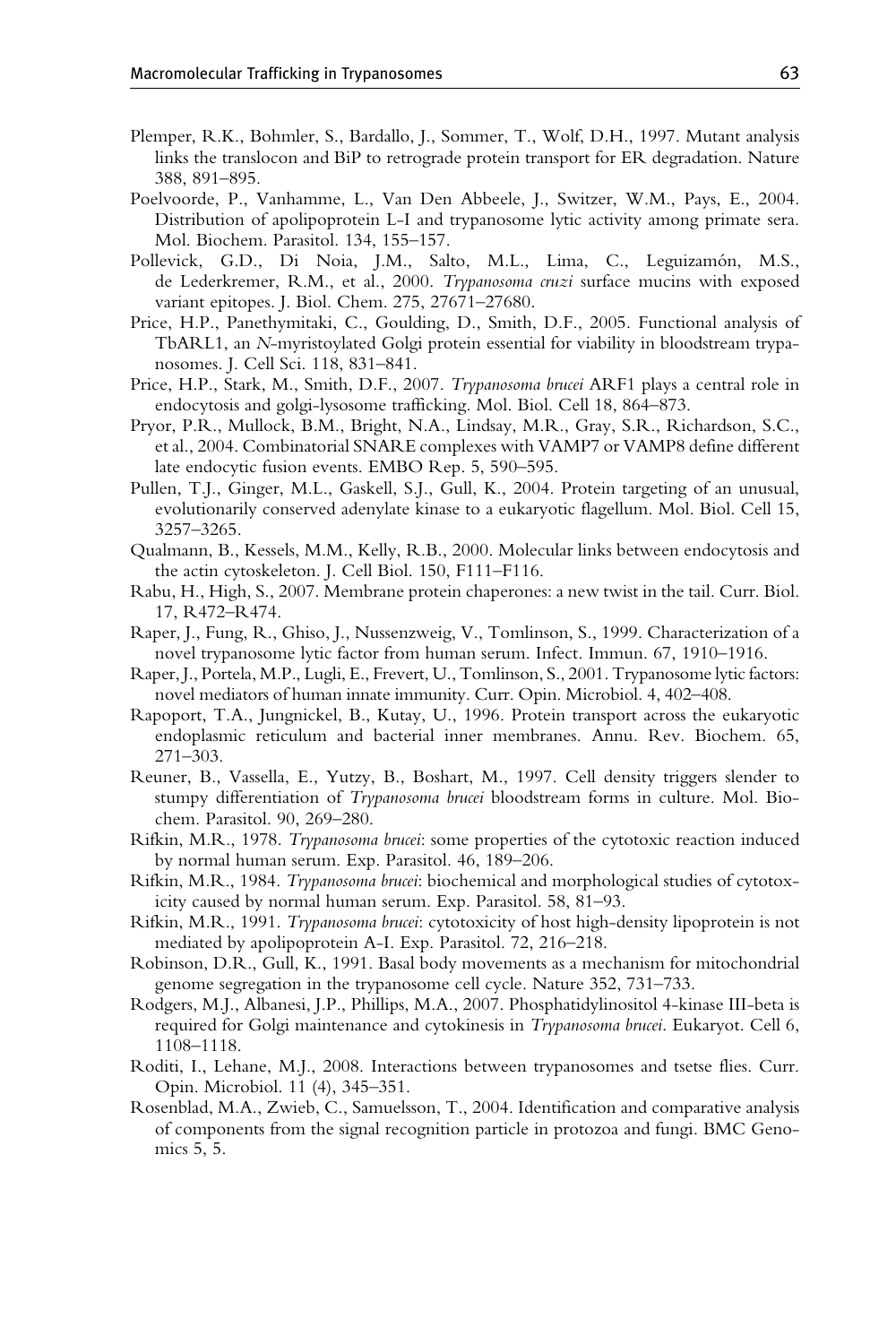- <span id="page-63-0"></span>Rosenthal, J.A., Chen, H., Slepnev, V.I., Pellegrini, L., Salcini, E.A., Di Fiore, P.P., et al., 1999. The epsins define a family of proteins that interact with components of the clathrin coat and contain a new protein module. J. Biol. Chem. 274, 33959–33965.
- Rubotham, J., Woods, K., Garcia-Salcedo, J.A., Pays, E., 2005. Characterization of two protein disulfide isomerases from the endocytic pathway of bloodstream forms of Trypanosoma brucei. J. Biol. Chem. 280, 10410–10418.
- Russo, D.C., Grab, D.J., Lonsdale-Eccles, J.D., Shaw, M.K., Williams, D.J., 1993. Directional movement of variable surface glycoprotein-antibody complexes in Trypanosoma brucei. Eur. J. Cell Biol. 62, 432–441.
- Salmon, D., Geuskens, M., Hanocq, F., Hanocq-Quertier, J., Nolan, D., Ruben, L., et al., 1994. A novel heterodimeric transferrin receptor encoded by a pair of VSG expression site-associated genes in T. brucei. Cell 78, 75–86.
- Salmon, D., Paturiaux-Hanocq, F., Poelvoorde, P., Vanhamme, L., Pays, E., 2005. Trypanosoma brucei: growth differences in different mammalian sera are not due to the speciesspecificity of transferrin. Exp. Parasitol. 109, 188–194.
- Sannerud, R., Saraste, J., Goud, B., 2003. Retrograde traffic in the biosynthetic-secretory route: pathways and machinery. Curr. Opin. Cell Biol. 15, 438–445.
- Sato, N., Nakano, A., 2007. Mechamisms of COPII vesicle formation and protein sorting. FEBS Lett. 581, 2076–2082.
- Schell, D., Evers, R., Preis, D., Ziegelbauer, K., Kiefer, H., Lottspeich, F., et al., 1991. A transferrin-binding protein of Trypanosoma brucei is encoded by one of the genes in the variant surface glycoprotein gene-expression site. EMBO J. 10, 1061–1066.
- Schwartz, K.J., Bangs, J.D., 2007. Regulation of protein trafficking by glycosylphosphatidylinositol valence in African trypanosomes. J. Eukaryot. Microbiol. 54, 22–24.
- Schwartz, T., Blobel, G., 2003. Structural basis for the function of the  $\beta$  subunit of the eukaryotic signal recognition receptor. Cell 112, 793–803.
- Schwartz, K.J., Peck, R.F., Tazeh, N.N., Bangs, J.D., 2005a. GPI valence and the fate of secretory membrane proteins in African trypanosomes. J. Cell Sci. 118, 5499–5511.
- Schwartz, K.J., Peck, R.F., Tazeh, N.N., Bangs, J.D., 2005b. GPI valence and the fate of secretory membrane proteins in African trypanosomes. J. Cell Sci. 118, 5499–5511.
- Seaman, M.N., 2004. Cargo-selective endosomal sorting for retrieval to the Golgi requires retromer. J. Cell Biol. 165, 111–122.
- Seiser, R.M., Nicchitta, C.V., 2000. The fate of membrane-bound ribosomes following termination of protein synthesis. J. Biol. Chem. 275, 33820–33827.
- Selvapandiyan, A., Kumar, P., Morris, J.C., Salisbury, J.L., Wang, C.C., Nakhasi, H.L., 2007. Centrin1 is required for organelle segregation and cytokinesis in Trypanosoma brucei. Mol. Biol. Cell 18, 3290–3301.
- Seyfang, A., Mecke, D., Duszenko, M., 1990. Degradation, recycling, and shedding of Trypanosoma brucei variant surface glycoprotein. J. Protozool. 37, 546–552.
- Sheader, K., Vaughan, S., Minchin, J., Hughes, K., Gull, K., Rudenko, G., 2005. Variant surface glycoprotein RNA interference triggers a precytokinesis cell cycle arrest in African trypanosomes. Proc. Natl. Acad. Sci. USA 102, 8716–8721.
- Shen, Y., Hendershot, L.M., 2005. ERdj3, a stress-inducible endoplasmic reticulum DnaJ homologue, serves as a coFactor for BiP's interactions with unfolded substrates. Mol. Biol. Cell 16, 40–50.
- Shiflett, A.M., Bishop, J.R., Pahwa, A., Hajduk, S.L., 2005. Human high density lipoproteins are platforms for the assembly of multi-component innate immune complexes. J. Biol. Chem. 280, 32578–32585.
- Shimamura, M., Hager, K.M., Hajduk, S.L., 2001. The lysosomal targeting and intracellular metabolism of trypanosome lytic factor by Trypanosoma brucei brucei. Mol. Biochem. Parasitol. 115, 227–237.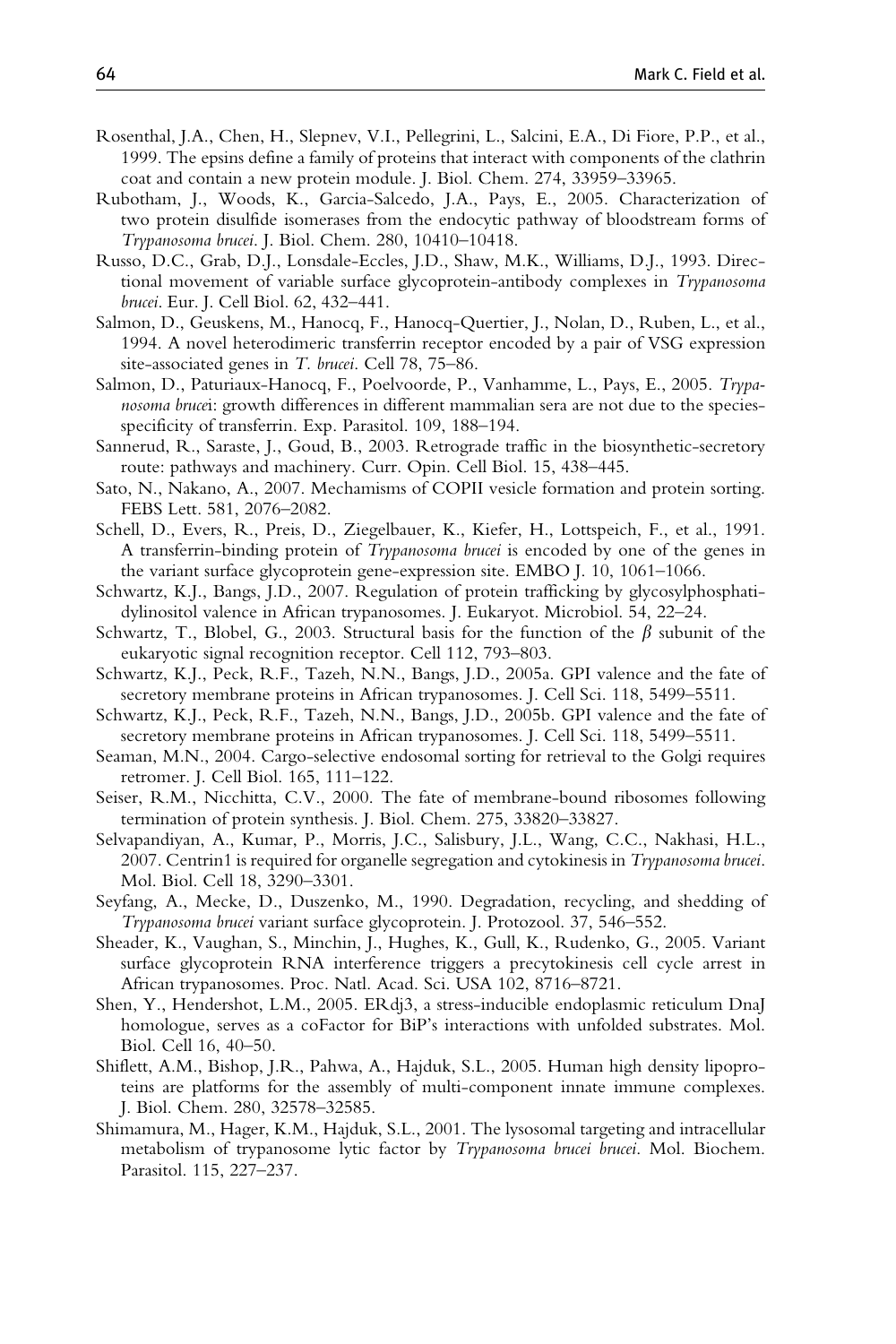- <span id="page-64-0"></span>Shorter, J., Warren, G., 2002. Golgi architecture and inheritance. Annu. Rev. Cell Dev. Biol. 18, 379–420.
- Sitia, R., Braakman, I., 2003. Quality control in the endoplasmic reticulum protein factory. Nature 426, 891–894.
- Smith, A.B., Hajduk, S.L., 1995. Identification of haptoglobin as a natural inhibitor of trypanocidal activity in human serum. Proc. Natl. Acad. Sci. USA 92, 10262–10266.
- Sommer, J.M., Wang, C.C., 1994. Targeting proteins to the glycosomes of African trypanosomes. Annu. Rev. Microbiol. 48, 105–138.
- Sommer, J.M., Nguyen, T.T., Wang, C.C., 1994. Phosphoenolpyruvate carboxykinase of Trypanosoma brucei is targeted to the glycosomes by a C-terminal sequence. FEBS Lett. 350, 125–129.
- Spradling, K.D., McDaniel, A.E., Lohi, J., Pilcher, B.K., 2001. Epsin 3 is a novel extracellular matrix-induced transcript specific to wounded epithelia. J. Biol. Chem. 279, 29257–29267.
- Stefanovic, S., Hedge, R.S., 2007. Identification of a targeting factor for posttranslational membrane protein insertion into the ER. Cell 128, 1147–1159.
- Sternberg, M.J., Mabbott, N.A., 1996. Nitric oxide-mediated suppression of T cell responses during Trypanosoma brucei infection: soluble trypanosome products and interferon-gamma are synergistic inducers of nitric oxide synthase. Eur. J. Immunol. 26, 539–543.
- Steverding, D., Stierhof, Y.D., Chaudhri, M., Ligtenberg, M., Schell, D., Beck-Sickinger, A.G., et al., 1994. ESAG 6 and 7 products of Trypanosoma brucei form a transferrin binding protein complex. Eur. J. Cell Biol. 64, 78–87.
- Subramaniam, C., Veazey, P., Redmand, S., Hayes-Sinclair, J., Chambers, E., Carrington, M., et al., 2006. Chromosome-wide analysis of gene function by RNA interference in the African trypanosome. Eukaryot. Cell 5, 1539–1549.
- Tajima, S., Lauffer, L., Rath, V.L., Walter, P., 1986. The signal recognition particle receptor is a complex that contains two distinct polypeptide chains. J. Cell Biol. 103, 1167–1178.
- Tatu, U., Helenius, A., 1997. Interactions between newly synthesized glycoproteins, calnexin and a network of resident chaperones in the endoplasmic reticulum. J. Cell Biol. 136, 555–565.
- Tazeh, N.N., Bangs, J.D., 2007. Multiple motifs regulate trafficking of the LAMP-like protein p67 in the ancient eukaryote Trypanosoma brucei. Traffic 8, 1007–1017.
- The Economist, Stability in Africa Economist Intelligence Unit ViewsWire, May 22nd 2008. [http://www.economist.com/agenda/displaystory.cfm?story\\_id](http://www.economist.com/agenda/displaystory.cfm?story_id�11412430)=11412430.
- Tomlinson, S., Muranjan, M., Nussenzweig, V., Raper, J., 1997. Haptoglobin-related protein and apolipoprotein AI are components of the two trypanolytic factors in human serum. Mol. Biochem. Parasitol. 86, 117–120.
- Triggs, V.P., Bangs, J.D., 2003. Glycosylphosphatidylinositol-dependent protein trafficking in bloodstream stage Trypanosoma brucei. Eukaryot. Cell 2, 76–83.
- Trombetta, E.S., Parodi, A.J., 2005. Glycoprotein reglucosylation. Methods 35, 328–337.
- Trombetta, S.E., Bosch, M., Paroji, A.J., 1989. Glucosylation of glycoproteins by mammalian, plant, fungal, and trypanosomatid protozoa microsomal membranes. Biochemistry 28, 8108–8116.
- Tsai, B., Ye, Y., Rapoport, T.A., 2002. Retro-translocation of proteins from the endoplasmic reticulum in the cytosol. Nat. Rev. Mol. Cell Biol. 3, 246–255.
- Urwyler, S., Studer, E., Renggli, C.K., Roditi, I., 2007. A family of stage-specific alaninerich proteins on the surface of epimastigote forms of Trypanosoma brucei. Mol. Microbiol. 63 (1), 218–228.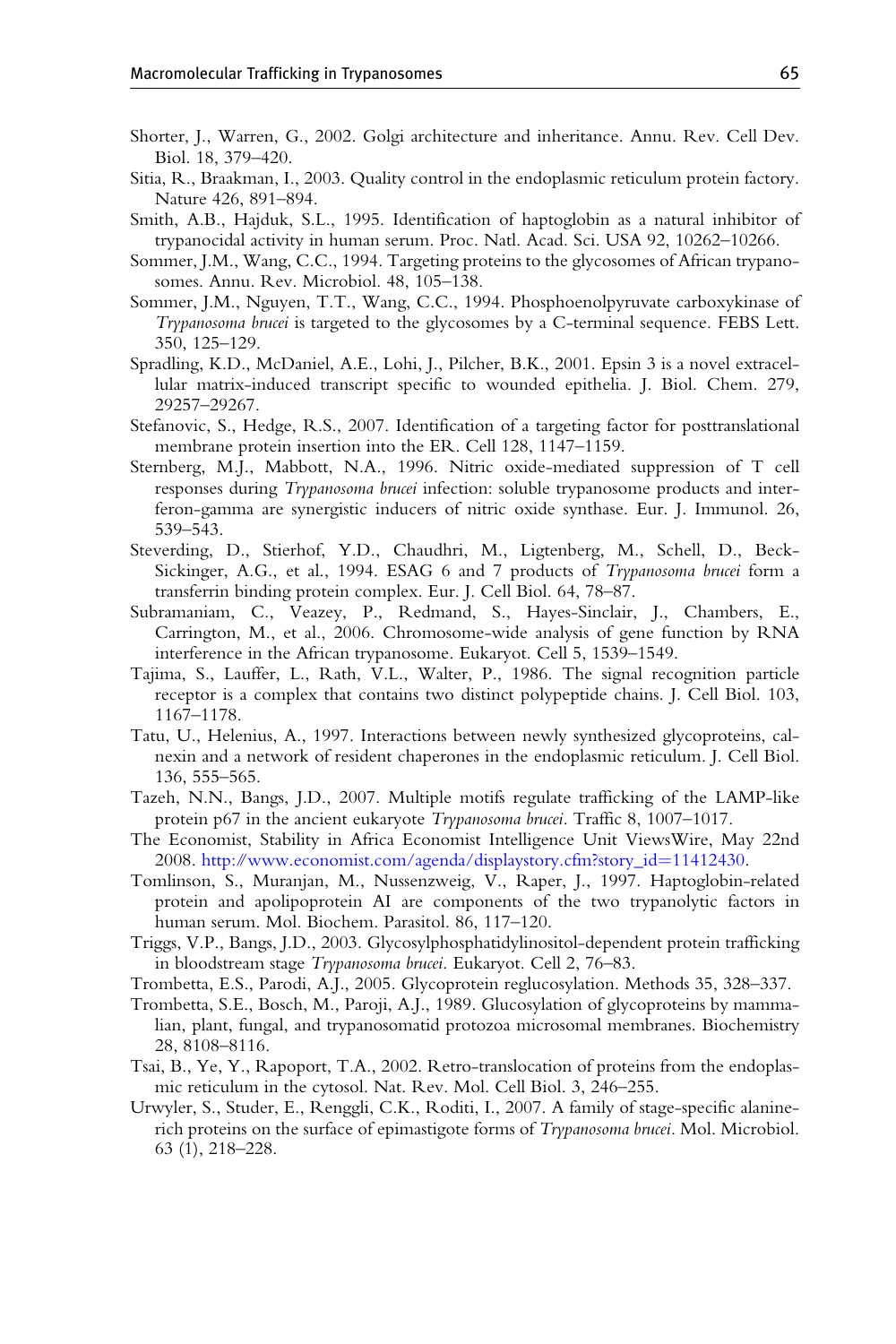- <span id="page-65-0"></span>Vanhamme, L., Paturiaux-Hanocq, F., Poelvoorde, P., Nolan, D.P., Lins, L., Van Den Abbeele, J., et al., 2003. Apolipoprotein L-I is the trypanosome lytic factor of human serum. Nature 422, 83–87.
- Vanhollebeke, B., Lecordier, L., Perez-Morga, D., Amiguet-Vercher, A., Pays, E., 2007. Human serum lyses Trypanosoma brucei by triggering uncontrolled swelling of the parasite lysosome. J. Eukaryot. Microbiol. 54, 448–451.
- Vanhollebeke, B., De Muylder, G., Nielsen, M.J., Pays, A., Tebabi, P., Dieu, M., et al., 2008. A haptoglobin-hemoglobin receptor conveys innate immunity to Trypanosoma brucei in humans. Science 320, 677–681.
- van Luenen, H.G., Kieft, R., Mussmann, R., Engstler, M., ter Riet, B., Borst, P., 2005. Trypanosomes change their transferrin receptor expression to allow effective uptake of host transferrin. Mol. Microbiol. 58, 151–165.
- van Niel, G., Wubbolts, R., Ten Broeke, T., Buschow, S.I., Ossendorp, F.A., Melief, C.J., et al., 2006. Dendritic cells regulate exposure of MHC class II at their plasma membrane by oligoubiquitination. Immunity 25, 885–894.
- Vassella, E., Oberle, M., Urwyler, S., Renggli, C.K., Studer, E., Hemphill, A., et al., 2009. Major surface glycoproteins of insect forms of Trypanosoma brucei are not essential for cyclical transmission by tsetse. PLoS One 4 (2), e4493.
- Vickerman, K., 1969. On the surface coat and flagellar adhesion in trypanosomes. J. Cell Sci. 5 (1), 163–193.
- Vickerman, K., 1985. Developmental cycles and biology of pathogenic trypanosomes. Br. Med. Bull. 41, 105–114.
- Vickerman, K., Tetley, L., Hendry, K.A., Turner, C.M., 1988. Biology of African trypanosomes in the tsetse fly. Biol. Cell 64, 109–119.
- Vincendeau, P., Daulouede, S., Veyret, B., Darde, M.L., Bouteille, B., Lemesre, J.L., 1992. Nitric oxide-mediated cytostatic activity on Trypanosoma brucei gambiense and Trypanosoma brucei brucei. Exp. Parasitol. 75, 353–360.
- Walter, P., Johnson, A.E., 1994. Signal sequence recognition and protein targeting to the endoplasmic reticulum membrane. Annu. Rev. Cell Biol. 10, 87–119.
- Wang, T., Hebert, D.N., 2003. EDEM an ER quality control receptor. Nat. Struct. Biol. 10, 319–321.
- Wang, J., Böhme, U., Cross, G.A.M., 2003. Structural features affecting variant surface glycoprotein expression in Trypanosoma brucei. Mol. Biochem. Parasitol. 128, 135–145.
- Wasiak, S., Legendre-Guillemin, V., Puertollano, R., Blondeau, F., Girard, M., de Heuvel, E., et al., 2002. Enthoprotin: a novel clathrin associated protein identified through subcellular proteomics. J. Cell Biol. 158, 855–862.
- Wickner, W., Schekman, R., 2005. Protein translocation across biological membranes. Science 310, 1452–1456.
- Wiedmann, B., Sakai, H., Davis, T.A., Wiedmann, M., 1994. A protein complex required for signal sequence-sorting and translocation. Nature 370, 434–440.
- Wiertz, E.J., Tortorella, D., Bogyo, M., Yu, J., Mothes, W., Jones, T.R., et al., 1996. Sec61-mediated transfer of a membrane protein from the endoplasmic reticulum to the proteasome for destruction. Nature 384, 432–438.
- Williams, R.L., Urbé, S., 2007. The emerging shape of the ESCRT machinery. Nat. Rev. Mol. Cell Biol. 8, 355–368.
- Xong, H.V., Vanhamme, L., Chamekh, M., Chimfwembe, C.E., Van Den Abbeele, J., Pays, A., et al., 1998. A VSG expression site-associated gene confers resistance to human serum in Trypanosoma rhodesiense. Cell 95, 839-846.
- Yam, A.Y., Albanèse, V., Lin, H.T., Frydman, J., 2005. Hsp110 cooperates with different cytosolic HSP70 systems in a pathway for de novo folding. J. Biol. Chem. 280, 41252–41261.